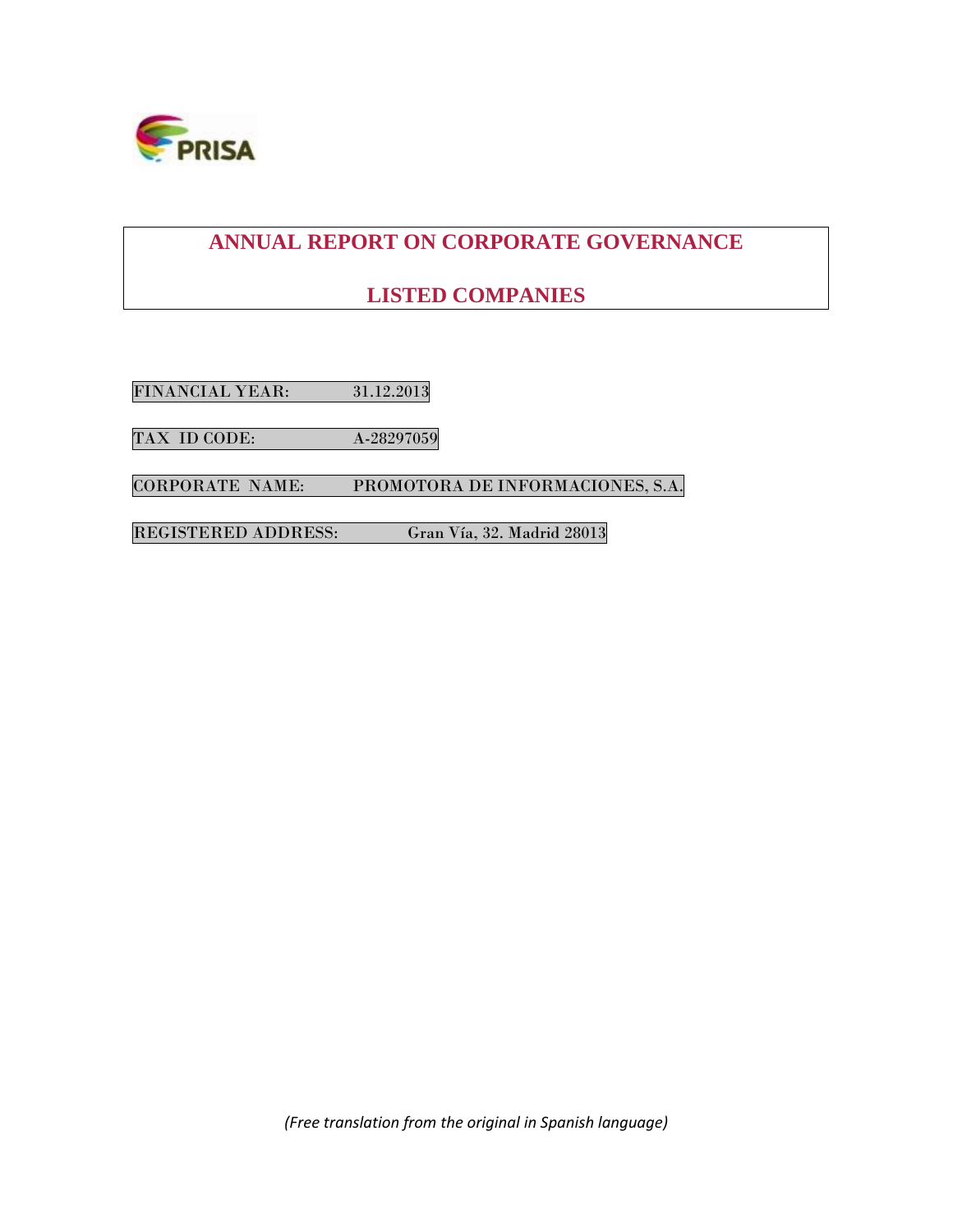# **A. OWNERSHIP STRUCTURE**

# **A.1. Complete the following table concerning the company's share capital:**

| <b>Date Last Modified</b> | Share Capital $(\epsilon)$ | <b>Number of Shares</b> | <b>Number of Voting</b><br><b>Rights</b> |
|---------------------------|----------------------------|-------------------------|------------------------------------------|
| 22/10/2012                | 105,266,047.20             | .052.660.472            | 740,659,416                              |

# **Indicate whether there are different classes of shares having different rights:**

**YES**

| $\gamma$ lass | Number of<br><b>Shares</b> | Unit par<br>value | Unit number of<br>voting rights | <b>Different Rights</b>                       |
|---------------|----------------------------|-------------------|---------------------------------|-----------------------------------------------|
| Class A       | 740,659,416                | $0.10 \in$        |                                 | <b>Ordinary Shares</b>                        |
| Class B       | 312,001,056                | $0.10 \in$        |                                 | Convertible non-voting shares (See section H) |

# **A.2. Indicate the direct or indirect owners of significant holdings in your organization at the end of the financial year, excluding Board Members:**

| <b>Shareholder's Name</b>                  | Number of                             | <b>Indirect Voting Rights</b>                |                                                 | Total % of Voting |  |
|--------------------------------------------|---------------------------------------|----------------------------------------------|-------------------------------------------------|-------------------|--|
|                                            | <b>Direct Voting</b><br><b>Rights</b> | <b>Direct Holder</b>                         | <b>Number of Direct</b><br><b>Voting Rights</b> | <b>Rights</b>     |  |
| RUCANDIO, S.A.                             | $\Omega$                              | PROMOTORA DE<br>PUBLICACIONES, S.L.          | 77.248.921                                      | 10.429%           |  |
| RUCANDIO, S.A.                             | $\Omega$                              | <b>OTNAS INVERSIONES.</b><br>S.L.            | 93,000,000                                      | 12.556%           |  |
| RUCANDIO, S.A.                             | $\Omega$                              | ASGARD<br><b>INVERSIONES, S.L.U</b>          | 27.662.101                                      | 3.734%            |  |
| RUCANDIO, S.A.                             | $\Omega$                              | TIMON, S.A.                                  | 7,928,140                                       | 1.070%            |  |
| RUCANDIO, S.A.                             | $\Omega$                              | <b>RUCANDIO</b><br><b>INVERSIONES SICAV.</b> | 339,094                                         | 0.045%            |  |
| <b>BH STORES, IV. B.V.</b>                 | 28.422.994                            | $\Omega$                                     | $\Omega$                                        | 3.837%            |  |
| <b>INMOBILIARIA</b><br>CARSO, S.A. DE C.V. | 8.665.000                             |                                              | 6.030.000                                       | 1.984%            |  |

# **Indicate the most significant changes in shareholder structure during the financial year:**

| <b>Shareholder's Name</b> | <b>Date of Transaction</b> | <b>Description of Transaction</b> |
|---------------------------|----------------------------|-----------------------------------|
| RUCANDIO, S.A.            | 24/12/2013                 | Reached 30% of share capital      |
| <b>BH STORES IV, B.V</b>  | 25/09/2013                 | Reached 3% of share capital       |
| DEUTSCHE BANK AG          | 23/10/2013                 | Dropped from 3% of share capital  |
| DEUTSCHE BANK AG          | 11/10/2013                 | Reached 3% of share capital       |
| UBS AG                    | 21/01/2013                 | Dropped from 3% of share capital  |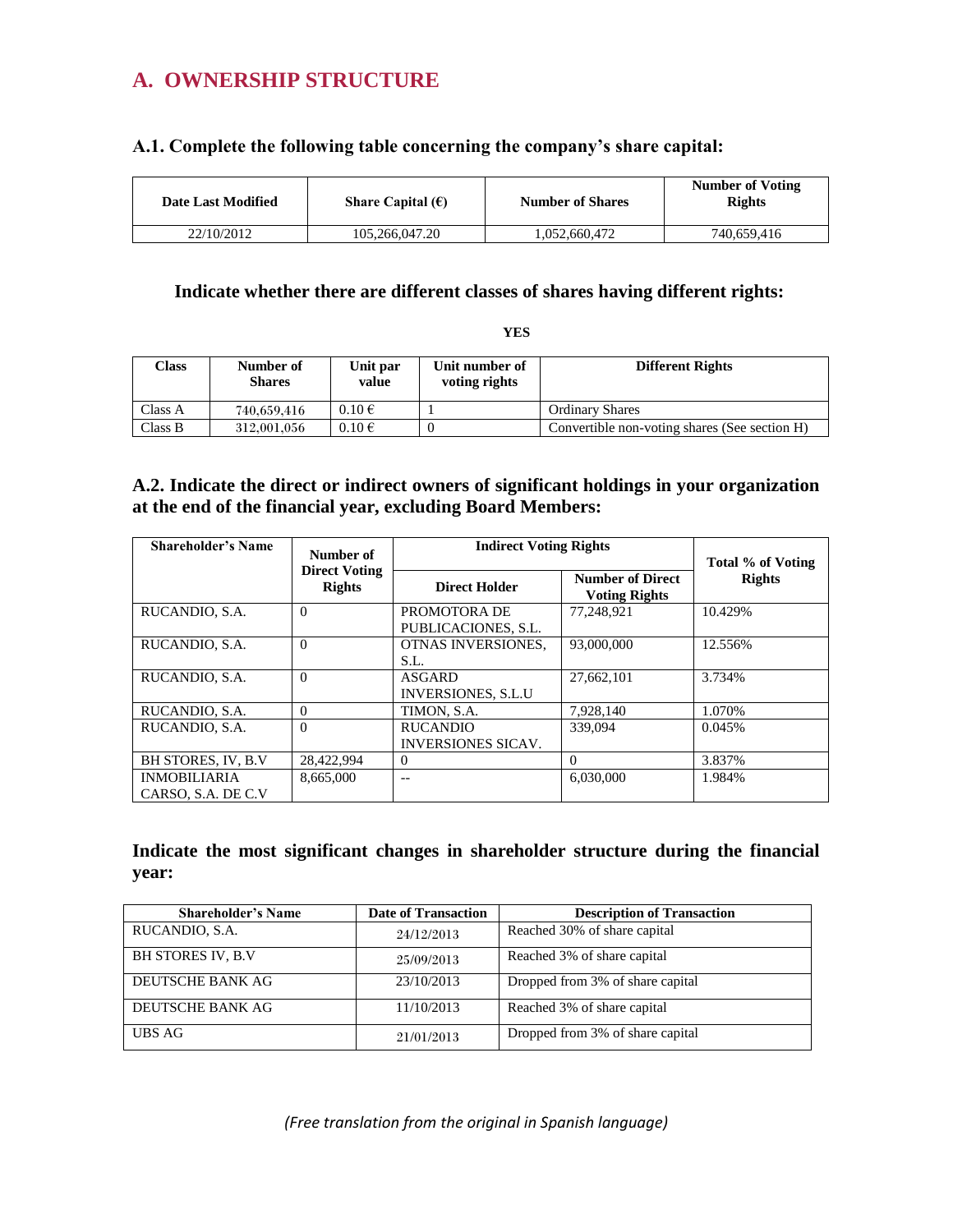| <b>BNP PARIBAS S.A.</b> | 03/07/2013 | Dropped from 3% of share capital |
|-------------------------|------------|----------------------------------|
| SOCIETE GENERALE, S.A.  | 27/06/2013 | Dropped from 3% of share capital |
| SOCIETE GENERALE, S.A.  | 04/06/2013 | Reached 3% of share capital      |

# **A.3. Complete the following tables concerning members of the Board of Directors who hold voting rights in the Company:**

| Director's Name                                     | Number of<br><b>Direct Voting</b> | <b>Indirect Voting Rights</b> |                                                 | Total % of Voting Rights               |       |  |
|-----------------------------------------------------|-----------------------------------|-------------------------------|-------------------------------------------------|----------------------------------------|-------|--|
|                                                     | <b>Rights</b>                     | <b>Direct</b><br>Holder       | <b>Number of Direct</b><br><b>Voting Rights</b> |                                        |       |  |
| <b>JUAN LUIS CEBRIÁN</b><br><b>ECHARRI</b>          | 3,698,521                         |                               | $\overline{1,}461,143$                          |                                        | 0.696 |  |
| <b>MANUEL POLANCO</b><br><b>MORENO</b>              | 49,252                            |                               | 385,266                                         |                                        | 0.058 |  |
| FERNANDO ABRIL-<br><b>MARTORELL</b>                 | 1,065,211                         |                               |                                                 | $\Omega$                               | 0.143 |  |
| <b>CLAUDIO BOADA</b><br><b>PALLERÉS</b>             | 100                               | 100                           |                                                 | 0.000                                  |       |  |
| <b>AGNES NOGUERA</b><br><b>BOREL</b>                | 161.994                           | 500                           |                                                 | 0.022                                  |       |  |
| <b>ALAIN MINC</b>                                   | 210.135                           | $\mathbf{0}$                  |                                                 | 0.028                                  |       |  |
| <b>ARIANNA</b><br><b>HUFFINGTON</b>                 | 400                               | $\theta$                      |                                                 | 0.000                                  |       |  |
| <b>BORJA JESUS PÉREZ</b><br><b>ARAUNA</b>           | 169,894                           | 40,350                        |                                                 | 0.028                                  |       |  |
| <b>EMMANUEL ROMAN</b>                               | 183,465                           | $\Omega$                      |                                                 | 0,025                                  |       |  |
| ERNESTO ZEDILLO<br>PONCE DE LEON                    | 183,357                           | $\Omega$                      |                                                 | 0.025                                  |       |  |
| <b>GREGORIO</b><br>MARAÑÓN<br><b>BERTRÁN DE LIS</b> | 161,969                           | 493,088                       |                                                 | 0.088                                  |       |  |
| <b>JOSE LUIS LEAL</b><br><b>MALDONADO</b>           | 18,193                            | $\Omega$                      |                                                 | 0.002                                  |       |  |
| <b>JUAN ARENA DE LA</b><br><b>MORA</b>              | 91,846                            | $\Omega$                      |                                                 | 0.012                                  |       |  |
| <b>NICOLAS</b><br><b>BERGGRUEN</b>                  | 183,465                           |                               |                                                 | <b>BH STORES IV, B.V</b><br>28,422,994 |       |  |

**Total % of Voting Rights controlled by the Board of Directors** 4.993

**Complete the following table concerning Members of the Board of Directors holding stock options in the Company:** 

| Director's Name | Number of                      | <b>Number of Indirect</b><br><b>Stock Options</b> |                                             | Number of                   | Total % of Voting |
|-----------------|--------------------------------|---------------------------------------------------|---------------------------------------------|-----------------------------|-------------------|
|                 | <b>Direct Stock</b><br>Options | <b>Direct</b><br>Holder                           | <b>Number</b><br>of Voting<br><b>Rights</b> | Equivalent<br><b>Shares</b> | <b>Rights</b>     |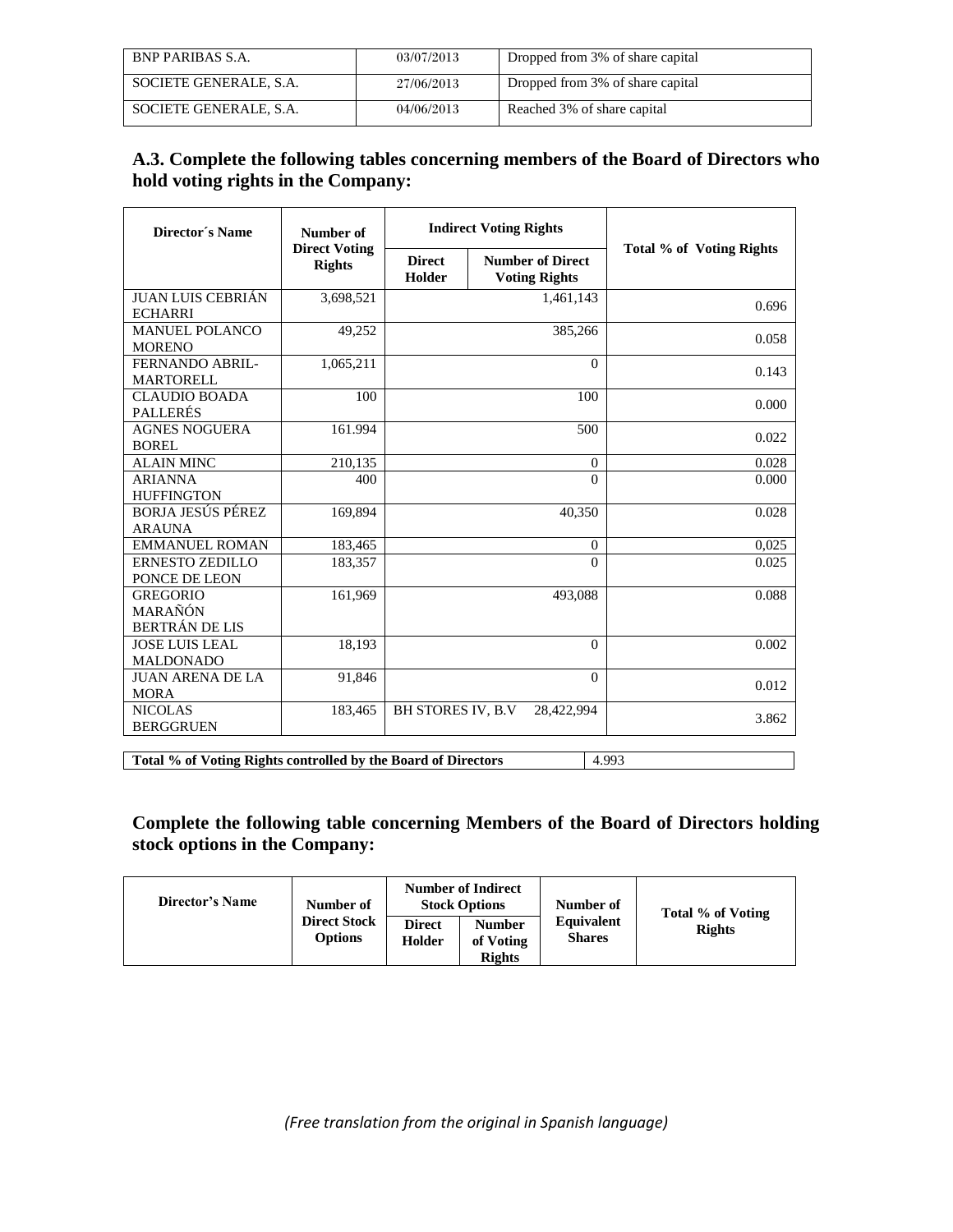| <b>JUAN LUIS CEBRIÁN</b> | 18,752   | 1,366,482  | 1,385,234  | 0.187 |
|--------------------------|----------|------------|------------|-------|
| <b>ECHARRI</b>           |          |            |            |       |
| <b>MANUEL POLANCO</b>    | 30,676   | 71.792     | 102.468    | 0.013 |
| <b>MORENO</b>            |          |            |            |       |
| <b>AGNES NOGUERA</b>     | 110      | 550        | 660        | 0.000 |
| BOREL                    |          |            |            |       |
| <b>BORJA PEREZ</b>       | 8,800    | 44.385     | 53,185     | 0.007 |
| <b>ARAUNA</b>            |          |            |            |       |
| <b>GREGORIO MARAÑON</b>  | 82       | 130.047    | 130.129    | 0.017 |
| Y BERTRAN DE LIS         |          |            |            |       |
| <b>JUAN ARENA DE LA</b>  | 16,498   | $\Omega$   | 16,498     | 0.002 |
| <b>MORA</b>              |          |            |            |       |
| NICOLAS BERGGRUEN        | $\Omega$ | 33,438,840 | 33,438,840 | 4.514 |
|                          |          |            |            |       |

**A.4. Indicate, if applicable, any family, commercial, contractual or corporate relationships existing between the owners of significant shareholdings that are known to the Company, unless they are irrelevant or derive from ordinary commercial transactions:**

**Type of Relationship** Corporate **Brief Description:** Rucandio, S.A. controls directly 56.53% of the share capital of Timón, S.A.

**Names of the Related Persons or Entities** TIMON, S.A.

**Type of Relationship** Corporate

**Brief Description:**

Timón, S.A. directly controls 100% of Asgard Inversiones, S.L.U.

**Names of the Related Persons or Entities** ASGARD INVERSIONES, SLU

**Type of Relationship** Corporate

#### **Brief Description:**

Timón, S.A. controls directly 82.95% of the share capital of Promotora de Publicaciones, S.L.

| Names of the Related Persons or Entities |  |
|------------------------------------------|--|
| <b>PROMOTORA DE PUBLICACIONES. S.L.</b>  |  |

### **Type of Relationship**

Corporate

#### **Brief Description:**

Rucandio, S.A. controls directly 8,32% of the share capital of Promotora de Publicaciones, S.L.

### **Names of the Related Persons or Entities**

PROMOTORA DE PUBLICACIONES, S.L.

#### **Type of Relationship**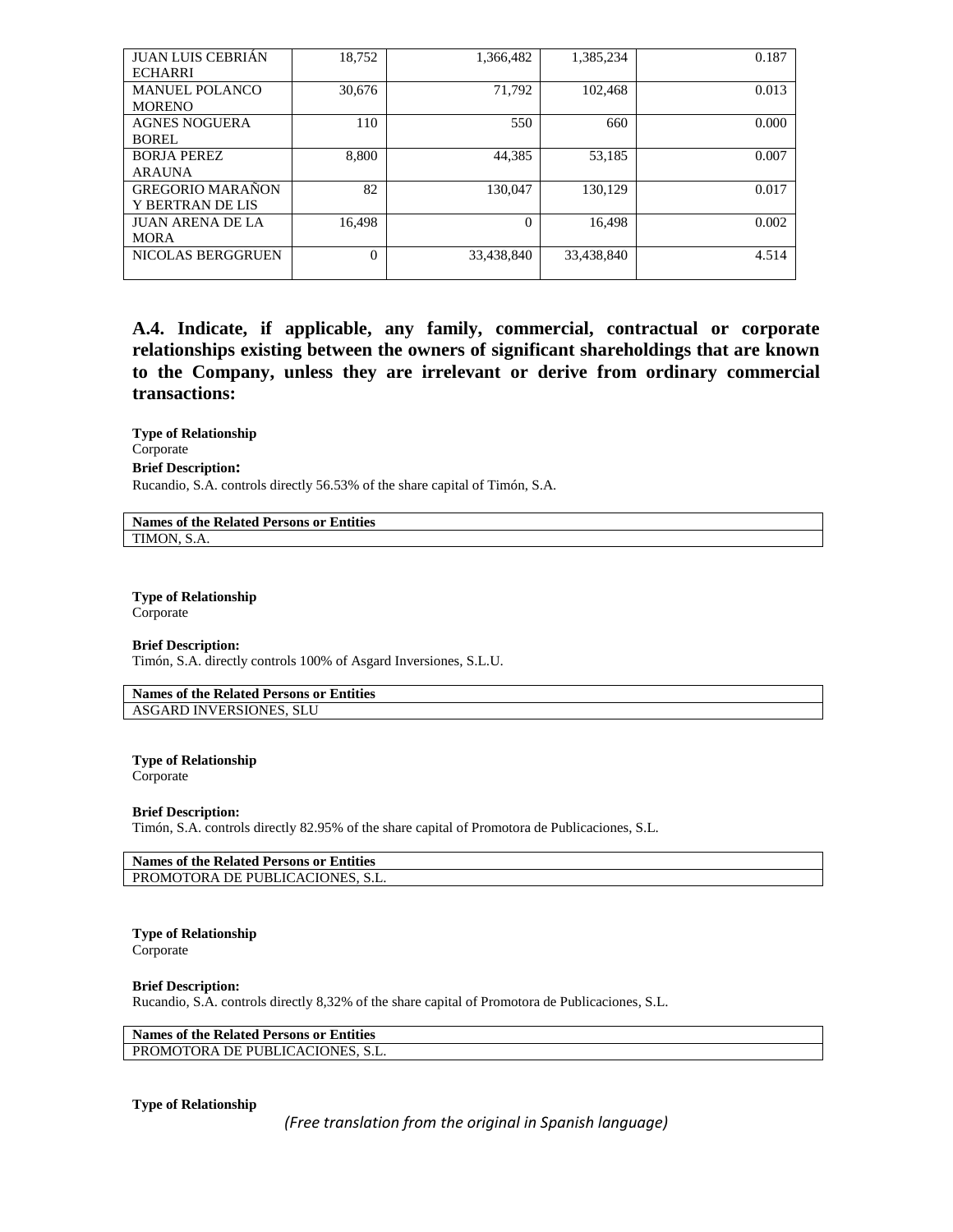#### **Brief Description:**

Asgard Inversiones, S.L.U and Promotora de Publicaciones, S.L. control directly 83.58% of the share capital of Otnas Inversiones, S.L.

| Names of the Related Persons or Entities |  |
|------------------------------------------|--|
| OTNAS INVERSIONES, S.L.                  |  |
|                                          |  |

# **Type of Relationship**

Corporate

#### **Brief Description:**

Rucandio, S.A. controls directly 32.79% of the share capital of Rucandio Inversiones SICAV, S.A.

| <b>Names of the Related Persons or Entities</b> |  |
|-------------------------------------------------|--|
| RUCANDIO INVERSIONES SICAV. S.A.                |  |

**Type of Relationship** Contractual

#### **Brief Description:**

In order to facilitate the refinancing of the financial debt of PRISA, Timón, S.A., Promotora de Publicaciones, S.L., Asgard Inversiones, S.L.U, Berggruen Acquisition Holdings S.A.R.L and Mr. Martin Franklin, reached an agreement and set up a company named as OTNAS INVERSIONES, S.L., indirectly controlled by Rucandio, destined to convert 75,000,000 warrants, amounting 150,000,000 euros, into PRISA shares. The transaction was executed in January 2012.

#### **Names of the Related Persons or Entities** RUCANDIO, S.A.

**Type of Relationship** Contractual

#### **Brief Description:**

On 22/12/2011 Promotora de Publicaciones, S.L. executed some corporate arrangements that allow its shareholders to replace an indirect shareholding into a direct shareholding in PRISA. Some shareholders who acquired the direct shareholding, entered into a shareholders agreement by virtue of which they maintain the syndicated right to vote in PRISA. The execution of such Reversion Plan was completed in February 2012. Rucandio, S.A. controls the majority of the voting rights in the shareholders' agreement.

| Names of the Related Persons or Entities |  |
|------------------------------------------|--|
| PROMOTORA DE PUBLICACIONES, S.L.         |  |

**A.5. Indicate, if applicable, any commercial, contractual or corporate relationships existing between significant shareholders and the Company and/or its Group, unless they are of little relevance or derive from ordinary commercial transactions:**

**A.6. Indicate whether any shareholders´agreement have been communicated to the Company pursuant to articles 530 and 531 LSC. If applicable, describe them briefly and list the shareholders bound by those agreements:** 

**YES**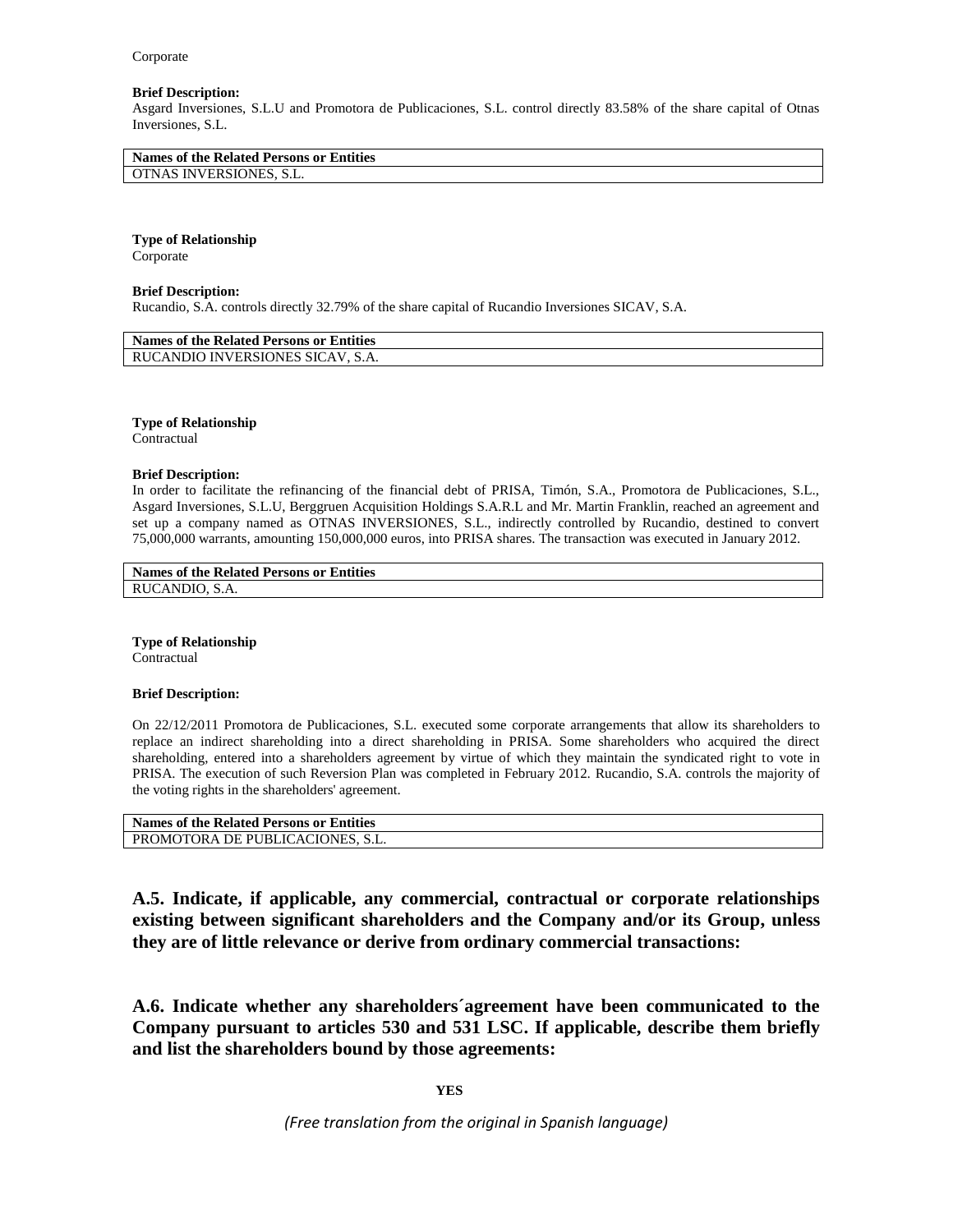### **Parties to the Shareholders' Agreement**

| IGNACIO POLANCO MORENO       |
|------------------------------|
| <b>ISABEL MORENO PUNCEL</b>  |
| MARIA JESÚS POLANCO MORENO   |
| <b>MARTA LOPEZ POLANCO</b>   |
| <b>ISABEL LOPEZ POLANCO</b>  |
| <b>MANUEL POLANCO MORENO</b> |
| <b>JAIME LOPEZ POLANCO</b>   |
| LUCIA LOPEZ POLANCO          |

#### **% of share capital** 10.429 **Brief Description of the Agreement** Shareholders´ Agreement in Promotora de Publicaciones, S.L. (See the note in section G)

**Parties to the Shareholders' Agreement** RUCANDIO, S.A. TIMÓN, S.A.

**% of share capital** 3.792 **Brief Description of the Agreement** Shareholders´ Agreement in PRISA (See the note in section G)

| <b>Parties to the Shareholders' Agreement</b> |
|-----------------------------------------------|
| EVIEND SARL                                   |
| MANUEL VARELA UÑA                             |
| ELISA ESCRIÑA DE SALAS                        |
| <b>BELEN CEBRIAN ECHARRI</b>                  |
| REBECA CEBRIAN TORALLAS                       |
| <b>MARIA DEL MAR CORTES BOHIGAS</b>           |
| <b>MANUEL VARELA ENTRECANALES</b>             |
| PALOMA GARCIA-AÑOVEROS ESCRIÑA                |
| ELISA GARCIA-AÑOVEROS ESCRIÑA                 |
| JAIME GARCIA-AÑOVEROS ESCRIÑA                 |
| JOSE BUENAVENTURA TERCEIRO                    |
| <b>LOMBA</b>                                  |
| <b>ISABEL VARELA ENTRECANALES</b>             |
| <b>JOSE MARIA ARANAZ CORTEZO</b>              |
| MARTA VARELA ENTRECANALES                     |
| Mª CRUZ VARELA ENTRECANALES                   |
| TERESA CEBRIAN ARANDA                         |
| <b>JUAN CEBRIAN TORALLAS</b>                  |
| RAFAEL CEBRIAN ARANDA                         |
| ANDRÉS VARELA ENTRECANALES                    |
| <b>JUAN LUIS CEBRIAN ECHARRI</b>              |
| ANA VARELA ENTRECANALES                       |
| DE LA SERNA GUTIERREZ<br>JESUS                |
| <b>REPIDE</b>                                 |
| TIMON, S.A.                                   |
| LIBERTAS 7, S.A.                              |
| PROMOTORA DE PUBLICACIONES, S.L.              |
| ASESORAMIENTO BRUCH, S.L.                     |
| EDICIONES MONTE ANETO, S.L.                   |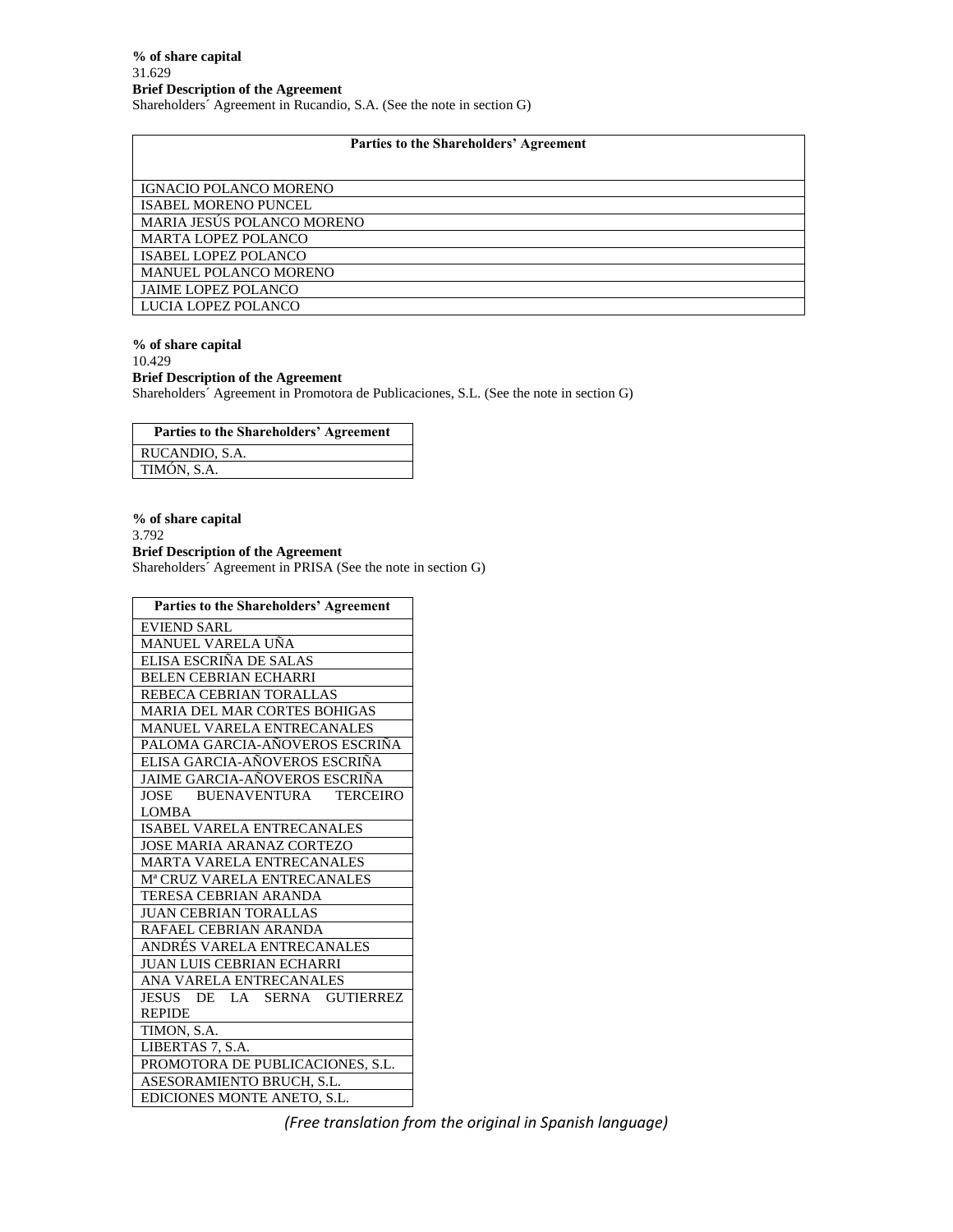| <b>JURATE INVERSIONES, S.L.</b>  |
|----------------------------------|
| ASGARD INVERSIONES, SLU          |
| INVERSIONES MENDOZA SOLANO, S.L. |

# **Indicate, if applicable, any concerted actions among company shareholders that are known to the Company:**

#### NO

## **Expressly indicate any change or breach of those agreements or concerted actions during the financial year.**

As the CNMV was informed in Significant Event no. 193575 dated 7 October 2013, the PRISA Shareholders' Agreement dated 22 December 2011 (described in Section H) was amended by means of the allocation on 3 October 2013 to the syndicate of shareholders of 2,500,000 PRISA shares by the Syndicate Member (and Director) Mr Juan Luis Cebrián Echarri.

### **A.7. Indicate whether any individual or corporate entity controls or may control the Company pursuant to Article 4 of the Securities Market Law, and if so, identify:**

YES

| <b>Name</b>                                         |
|-----------------------------------------------------|
| $\sim$<br>$\sim$ $\sim$ $\sim$<br>RUCANDIO,<br>S.A. |
|                                                     |

**Observations**

# **A.8. Complete the following tables concerning the Company's treasury stock:**

**At year's end:**

| <b>Number of Direct Shares</b> | <b>Number of Indirect Shares (*)</b> | Total % of Share Capital |  |
|--------------------------------|--------------------------------------|--------------------------|--|
| 1,294,062                      |                                      | 174%                     |  |

**(\*) Through:** 

| Name or Corporate Name of the direct   Number of Direct Shares |  |
|----------------------------------------------------------------|--|
| holder                                                         |  |
| <b>Total:</b>                                                  |  |

**Indicate any significant variations during the financial year with respect to the provisions of Royal Decree 1362/2007:**

| Date of communication | <b>Total</b> | direct | shares | <b>Total</b> | indirect | shares | Total % of Share Capital |
|-----------------------|--------------|--------|--------|--------------|----------|--------|--------------------------|
|                       | acquired     |        |        | acquired     |          |        |                          |
|                       |              |        |        |              |          |        |                          |

**A.9. Indicate the conditions and terms of any current powers conferred upon the Board of Directors at the Shareholders' Meeting issue, repurchase or transfer treasury stock.**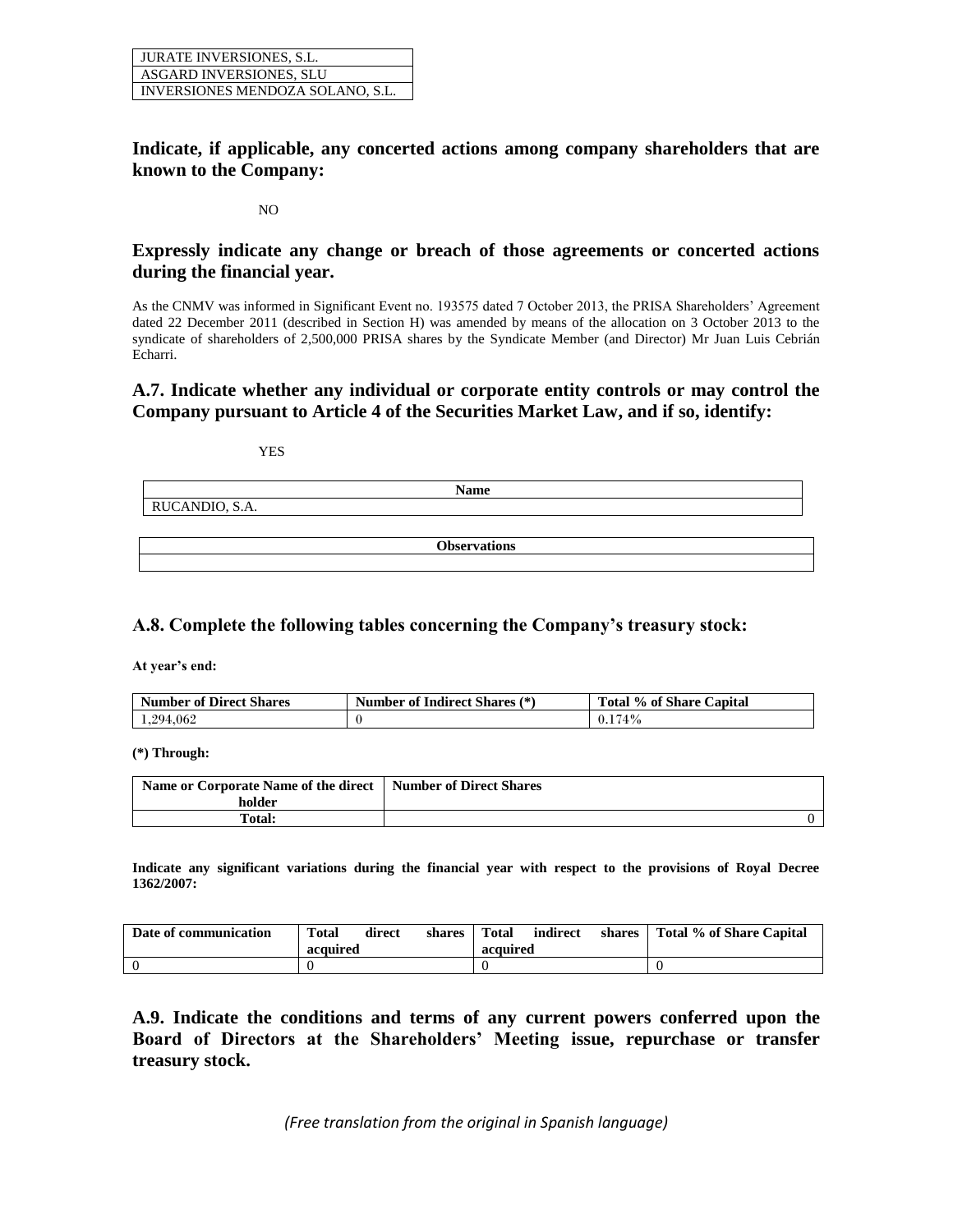Regarding the derivative acquisition of own shares, the Shareholders' Meeting held on June 22, 2013 passed the following resolution:

"1. To revoke, to the extent not used, the authorization granted by the Ordinary General Meeting of 30 June 2012, in point eleventh of the agenda therefore, regarding the authorization for direct or indirect derivative acquisition of own shares.

2. To grant express authorization for derivative acquisition of Class A shares of the Company, directly or through any of its subsidiaries, by purchase or by any other inter vivos act for consideration, for a maximum term of 5 years from the holding of this Meeting.

3. To approve the limits or requirements for these acquisitions, which will be as follows:

The par value of the shares acquired directly or indirectly, added to that of those already held by the Company and its subsidiaries and, if applicable, the controlling company and its subsidiaries, at no time will exceed the permissible legal maximum.

The acquired shares must be free of any liens or encumbrances, must be fully paid up and not subject to performance of any kind of obligation.

A restricted reserve may be established within net worth in an amount equivalent to the amount of the treasury shares reflected in assets. This reserve shall be maintained until the shares have been disposed of or cancelled or there is been a legislative change so authoring.

The acquisition price may not be less than par value or more than 20 percent higher than market price at the moment of the acquisition. The transactions for the acquisition of own shares will be in accordance with the rules and practices of the securities markets.

All of the foregoing will be understood to be without prejudice to application of the general scheme for derivative acquisitions contemplated in article 146 of the current Capital Companies Act.

4. It is expressly stated that the authorization for the acquisition of own shares granted pursuant to this resolution, may be used, in whole or in part, to acquire shares of the Company to be delivered by it in fulfillment of any compensation plan by means of or any agreement for the delivery of shares or options on shares to the members of the Board of Directors and to the managers of the Company in force at any time, and that express authorization is granted for the shares acquired by the Company or its subsidiaries pursuant to this authorization, and those owned by the Company at the date of holding of this General Meeting, to be used, in whole or in part, to facilitate fulfillment of the aforementioned plans or agreements.

5. The Board of Directors is also authorized to substitute the delegated powers granted by this General Shareholders Meeting regarding this resolution in favor of the Delegated Committee, the Chairman of the Board of Directors or the Chief Executive Officer."

Likewise, the current powers conferred to issue shares, upon the Board of Directors at the Shareholders' Meeting, are the following:

 Capital increase in the amount necessary for the rights under the Prisa Warrants issued by the Company to certain of the Company's creditors, that give holders the right to subscribe for new Class A ordinary shares of Prisa exclusively by way of the set-off of receivables, in a maximum foreseen of 37,266,130 euros, through the issue of up to a maximum total set of 372,661,305 new shares with a nominal value of 0.10 euros and with a share premium of 0.1673 euros, although this price will be adjusted in circumstances provided in the agreement. The Prisa Warrants may be exercised by holders, in whole or in part, at any time within a maximum of five (5) years.

This resolution was adopted by the Extraordinary Shareholders Meeting of December 10, 2013.

- Capital increase against Class B share premium reserve, required to pay the Class B preferred dividend with Class A ordinary shares accrued during the 11 months following to June 2013. Delegation of powers to the Board of Directors to execute the capital increases and verify compliance with the conditions of this resolution. This resolution was adopted by the Ordinary Shareholders Meeting of June 22, 2013.
- Resolution delegating authority to increase capital to the Board of Directors, with delegation to exclude preemption rights, if any, adopted by the General Shareholders Meeting of June 22, 2013, in effect until June 2018.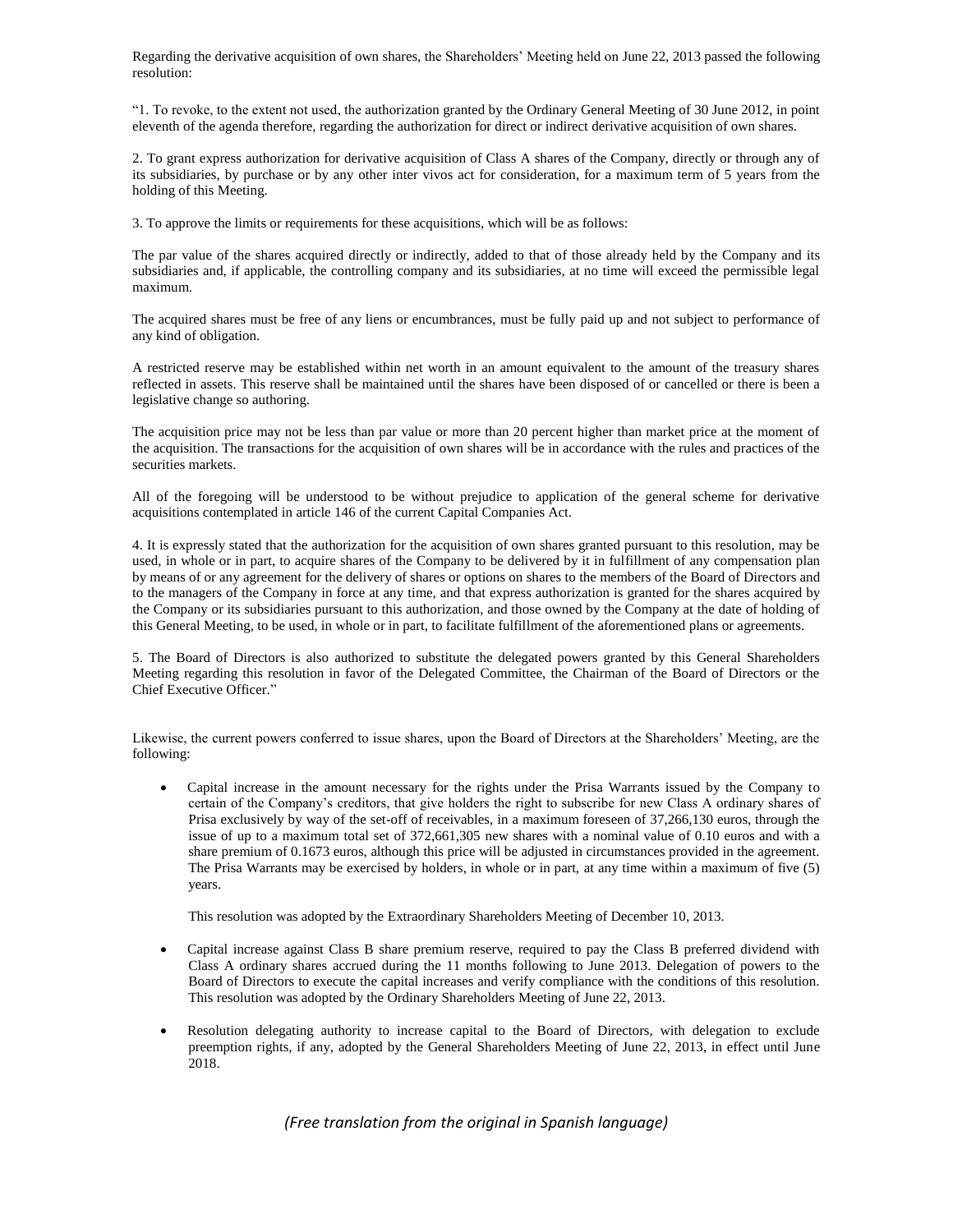- Resolution delegating to the Board of Directors authority to issue fixed income securities, both straight and convertible into newly-issued shares and/or shares exchangeable for outstanding shares of Prisa and other companies, warrants (options to subscribe new shares or acquire outstanding shares of Prisa or other companies), bonds and preferred shares, with delegation of the authority to increase capital by the amount necessary to cover applications for conversion of debentures or exercise of warrants, and to exclude the preemption rights of shareholders and holders of convertible debentures or warrants on newly-issued shares, adopted by the General Shareholders Meeting of June 22, 2013 in effect until June, 2018.
- Resolution for increase of capital by the amount necessary to cover the conversion of convertible Bonds issued by the Company, up to an initially contemplated maximum of 421,359,223 Class A shares. The bondholders may request their conversion into Class A shares at any time before July 2014 and in this case, the Company shall issue Class A shares resulting from the Conversion Price within the month following the request of early conversion. The price of the Prisa shares for purposes of conversion will be 1.03 Euros and will be be adjusted in certain circumstances provided in the resolution. This resolution was adopted by the Ordinary Shareholders Meeting of June 30, 2012.
- Resolution for increase of capital in a nominal amount of 24,104,905 euros by issue and circulation of 241,049,050 new shares having a par value of 10 cents on the euro each, with an issue premium of 1.90 euros, to be subscribed and fully paid in against cash contributions, with recognition of the right of preemption, expressly contemplating incomplete subscription, with delegation to the Board of Directors to verify fulfillment of the conditions to which this resolution is subject and redraft article 6 of the Bylaws to adapt the text thereof to the subscriptions made. Preemption rights may be exercised during forty-two (42) monthly windows up to the fourth business day of each calendar month from January, 2011, to June, 2014. This resolution was adopted by the Extraordinary Shareholders Meeting of November 27, 2010.

**A.10. State whether there are any restrictions on the transfer of securities and/or any restrictions on voting rights. In particular, information must be provided on the existence of any kind of restriction that may impede the takeover of the company by means of share purchases on the market.** 

NO

| <b>Description of the restrictions</b> |
|----------------------------------------|
|                                        |
|                                        |
|                                        |

**A.11 Indicate whether shareholders at the Annual Meeting have resolved to adopt any anti-takeover measures pursuant to Law 6/2007.**

NO

**If applicable, explain the measures passed and the terms in which restrictions would not apply:**

**A.12. State whether the company has issued securities that are not traded on an official market in the EU.** 

#### YES

**If appropriate, state the different classes of share and, for each class of share, the rights and obligations it confers.**

*(Free translation from the original in Spanish language)* i) "American Depositary Shares" ("ADS"): On 5 March 2010 PRISA and the US company Liberty Acquisition Holdings Corp., legally configured as a "special purpose acquisition company" (hereinafter Liberty), entered into a "Business Combination Agreement" (hereinafter BCA), (subsequently and successively amended on 15 March, 5 April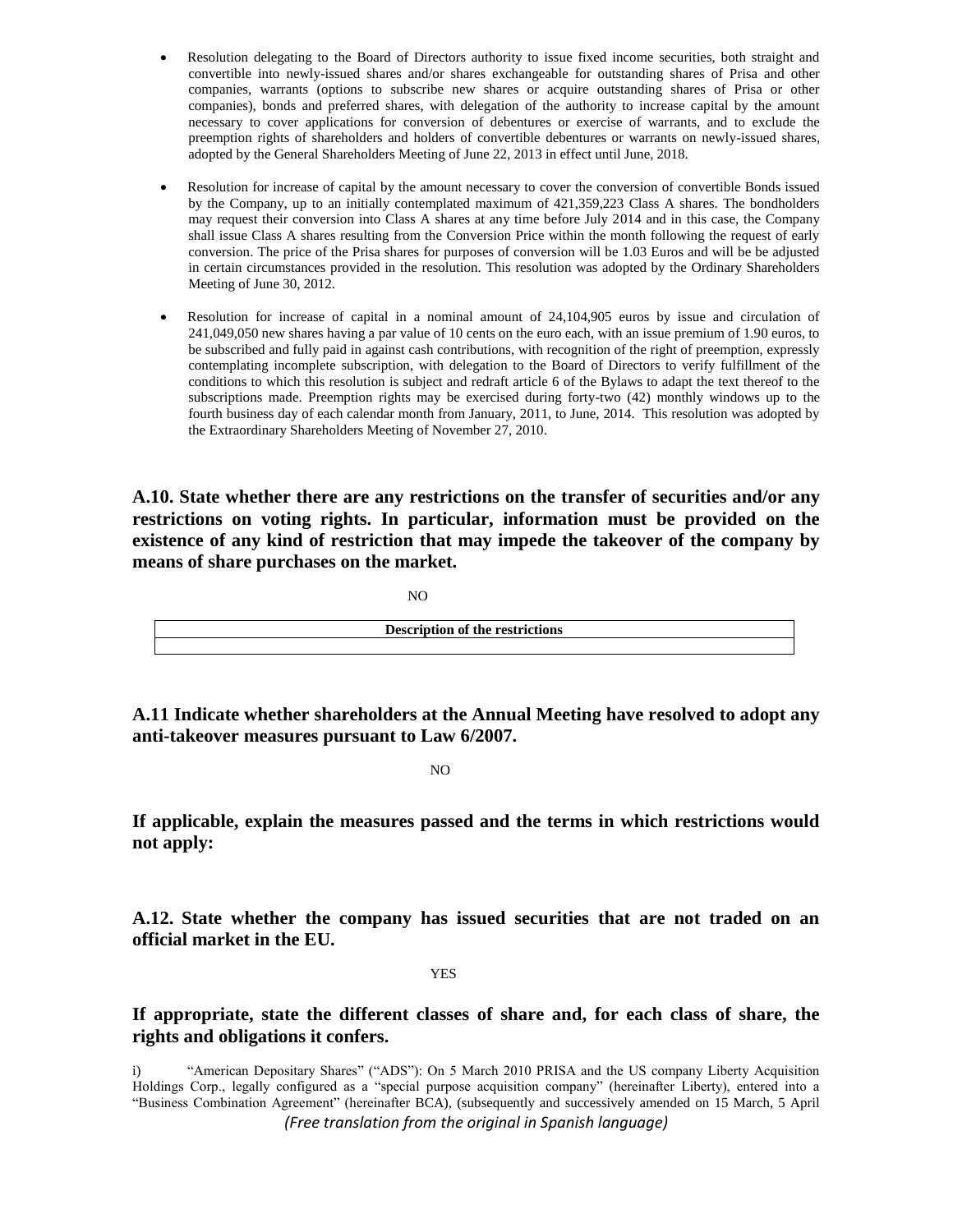and 7 May 2010 and amended and consolidated on 4 August and further amended on 13 August), the purpose of which was to give effect to a capital increase in kind in PRISA through a swap of Liberty shares and warrants for or in exchange for a combination of newly issued ordinary and non-voting convertible shares.

The aforementioned agreement involved two capital increases, the resolution for which was passed in the Extraordinary General Meeting of PRISA held on 27 November 2010. Ordinary class A shares and convertible class B shares were issued and were formally subscribed by a depositary bank (Citibank NA), acting purely in a fiduciary capacity for the benefit of the real owners of the PRISA shares, in such a way that, simultaneously with the subscription, the depositary bank issued "American Depositary Shares" ("ADS"), which were delivered to the Liberty shareholders.

In consequence, it is expressly stated for the record that the ADS have been issued by the aforementioned depository institution and not by PRISA.

The ADS representing Class A and Class B PRISA shares are listed on the New York Stock Exchange (NYSE).

Each PRISA ADS- A gives the right to four ordinary Class A PRISA shares and each PRISA ADS- B gives the right to four non-voting convertible Class B PRISA shares.

Since 3 December 2010 the owners of the ADS have had the right to ask the depositary institution holding the aforementioned ADS (Citibank NA) for the direct delivery of the corresponding shares and their consequent trading on the Spanish stock exchanges.

ii) Convertible bonds: In the context of the refinancing of the Company's financial debt and as part of the measures considered appropriate by the Board of Directors to improve PRISA's creditworthiness and to strengthen its economic stability, the PRISA General Meeting held on 30 June 2012 passed a resolution, under point ten of its agenda, to issue bonds that were required to be converted into Class A shares in the Company within a period of two years. The bonds were subscribed by certain financial institutions that were creditors (334 million euros, by means of the partial swap of their loans) and other institutional investors (100 million euros, by means of a cash contribution).

On the final maturity date any bonds that have not already been converted into shares will have to be converted into ordinary Class A shares. However, the bondholders may request that the bonds be converted into Class A shares at any time prior to the final maturity date.

These bonds are not traded on any regulated market.

iii) "PRISA Warrants 2013": In the context of the refinancing of the Company's bank debt, that has been signed with all the banks and certain institutional investors representing the entirety of PRISA's financial debt, the Extraordinary Shareholders Meeting of PRISA held on December 10, 2013, agreed and issuance of warrants (the "PRISA Warrants 2013" which give the right to subscribe for new Class A ordinary shares of the Company. Likewise at the same Meeting it was approved the Company's capital increase in the amount necessary for the rights under the "PRISA Warrants 2013" to be exercised, exclusively by way of the set-off of receivables, consequently, without pre-emption rights, delegating to the board of directors the power to execute the share issue agreed upon on one or more occasions as rights over the shares are exercised.

The 215,605,157 "Warrants" that has been subscribed by 16 institutional investors, and give them the right to subscribe the same initial number of Class A ordinary shares of the Company, and if applicable to subscribe an additional number of shares up to a total combined maximum (initial and additional) of 372,661,305 ordinary Class A shares, subject to implementation of each of the capital increases contemplated upon exercise of the PRISA Warrants referred to above, payment of the minimum dividend on the nonvoting Class B shares by delivery of ordinary Class A shares, eventual adjustment of the mandatory conversion ratio for nonvoting Class B shares, and conversion of the bonds mandatorily convertible into ordinary Class A shares issued in June of 2012.

These "PRISA Warrants 2013" are not traded on any regulated market.

# **B. SHAREHOLDERS MEETING**

**B.1 Concerning the quorum required at Shareholders Meetings, indicate whether there are differences with respect to the minimum stipulated in the Corporations Law (LSC), and if so, explain.**

NO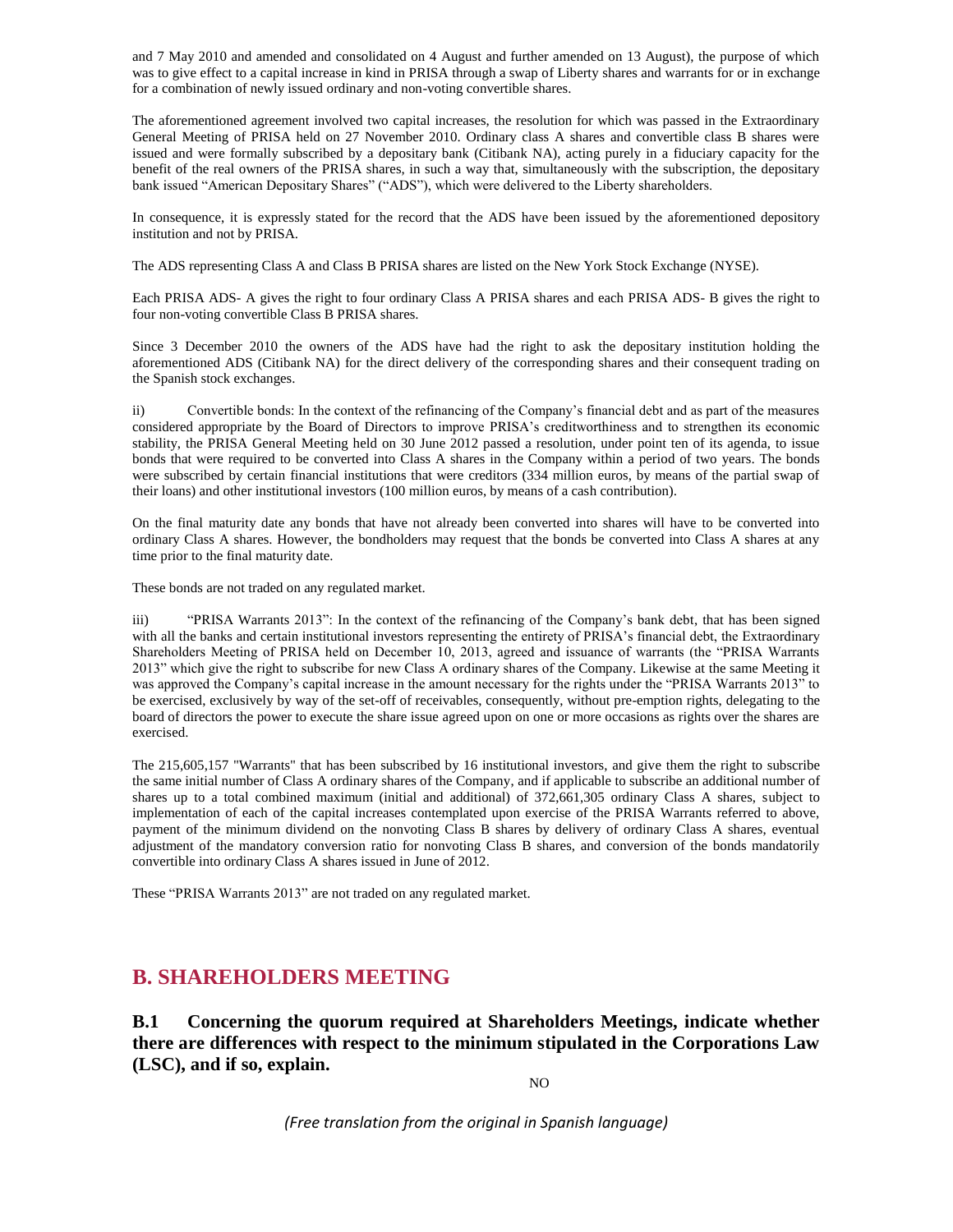|                              | % difference vs. quorum<br>required pursuant to Article 193<br>LSC (general cases) | % difference vs. quorum required<br>pursuant to Article 194 LSC (special cases<br>provided in Article 194) |
|------------------------------|------------------------------------------------------------------------------------|------------------------------------------------------------------------------------------------------------|
| Quorum required at initial   |                                                                                    |                                                                                                            |
| meeting                      |                                                                                    |                                                                                                            |
| Quorum required at adjourned |                                                                                    |                                                                                                            |
| meeting                      |                                                                                    |                                                                                                            |

**B.2 Concerning rules for adopting corporate resolutions, explain whether there are differences with respect to those provided in the Corporations Law (LSC) and, if so, explain:**

YES

**Describe how it differs from the regime provided for in the LSC.**

|                                 | <b>Oualified</b><br>other<br>majority<br>than as provided for in<br>Article 201.2 LSC<br>for<br>matters under Article 194.1<br><b>LSC</b> | Other instances of<br>qualified majority |
|---------------------------------|-------------------------------------------------------------------------------------------------------------------------------------------|------------------------------------------|
| Percentage established by       | 69%                                                                                                                                       | 69%                                      |
| the entity for the adoption of  |                                                                                                                                           |                                          |
| resolutions                     |                                                                                                                                           |                                          |
| <b>Describe the differences</b> |                                                                                                                                           |                                          |

Article 15 bis of the Bylaws provides that, without prejudice to the provisions of law, the favorable vote of 69 percent of the voting shares present or represented at a General Shareholders' Meeting will be required for approval of the following matters:

a) Bylaws' amendments including, among others, change of the corporate purpose and increase or reduction of share capital, except for such transactions as are imposed by mandate of law or, in the case of capital increases, are the result of resolutions adopted for purposes of undertaking distribution of the minimum dividend corresponding to the non-voting convertible Class B shares.

b) Any form of transformation, merger or splitup, as well as bulk assignment of assets and liabilities.

c) Winding-up and liquidation of the Company.

d) Suppression of preemption rights in monetary share capital increases.

e) Change of the management body of the Company.

f) Appointment of directors by theGeneral Shareholders' Meetings, except when the nomination is by the Board of Directors.

**B.3 State the rules applicable to amendment of the bylaws. In particular, information must be provided on the majorities established for amendment of the bylaws and, if appropriate, the rules established to safeguard the rights of shareholders when the bylaws are amended.**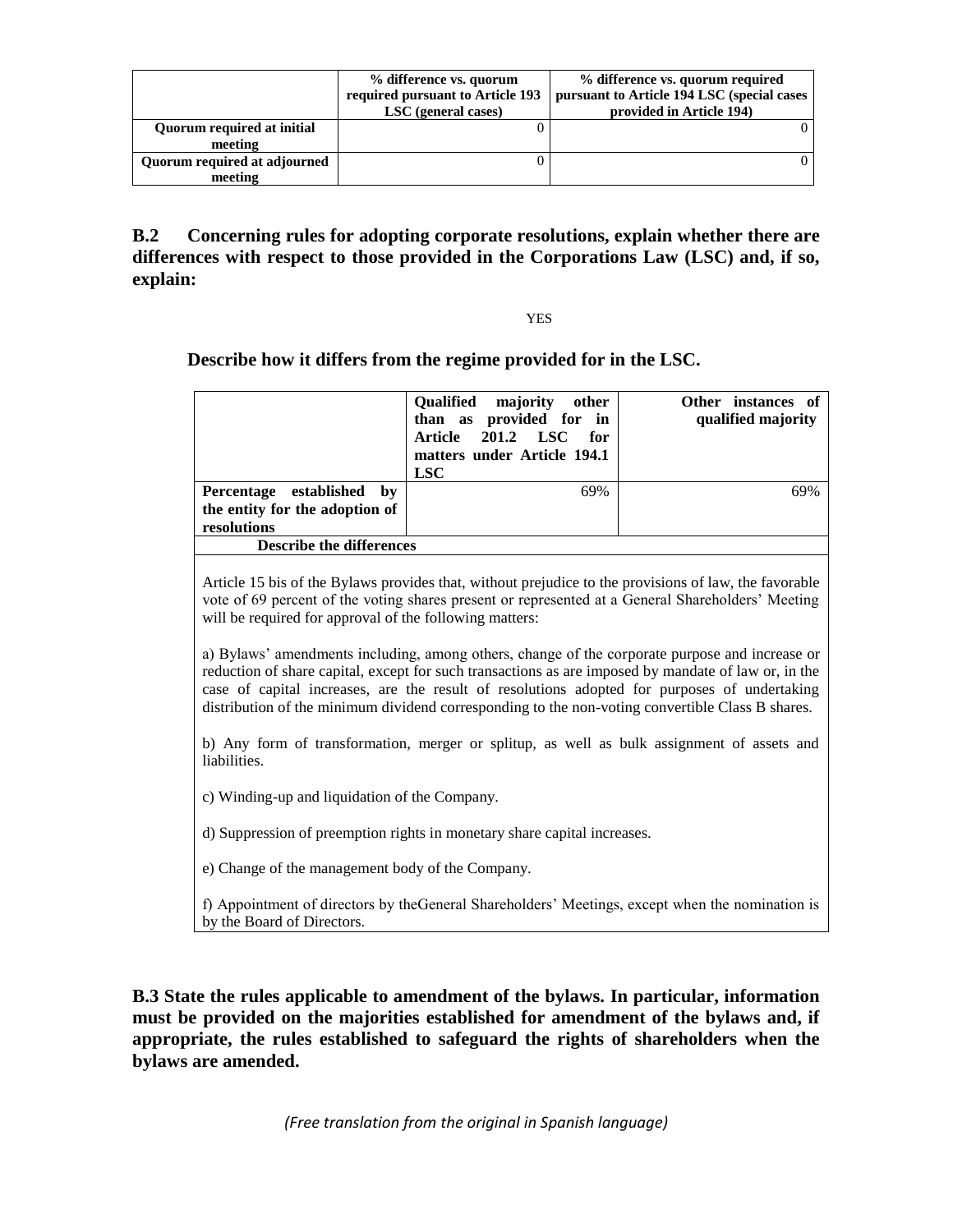The amendment of the Bylaws is a matter for the General Shareholders Meeting and shall be carried out in accordance with the provisions contained in the Capital Companies Act and the Bylaws.

As provided in article 15 bis of the Bylaws, the favorable vote of 69 percent of the voting shares present or represented at a General Shareholders' Meeting will be required for approval of the Bylaws' amendments including, among others, change of the corporate purpose and increase or reduction of share capital, except for such transactions as are imposed by mandate of law or, in the case of capital increases, are the result of resolutions adopted for purposes of undertaking distribution of the minimum dividend corresponding to the non-voting convertible Class B shares

The Corporate Governance Committee shall report on proposals for amending the Bylaws.

## **B.4. Provide attendance statistics for the general shareholders' meetings held during the year to which the present report refers and during the previous year:**

|                       | <b>Attendance Statistics</b>     |        |                                |               |        |  |
|-----------------------|----------------------------------|--------|--------------------------------|---------------|--------|--|
| Date of Shareholders' | % physically<br>% represented by |        | % distance voting              | <b>Total</b>  |        |  |
| <b>Meeting</b>        | present                          | proxy  | Vote by<br>electronic<br>means | <b>Others</b> |        |  |
| 22 June 2013          | 30.882                           | 12.751 | 0.002                          | 0.000         | 43.635 |  |
| 10 December 2013      | 27.696                           | 14.986 | 0.002                          | 0.000         | 42.684 |  |

# **B.5 Indicate whether there are any restrictions in the company bylaws with respect to the minimum number of shares required to attend the Annual Shareholders Meeting:**

YES

| Number of shares required to attend the Annual Shareholders Meeting |  |
|---------------------------------------------------------------------|--|
|                                                                     |  |

**B.6 State whether it has been agreed that specific decisions entailing a structural modification of the company ("subsidiarization", sale/purchase of key operating assets, transactions equivalent to the liquidation of the company …) must be submitted to the shareholders' meeting for approval, even though this is not expressly required under commercial law.**

### NO

**B.7 State the address and manner of accessing the company's website to view corporate governance content and other information on the shareholders' meetings which must be made available to shareholders through the company's website.**

In accordance with the provisions of Article 29 ter of the Bylaws, the Company maintains a website for the information of shareholders and investors whose URL is http://www.prisa.com.

Within this website there is a section entitled "Shareholders and Investors", within which is posted all information PRISA must make available to its shareholders.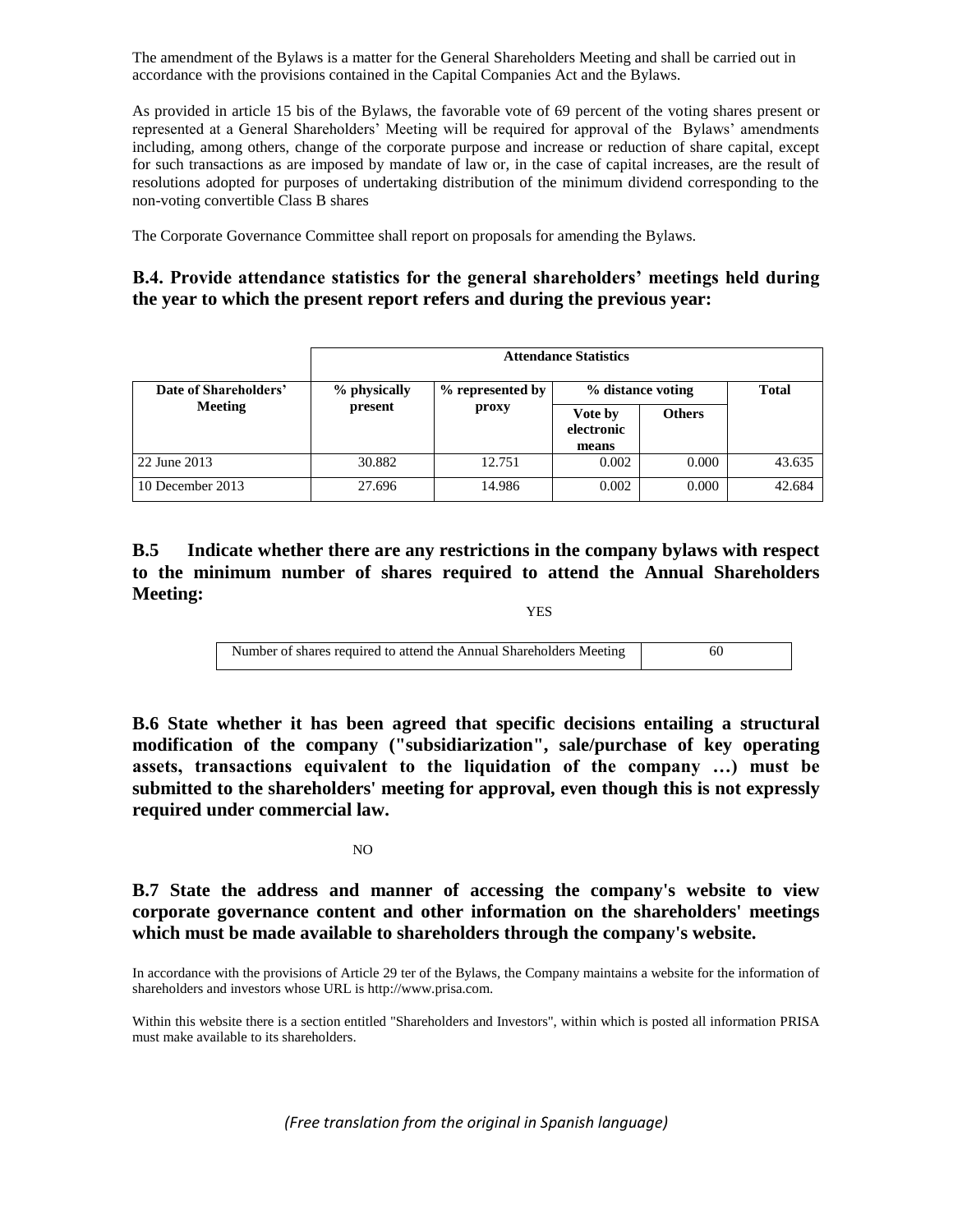The section "Shareholders and Investors" is organized into the following sections: i) PRISA share quote, ii) Financial Information iii) Analysts, iv) Share Capital, v) Corporate Governance vi) Relevant Events, vii) General Shareholders Meetings and viii) Prospectus.

# **C. COMPANY MANAGEMENT STRUCTURE**

# **C.1. Board of Directors**

**C.1.1. Indicate the maximum and minimum number of directors provided for in the Bylaws:** 

| <b>Maximum Number of Directors</b> |  |
|------------------------------------|--|
| <b>Minimum Number of Directors</b> |  |

# **C.1.2. Complete the following table providing information concerning Board Members:**

| Director's Name                                      | Representative | <b>Position on</b><br>the Board  | <b>Date of First</b><br>Appointment | Date of Last<br><b>Appointment</b> | <b>How Elected</b>                                                          |
|------------------------------------------------------|----------------|----------------------------------|-------------------------------------|------------------------------------|-----------------------------------------------------------------------------|
| <b>JUAN LUIS</b><br><b>CEBRIÁN</b><br><b>ECHARRI</b> |                | <b>CHAIRMAN</b>                  | 15 June 83                          | 27 November<br>10                  | <b>APPOINTED AT</b><br>THE ANNUAL<br><b>SHAREHOLDERS'</b><br><b>MEETING</b> |
| <b>MANUEL</b><br><b>POLANCO</b><br><b>MORENO</b>     |                | <b>DEPUTY</b><br><b>CHAIRMAN</b> | 19 April 01                         | 27 November<br>10                  | <b>APPOINTED AT</b><br>THE ANNUAL<br>SHAREHOLDERS'<br><b>MEETING</b>        |
| <b>FERNANDO</b><br>ABRIL-<br><b>MARTORELL</b>        |                | <b>CEO</b>                       | 24 June 11                          | 24 June 11                         | <b>APPOINTED AT</b><br>THE ANNUAL<br>SHAREHOLDERS'<br><b>MEETING</b>        |
| <b>CLAUDIO</b><br><b>BOADA</b><br><b>PALLERES</b>    |                | <b>DIRECTOR</b>                  | 18 December 13                      | 18 December<br>13                  | <b>APPOINTED BY</b><br><b>COOPTACION</b><br>(BY THE BOARD<br>OF DIRECTORS)  |
| <b>JUAN ARENA DE</b><br><b>LA MORA</b>               |                | <b>DIRECTOR</b>                  | 27 November 10                      | 27 November<br>10                  | <b>APPOINTED AT</b><br>THE ANNUAL<br>SHAREHOLDERS'<br><b>MEETING</b>        |
| <b>NICOLAS</b><br><b>BERGGRUEN</b>                   |                | <b>DIRECTOR</b>                  | 27 November 10                      | 27 November<br>10                  | <b>APPOINTED AT</b><br>THE ANNUAL<br>SHAREHOLDERS'<br><b>MEETING</b>        |
| <b>ARIANNA</b><br><b>HUFFINGTON</b>                  |                | <b>DIRECTOR</b>                  | 24 October 2012                     | 22 June 2013                       | <b>APPOINTED AT</b><br>THE ANNUAL<br>SHAREHOLDERS'<br><b>MEETING</b>        |
| <b>JOSE LUIS LEAL</b><br><b>MALDONADO</b>            |                | <b>DIRECTOR</b>                  | 24 October 2012                     | 22 June 2013                       | <b>APPOINTED AT</b><br>THE ANNUAL<br>SHAREHOLDERS'<br><b>MEETING</b>        |
| <b>GREGORIO</b><br>MARAÑÓN<br><b>BERTRÁN DE LIS</b>  |                | <b>DIRECTOR</b>                  | 15 June 83                          | 27 November<br>10                  | <b>APPOINTED AT</b><br>THE ANNUAL<br><b>SHAREHOLDERS'</b><br><b>MEETING</b> |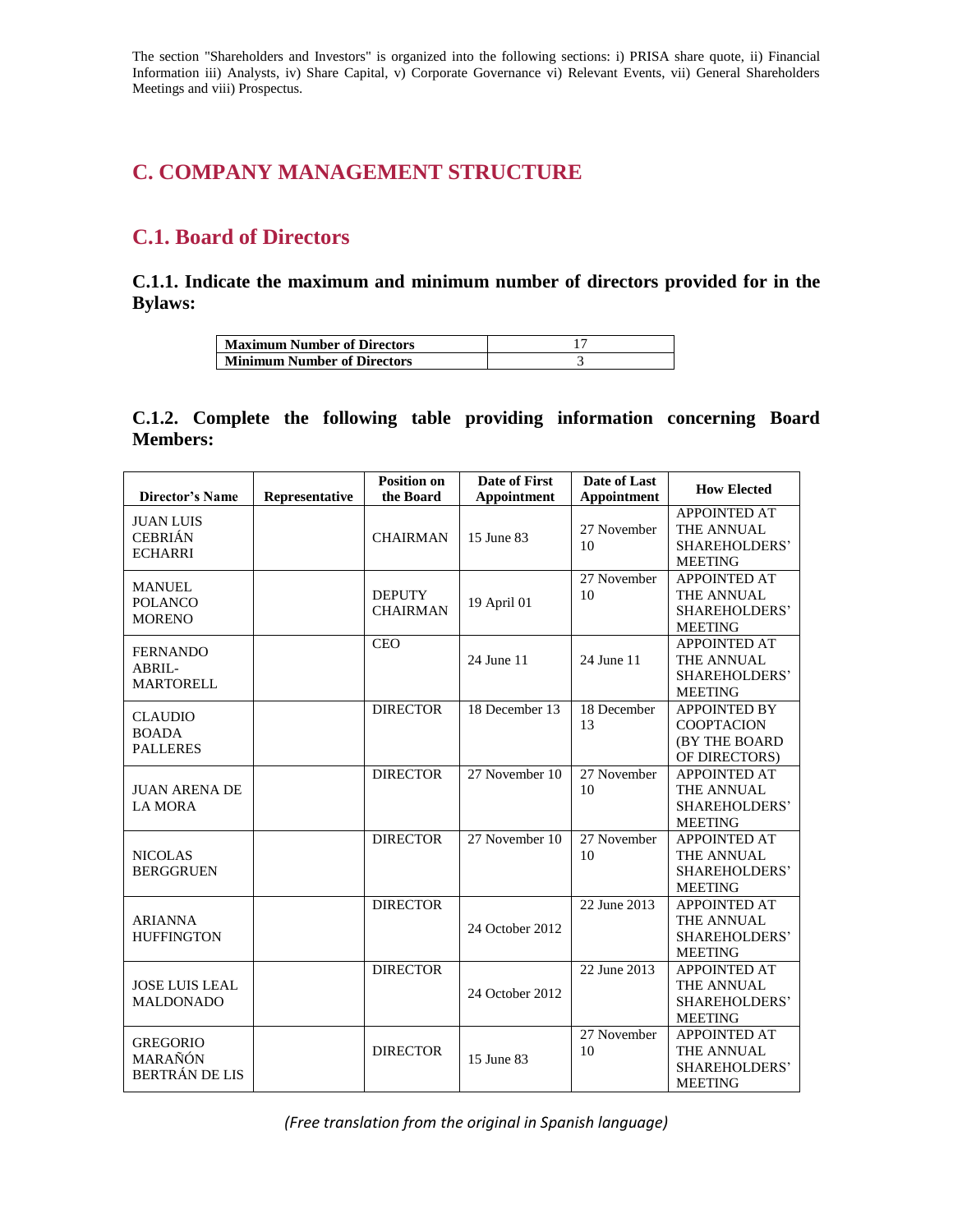|                      | <b>DIRECTOR</b> | 27 November 10 | 27 November | <b>APPOINTED AT</b> |
|----------------------|-----------------|----------------|-------------|---------------------|
| <b>ALAIN MINC</b>    |                 |                | 10          | THE ANNUAL          |
|                      |                 |                |             | SHAREHOLDERS'       |
|                      |                 |                |             | <b>MEETING</b>      |
| <b>AGNES</b>         |                 |                | 27 November | <b>APPOINTED AT</b> |
| <b>NOGUERA</b>       | <b>DIRECTOR</b> | 20 April 06    | 10          | THE ANNUAL          |
| BOREL                |                 |                |             | SHAREHOLDERS'       |
|                      |                 |                |             | <b>MEETING</b>      |
|                      |                 |                | 27 November | <b>APPOINTED AT</b> |
| <b>BORJA JESÚS</b>   | <b>DIRECTOR</b> | 18 May 00      | 10          | THE ANNUAL          |
| PÉREZ ARAUNA         |                 |                |             | SHAREHOLDERS'       |
|                      |                 |                |             | <b>MEETING</b>      |
|                      | <b>DIRECTOR</b> | 27 November 10 | 27 November | <b>APPOINTED AT</b> |
| <b>EMMANUEL</b>      |                 |                | 10          | THE ANNUAL          |
| <b>ROMAN</b>         |                 |                |             | SHAREHOLDERS'       |
|                      |                 |                |             | <b>MEETING</b>      |
| <b>ERNESTO</b>       | <b>DIRECTOR</b> | 27 November 10 | 27 November | <b>APPOINTED AT</b> |
| <b>ZEDILLO PONCE</b> |                 |                | 10          | THE ANNUAL          |
| <b>DE LEON</b>       |                 |                |             | SHAREHOLDERS'       |
|                      |                 |                |             | <b>MEETING</b>      |

**Total Number of Board Members** 14

# **Indicate any Members retiring from the Board of Directors during the financial year**

|                                | <b>Board member status</b> |                        |
|--------------------------------|----------------------------|------------------------|
| <b>Board Member</b>            | upon retirement            | <b>Retirement Date</b> |
| <b>MATIAS CORTÉS DOMINGUEZ</b> | <b>OTHER EXTERNAL</b>      |                        |
|                                | <b>DIRECTOR</b>            | April 16, 2013         |
|                                | <b>EXTERNAL</b>            | December 18, 2013      |
|                                | <b>DIRECTOR</b>            |                        |
| <b>MARTIN FRANKLIN</b>         | <b>REPRESENTING</b>        |                        |
|                                | <b>SIGNIFICANT</b>         |                        |
|                                | <b>SHAREHOLDINGS</b>       |                        |
|                                | <b>INDEPENDENT</b>         | December 18, 2013      |
| <b>HARRY SLOAN</b>             | <b>EXTERNAL</b>            |                        |
|                                | <b>DIRECTOR</b>            |                        |

**C.1.3 Complete the following tables concerning the Members of the Board and their functions:**

# **EXECUTIVE DIRECTORS**

| Director's Name       | <b>Committee that informed His/Her Appointment</b> | <b>Post or Functions</b> |
|-----------------------|----------------------------------------------------|--------------------------|
|                       | NOMINATION AND COMPENSATION                        | <b>CHAIRMAN OF</b>       |
|                       | <b>COMMITTEE</b>                                   | THE BOARD OF             |
| MR. JUAN LUIS CEBRIÁN |                                                    | DIRECTORS AND            |
| <b>ECHARRI</b>        |                                                    | OF THE                   |
|                       |                                                    | <b>DELEGATED</b>         |
|                       |                                                    | <b>COMMITTEE</b>         |
| MR. MANUEL POLANCO    | NOMINATION AND COMPENSATION                        | <b>DEPUTY</b>            |
| <b>MORENO</b>         | <b>COMMITTEE</b>                                   | <b>CHAIRMAN AND</b>      |
|                       |                                                    | <b>CHAIRMAN OF</b>       |
|                       |                                                    | <b>DTS</b>               |
|                       |                                                    | <b>DISTRIBUIDORA</b>     |
|                       |                                                    | DE TELEVISION            |
|                       |                                                    | <b>DIGITAL</b>           |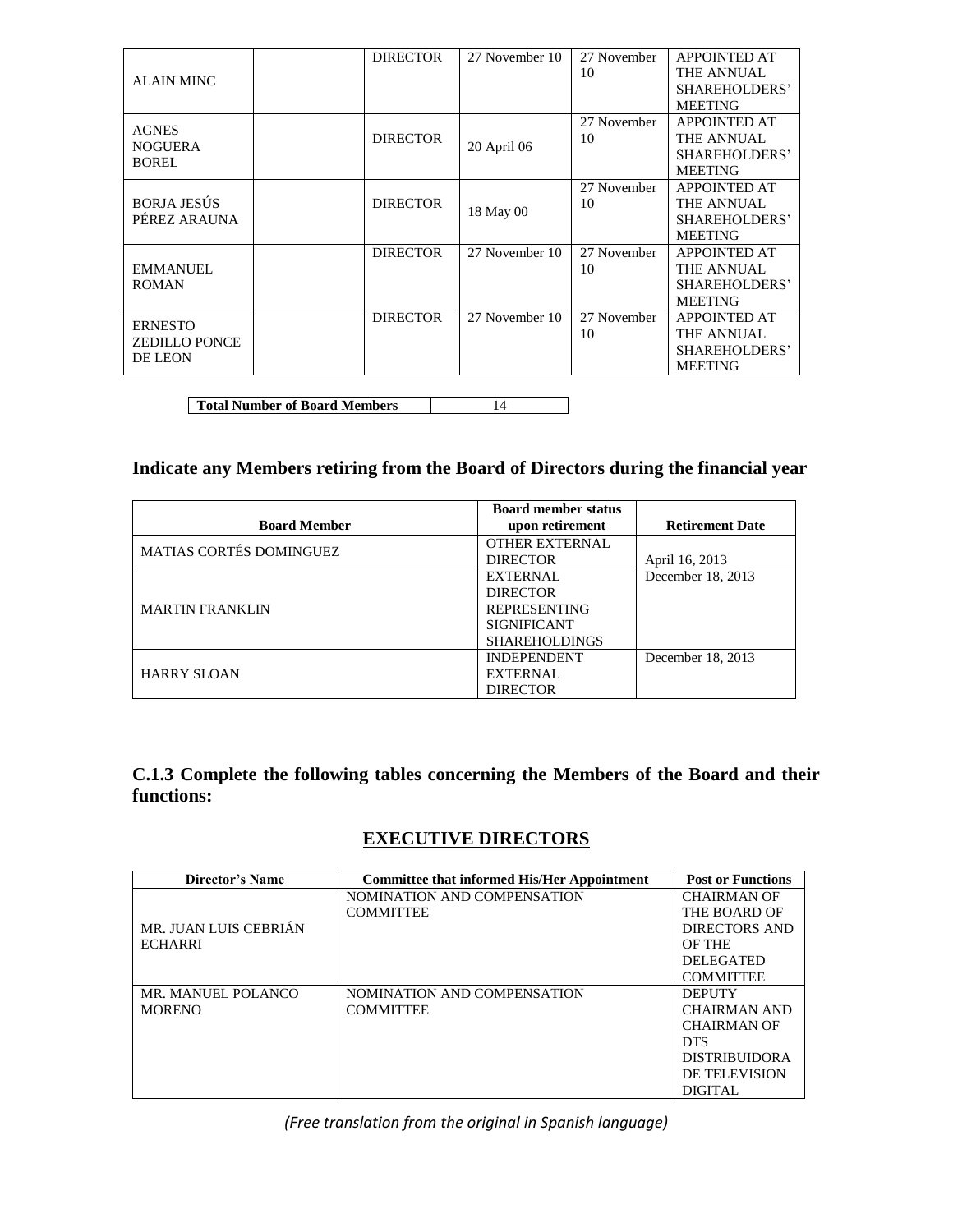| P FERNANDO ABRIL-<br>MR. | NOMINATION AND COMPENSATION | <b>CEO</b> |
|--------------------------|-----------------------------|------------|
| MARTORELL                | <b>COMMITTEE</b>            |            |

| <b>Total Number of Executive Directors</b> |       |
|--------------------------------------------|-------|
| % of the Board                             | 21.43 |

# **EXTERNAL DIRECTORS REPRESENTING SIGNIFICANT SHAREHOLDINGS**

| <b>Committee that informed His/Her</b><br>Appointment | <b>Name of Significant</b><br><b>Shareholder Who He/She</b><br><b>Represents or Who Proposed</b><br><b>His/Her Appointment</b> |
|-------------------------------------------------------|--------------------------------------------------------------------------------------------------------------------------------|
| NOMINATION AND COMPENSATION                           | PROMOTORA DE                                                                                                                   |
| <b>COMMITTEE</b>                                      | PUBLICACIONES, S.L.                                                                                                            |
| NOMINATION AND COMPENSATION                           | TIMÓN, S.A.                                                                                                                    |
| <b>COMMITTEE</b>                                      |                                                                                                                                |
| NOMINATION AND COMPENSATION                           | <b>BH STORES, B.V.</b>                                                                                                         |
| <b>COMMITTEE</b>                                      |                                                                                                                                |
|                                                       |                                                                                                                                |

| Total number of external directors representing significant<br>shareholdings |       |
|------------------------------------------------------------------------------|-------|
| % of the Board                                                               | 21.43 |

# **INDEPENDENT EXTERNAL DIRECTORS**

| <b>Profession</b>                                      |
|--------------------------------------------------------|
| ENGINEER, POLITICAL AND ECONOMIC ADVISER. PROFESSOR    |
| JOURNALIST, CHAIRMAN AND CHIEF OF "THE HUFFINGTON POST |
| <b>MEDIA GROUP"</b>                                    |
| FINANCIAL. CEO MAN GROUP                               |
| ECONOMIST. EX PRESIDENT OF MEXICO                      |
|                                                        |
|                                                        |
| <b>LAWYER</b>                                          |
| <b>INDUSTRIAL ENGINEER</b>                             |
|                                                        |
| ECONOMIST. EX ECONOMY MINISTER AND EX PRESIDENT OF THE |
| SPANISH BANKING ASSOCIATION                            |
| ENGINEER AND FINANCIAL. EX PRESIDENT OF BANKINTER. EX  |
| PROFESSOR OF HARVARD BUSINESS SCHOOL.                  |
|                                                        |

| Total number of independent external directors |  |
|------------------------------------------------|--|
| % of the Board                                 |  |

**State whether any director classed as independent receives from the company, or from its group, any amounts or benefits in respect of an item other than director remuneration, or maintains or has maintained, during the previous year, a business relationship with the company or with any company in its group, either in his own name or as a significant shareholder, director or senior manager of an entity that maintains or has maintained such a relationship.**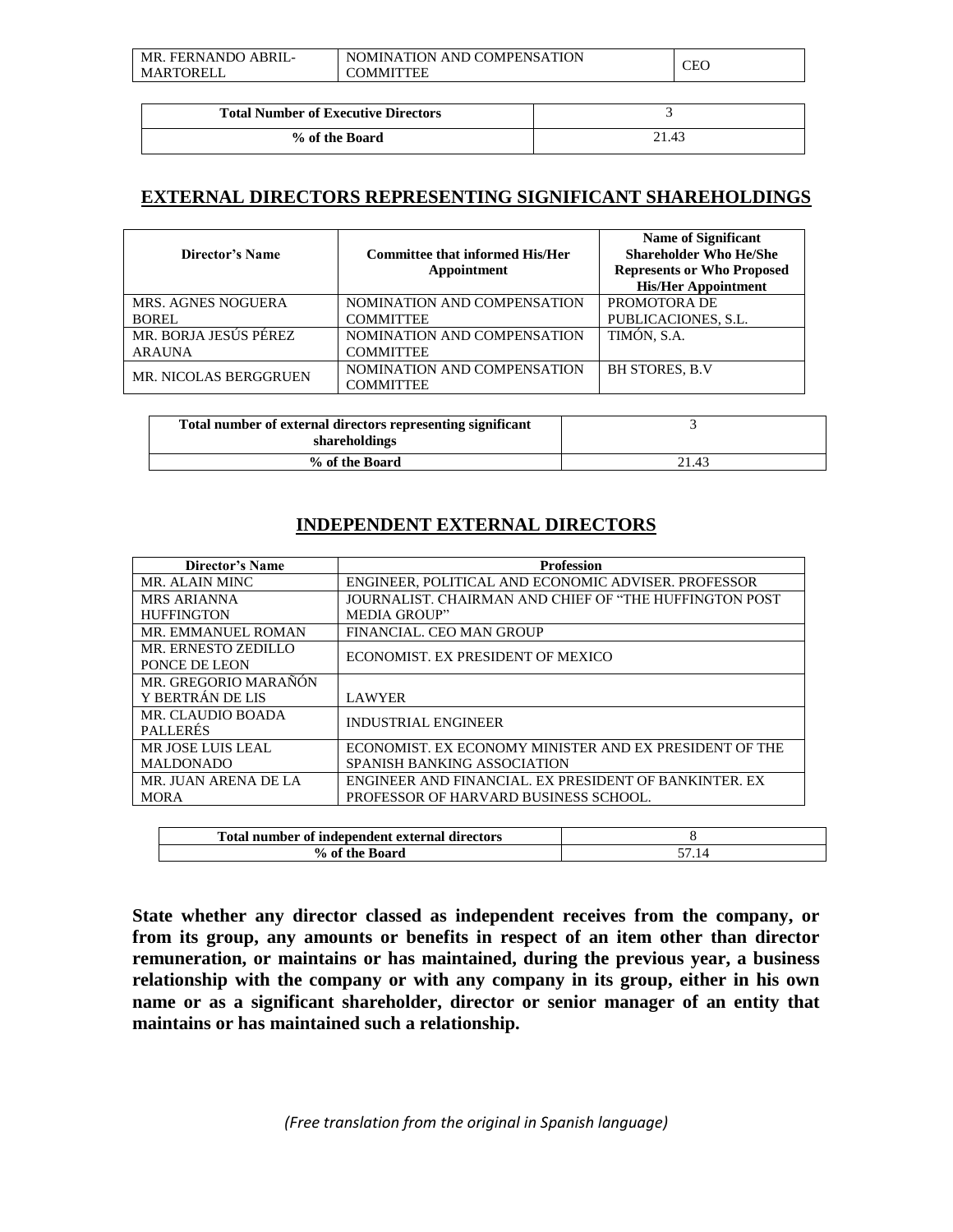**If appropriate, include a statement from the Board explaining the reasons why it considers that the director in question is able to discharge his functions in his capacity as independent director.**

| Director's Name                                       | Description of the relationship                                                                                    | <b>Reasoned statement</b>                                                                                                                                                                                                                                                    |
|-------------------------------------------------------|--------------------------------------------------------------------------------------------------------------------|------------------------------------------------------------------------------------------------------------------------------------------------------------------------------------------------------------------------------------------------------------------------------|
| MARAÑÓN Y<br>GREGORIO<br>MR.<br><b>BERTRÁN DE LIS</b> | Legal advice, in the sum of<br>90,000 euros per annum, provided<br>to Promotora de Informaciones,<br>S.A. (PRISA). | The Board of Directors takes the<br>view that the legal<br>advice<br>provided by Mr Gregorio<br>Marañón to PRISA does not<br>compromise the independence of<br>the Director as the remuneration<br>that he receives in respect of it is<br>not significant for the Director. |

# **OTHER EXTERNAL DIRECTORS**

| Director's Name                          | Committee that informed or proposed His/Her Appointment |  |
|------------------------------------------|---------------------------------------------------------|--|
|                                          |                                                         |  |
|                                          |                                                         |  |
| Total number of other external directors |                                                         |  |
|                                          | % of the Board                                          |  |

**Explain why they may not be considered significant shareholders or independent and their relationships with the company, its managers or shareholders:** 

| Director's Name                                          |  |
|----------------------------------------------------------|--|
| Relationships with the company, managers or Shareholders |  |
| <b>Reasons</b>                                           |  |

**If applicable, indicate any changes that have occurred during the year in each director's status:** 

| $\mathbf{r}$    | Date | ∽               | <b>Status</b> |  |
|-----------------|------|-----------------|---------------|--|
| Director's Name |      | Previous status | Aurrent :     |  |
|                 |      |                 |               |  |

**C.1.4. Complete the following table with information on the number of female directors during the previous four years, as well as the type of directorship held:**

|                       | Number of female directors                                                |  |  | Percentage of the total number of directors in<br>each category |       |       |       |       |
|-----------------------|---------------------------------------------------------------------------|--|--|-----------------------------------------------------------------|-------|-------|-------|-------|
|                       | Year   Year t-   Year t-   Year t-   Year t   Year t-   Year t-   Year t- |  |  |                                                                 |       |       |       |       |
|                       |                                                                           |  |  |                                                                 |       |       |       |       |
| <b>Executive</b>      |                                                                           |  |  |                                                                 | 0.00  | 0.00  | 0.00  | 0.00  |
| <b>Proprietary</b>    |                                                                           |  |  |                                                                 | 33.33 | 25.00 | 16.66 | 14.28 |
| Independent           |                                                                           |  |  |                                                                 | 12.50 | 12.50 | 0.00  | 0.00  |
| <b>Other External</b> |                                                                           |  |  |                                                                 | 0.00  | 0.00  | 0.00  | 0.00  |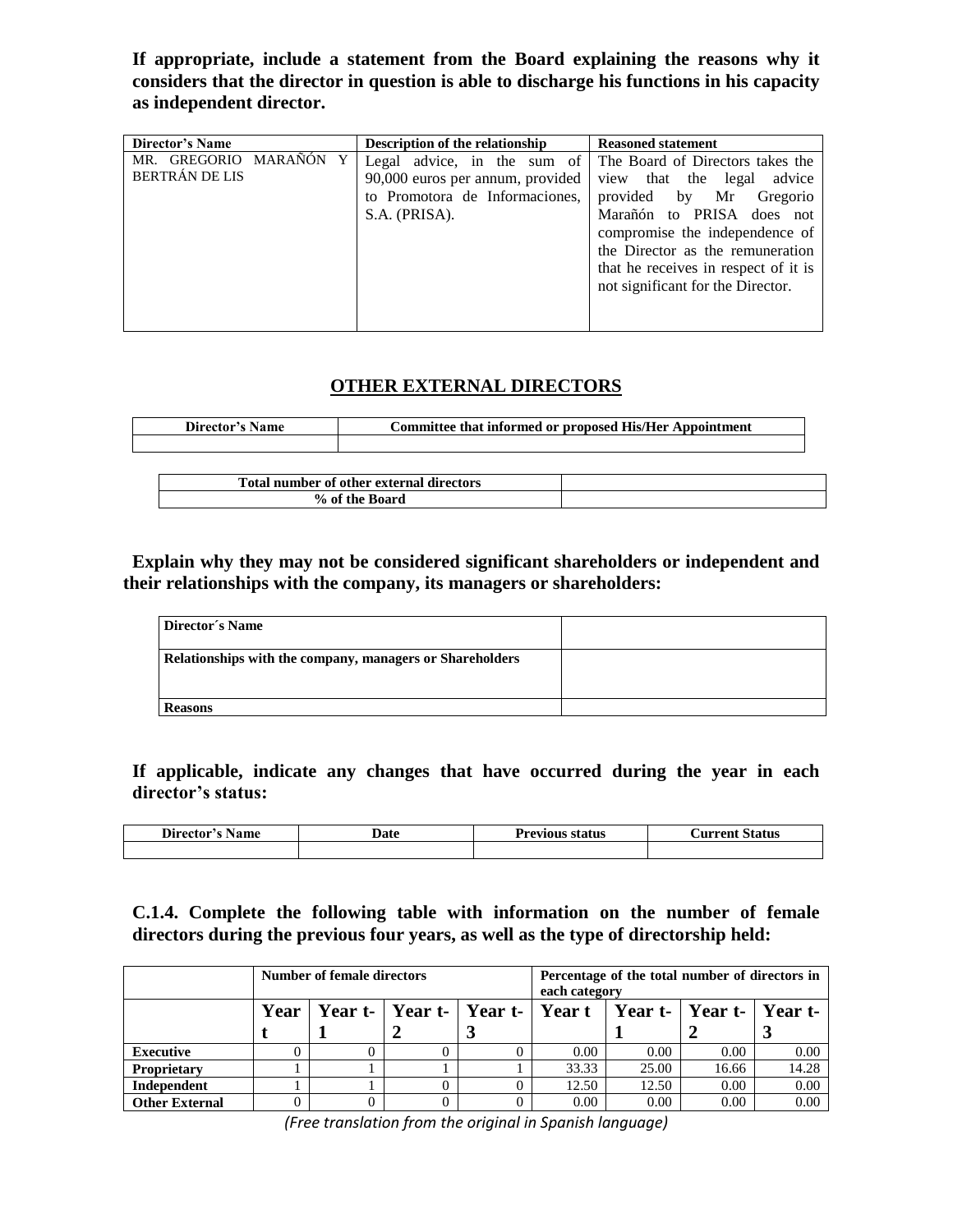# **C.1.5 Explain the measures that, as the case may be, have been taken to seek to include on the Board of Directors a number of women which enables there to be a balanced presence of both men and women.**

### **Explanation of measures**

No particular action has been taken. See next section C.1.6.

**C.1.6. Explain the measures that, as the case may be, have been taken by the Appointments Committee to ensure that there is no implicit bias in selection procedures which could obstruct the selection of female directors, and so that the company actively looks for and includes women who meet the required professional profile in the potential candidates:** 

### **Explanation of measures**

Article 8.1 of the Board Regulation provides that in the composition of the Board of Directors the external, independents and ownership directors, will represent a majority with respect of the executive directors. To such effects, in exercising its right to fill vacancies and to propose appointments at Annual Shareholders Meetings, the Board of Directors shall procure, in the composition of this body, a majority of external or non-executive directors with respect to executive directors.

The selection process is based solely on the suitability and prestige of the candidates. No ad hoc procedure for selecting female directors has been implemented, precisely due to the non-sexist nature of the company's procedures.

Nevertheless, within the competences of the Corporate Governance Committee has been included "report to the Board on issues of gender diversity in relation to the composition of the Board".

## **If, despite the measures that may, as the case may be, have been taken there are few female directors, or none at all, explain the reasons for this situation:**

### **Explanation of reasons**

It was not considered as necessary the appointment of additional directors.

## **C.1.7. Explain how shareholders with significant holdings are represented on the Board.**

As already indicated in section C.1.3 of this Report, the Company has three directors representing significant shareholders of the Company: Mr Borja Perez Arauna , Mrs. Agnes Noguera Borel and Mr Nicolas Berggruen.

Mr Borja Perez Arauna represents Timon, S.A. ( Timon ) and Mrs. Agnes Noguera Borel represents Promotora de Publicaciones, SL ( Propu ). Both Timon as Propu are ultimately controlled by Rucandio , S.A, that has an indirect interest of 31.629% in the share capital with voting rights of PRISA.

Mr Nicolas Berggruen represents BH Stores, V.B.

Finally it is noted that Mr Manuel Polanco Moreno is a Director representing significant shareholders at the instance of Timon, SA and also is executive director.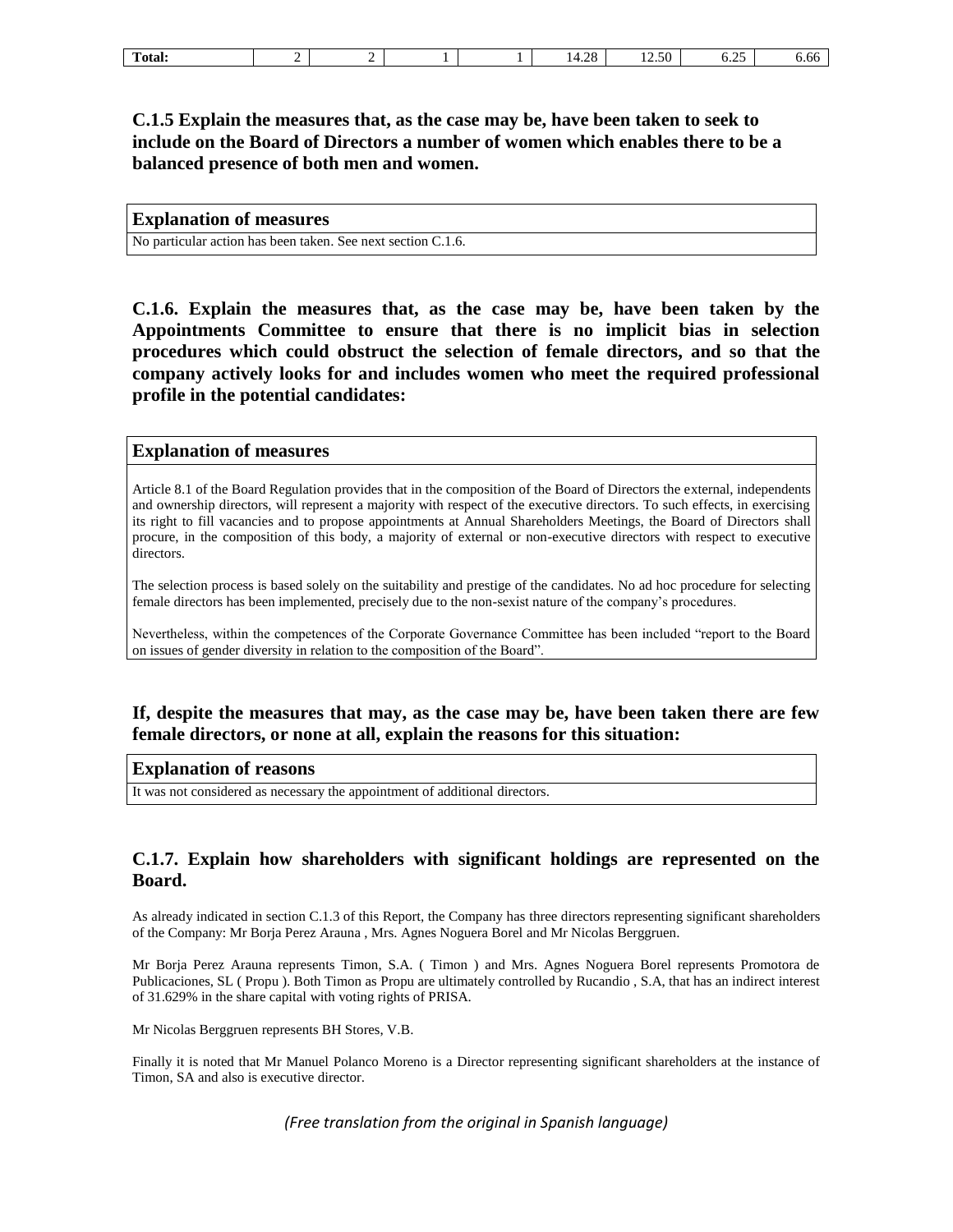**C.1.8. Explain, if applicable, why directors representing significant shareholdings have been appointed at the request of shareholders whose stake is less than 5% of share capital:**

| <b>Name of Shareholder</b>  | <b>Justification</b>                                        |
|-----------------------------|-------------------------------------------------------------|
| <b>MR NICOLAS BERGGRUEN</b> | The Director, in addition to his participation in the share |
|                             | capital of PRISA (see section A.3 of this report), also     |
|                             | participates in the share capital of OTNAS Inversiones,     |
|                             | SL, holder of a 12.556% of the share capital with voting    |
|                             | rights of PRISA.                                            |

**Indicate whether formal requests for representation on the board have been denied shareholders whose stake is equal or higher than others whose requests to appoint a director to represent a significant shareholding was granted. If so, explain why such requests were denied:**

**NO**

**C.1.9. Indicate whether any board member has left his post before the end of his mandate, whether he explained his reasons to the board and by what means, and if expressed in writing to the entire board, provide the reasons given:**

| <b>Board Member's Name</b>  | <b>Reasons</b>                                      |
|-----------------------------|-----------------------------------------------------|
| MR. MATIAS CORTES DOMINGUEZ | He has resigned as a director for personal reasons. |
| <b>MR. MARTIN FRANKLIN</b>  | He has resigned as a director for personal reasons. |
| MR. HARRY SLOAN             | He has resigned as a director for personal reasons. |

# **C.1.10. If applicable, indicate the powers delegated to members of the Board of Directors:**

| <b>Board Member's Name</b>   | <b>Brief Description</b>                         |  |  |
|------------------------------|--------------------------------------------------|--|--|
|                              | HE HAS BEEN DELEGATED ALL POWERS OF THE BOARD OF |  |  |
| MR JUAN LUIS CEBRIÁN ECHARRI | DIRECTORS EXCEPT THOSE THAT CANNOT BE DELEGATED  |  |  |
|                              | <b>BY LAW</b>                                    |  |  |
|                              | HE HAS BEEN DELEGATED ALL POWERS OF THE BOARD OF |  |  |
| MR FERNANDO ABRIL-MARTORELL  | DIRECTORS EXCEPT THOSE THAT CANNOT BE DELEGATED  |  |  |
|                              | <b>BY LAW</b>                                    |  |  |

# **C.1.11. If applicable, identify board members who hold posts as directors or officers in subsidiary companies within the listed company's group:**

| Director's Name           | Name of the Group Company                        | <b>Position</b> |  |
|---------------------------|--------------------------------------------------|-----------------|--|
| JUAN LUIS CEBRIAN ECHARRI | DIARIO EL PAIS, S.L.                             | <b>CHAIRMAN</b> |  |
| JUAN LUIS CEBRIAN ECHARRI | DTS DISTRIBUIDORA DE TELEVISION<br>DIGITAL, S.A. | <b>DIRECTOR</b> |  |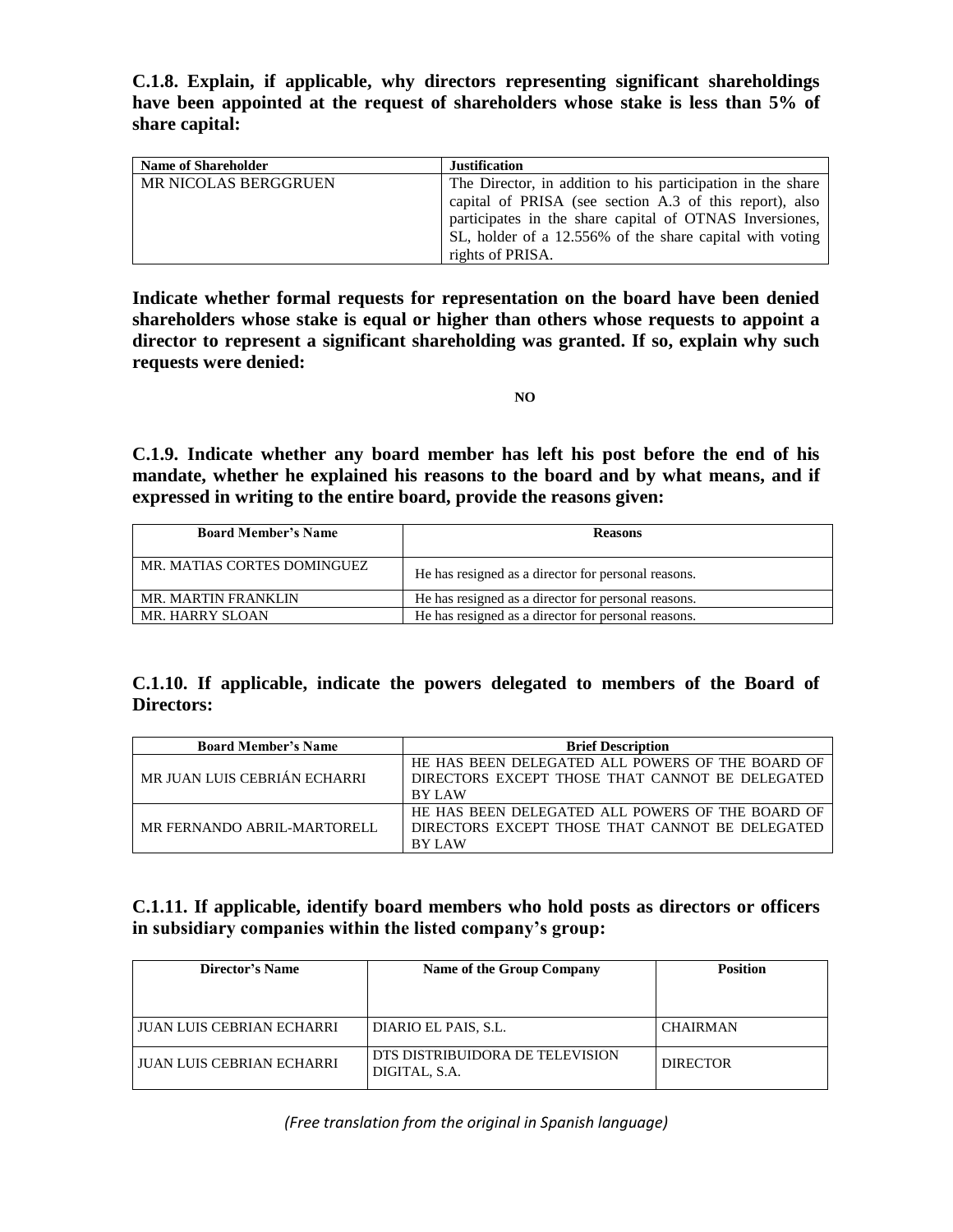| JUAN LUIS CEBRIAN ECHARRI        | <b>EDICIONES EL PAIS</b>           | <b>CHAIRMAN</b>           |
|----------------------------------|------------------------------------|---------------------------|
| <b>JUAN LUIS CEBRIAN ECHARRI</b> | PRISA INC                          | <b>CHAIRMAN AND CHIEF</b> |
|                                  |                                    | <b>EXECUTIVE OFFICER</b>  |
| <b>JUAN LUIS CEBRIAN ECHARRI</b> | PROMOTORA DE ACTIVIDADES AMERICA   | <b>CHAIRMAN AND CHIEF</b> |
|                                  | 2010 MEXICO, S.A. DE CV.           | <b>EXECUTIVE OFFICER</b>  |
|                                  | CANAL CLUB DE DISTRIBUCION DE OCIO | <b>DIRECTOR</b>           |
| MANUEL POLANCO MORENO            | Y CULTURA, S.A.                    |                           |
| MANUEL POLANCO MORENO            | DTS DISTRIBUIDORA DE TELEVISION    | <b>CHAIRMAN</b>           |
|                                  | DIGITAL, S.A.                      |                           |
| MANUEL POLANCO MORENO            | GRUPO MEDIA CAPITAL, SGPS, S.A.    | <b>DIRECTOR</b>           |
| MANUEL POLANCO MORENO            | MCP MEDIA CAPITAL PRODUCOES, S.A.  | <b>CHAIRMAN</b>           |
| MANUEL POLANCO MORENO            | MEDIA CAPITAL PRODUCOES            | <b>CHAIRMAN</b>           |
|                                  | <b>INVESTIMENTOS SGPS, S.A.</b>    |                           |
| MANUEL POLANCO MORENO            | PLURAL ENTERTAINMENT CANARIAS,     | <b>JOINT AND SEVERAL</b>  |
|                                  | S.L.U                              | <b>DIRECTOR</b>           |
| MANUEL POLANCO MORENO            | PLURAL ENTERTAINMENT ESPAÑA, S.L.U | <b>JOINT AND SEVERAL</b>  |
|                                  |                                    | <b>DIRECTOR</b>           |
| MANUEL POLANCO MORENO            | PLURAL ENTERTAINMENT PORTUGAL,     | <b>CHAIRMAN</b>           |
|                                  | S.A                                |                           |
| MANUEL POLANCO MORENO            | PLURAL JEMPSA SL                   | <b>DEPUTY CHAIRMAN</b>    |
|                                  |                                    | AND JOINT CEO             |
| MANUEL POLANCO MORENO            | PRODUCTORA CANARIA DE              | <b>DIRECTOR</b>           |
|                                  | PROGRAMAS, S.L.                    |                           |
| MANUEL POLANCO MORENO            | SOCIEDAD CANARIA DE TELEVISION     | <b>JOINT AND SEVERAL</b>  |
|                                  | REGIONAL, S.A.                     | <b>CEO</b>                |
| MANUEL POLANCO MORENO            | <b>TESELA PRODUCCIONES</b>         | <b>JOINT AND SEVERAL</b>  |
|                                  | CINEMATOGRÁFICAS, S.L.             | <b>DIRECTOR</b>           |
| MANUEL POLANCO MORENO            | TVI - TELEVISÃO INDEPENDENTE, SA   | <b>CHAIRMAN</b>           |
|                                  |                                    |                           |
| MANUEL POLANCO MORENO            | VERTIX, SGPS, S.A.                 | <b>CHAIRMAN</b>           |
| FERNANDO ABRIL-MARTORELL         |                                    |                           |
| <b>HERNANDEZ</b>                 | DIARIO AS, S.L.                    | <b>DIRECTOR</b>           |
| <b>ARIANNA HUFFINGTON</b>        |                                    | <b>DIRECTOR</b>           |
|                                  | DIARIO EL PAIS, S.L.               |                           |
| <b>ARIANNA HUFFINGTON</b>        | EDICIONES EL PAIS, S.L.            | <b>DIRECTOR</b>           |
|                                  |                                    |                           |

**C.1.12. If applicable, indicate the directors of your company who are members of the boards of directors of other companies listed on official Spanish securities markets, other than companies in your own group, which have been reported to the company:** 

| Director's Name                  | <b>Name of Listed Company</b>                          | <b>Position</b>                                    |  |
|----------------------------------|--------------------------------------------------------|----------------------------------------------------|--|
| <b>JUAN LUIS CEBRIAN ECHARRI</b> | <b>ESPAÑA</b><br><b>MEDIASET</b><br>COMUNICACIÓN, S.A. | <b>DIRECTOR</b>                                    |  |
| <b>MANUEL POLANCO MORENO</b>     | ESPAÑA<br>MEDIASET<br>COMUNICACIÓN, S.A.               | <b>DEPUTY CHAIRMAN</b>                             |  |
| FERNANDO ABRIL-MARTORELL         | <b>EMPRESARIAL</b><br><b>GRUPO</b><br>ENCE, S.A.       | <b>DIRECTOR</b>                                    |  |
| <b>AGNES NOGUERA BOREL</b>       | LIBERTAS 7, S.A.                                       | <b>EXECUTIVE</b><br><b>CHIEF</b><br><b>OFFICER</b> |  |
| <b>ALAIN MINC</b>                | CAIXABANK, S.A.                                        | <b>DIRECTOR</b>                                    |  |
| <b>BORJA JESUS PEREZ ARAUNA</b>  | <b>INVERSIONES</b><br>VALSEL.<br>SICAV, S.A.           | <b>CHAIRMAN</b>                                    |  |
| <b>BORJA JESUS PEREZ ARAUNA</b>  | <b>CARAUNA</b><br><b>INVERSIONES SICAV.</b>            | <b>CHAIRMAN</b>                                    |  |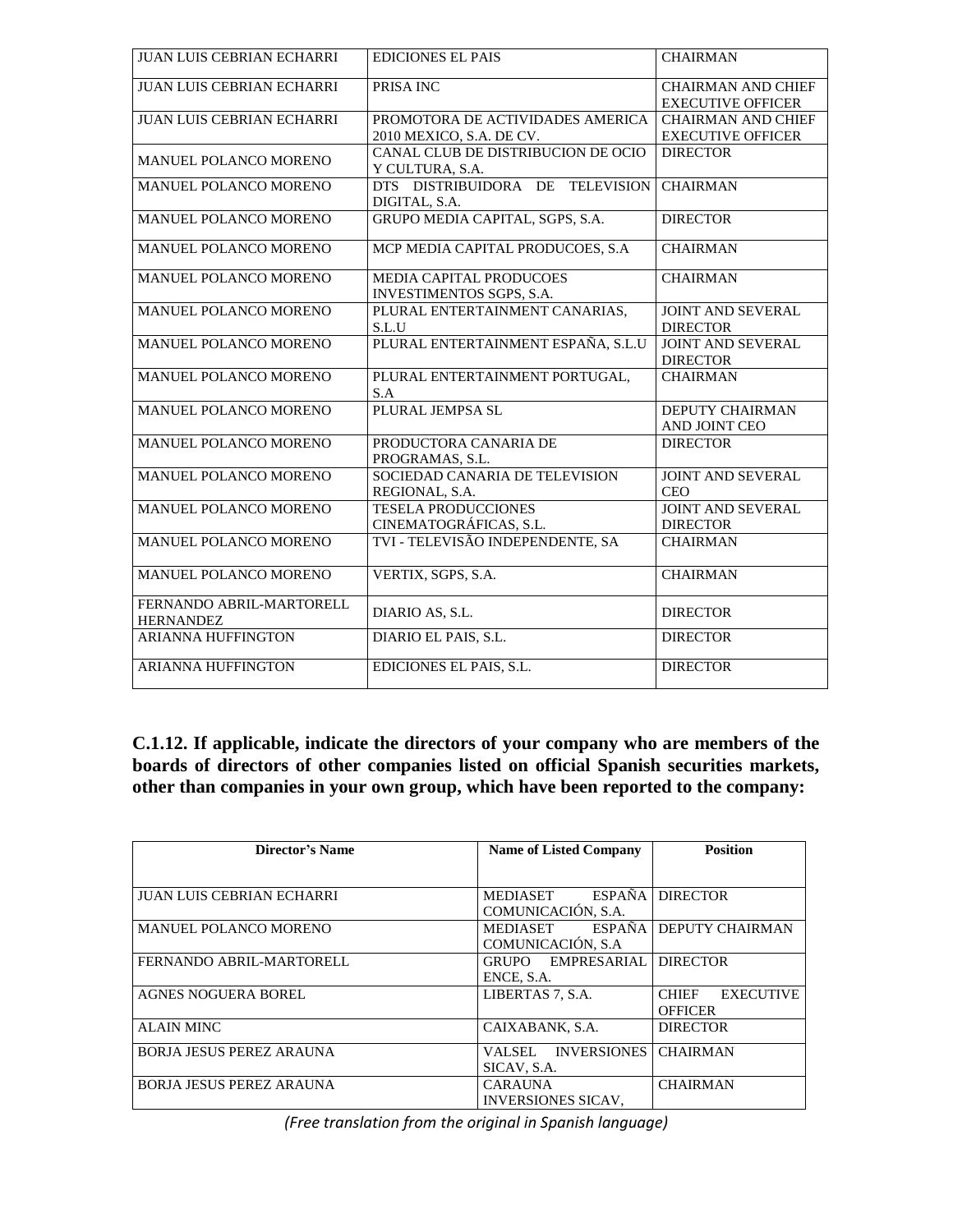|                                          | S.A.                                |                        |
|------------------------------------------|-------------------------------------|------------------------|
| <b>BORJA JESUS PEREZ ARAUNA</b>          | <b>NOMIT GLOBAL SICAV</b>           | <b>DIRECTOR</b>        |
| <b>GREGORIO MARAÑÓN Y BERTRÁN DE LIS</b> | VISCOFAN, S.A.                      | <b>DIRECTOR</b>        |
| <b>JUAN ARENA DE LA MORA</b>             | FERROVIAL, S.A.                     | <b>DIRECTOR</b>        |
| JUAN ARENA DE LA MORA                    | <b>MELIA</b><br>INTERNATIONAL, S.A. | <b>HOTELS DIRECTOR</b> |
| <b>JUAN ARENA DE LA MORA</b>             | ALMIRALL, S.A.                      | <b>DIRECTOR</b>        |

**C.1.13. Indicate, and if applicable explain, whether the company has established rules regarding the number of boards on which its directors may sit:**

**NO**

**C.1.14. Indicate the general company policies and strategies that must be approved by the board in full:** 

| <b>Investment and financing policy</b>                                                                            | <b>YES</b> |
|-------------------------------------------------------------------------------------------------------------------|------------|
| Definition of group company structure                                                                             | <b>YES</b> |
| Corporate governance policy                                                                                       | <b>YES</b> |
| Corporate social responsibility policy                                                                            | <b>YES</b> |
| Strategic or business plan, as well as management goals and annual budgets                                        | <b>YES</b> |
| Remuneration policy and assessment of performance of senior management                                            | <b>YES</b> |
| Risk management and control policy, as well as periodic monitoring of internal<br>information and control systems | <b>YES</b> |
| Dividends policy, and treasury stock policy, particularly with regard to limitations<br>thereon                   | <b>YES</b> |

# **C.1.15. State the overall remuneration of the Board of Directors:**

| Remuneration of the Board of Directors (thousands of $\epsilon$ )                                                                                    | 6,267 |
|------------------------------------------------------------------------------------------------------------------------------------------------------|-------|
| Amount of overall remuneration in respect of rights accumulated $\vert 0 \rangle$<br>by directors in the area of pensions (thousands of $\epsilon$ ) |       |
| Overall remuneration of the Board of Directors (thousands of $\epsilon$ )                                                                            | 6,267 |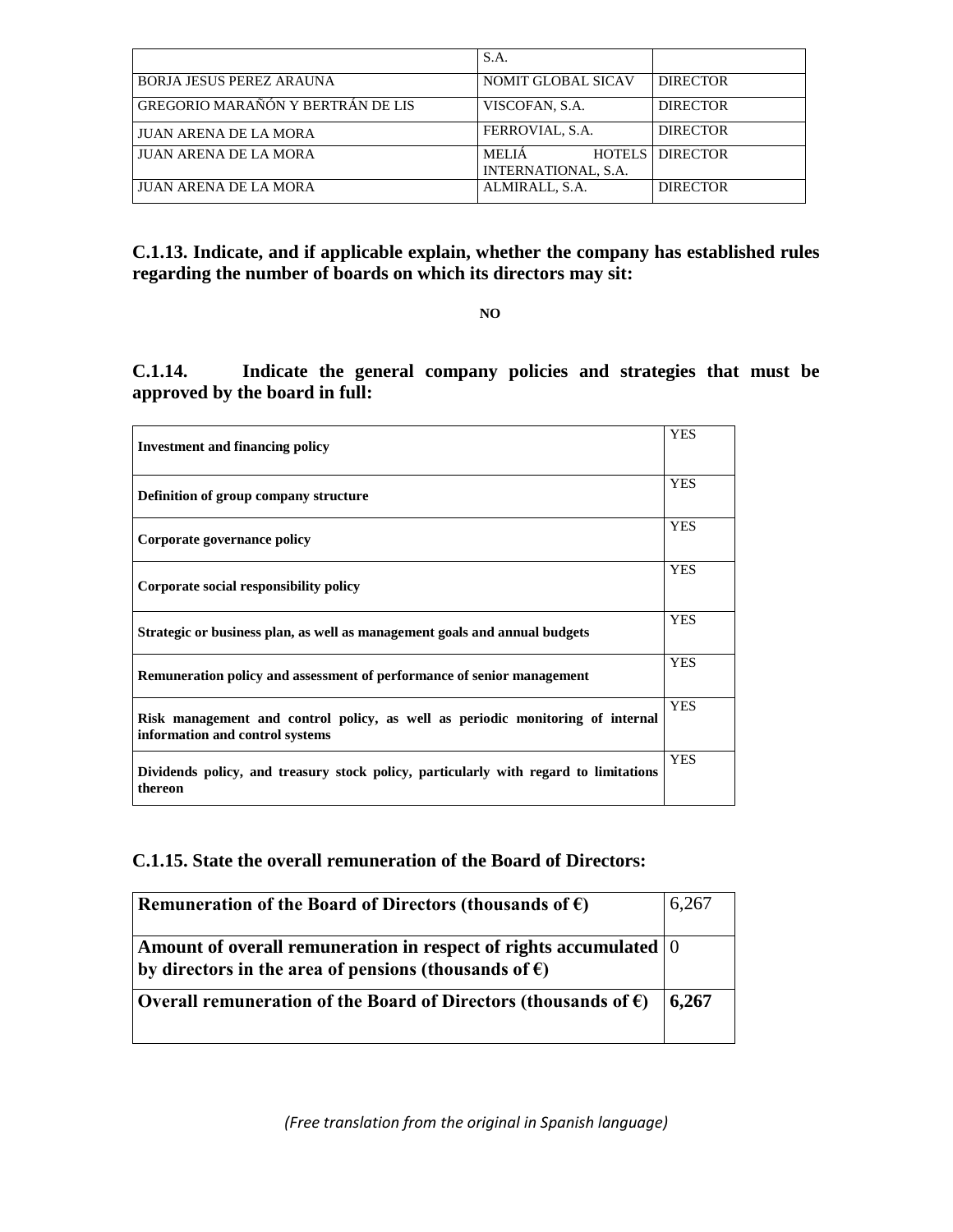**C.1.16. Identify members of senior management who are not executive directors and indicate the total remunerations paid in their favor during the financial year:**

| <b>Name</b>                                            | <b>Position</b>                                                                                               |  |
|--------------------------------------------------------|---------------------------------------------------------------------------------------------------------------|--|
| MIGUEL ANGEL CAYUELA SEBASTIAN                         | <b>CHIEF</b><br><b>EXECUTIVE</b><br><b>OFFICER</b><br>OF<br><b>GRUPO</b>                                      |  |
|                                                        | <b>SANTILLANA</b>                                                                                             |  |
| ANTONIO GARCIA-MON MARAÑES                             | <b>SECRETARY GENERAL</b>                                                                                      |  |
| PEDRO GARCÍA GUILLÉN                                   | CHIEF EXECUTIVE OFFICER OF PRISA TELEVISION                                                                   |  |
| <b>JOSE LUIS SAINZ DIAZ</b>                            | CEO OF PRISA NOTICIAS AND PRISA RADIO                                                                         |  |
| FERNANDO MARTINEZ ALBACETE                             | <b>DIRECTOR</b><br>OF<br><b>STRATEGIC</b><br>PLANNING.<br>MANAGEMENT CONTROL AND BUDGETING AT<br><b>PRISA</b> |  |
| BARBARA MANRIQUE DE LARA                               | CORPORATE COMMUNICATIONS, MARKETING &<br>EXTERNAL RELATIONS DIRECTOR                                          |  |
| VIRGINIA FERNANDEZ IRIBARNEGARAY                       | INTERNAL AUDIT DIRECTOR                                                                                       |  |
| ANDRES CARDÓ SORIA                                     | INTERNATIONAL MANAGING DIRECTOR FOR PRISA<br><b>RADIO</b>                                                     |  |
| <b>JAVIER LAZARO RODRIGUEZ</b>                         | CHIEF FINANCIAL OFFICER (CFO) OF PRISA                                                                        |  |
| OSCAR GOMEZ BARBERO                                    | DIRECTOR OF ORGANIZATION, RESOURCES AND<br>TECHNOLOGY.                                                        |  |
|                                                        |                                                                                                               |  |
| <b>Total Senior Management Salaries (in Euros 000)</b> | 6.209                                                                                                         |  |

**C.1.17. If applicable, identify the members of the Board of Directors who are likewise members of the boards of directors of significant shareholder´s companies and/or in companies within its group:** 

| Director's Name           | <b>Significant Shareholder's Corporate Name</b> | <b>Position</b>                        |
|---------------------------|-------------------------------------------------|----------------------------------------|
| <b>MANUEL POLANCO</b>     | RUCANDIO, S.A.                                  | <b>DIRECTOR</b>                        |
| <b>MORENO</b>             |                                                 |                                        |
| <b>MANUEL POLANCO</b>     | TIMÓN, S.A.                                     | <b>DEPUTY CHAIRMAN</b>                 |
| <b>MORENO</b>             |                                                 |                                        |
| <b>BORJA PÉREZ ARAUNA</b> | TIMÓN, S.A.                                     | <b>DEPUTY CHAIRMAN</b>                 |
| <b>BORJA PÉREZ ARAUNA</b> | OTNAS INVERSIONES, S.L.                         | <b>DIRECTOR</b>                        |
| BORJA PÉREZ ARAUNA        | PROMOTORA DE PUBLICACIONES, S.L.                | <b>SEVERAL</b><br>JOINT AND            |
|                           |                                                 | <b>DIRECTOR</b>                        |
| BORJA PÉREZ ARAUNA        | <b>ASGARD INVERSIONES, SLU</b>                  | <b>SEVERAL</b><br><b>JOINT</b><br>AND. |
|                           |                                                 | <b>DIRECTOR</b>                        |

**If applicable, indicate the relevant relationships (other than those listed in the previous table) existing between members of the Board of Directors and significant shareholders and/or companies in the group:**

| <b>Director's Name</b>                    | Significant Shareholder's<br><b>Name</b>      | <b>Description of the Relationship</b>                                                                                                                  |
|-------------------------------------------|-----------------------------------------------|---------------------------------------------------------------------------------------------------------------------------------------------------------|
| <b>MANUEL POLANCO</b><br><b>MORENO</b>    | RUCANDIO, S.A.                                | <b>THE</b><br><b>DIRECTOR</b><br>13.55%<br><b>OWNS</b><br><b>OUTRIGHT AND IS THE NAKED OWNER</b><br>OF 11.45% OF THE SHARE CAPITAL OF<br>RUCANDIO, S.A. |
| <b>MANUEL POLANCO</b><br><b>MORENO</b>    | <b>RUCANDIO INVERSIONES</b><br>SICAV, S.A.    | THE DIRECTOR HAS DIRECT HOLDINGS<br>IN THE SHARE CAPITAL OF<br>$(11.93\%)$<br>RUCANDIO INVERSIONES SICAV, S.A.                                          |
| <b>BORJA JESÚS PÉREZ</b><br><b>ARAUNA</b> | TIMÓN, S.A.                                   | THE DIRECTOR HAS AN EMPLOYMENT<br>RELATIONSHIP WITH TIMÓN, S.A.                                                                                         |
| <b>BORJA JESÚS PÉREZ</b><br><b>ARAUNA</b> | <b>PROMOTORA</b><br>DE<br>PUBLICACIONES, S.L. | THE DIRECTOR HAS DIRECT HOLDINGS<br>IN THE SHARE CAPITAL OF<br>$(0.0081\%)$                                                                             |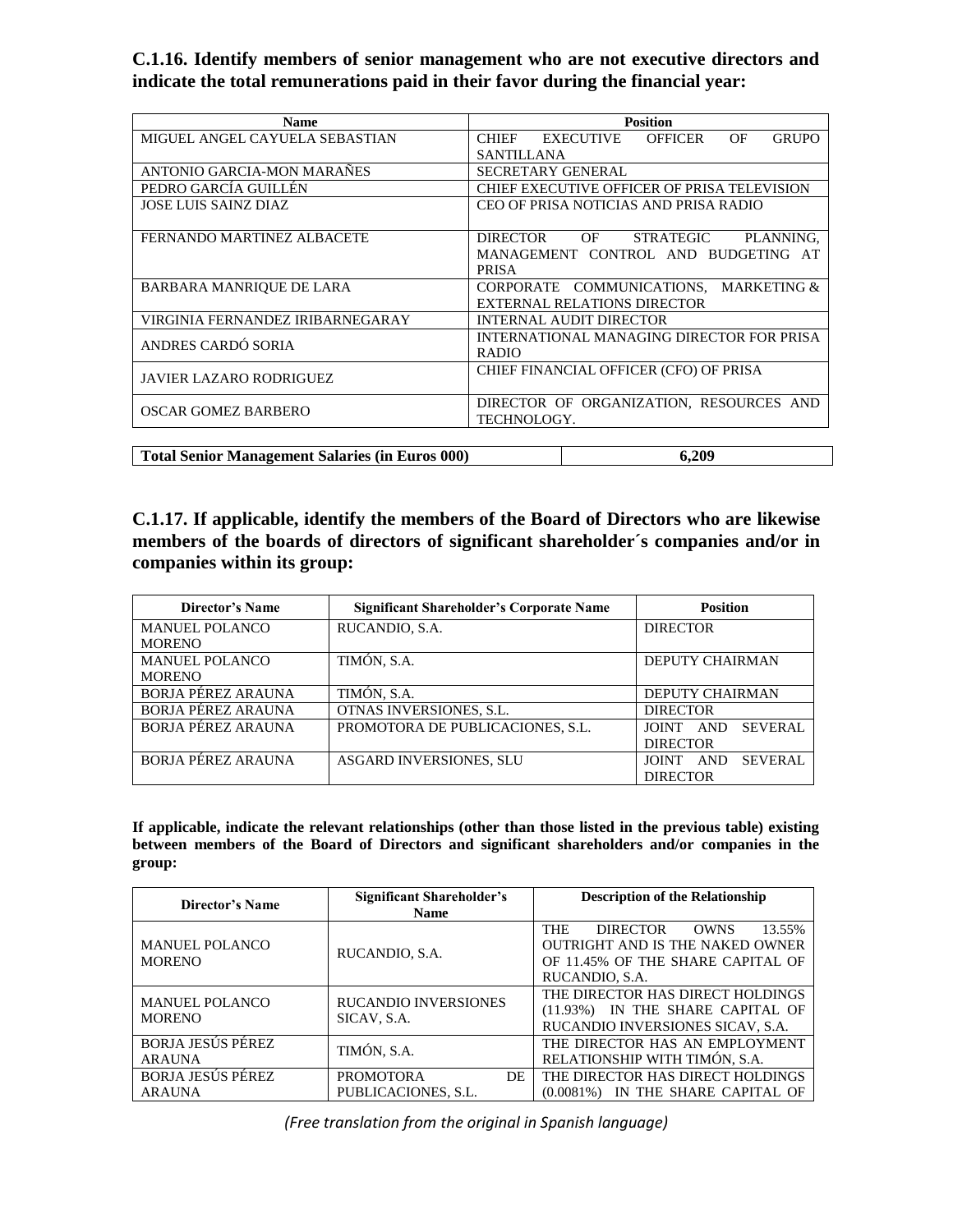|                   |                          | PROMOTORA DE PUBLICACIONES, S.L.       |  |
|-------------------|--------------------------|----------------------------------------|--|
| NICOLAS BERGGRUEN | <b>BH STORES IV, B.V</b> | BH STORES IV B.V. ("BH IV") IS AN      |  |
|                   |                          | SUBSIDIARY<br><b>INDIRECT</b><br>OF    |  |
|                   |                          | BERGGRUEN HOLDINGS LTD. ("BH           |  |
|                   |                          | LTD."), A DIRECT, WHOLLY-OWNED         |  |
|                   |                          | SUBSIDIARY OF THE<br><b>NICOLAS</b>    |  |
|                   |                          | BERGGRUEN CHARITABLE TRUST (THE        |  |
|                   |                          | "TRUST"). THE ULTIMATE OWNER OF        |  |
|                   |                          | THE SHARES HELD BY BH IV IS THE        |  |
|                   |                          | TRUST. MR. BERGGRUEN IS                |  |
|                   |                          | DIRECTOR OF BERGGRUEN HOLDINGS         |  |
|                   |                          | LTD.                                   |  |
|                   | OTNAS INVERSIONES, S.L.  | DIRECTOR HAS<br>THE<br><b>INDIRECT</b> |  |
|                   |                          | HOLDINGS (8.2187%) IN THE SHARE        |  |
| NICOLAS BERGGRUEN |                          | CAPITAL OF OTNAS INVERSIONES, S.L.,    |  |
|                   |                          | THROUGH BERGGRUEN ACOUISITION          |  |
|                   |                          | HOLDINGS, S.L.                         |  |

### **C.1.18. Indicate if the Board Regulation has been amended during the year.**

NO

## **C.1.19. Indicate the procedures for the selection, appointment, reelection, evaluation and removal of directors. Describe the bodies empowered to do so, the steps to be taken and the criteria to be applied in each of those procedures.**

According to Article 17 of the Company Bylaws, the Board shall have a minimum of three and a maximum of seventeen members, who shall be appointed by and whose number shall be determined at the Shareholders' Meeting. In that regard, the shareholders may expressly determine the number at a Meeting, or may do so indirectly by choosing to fill or not to fill vacancies or to appoint or not to appoint new Directors within the aforementioned minimum and maximum number of members.

The Board of Directors shall appoint a Chairman from among its members and may likewise appoint one or several deputy chairmen. It may also appoint a Delegated Committee from one of its members, or one or several Chief Executive Officers, to whom the Board may grant joint or joint and several powers to represent the Company. The Board shall also appoint a secretary, who need not be a board member, and may appoint a deputy secretary, who likewise need not be a board member.

As provided in article 15 bis of the Bylaws, a favorable vote of 69% percent of the shares having voting rights, present or represented by proxy at a General Meeting shall be required to adopt resolutions concerning changes in the Board of Directors and a appointment of members of the Board at the Shareholders' Meeting, except for candidates proposed by the Board of Directors.

Likewise in accordance with article 17 bis of the Bylaws, shall be considered as:

a) Executive Directors: Those who perform executive functions or who are senior managers of the Company. In any case, those directors who have been delegated permanent general powers by the Board and/or are under senior management contracts or contracts to provide full-time executive services to the Company shall be deemed executive directors.

b) External Directors Representing Significant Shareholdings: Directors who (i) hold shares equal or superior to those legally considered significant shareholdings at any time or who have been appointed due to their position as shareholders, although their holdings may be less than those considered significant; (ii) or whose appointments were proposed by shareholders falling under section (b) (i) above.

c) Independent External Directors: Those not included in the previous categories, appointed based on their recognized personal and professional prestige and their experience and knowledge for the exercise of their functions, without ties to the executive team or significant shareholders.

d) Other External Directors: external directors who do not qualify as either significant shareholders or independent.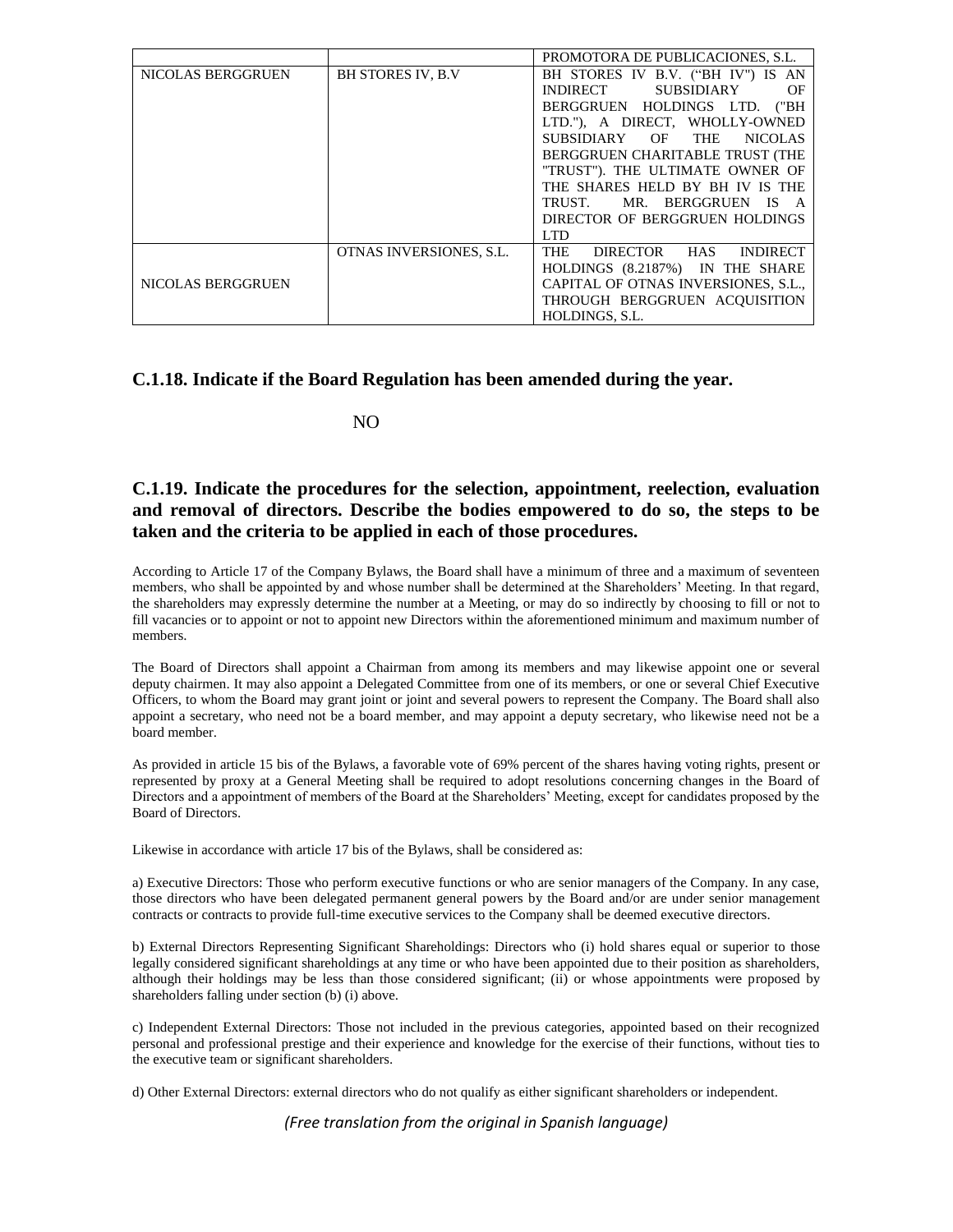The Board of Directors Regulation may further define and develop these concepts.

Article 17 bis of the Bylaws also provides that the composition of the Board of Directors shall be such that external directors or non-executive directors represent a majority with respect to executive directors, with the presence of independent directors.

Chapter VI of the Board Regulations provides for the following procedures for appointing, reelection, evaluating and removing Directors:

- Appointment of Directors: Directors shall be appointed by the participants at the Shareholders' Meeting or, provisionally, by the Board of Directors in accordance with the provisions of the Companies Law and the Company Bylaws.

Proposals for the appointment of directors submitted by the Board of Directors for consideration at shareholders meetings and resolutions appointing directors that the Board adopts by virtue of its legally-attributed powers of co-optation must conform to the provisions of this Regulation, and must be accompanied by a non-binding proposal or advisory opinion issued by the Nomination and Compensation Committee or of the Corporate Governance Committee, as the case may be.

- Appointment of External Directors: The Board of Directors and the Nomination and Compensation Committee shall seek to ensure, within the scope of their respective powers, that the candidates selected are persons of acknowledged competence and experience.

The Corporate Governance Committee shall evaluate the skills, knowledge and experience on the Board, and therefore, define functions and capabilities required of candidates to fill each vacancy and evaluate dedication necessary to properly perform their duties.

- Re-appointment of Directors: Motions for re-appointment of directors submitted by the Board of Directors at a shareholders meeting shall be subject to a formal drafting process. A necessary part of this process is an opinion issued by the Nomination and Compensation Committee in which the performance and commitment of the directors proposed during the previous mandate shall be evaluated.

- Tenure of Service: Directors shall be appointed for a term of five (5) years, and may be re-appointed. Directors appointed by co-optation may be ratified in office by resolution of the first shareholders meeting following his appointment.

- Termination of Tenure: Directors shall leave their posts when the period for which they were appointed has expired, or when so decided by shareholders at a shareholders meeting in the exercise of the powers that are conferred upon them by statute or in the bylaws. Directors shall offer their resignations to the Board of Directors and, if deemed appropriate, formally resign in cases provided in article 21.2 of the Board of Directors Regulation, which are described in section B.1.20 below.

The Board of Directors shall not propose the removal of any independent director before completing the term of office set forth in the bylaws for which he was appointed, unless the Board deems that there is just cause for doing so and after seeking the opinion of the Corporate Governance Committee. In that regard, just cause shall be deemed to exist when the director has failed to fulfill the duties inherent in his post.

Committee members shall leave their posts when they cease to be directors.

- Voting Objectivity and Secrecy: Directors affected by motions for re-appointment or termination shall absent themselves from the meeting during deliberations and voting on such matters.

If any director so requests, Board of Director votes involving the appointment, re-appointment or termination of directors shall be by secret ballot, without prejudice to the right of any director to have his vote recorded in the minutes.

-Evaluation: As provided in the Board of Directors Regulation, periodic evaluation of the performance and composition of the Board of Directors shall be submitted to Board approval with the previous report by the Corporate Governance Committee.

## **C.1.20 State whether the Board of Directors has conducted an evaluation of its activities during the year:**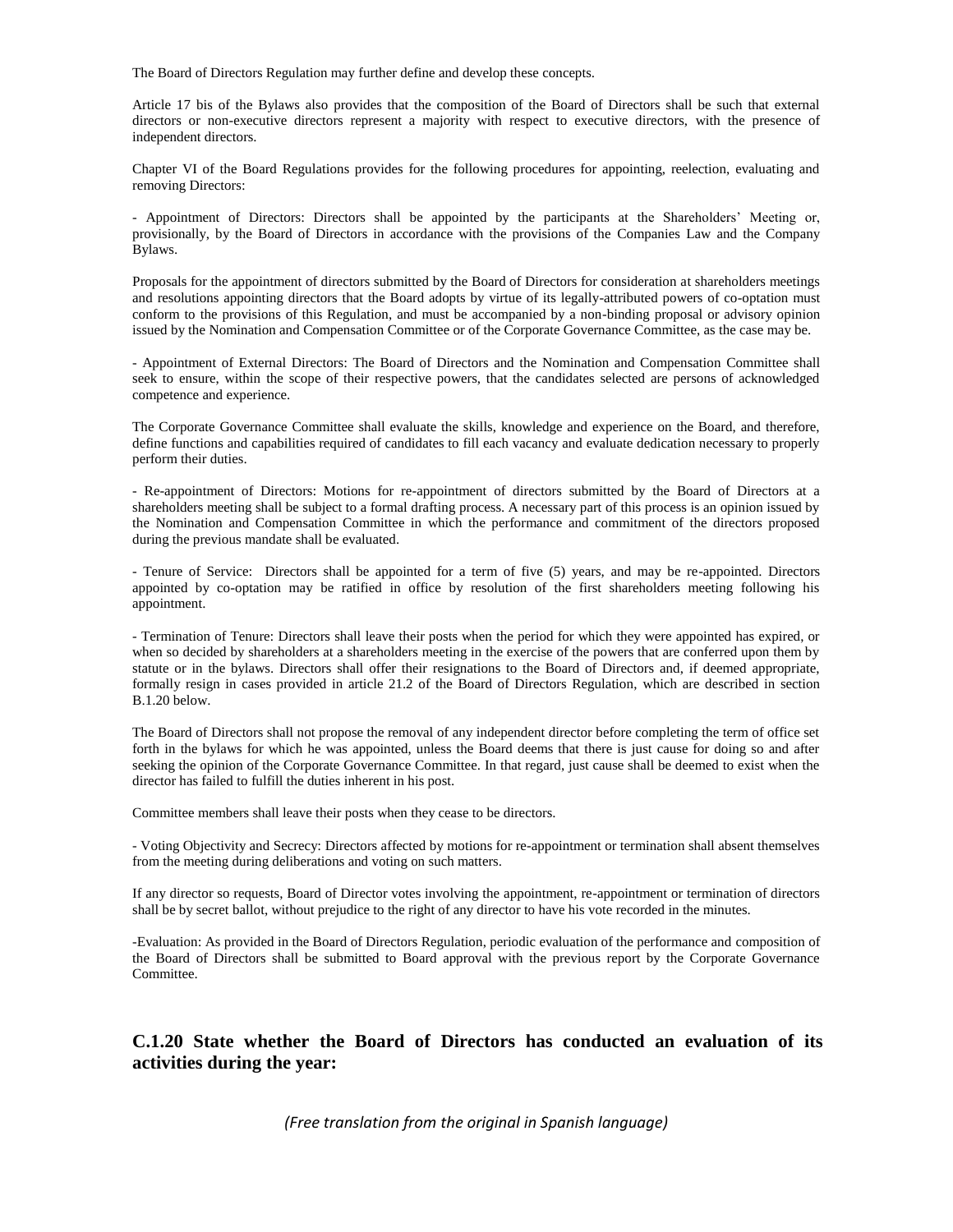### **YES**

# **If appropriate, explain to what extent the self-evaluation has produced significant changes to its internal organization and to the procedures applying to its activities:**

### **Description of changes**

Improvement in the organisation of the meetings of the Board and its Committees. More foresight in the agenda for the meetings.

### **C.1.21. Indicate under what circumstances Directors are obliged to resign.**

As set forth in Article 21.2 of the Board Regulations, Directors shall offer their resignations to the Board of Directors and, if deemed appropriate, formally resign in the following cases:

- 1) When they are subject to any of the legally-established prohibitions or grounds for disqualification or cease.
- 2) When based on a criminal offense they are indicted in ordinary felony proceedings or have been convicted in a misdemeanor proceeding.
- 3) When they have received a serious reprimand from the Board of Directors for failure to fulfill their obligations as Directors.
- 4) When the reasons for which they were appointed have ceased to exist and, in particular, when an independent director or an owner-director loses his respective status as such.
- 5) When in the course of a year they fail to attend physically to more than two meetings of the Board of Directors, of the Delegated Commission or to the Committees which they participate, which one of them must be necessarily of the Board, without just cause, in the opinion of the Board, the delegated Committee or the Committees to whom he/she participates.
- 6) When the belonging to the Board for lack of fitness, in the manner described in Article 31.5 of these Regulations, may jeopardize directly, indirectly or through persons connected with him/her, the loyal and diligent exercise of his/her functions under the corporate interest.

Article 33.5 of the Board of Director Regulations provides that in cases where the conflict of interest is, or reasonably expected to be, of such nature as to constitute a structural and permanent conflict between the Director (or a person related to him/her, or in the case of a proprietary Director, the shareholder or shareholders who proposed or made the appointment or persons directly or indirectly related thereto) and the Company and the companies in its group, it is understood that the Director has no, or no longer has, the required qualifications for the performance of duties for the purposes of Article 21 of this Regulation.

# **C.1.22. Indicate whether the functions of Chief Executive Officer of the Company are also performed by the Chairman of the Board of Directors. If so, explain the measures adopted to limit the risks of conferring those powers upon a single person:**

YES

#### **Risk-Limiting Measures** The Chairman of the Board of Directors is the chief individual responsible for the management of the Company. His main assistant is the Chief Executive Officer who is responsible for the effective management of the business of the Company, always in accordance with the decisions and criteria adopted at the Shareholders' Meeting and by the Board of Directors, the Delegated Committee and the Chairman, in the framework of their respective competences. There is likewise an Audit Committee, a Corporate Governance Committee, and Appointments and Remuneration Committee, and neither the Chairman nor any of the Executive Directors are members of those committees.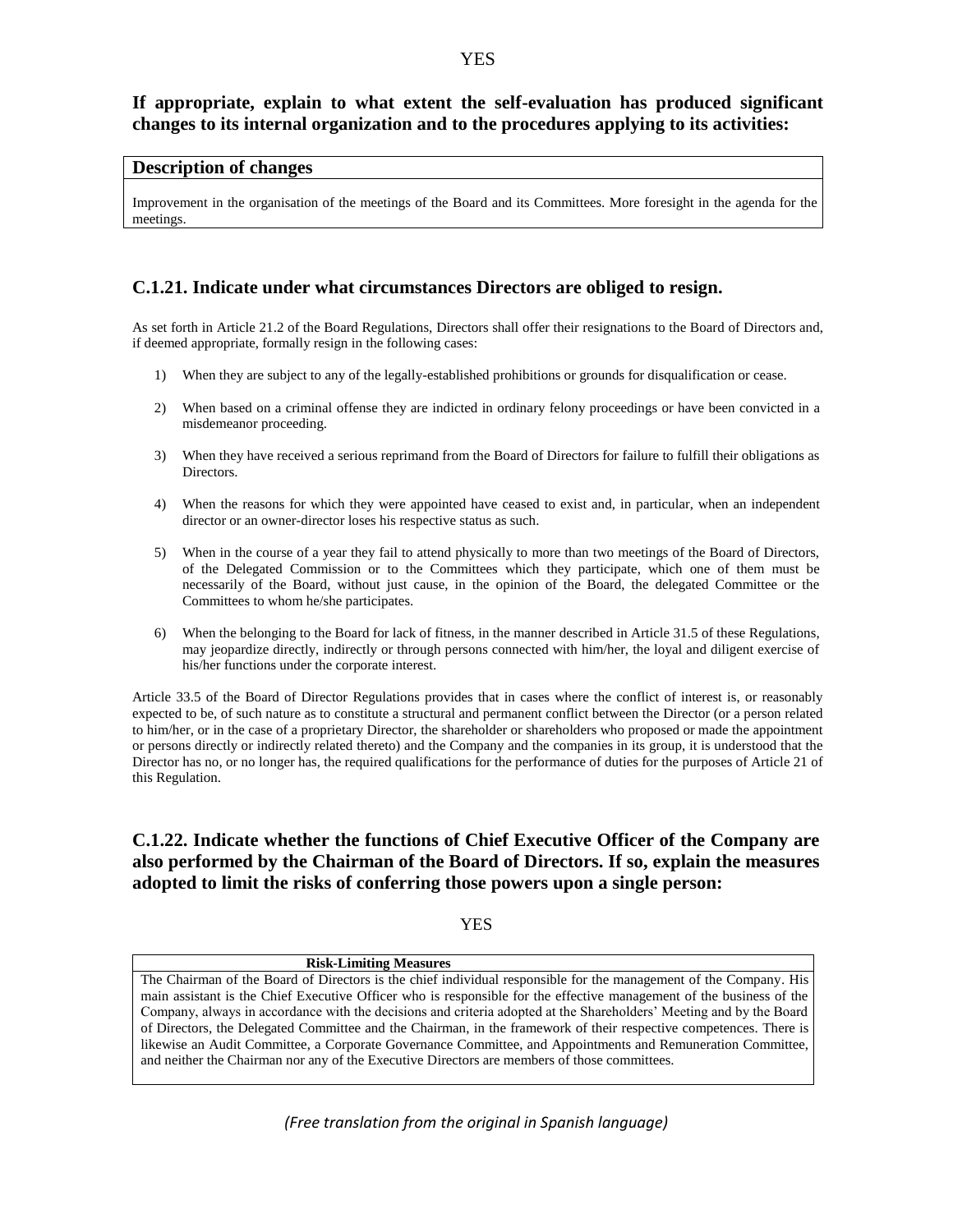**Indicate, and if so explain, whether rules have been passed to enable an independent director to request that a board meeting be held or that new items be included on the agenda, to coordinate and reflect the concerns of external directors and to direct assessment by the board of directors.**

**C.1.23. Are reinforced majorities required for taking certain types of decisions, other than those required by law?**

**C.1.24. Indicate whether the requirements for being elected Chairman differ from those required for election to the Board:**

NO

### **C.1.25. Indicate whether the Chairman may exercise a casting vote:**

YES

**Matters in which the Chairman has a Casting Vote** Pursuant to Article 23 of the Company Bylaws and Article 16.2 of the Board Regulations, the Chairman may exercise a casting vote to break any possible ties that may arise concerning any matter.

**C.1.26. Indicate whether the Bylaws of the Board Regulations set an age limit for Directors:**

NO

| Age limit for the Chairman                |  |
|-------------------------------------------|--|
| Age limit for the Chief Executive Officer |  |
| <b>Age limit for Directors</b>            |  |

**B.1.27. Indicate whether the Bylaws or Board Regulations limit the term of office of independent directors, different from that required by law:**

NO

| <b>Maximum Term of Office</b> |  |
|-------------------------------|--|

**C.1.28 State whether the bylaws or regulations of the Board of Directors lay down specific rules for granting proxies at Board Meetings, how this is done and, in particular, the maximum number of proxies a director can have, as well as whether** 

*(Free translation from the original in Spanish language)*

NO

NO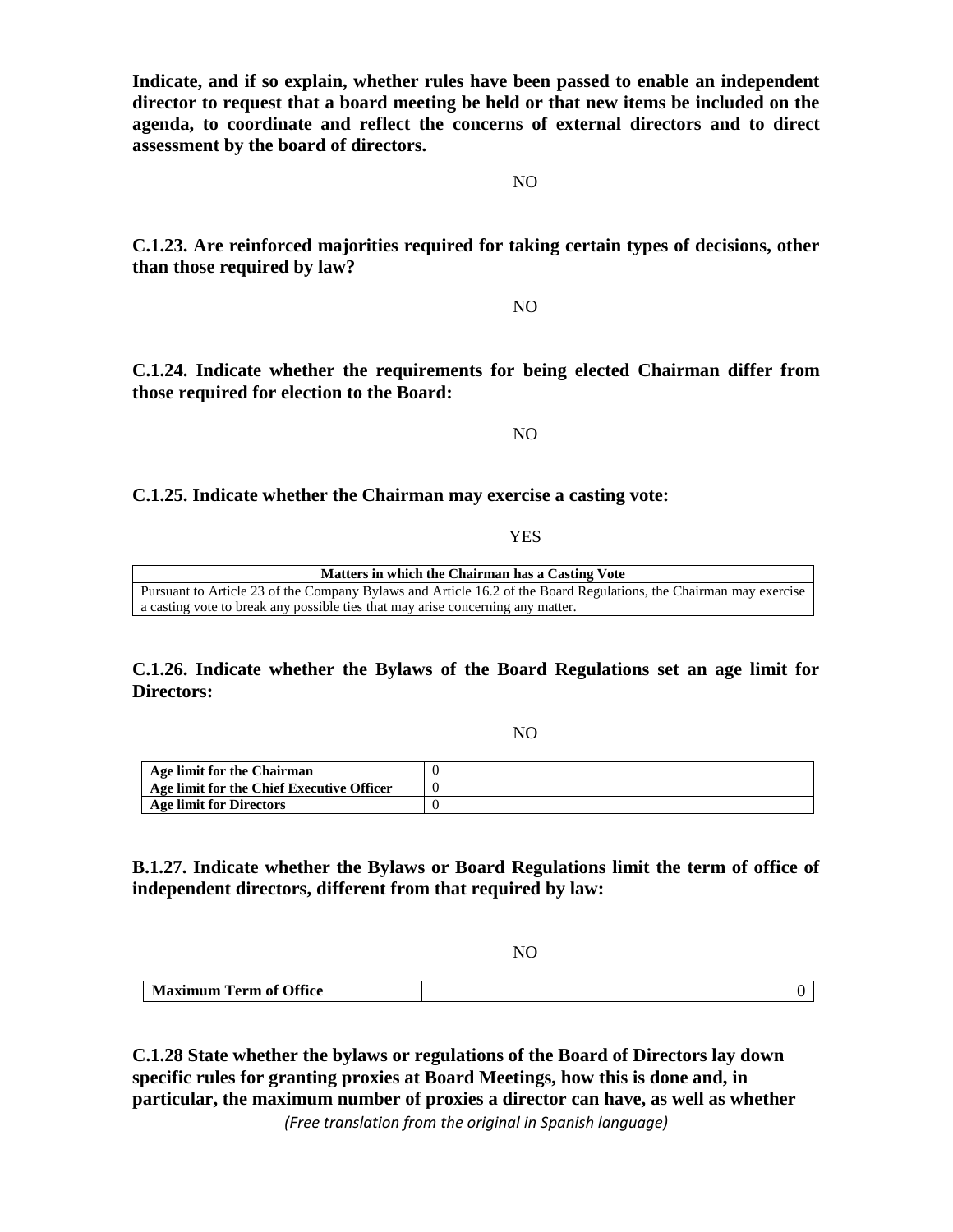# **proxies must be given to directors holding the same type of directorship. If so, provide a brief description of the rules.**

Article 23 of the Company Bylaws and Article 16 of the Board Regulations provide that directors may delegate their votes to another director. In that regard, proxies must be in writing, specifically for the meeting in question and instructing to the representative about the sense of any vote.

# **C.1.29. Indicate how many Board Meetings were held during the year. Also indicate, if appropriate, how often the Board met without the chairman's attendance. Proxies granted with no specific instructions will be treated as attendances.**

| Number of Board Meetings                      |  |
|-----------------------------------------------|--|
| Number of Meetings That the President Did Not |  |
| Attend                                        |  |

**Indicate the number of meetings held by the Board's committees:** 

| Number of meetings of the Executive or           |  |
|--------------------------------------------------|--|
| <b>Delegated Committee</b>                       |  |
| <b>Number of meetings of the Audit Committee</b> |  |
| Number of meetings of the Compensations and      |  |
| <b>Nominations Committee</b>                     |  |
| Number of meetings of the Corporate              |  |
| <b>Governance Committee</b>                      |  |

**C.1.30. Indicate the number of meetings held by the Board of Directors during the financial year in which all members were in attendance. Proxies in attendance with specific instructions should be counted as attendances:**

| <b>Attendances of board members</b>                                        | 148    |
|----------------------------------------------------------------------------|--------|
| % of attendances with respect to the total number of votes during the year | 89.156 |

**C.1.31. Indicate whether the individual and consolidated annual accounts submitted to the Board for its approval are previously certified:** 

### NO

**Identify, if applicable, the person or persons who certified the individual and consolidated annual accounts of the Company, for submission to the Board:**

**C.1.32. Explain, if they exist, the mechanisms established by the Board of Directors to prevent the annual and consolidated accounts from being submitted at the Shareholders' Meeting with provisos in the Auditor's Report.** 

Pursuant to article 24.4.b) of the Board of Directors Regulation, the Audit Committee has the following competences in connection with the preparation and publication of the Company's financial information

*(Free translation from the original in Spanish language)* i. Review legal compliance requirements and monitor proper application of generally accepted accounting principles, and report on the proposed changes to accounting principles and criteria suggested by management.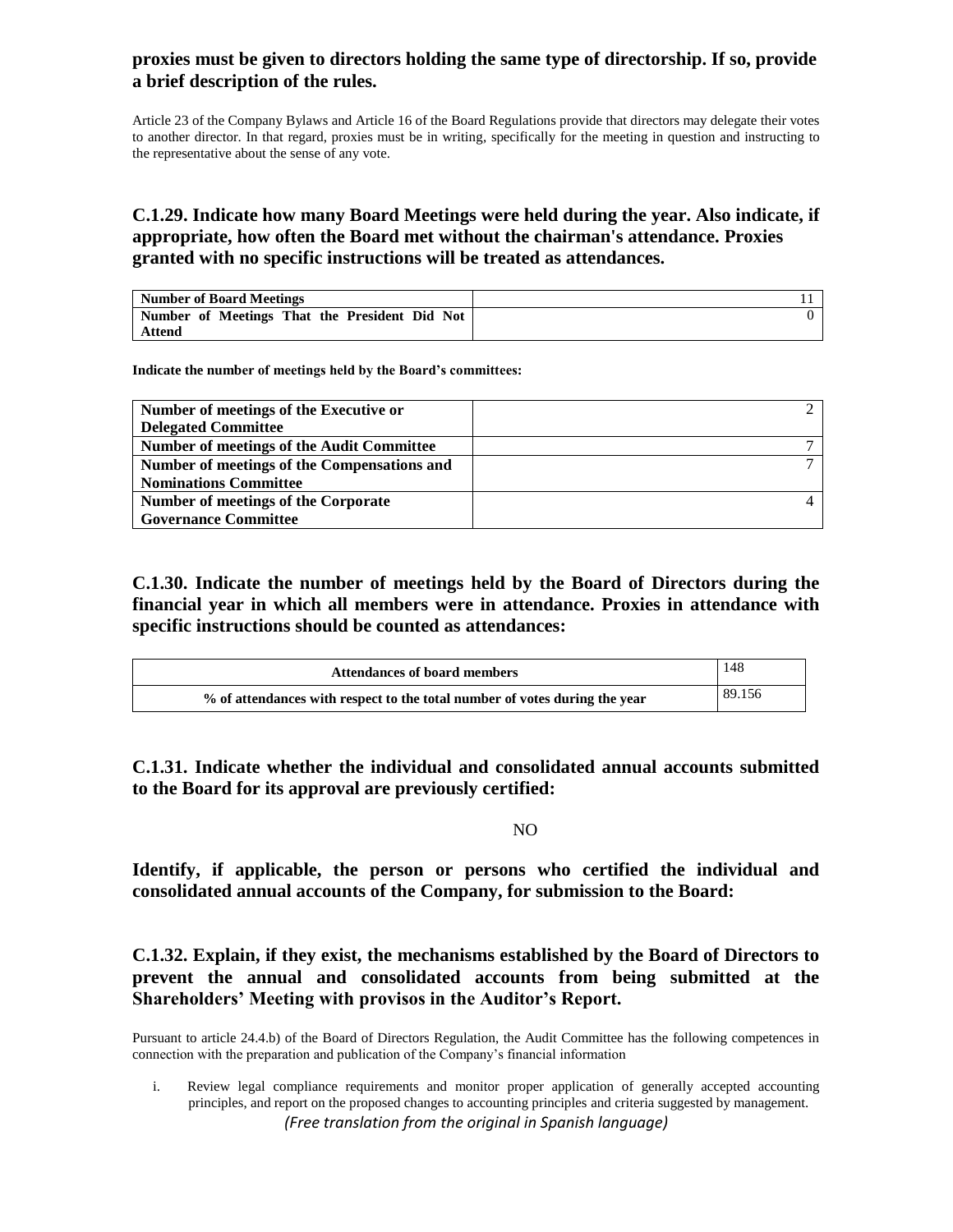- ii. Know and oversee the effectiveness of internal control systems of the Company, and risk management systems, and discuss with the auditors or audit firms significant weaknesses in internal control, identified in the development of audit
- iii. Oversee the preparation and presentation of financial information regulated.

### **C.1.33. Is the Secretary of the Board of Directors likewise a Director?**

NO

**C.1.34 Explain the procedures for the appointment and removal of the Secretary to the Board, indicating whether the Nominations Committee issued an opinion and the Board approved his appointment and removal.**

### **Procedure for appointment and removal**

Pursuant to Article 13 of the Board of Directors Regulation, the Board of Directors appoints a secretary, who must be a lawyer and need not be a member of the Board. The Board of Directors may appoint a Deputy Secretary, who need not be a director, to assist the Secretary to the Board of Directors.

Likewise, and in accordance with Article 25.3 of the Board of Directors Regulation, one of the main responsibilities of the Nomination and Compensation Committee is to issue an opinion concerning the Board of Directors' proposal for the appointment of the secretary and deputy secretary of the board.

| Does the Nomination Committee issue an opinion concerning the appointment? | <b>YES</b> |
|----------------------------------------------------------------------------|------------|
| Does the Nomination Committee issue an opinion concerning the removal?     | NO.        |
| Is the appointment approved by the full Board?                             | YES        |
| Is the removal approved by the full Board?                                 | YES        |

# **Is the Secretary to the Board specifically responsible for overseeing compliance with good governance recommendations?**

**YES**

**Observations** Yes, with regard to the recommendations accepted by the Company and including in its internal regulations.

# **C.1.35. Indicate, if applicable, the mechanisms established by the Company to preserve the independence of auditors, financial analysts, investment banks and rating agencies.**

Pursuant to article 24.4.c) of the Board of Directors Regulation, the Audit Committee has the following competences in connection with the external Auditor of the Company

- i. To propose to the Board of Directors the appointment of external account auditors pursuant to Section 263 of the Companies Act, to be submitted at the annual shareholders meeting.
- ii. To report and propose to the Board the external Auditor engagement conditions, the scope of its charge, and, if is the case, the removal or not renewal of the Auditor, and the oversight of the engagement fulfillment.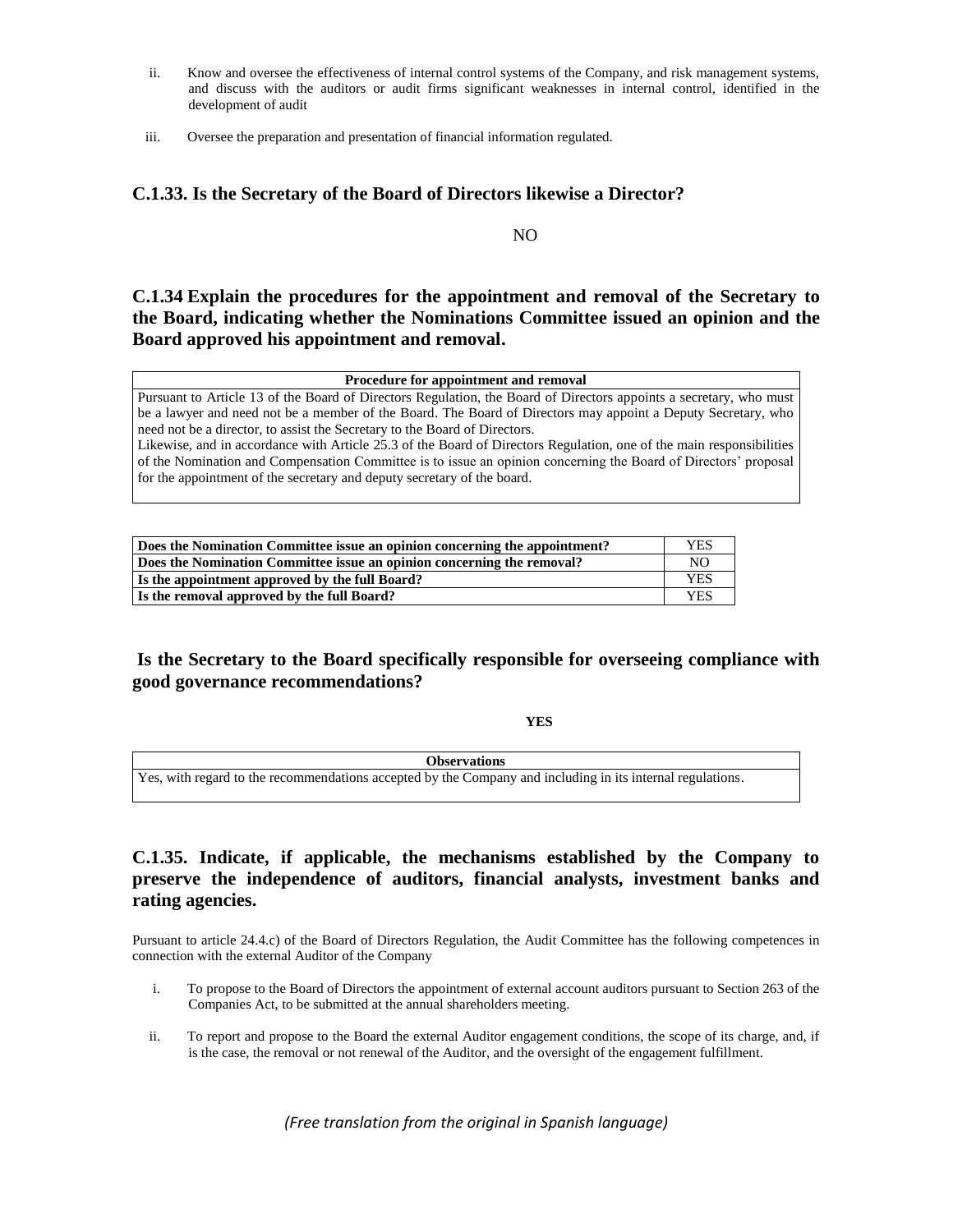- iii. To maintain contact with the external auditors in order to receive information on those issues related to the accounts auditing process, together with any other communication provided for in accounts auditing legislation and rules.
- iv. To receive from the external auditors any information about all the issues that may compromise the Auditor's independence. In any event, the Committee shall receive every year written confirmation from the Auditor of its independence from the entity or entities linked to auditors, directly or indirectly, and information of any additional services provided to these entities by external auditors, or by persons or entities linked to them in accordance with the provisions of Law 19/1988 of July 12, Audit of Accounts.
- v. Pre-approve, before its execution, any engagement with the Company's Auditor, for any works related with audit services or any other kind of services rendered by the Auditor.
- vi. To issue every year, prior to the issuance of the Audit Report, a report expressing an opinion on the independence of external auditors. This report shall, in any case, make reference on the provisions of additional services rendered by the Auditor.

Likewise, article 40 of the Board Regulations stipulates that:

1. The Board of Directors shall refrain from proposing the appointment or renewal of a firm of auditors when the fees paid by the Company for all of its services represent more than 5% of the annual income of that auditing firm, based on the average for the last five years.

2. The Board of Directors shall publicize the total fees that the Company has paid to the auditors, differentiating between fees for auditing company accounts and those paid for other services rendered. The Annual Report of company accounts must likewise include a breakdown of the fees paid to auditors, as well as those paid to any company belonging to the firm of auditor's corporate group or to any company sharing common property, management or control with the Company's auditors.

# **C.1.36 Indicate whether during the financial year the company has changed external auditors. If so, specify the former and present auditors:**

NO

| <b>Former auditor</b> | <b>Current auditor</b> |
|-----------------------|------------------------|
|                       |                        |

**In the event there were discrepancies with the former auditor, explain the nature of those discrepancies:**

NO

**C.1.37. Indicate whether the auditing firm renders other non-auditing services to the Company and/or its corporate group and, if so, state the amount of fees paid for those services and the percent that this represents of the total fees invoiced to the Company and/or its group.**

| . .<br>۰. |
|-----------|

|                                         | Company | Group | <b>Total</b> |
|-----------------------------------------|---------|-------|--------------|
| paid for<br>Amount<br>non-              | 324     | 616   | 940          |
| auditing services (Euros 000)           |         |       |              |
| paid for<br>Amount<br>non-              | 42%     | 24%   | 28%          |
| auditing services /<br>Total            |         |       |              |
| amount invoiced<br>$-$ <b>by</b><br>the |         |       |              |
| auditing firm $(\% )$                   |         |       |              |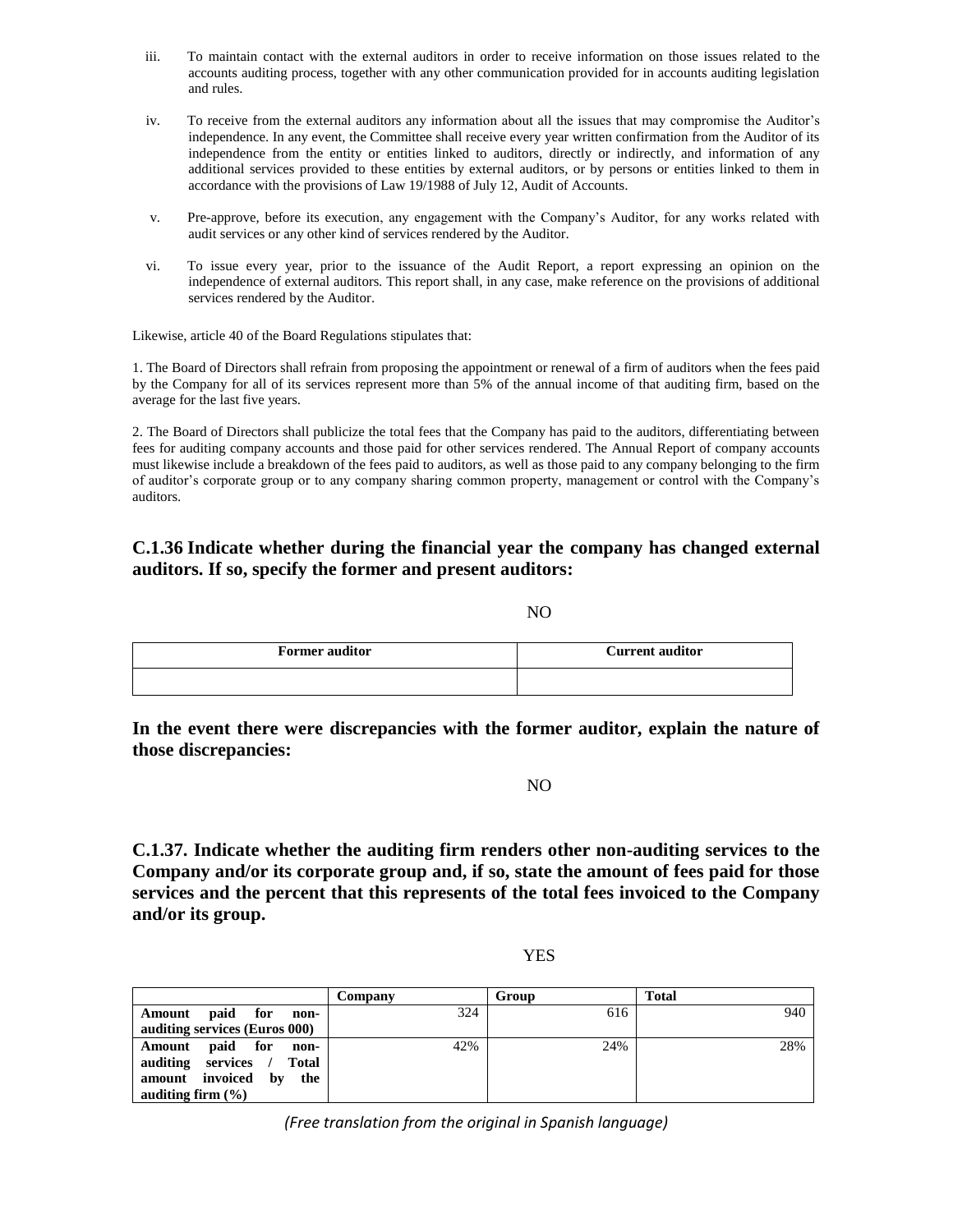**C.1.38. Indicate whether the report on the audit of the annual accounts for the previous year contained any reservations or qualifications. If so, indicate the reasons provided by the chairman of the Audit Committee to explain the content and scope of those reservations or qualifications.**

 $N()$ 

**C.1.39. Indicate the number of consecutive years that the present auditing firm has audited the annual accounts of the Company and/or its group. Likewise indicate the percent that the number of years with this auditing firm represents with respect to the total number of years that the annual accounts have actually been audited.** 

|                                                 | Company | Group  |
|-------------------------------------------------|---------|--------|
| Number of consecutive vears                     | 23      | 22     |
|                                                 |         |        |
|                                                 | Company | Group  |
| Number of years audited by the present auditing | 100.00  | 100.00 |
| $f\lim$                                         |         |        |
| Number of years that the Company has been       |         |        |
| audited $(\% )$                                 |         |        |

# **C.1.40. Indicate whether there is a procedure for Directors to obtain outside counsel and, if so, describe that procedure.**

### YES

### **Description of the Procedure**

The Board Regulations incorporate this principle in the following terms: "Directors shall have broad powers to obtain information and counsel that they may need with regard to any aspect of the Company, provided that it is required in the fulfillment of their duties." (Article 27).

Likewise, article 28 establish that in order to be assisted in exercising their functions, any Director may request the hiring, under the Company cost, legal, accounting, technical, financial, commercial or other experts. The engagement must deal with specific problems of certain importance and complexity that arise in the performance of their duties. The application for hire will be channeled through the President or Secretary of the Board of Directors, who may subject to prior approval of the Board of Directors, which may be denied when there are reasons that justify it.

Articles 14 and 23 of said Regulation respectively establish that the Delegated Commission and the Committees may seek outside advice when they deem it necessary for the fulfillment of their obligations.

**C.1.41. Indicate whether there is a procedure for Directors to obtain the information they need in sufficient time to enable them to prepare for the meetings of the governing bodies and, if so, describe that procedure:** 

YES

### **Description of the Procedure**

Pursuant to article 13 of the Board of Directors Regulation the Secretary shall ensure the proper functioning of the Board.

Likewise, article 15 of the Board of Directors Regulation provides the call for meetings of the Board of Directors,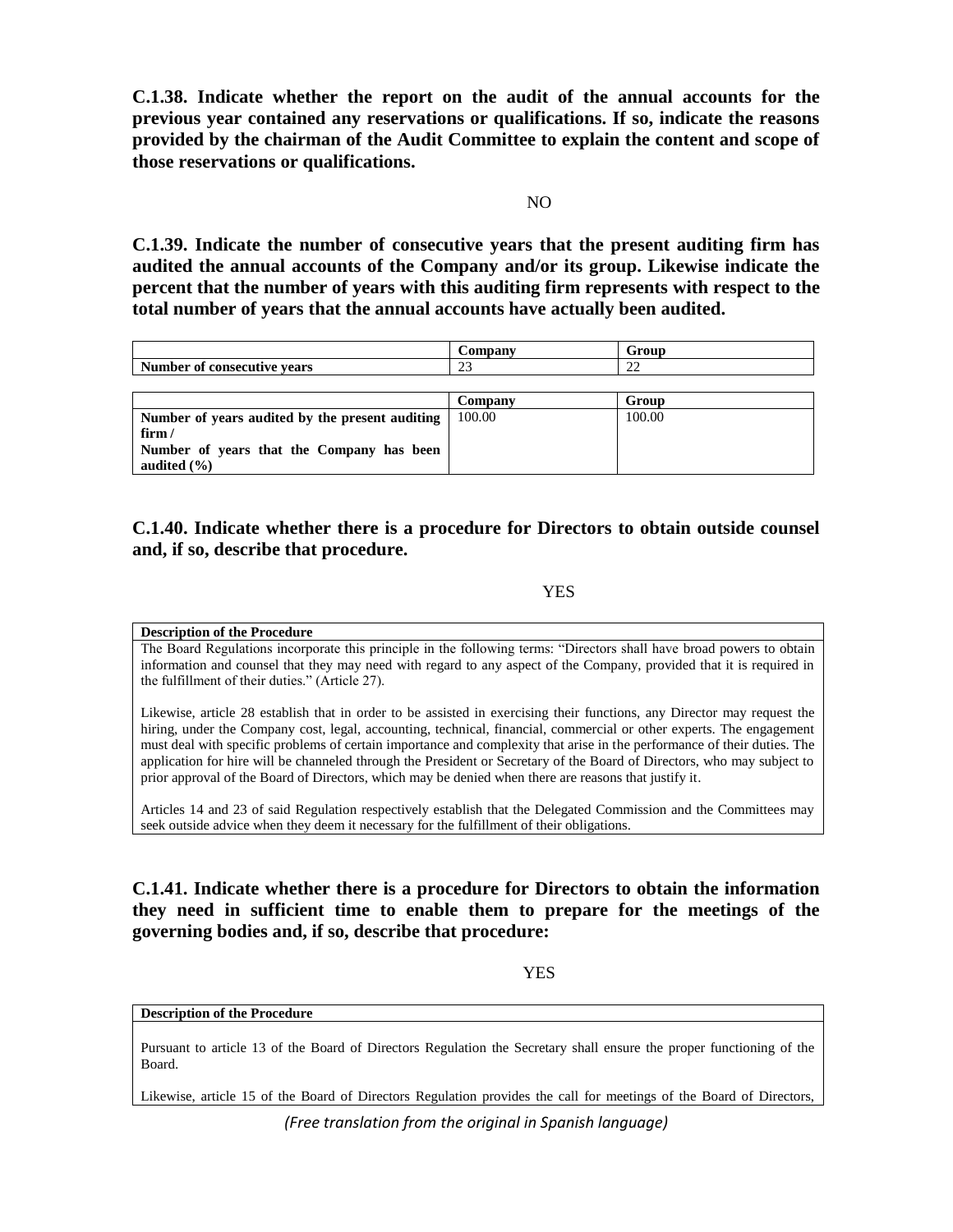which shall be sent a minimum of seven (7) days in advance of the meeting, shall always include the agenda for the meeting and that the Chairman shall ensure that the Chief Executive Officer prepares and provides the rest of the directors with information concerning the progress of the Company and those matters necessary for adopting the items proposed on the agenda at each meeting of the Board of Directors.

Article 27 of the Board of Directors Regulation provides that Directors may request, with the broadest powers, any information and advice they require concerning any aspect of the Company, provided that this is needed in the fulfillment of their functions. This right to information is extended to subsidiary companies, whether national or foreign, and shall be channeled through the Chairman, who shall answer requests from directors, providing them with the information directly, directing them to the appropriate sources, or taking any measures necessary for the inspection requested. Furthermore, the Chairman of the Board shall ensure that all directors receive all documentation to be distributed at meetings of the Delegated Committee and the various committees and their respective minutes.

Article 32 of the Board of Directors Regulation includes within the general obligations of the Directors, that of being informed about and adequately prepare for the meetings of the Board and the committees on which they serve (including, if applicable, the Delegated Commission).

**C.1.42. Indicate whether the company has rules (and if so, describe those rules) compelling directors to inform and, if warranted, resign in circumstances that may damage the prestige and reputation of the company:**

**YES** 

|    | <b>Description of the Procedure</b>                                                                                                                                                                                                                                                                                                                                            |
|----|--------------------------------------------------------------------------------------------------------------------------------------------------------------------------------------------------------------------------------------------------------------------------------------------------------------------------------------------------------------------------------|
|    | As established in section 21.2, of the Rules of the Board of Directors, Directors shall offer their resignations to the<br>Board of Directors and, if deemed appropriate, formally resign in the following cases:                                                                                                                                                              |
|    |                                                                                                                                                                                                                                                                                                                                                                                |
| a) | When they are subject to any of the legally-established prohibitions or grounds for disqualification or<br>cease.                                                                                                                                                                                                                                                              |
| b) | When based on a criminal offense they are indicted in ordinary felony proceedings or have been<br>convicted in a misdemeanor proceeding.                                                                                                                                                                                                                                       |
| C) | When they have received a serious reprimand from the Board of Directors for failure to fulfill their<br>obligations as Directors.                                                                                                                                                                                                                                              |
| d) | When the reasons for which they were appointed have ceased to exist and, in particular, when an<br>independent director or an owner-director loses his respective status as such.                                                                                                                                                                                              |
| e) | When in the course of a year they fail to attend physically to more than two meetings of the Board of<br>Directors, of the Delegated Commission or to the Committees which they participate, which one of them<br>must be necessarily of the Board, without just cause, in the opinion of the Board, the delegated<br>Committee or the Committees to whom he/she participates. |
| f) | When the belonging to the Board for lack of fitness, in the manner described in Article 33.5 of these<br>Regulations (conflicts of interest), may jeopardize directly, indirectly or through persons connected with<br>him/her, the loyal and diligent exercise of his/her functions under the corporate interest.                                                             |

**C.1.43. Indicate whether any member of the Board of Directors has informed the company that he has been prosecuted or that proceedings have been brought against him for any of the offenses listed in Article 213 of the Corporations Law:**

NO

| Name of director | riminal proceeding | ıments |
|------------------|--------------------|--------|
|                  |                    |        |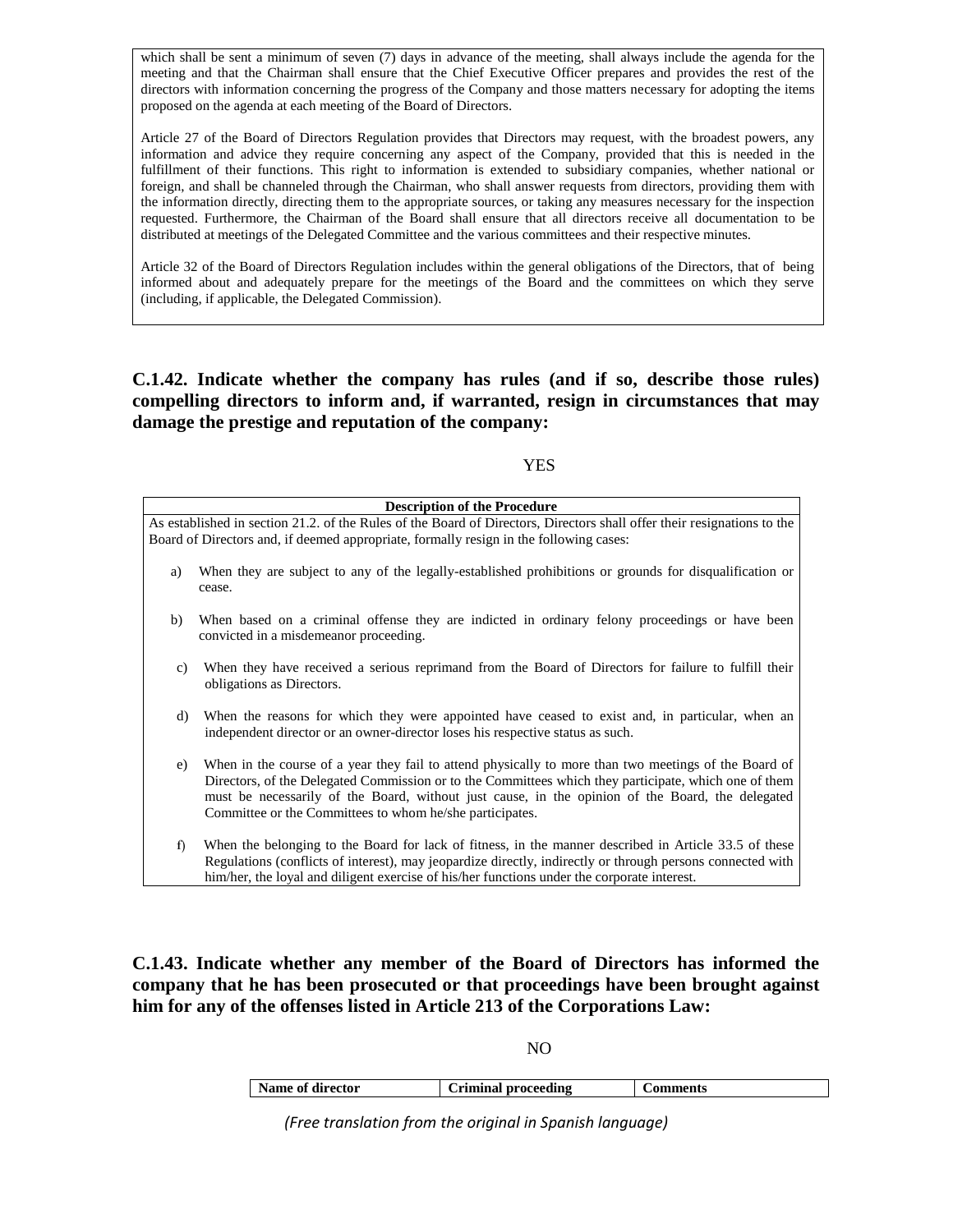**Indicate whether the Board of Directors has reviewed the case. If yes, explain the reasons underpinning the decision on whether or not the director should continue in office or, if appropriate, detail the steps taken by the Board of Directors up to the date of this report or the steps it intends to take.**

NO

| <b>Decision</b> / steps taken | <b>Reasoned explanation</b> |
|-------------------------------|-----------------------------|
|                               |                             |

# **C.1.44. Detail the major agreements entered into by the company that come into force, are changed or terminate in the event that the control of the company changes as a result of a tender offer, and its effects.**

i) Shareholders agreement signed by Prisa, Telefónica de Contenidos, S.A. and Gestevisión Telecinco, S.A. (December 2010)

Telefónica de Contenidos, S.A. and Gestevisión Telecinco, S.A. would have an option to purchase all of the interest of Prisa in DTS Distribuidora de Televisión Digital, S.A., to be exercised if there were a change in control.

ii) Refinancing agreement signed by Prisa, HSBC Plc., as agent, and other financial institutions (Override Agreement), in December 2013:

The refinancing agreement includes grounds for acceleration, which include the acquisition of control of PRISA (understood as meaning the acquisition by one or more people acting in concert of more than 30% of the capital with voting rights).

iii) Financing agreement signed by Prisa and Wilmington Trust (London) Limited, as agent, and other financial institutions (New Money Facility Agreement) in December 2013:

The refinancing agreement includes grounds for acceleration, which include the acquisition of control of PRISA (understood as meaning the acquisition by one or more people acting in concert of more than 30% of the capital with voting rights).

**C.1.45. Identify, in aggregate terms, and indicate, in detail, the agreements between the company and its managers, executives or employees which provide for indemnification, safeguard or golden parachute clauses in the event of their resignation or unjustified dismissal, or in the event that the contractual relationship ends as a result of a tender offer or another type of transaction.** 

| <b>Number of Beneficiaries</b>                                                                                         | 10                                                                                                                                                                                                                                                                                                                                                                                                                                                                                                                                                                                 |
|------------------------------------------------------------------------------------------------------------------------|------------------------------------------------------------------------------------------------------------------------------------------------------------------------------------------------------------------------------------------------------------------------------------------------------------------------------------------------------------------------------------------------------------------------------------------------------------------------------------------------------------------------------------------------------------------------------------|
| <b>Type of Beneficiaries</b>                                                                                           | <b>Description of the agreement</b>                                                                                                                                                                                                                                                                                                                                                                                                                                                                                                                                                |
| 3 Executive Directors<br>6 members of Senior Management<br>1 Manager of de Promotora de Informaciones,<br>S.A. (PRISA) | On December 31, 2013, contracts of 9 members of the<br>management team (three executive directors and 6<br>members of senior management) included a special<br>clause that provides, in general, compensation for<br>improper dismissal in an amount between an annuity and<br>an annuity and a half of their respective total annual<br>compensation (fixed salary plus normally last bonus<br>received).<br>In addition, another manager of PRISA (not forming part)<br>of the senior management) has a safeguard clause in an<br>amount equivalent to one year of compensation. |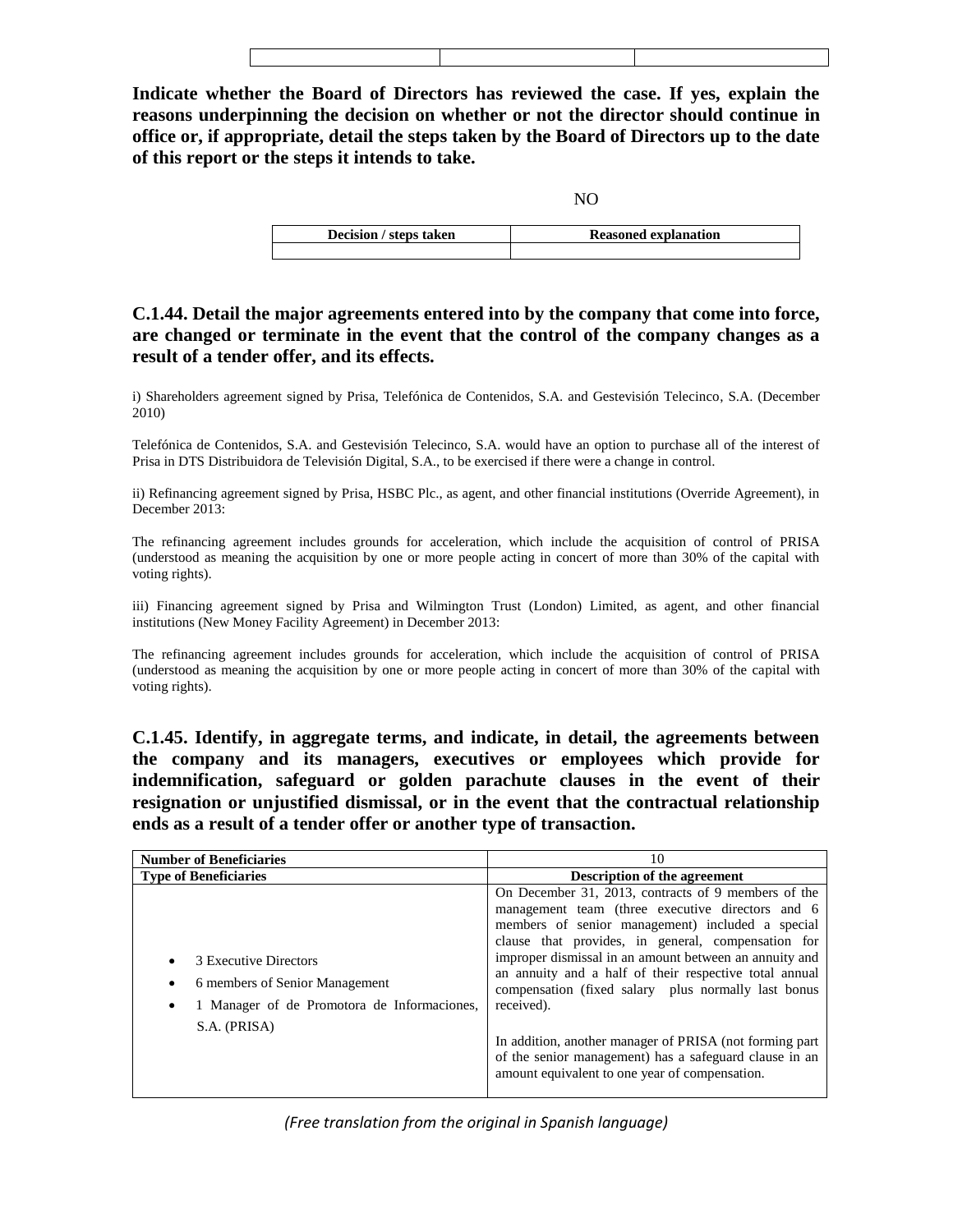**Indicate whether such contracts must be reported and/or approved by the governing bodies of the Company or Group:** 

|                                                                                 | <b>Board of Directors</b> | <b>Shareholders' Meeting</b> |
|---------------------------------------------------------------------------------|---------------------------|------------------------------|
| <b>Body authorizing these clauses</b>                                           | YES                       | NΟ                           |
|                                                                                 |                           |                              |
| Are the participants at the Shareholders' Meeting informed<br>of these clauses? |                           | <b>YES</b>                   |

# **C.2. Committees of the Board of Directors**

**C.2.1 List all of the Board committees, their members and the proportion of proprietary and independent directors on them:**

# **DELEGATED COMMITTEE**

| <b>Name</b>            | <b>Position</b> | <b>Classification</b>       |
|------------------------|-----------------|-----------------------------|
| MR. JUAN LUIS          | <b>CHAIRMAN</b> | <b>EXECUTIVE DIRECTOR</b>   |
| <b>CEBRIÁN ECHARRI</b> |                 |                             |
| MR. FERNANDO           | <b>MEMBER</b>   | <b>EXECUTIVE DIRECTOR</b>   |
| ABRIL-MARTORELL        |                 |                             |
| MR. GREGORIO           | <b>MEMBER</b>   | <b>INDEPENDENT EXTERNAL</b> |
| <b>MARANON Y</b>       |                 | <b>DIRECTOR</b>             |
| <b>BERTRAN DE LIS</b>  |                 |                             |
| MR. MANUEL             | <b>MEMBER</b>   | <b>EXECUTIVE DIRECTOR</b>   |
| POLANCO MORENO         |                 |                             |
| MR. ALAIN MINC         | <b>MEMBER</b>   | <b>INDEPENDENT EXTERNAL</b> |
|                        |                 | <b>DIRECTOR</b>             |

| % Executive Directors                                        | 60.00 |
|--------------------------------------------------------------|-------|
| significant<br>%External<br><b>Directors</b><br>representing | 00.00 |
| shareholdings                                                |       |
| %Independent Directors                                       | 40.00 |
| %Other Directors                                             | 00.00 |

# **AUDIT COMMITTEE**

| <b>Name</b>                     | <b>Position</b> | <b>Classification</b>       |
|---------------------------------|-----------------|-----------------------------|
| MR. JUAN ARENA DE LA MORA       | <b>CHAIRMAN</b> | <b>INDEPENDENT EXTERNAL</b> |
|                                 |                 | <b>DIRECTOR</b>             |
|                                 |                 | <b>EXTERNAL DIRECTOR</b>    |
| <b>MRS. AGNES NOGUERA BOREL</b> | <b>MEMBER</b>   | <b>REPRESENTING</b>         |
|                                 |                 | <b>SIGNIFICANT</b>          |
|                                 |                 | <b>SHAREHOLDINGS</b>        |
| MR. ALAIN MINC                  | <b>MEMBER</b>   | <b>INDEPENDENT EXTERNAL</b> |
|                                 |                 | <b>DIRECTOR</b>             |
| MR. EMMANUEL ROMAN              | <b>MEMBER</b>   | <b>INDEPENDENT EXTERNAL</b> |
|                                 |                 | <b>DIRECTOR</b>             |

| $\frac{0}{0}$<br>, Executive Directors |           |              | 00.00                              |       |
|----------------------------------------|-----------|--------------|------------------------------------|-------|
| <b>%External</b>                       | Directors | representing | $\bullet$ $\bullet$<br>significant | 25.00 |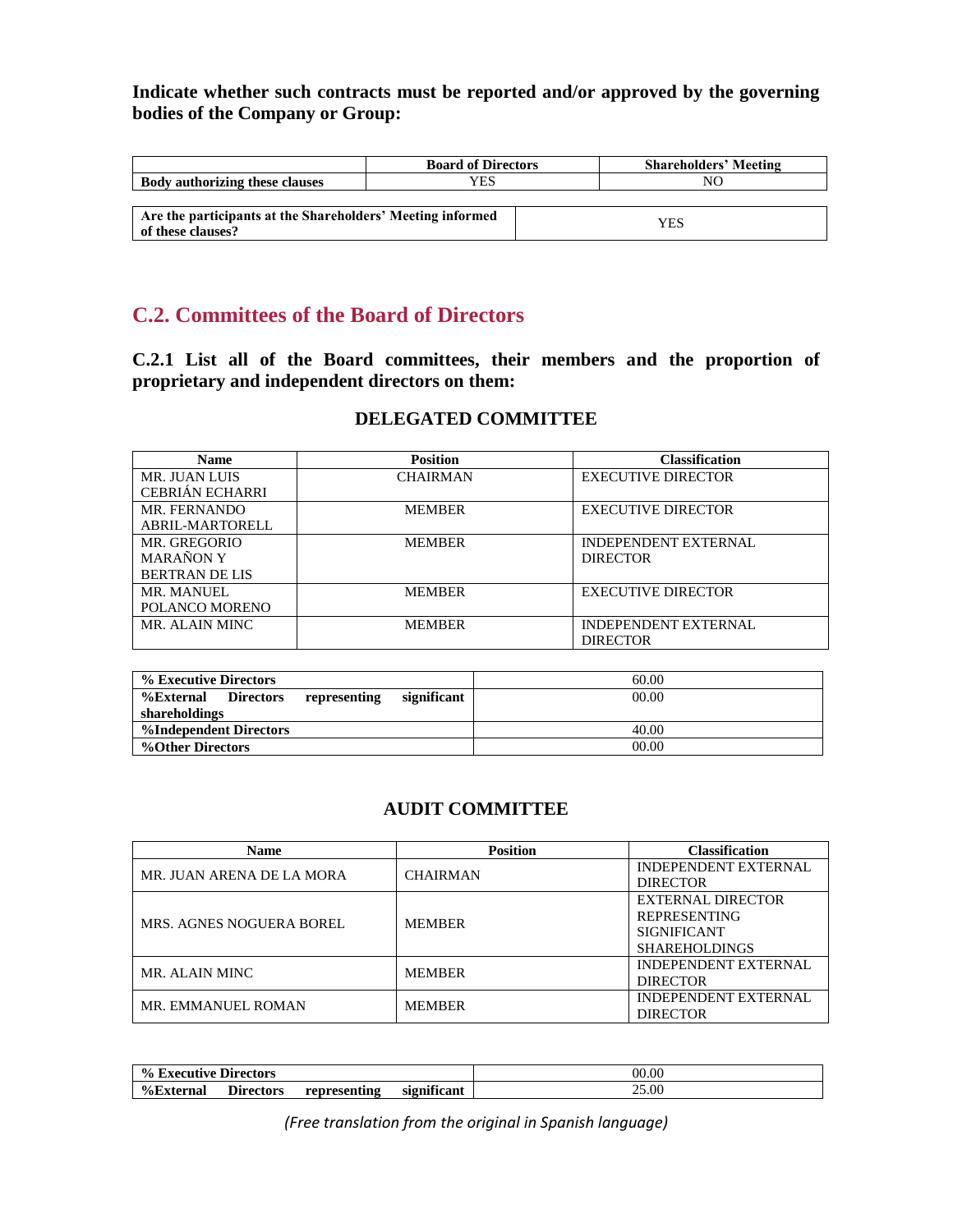| shareholdings          |       |
|------------------------|-------|
| %Independent Directors | 75.00 |
| %Other Directors       | 00.00 |

# **NOMINATION AND COMPENSATION COMMITTEE**

| <b>Name</b>            | <b>Position</b> | Classification              |
|------------------------|-----------------|-----------------------------|
| MR. GREGORIO MARAÑÓN Y | <b>CHAIRMAN</b> | <b>INDEPENDENT EXTERNAL</b> |
| <b>BERTRÁN DE LIS</b>  |                 | <b>DIRECTOR</b>             |
| MR. BORJA PEREZ ARAUNA |                 | EXTERNAL DIRECTOR           |
|                        | <b>MEMBER</b>   | <b>REPRESENTING</b>         |
|                        |                 | <b>SIGNIFICANT</b>          |
|                        |                 | <b>SHAREHOLDINGS</b>        |
| MR. ALAIN MINC         | <b>MEMBER</b>   | <b>INDEPENDENT EXTERNAL</b> |
|                        |                 | <b>DIRECTOR</b>             |

| % Executive Directors                                               | 00.00 |
|---------------------------------------------------------------------|-------|
| significant<br><b>Directors</b><br><b>%External</b><br>representing | 33.33 |
| shareholdings                                                       |       |
| %Independent Directors                                              | 66.66 |
| %Other Directors                                                    | 00.00 |

# **CORPORATE GOVERNANCE COMMITTEE**

| <b>Name</b>                   | <b>Position</b> | <b>Classification</b>       |
|-------------------------------|-----------------|-----------------------------|
| MR. ERNESTO ZEDILLO           | <b>CHAIRMAN</b> | <b>INDEPENDENT EXTERNAL</b> |
|                               |                 | <b>DIRECTOR</b>             |
| <b>MRS ARIANNA HUFFINGTON</b> | <b>MEMBER</b>   | <b>INDEPENDENT EXTERNAL</b> |
|                               |                 | <b>DIRECTOR</b>             |
| MR JOSE LUIS LEAL             | <b>MEMBER</b>   | <b>INDEPENDENT EXTERNAL</b> |
|                               |                 | <b>DIRECTOR</b>             |
|                               |                 | EXTERNAL DIRECTOR           |
| MRS AGNES NOGUERA BOREL       | <b>MEMBER</b>   | <b>REPRESENTING</b>         |
|                               |                 | <b>SIGNIFICANT</b>          |
|                               |                 | <b>SHAREHOLDINGS</b>        |

| % Executive Directors                                        | 00.00 |
|--------------------------------------------------------------|-------|
| significant<br><b>Directors</b><br>%External<br>representing | 25.00 |
| shareholdings                                                |       |
| %Independent Directors                                       | 75.00 |
| %Other Directors                                             | 00.00 |

**C.2.2 Complete the following table with information on the number of female directors who have sat on Board committees during the previous four years:**

|                  | <b>Number of female directors</b> |          |          |          |
|------------------|-----------------------------------|----------|----------|----------|
|                  | Year t                            | Year t-1 | Year t-2 | Year t-3 |
|                  | Number %                          | Number % | Number % | Number % |
| <b>Delegated</b> | 0(00.00)                          | 0(00.00) | 0(00.00) | 0(00.00) |
| <b>Committee</b> |                                   |          |          |          |
| Audit            | 1(25.00)                          | 1(25.00) | 1(25.00) | 1(25.00) |
| <b>Committee</b> |                                   |          |          |          |
| Nomination and   | 0(00.00)                          | 0(00.00) | 0(00.00) | 0(00.00) |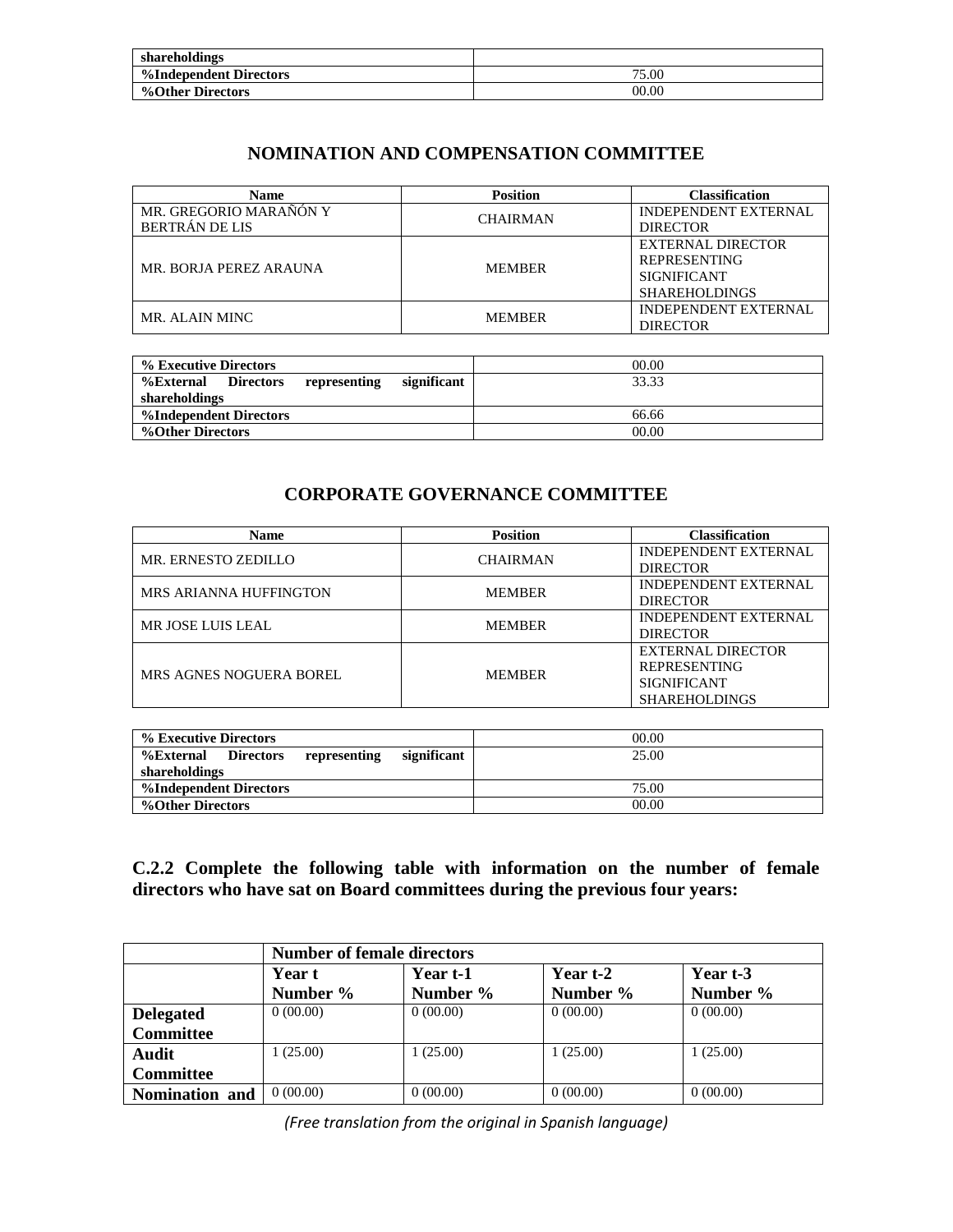| <b>Compensation</b><br><b>Committee</b> |          |          |          |          |
|-----------------------------------------|----------|----------|----------|----------|
| Corporate                               | 2(50.00) | 2(50.00) | 1(25.00) | 0(00.00) |
| Governance                              |          |          |          |          |
| <b>Committee</b>                        |          |          |          |          |

# **C.2.3 Indicate whether the Audit Committee performs the following duties:**

| Supervision of the preparation and integrity of the company's, and if<br>applicable, the group's financial information, monitoring compliance<br>with regulatory requirements, the appropriate composition of the<br>consolidation perimeter and the correct application of accounting rules                                                                                                       | <b>YES</b><br><b>YES</b> |
|----------------------------------------------------------------------------------------------------------------------------------------------------------------------------------------------------------------------------------------------------------------------------------------------------------------------------------------------------------------------------------------------------|--------------------------|
| Periodic review of internal control and risk management systems, so that<br>the main risks are adequately identified, managed and notified                                                                                                                                                                                                                                                         |                          |
| Ensuring the independence and accuracy of the operations of the<br>internal audit department; proposing the selection, appointment,<br>reelection and removal of the head of the internal audit department;<br>receiving periodic information concerning audit activities; and verifying<br>that senior managers take into account the conclusions<br>and<br>recommendations contained its reports | <b>YES</b>               |
| Setting up and supervising a mechanism whereby employees may<br>confidentially and, if deemed appropriate, anonymously notify the<br>company of any potentially relevant irregularities within the company,<br>particularly financial or accounting irregularities, of which they may be<br>aware                                                                                                  | <b>YES</b>               |
| Submission to the Board of Directors of proposals for the selection,<br>appointment, reelection and substitution of the external auditor, as well<br>as the conditions of its contract                                                                                                                                                                                                             | <b>YES</b>               |
| Receiving regularly from the external auditor information concerning<br>the audit plan and the results of its application, and verifying that senior<br>managers take its recommendations into account                                                                                                                                                                                             | <b>YES</b>               |
| Ensuring the independence of the external auditor                                                                                                                                                                                                                                                                                                                                                  | <b>YES</b>               |
| In the case of group companies, encouraging the group auditor to<br>assume responsibility for auditing group companies.                                                                                                                                                                                                                                                                            | <b>YES</b>               |

## **C.2.4. Describe the rules governing the organization and functions, as well as the responsibilities attributed to each of the board committees.**

### DELEGATED COMMITTEE

The rules governing the organization and operations of the Delegated Committee that are described below are contained in articles 5 and 14 of the Board of Directors Regulations:

The Delegated Committee shall comprise no more than eight board members and shall be presided by the Chairman of the Board of Directors. Appointment of the members of the Delegated Committee shall be made upon a proposal from the Chairman of the Board of Directors and a two-thirds favorable vote of board members.

The composition of the Delegated Committee with regard to the type of directors shall be similar to that of the Board of Directors.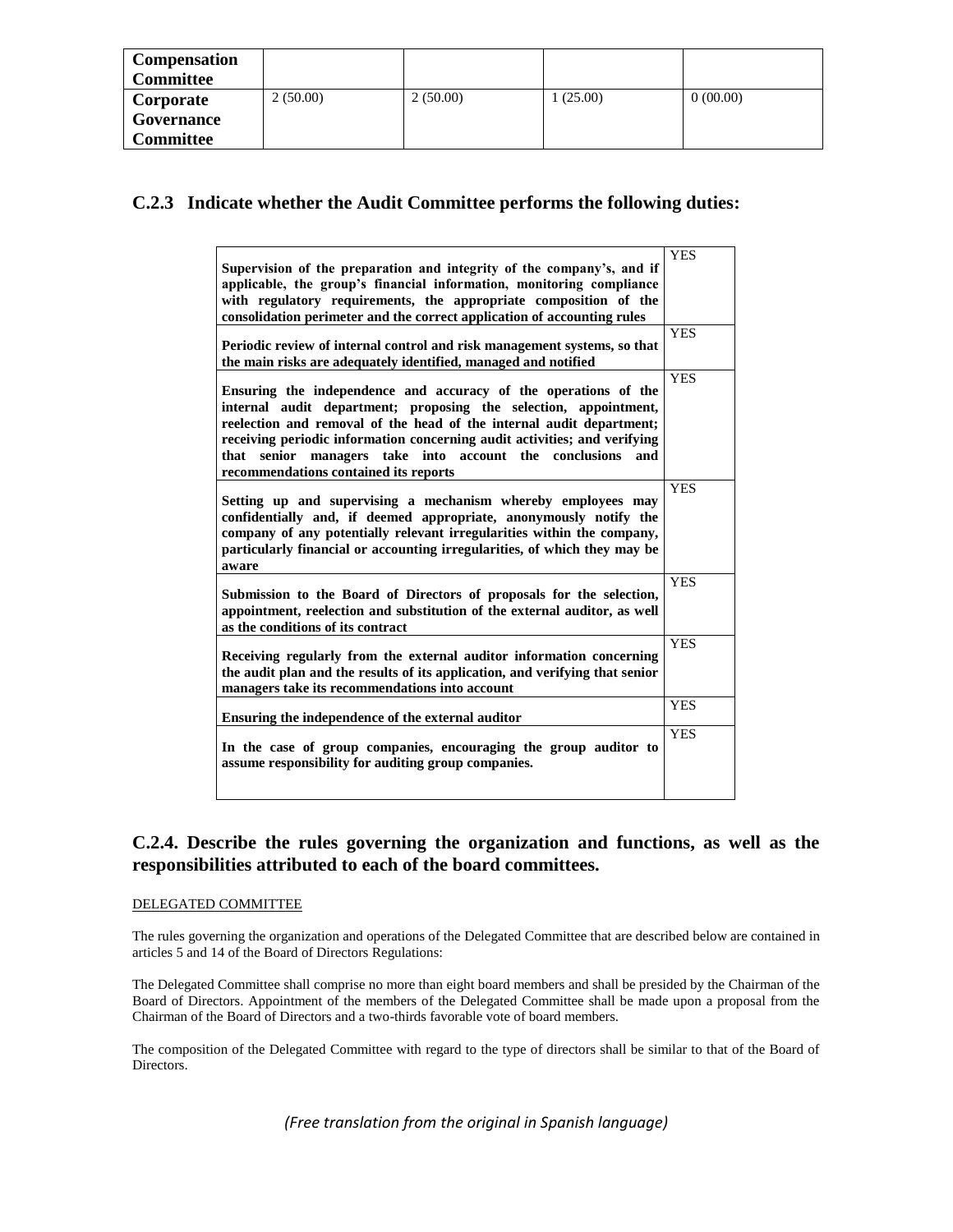Members of the Delegated Committee shall cease in their functions when they cease to be board members or upon a decision of the Board of Directors.

The Secretary of the Board shall act as Secretary of this Committee.

Without prejudice to the powers vested in the Chairman of the Board and the Chief Executive Officer, and under the provisions of Art. 5 of this Rules, all powers of the Board of Directors that may legally be delegated shall be delegated to the Delegated Committee. As provided for in that rule, the decisions that must be submitted to the Board of Directors and that may be legally delegated to the Delegated Committee may be taken by it for urgency reasons, which must be justified in the next Board meeting to be held. Said decisions are the following: i) Financial information related to listed securities that the Company must disclose periodically; ii) The undertaking of investments, assumption of financial obligations or the granting of any financial commitments that derive, among others, from loans, credits, sureties or other guarantees, as well as entering into contracts that are of significant importance to the Company or its subsidiary and/or controlled companies, except for cases of extreme urgency in which it is impossible for the Board of Directors to meet; iii) Any transfer or encumbrance of assets relating to the Company or its subsidiary or controlled companies, iv) Motions or resolutions for capital increases or reductions. Any other changes in capital structure; v) Strategic alliances of the Company or its controlled companies; vi) The creation or acquisition of interests in entities domiciled in countries or territories considered tax havens; vii) Mergers, spin-offs and any other relevant decision regarding the position of the Company as a listed company; viii) The remuneration of directors as well as, in the case of executive directors, any additional remuneration for their executive functions and other conditions set forth in their contracts; ix) Authorization of linked transactions in the terms provide for in this Regulation; x) Periodic evaluation of the performance and composition of the Board of Directors and the senior management.

The Delegated Committee shall meet at least six times a year and at any time that, in the opinion of the Chairman, company interests warrant a meeting or when two or more members of the Delegated Committee request that a meeting be called, the Chairman being obliged to give notice of meetings sufficiently in advance.

A Committee meeting may be validly held when a majority of the directors on the committee are present or represented by proxy, and members not in attendance may give their proxies to another director who is a committee member.

Resolutions shall be passed by an absolute majority vote of the Delegated Committee members present or represented by proxy.

When there are no specific procedures, those set forth in this Regulation for the Board of Directors shall apply to the Delegated Committee, provided that they are compatible with the Committee's nature and functions.

When requested to do so by the Chairman of the Committee, other directors who are not committee members, as well as managers whose reports are necessary for company operations, may attend committee meetings, having voice but no vote

The Delegated Committee shall keep minutes of its meetings in the terms provided for the Board of Directors.

The Delegated Committee shall report on its activities at the first full board meeting following its sessions, and shall be accountable for the work it undertakes. The Board shall always be informed of all matters discussed and all resolutions adopted by the Delegated Committee. All board members shall receive a copy of the minutes of the Delegated Committee's meetings.

The Delegated Committee may seek outside expert advice when it is deemed necessary for the fulfillment of its functions.

#### CORPORATE GOVERNANCE COMMITTEE:

The rules governing the organization and operations of the Corporate Governance Committee that are described below are contained in Article 21 ter of the Bylaws and Article 26 of the Board Regulations:

The Corporate Governance Committee shall consist of a minimum of three (3) and a maximum of five (5) external or non executive directors. The appointment and removal of Committee members will be made by the Board of Directors upon a motion from the Chairman of the Board. Members of the Corporate Governance Committee will cease when they do so in their capacity as Directors or as otherwise agreed by the Board of Directors.

The Chairman of the Committee shall be elected by the Board of Directors from among its independent directors.

The Secretary of the Board of Directors and, in his absence, the Deputy Secretary, if any, shall act as Secretary of the Committee and in case of absence, any member of the Committee.

The Corporate Governance Committee shall have the following competences: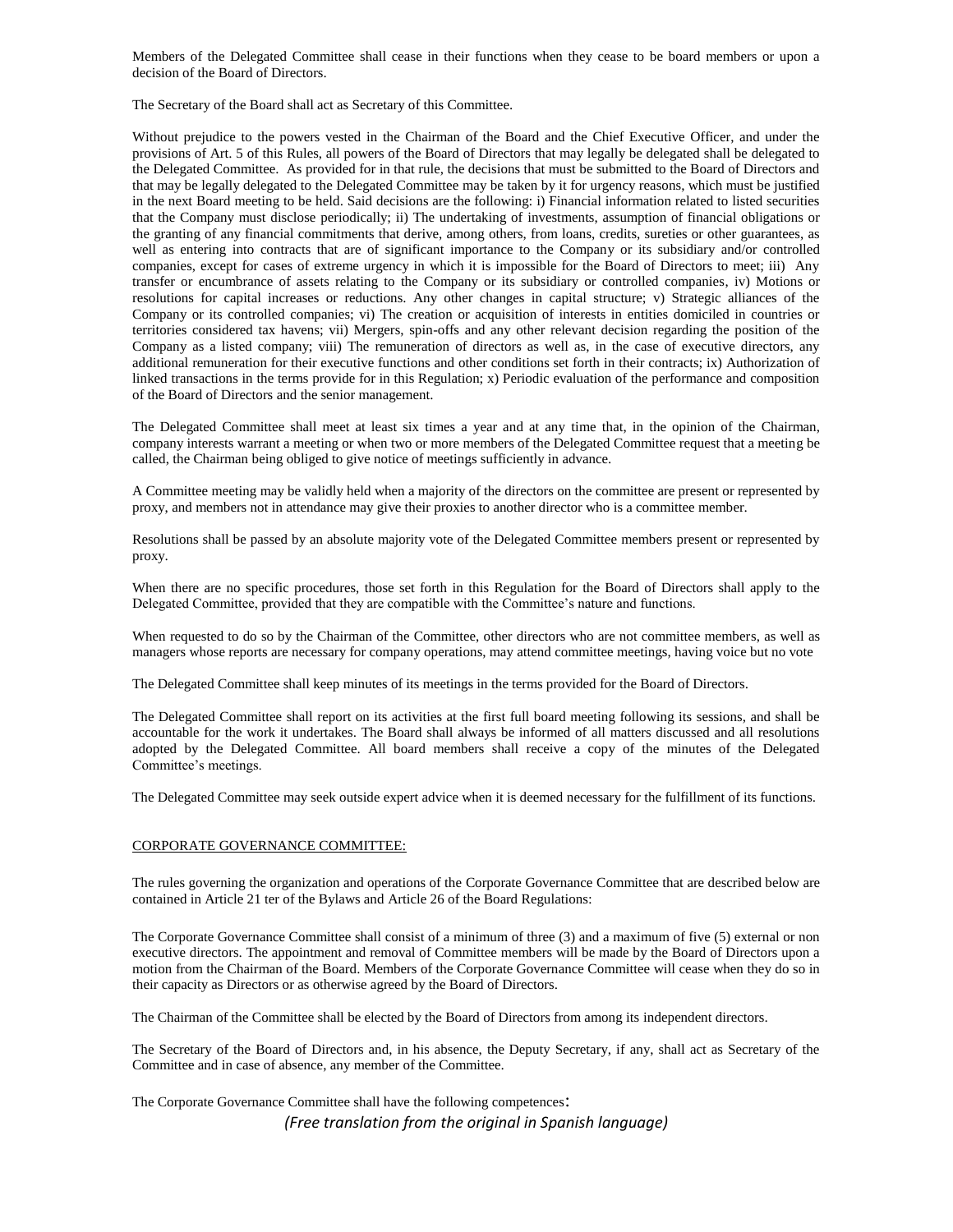- a) Regarding the composition of the Board of Directors and Board Committees:
	- i. Propose the appointment of independent directors.
	- ii. Propose the qualification of directors into the categories of executive, external proprietary, external independent and other directors, when the appointment or renewal of the directors is going to be executed by the General Shareholders Meeting or when that classification is revised annually in the Corporate Governance Report.
	- iii. Inform on the removal of executive and independent directors, when the Board of Directors propose the decision to the Shareholders Meeting or when occurs justa causa due to a breach of the director of the duties inherent to his/her position and when is carrying out a disciplinary procedure that could mean the removal of the director.
	- iv. Report, together with the Nomination and Compensation Committee, on proposals for the appointment of the Chairman and Vice Chairman, Chief Executive Officer, and members of the Delegated Committee and other committees of the Board of Directors.
	- v. Evaluate the skills, knowledge and experience on the Board, and therefore, define functions and capabilities required of candidates to fill each vacancy and evaluate dedication necessary to properly perform their duties.
	- vi. Report to the Board on issues of gender diversity in relation to the composition of the Board.
	- vii. Submit to the Board of Directors, a report evaluating the performance and composition of the Board and the performance of their duties by the Chairman and the Chief Executive of the Company.
- b) In connection with the strategy of corporate governance and corporate social responsibility of the Company:
	- Promoting corporate governance strategy of the Company.
	- ii. Know, promote, guide and monitor the performance of the Company regarding corporate social responsibility and sustainability and corporate reputation and to report thereon to the Board and Delegated Committee as appropriate.
	- iii. Inform and propose to the Board the approval of the Corporate Governance Report.
	- iv. Inform and propose to the Board the approval of the annual corporate social responsibility report and, in general, issue reports and develop actions in the field of corporate social responsibility and sustainability, in addition, in accordance with corporate governance of the Company and when being asked by the Board of Directors or its Chairman.
- c) In connection with the internal rules of the Company:
	- i. Propose to the Board the approval of a Code of Ethics
	- ii. Propose to the Board the approval of a Code of Conduct of the employees.
	- iii. Report on proposals for amending the Bylaws, Rules of the Board, Rules of the Shareholders Meetings, Rules of Operation of the Shareholders Electronic Forum, the Internal Rules of Conduct, the Code of Ethics and Code of Conduct of the employees and any other rules of governance of the Company.
	- iv. Review the implementation of the Board Rules, the Internal Rules of Conduct, the Code of Conduct of the employees and, in general, the rules of governance of the Company and to make proposals for their improvement.
- d) In connection to transactions with related parties to the Company and companies of the Group:
	- i. Report of transactions of the company with a significant shareholder, prior to its approval by the Board.
	- ii. Report professional or commercial transactions of directors, prior to its approval by the Board.
	- iii. Authorize transactions by persons related to directors under the terms provided for in Article 33 of this Regulation.
- e) Other competences:
	- i. Review compliance policies and propose all necessary measures for its strengthening.
	- ii. Approve annually a report on the performance of the Committee and propose to the Board of Directors its publication, when the Annual General Meeting is called.
	- iii. Exercise all other powers granted to the Committee in this Regulation.

The Committee shall meet whenever the Board of Directors of the Company or the Delegated Committee requests the issuance of a report or the approval of proposals within the scope of its competencies and when, in the opinion of the Chairman, be appropriate for the proper performance of its functions.

Any member of the company management team or staff who may be required for such purpose shall be compelled to attend committee meetings and to provide it with assistance and access to any information at its disposal.

#### NOMINATION AND COMPENSATION COMMITTEE

The rules governing the organization and operations of the Nomination and Compensation Committee that are described below are contained in Article 21 quater of the Bylaws and Article 25 of the Board Regulations: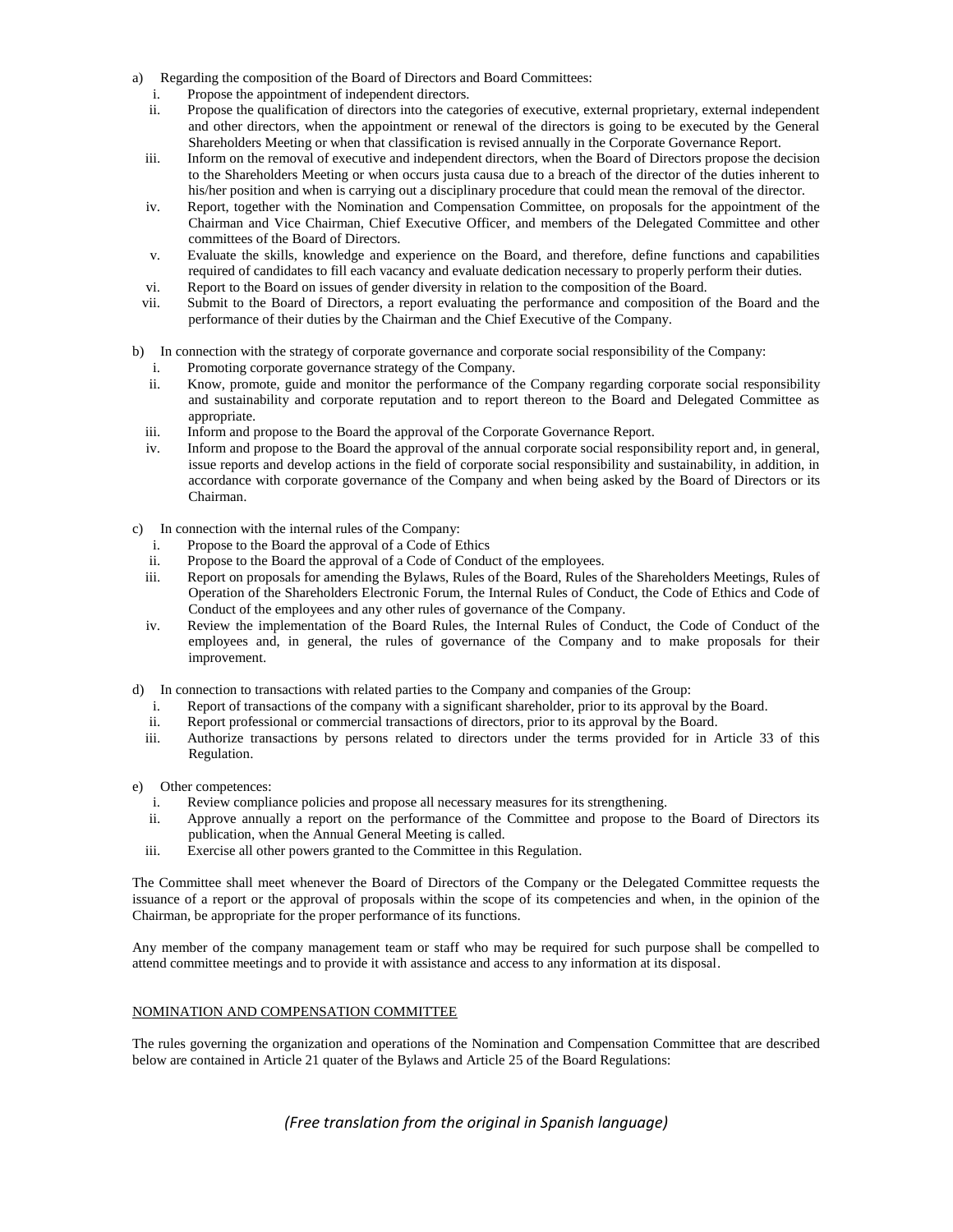The Nomination and Compensation Committee shall have a minimum of three (3) and a maximum of five (5) external directors. The appointment and removal of the Committee members will be determine by resolution of the Board of Directors upon a motion from the Chairman.

The Nomination and Compensation Committee may request the attendance of the company's Chief Executive Officer or any other officer or employee of the Company at its meetings.

The members of the Nomination and Compensation Committee shall leave their posts when they do so in their capacity as directors or when so resolved by the Board of Directors.

The Chairman of the Committee shall be selected by the Board of Directors from among its independent directors.

The Secretary of the Board of Directors and, in his absence, the Deputy Secretary, if any, shall act as Secretary of the Committee and in case of absence, any member of the Committee.

The Nomination and Compensation Committee shall have the following core competencies:

- a) Regarding the composition of the Board of Directors and Board Committees of PRISA and management bodies of its subsidiaries:
	- i. Report on proposals for appointment, reappointment and removal of directors.
	- ii. Report, together with the Corporate Governance Committee, on proposals for appointment of Chairman and Vice Chairman, Chief Executive Officer, members of the Delegated Committee and other committees of the Board of Directors.
	- iii. Report on the nomination of the Secretary and Deputy Secretary.
	- iv. Review and organize the succession of the chairman and chief executive of the Company and make recommendations to the Board of Directors to facilitate that such succession occurs in an orderly and well planned.
	- v. Report on proposals for appointment of representatives of the Society in the managing bodies of its subsidiaries.
- b) In connection with the senior management of the Group:
	- i. Propose the definition of senior management.
	- ii. Report the appointment and removal of senior management.
	- iii. Approve contracts for senior management.
	- iv. Information and, where appropriate, issue reports on disciplinary action to senior management of the Company.
- c) In relation to the compensation policy:
	- i. Propose to the Board of Directors: i) the Compensation Plan for directors, ii) the amounts and/or compensation limits that apply to directors, based on their dedication to the Board and the Committees thereof, iii) the individual remuneration of executive directors and other conditions of their contracts and iv) a statement of compensation policy for Directors and senior management.
	- ii. Approve the key objectives linked with the variable compensation for executive directors and/or the management.
	- iii. Propose to the Board of Directors the compensation system for senior managers of PRISA and its subsidiaries and report to the Board about the liquidation of the variable compensation for them and to establish other incentive plans for them.
	- iv. Ensure compliance with the remuneration policy set by the Company.
- d) Other competences
	- i. Approve annually a report on the performance of the Committee and propose to the Board of Directors its publication, when the Annual General Meeting is called.
	- ii. Exercise all other powers granted to the Committee in this Regulation.

The Committee shall meet whenever the Board of Directors of the Company or the Delegated Committee requests the issuance of a report or the approval of proposals within the scope of its competencies and when, in the opinion of the Chairman, be appropriate for the proper performance of its functions.

Any member of the company management team or staff who may be required for such purpose shall be compelled to attend committee meetings and to provide it with assistance and access to any information at its disposal.

#### AUDIT COMMITTEE: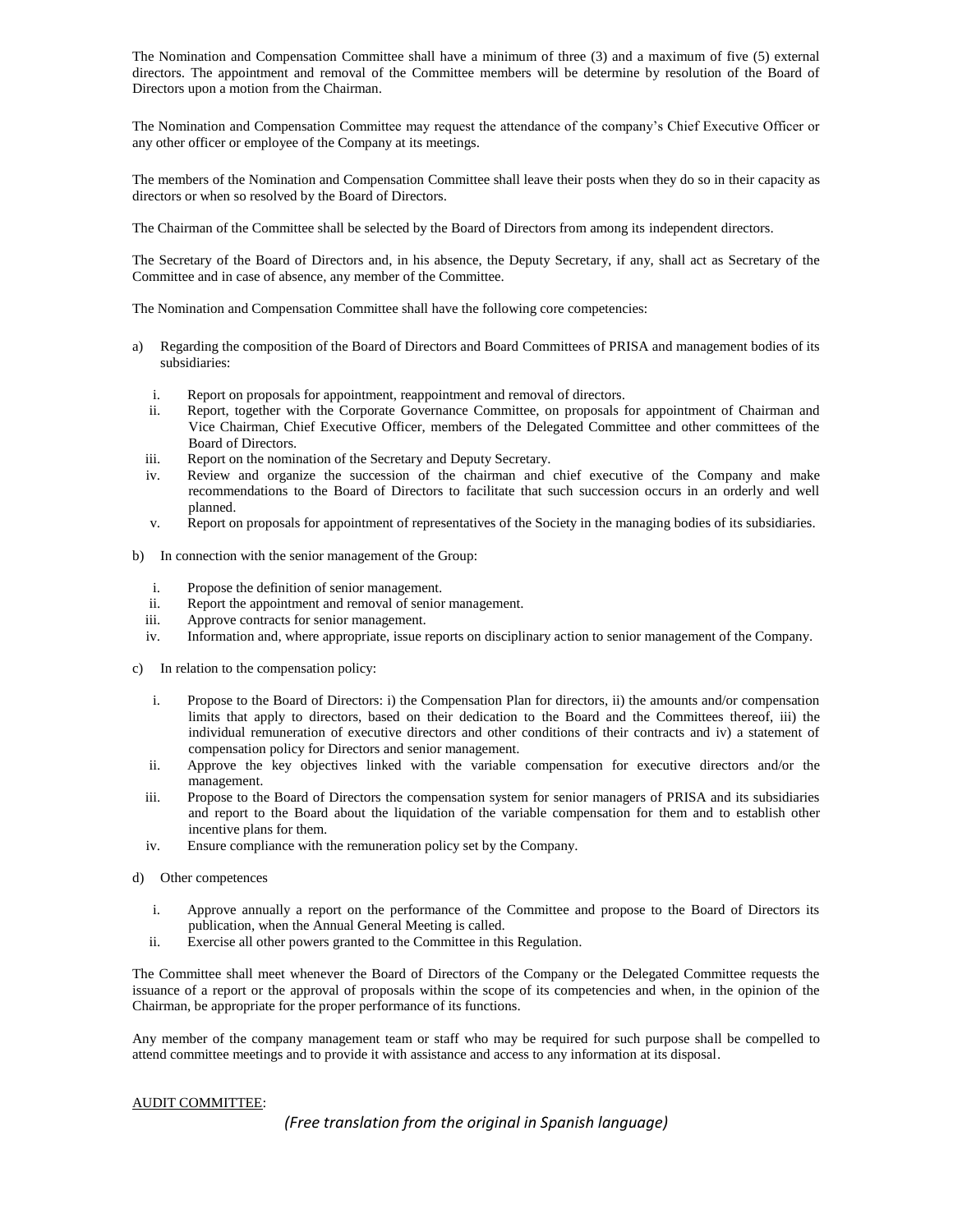The rules governing the organization and operations of the Audit Committee that are described below are contained in article 21bis of the Company Bylaws and Article 24 of the Board of Directors Regulations:

The Audit Committee shall have the number of members that is determined by the Board of Directors from time to time, with a minimum of three (3) and a maximum of five (5) members. It shall have a majority of non-executive directors who shall not have a contractual relationship with the Company other than the position to which they are appointed. The composition of the committee shall provide appropriate representation to independent directors. At least one member of the Committee shall be independent and shall be appointed taking into account his/her knowledge and experience in accounting, auditing or both.

Additionally, to the extent that the Company's securities are listed, directly or indirectly through other financial instruments, in the New York Stock Exchange (NYSE), the Company will adjust the composition of the Committee to the rules established by United States of America laws and the NYSE.

The appointment and termination of committee members shall be made by the Board of Directors on a motion from the Chairman.

Committee members shall leave their posts when they cease to be directors or when so agreed by the Board of Directors.

The Chairman of the committee shall be elected by the Board of Directors from among its members who are independent directors, and may not maintain a contractual relation with the Company other than the position for which he is appointed. The committee chairman shall be replaced every four years, and may be re-appointed one year after having left the post.

The Secretary of the Board of Directors and, in his absence, the Deputy Secretary or any member of the Committee, shall act as Secretary of the Committee.

The primary function of the Audit Committee is to assist the Board of Directors in its tasks of overseeing the management of the company.

The Audit Committee shall have the following competences:

- g) To report at annual shareholders meetings on issues raised by shareholders, pursuant to the provisions of the Law and the Shareholders Meeting Regulation.
- h) In connection with the preparation and publication of the Company's financial information
	- a. Review legal compliance requirements and monitor proper application of generally accepted accounting principles, and report on the proposed changes to accounting principles and criteria suggested by management.
	- b. Know and oversee the effectiveness of internal control systems of the Company, and risk management systems, and discuss with the auditors or audit firms significant weaknesses in internal control, identified in the development of audit
	- c. Oversee the preparation and presentation of financial information regulated.
	- d. Review any admission or trading prospectus, and the information on the financial statements to be filed by the Board to the markets and to the Regulators.
- i) In connection with the external Auditor of the Company
	- a. To propose to the Board of Directors the appointment of external account auditors pursuant to Section 263 of the Companies Act, to be submitted at the annual shareholders meeting.
	- b. To report and propose to the Board the external Auditor engagement conditions, the scope of its charge, and, if is the case, the removal or not renewal of the Auditor, and the oversight of the engagement fulfillment.
	- c. To maintain contact with the external auditors in order to receive information on those issues related to the accounts auditing process, together with any other communication provided for in accounts auditing legislation and rules.
	- d. To receive from the external auditors any information about all the issues that may compromise the Auditor's independence. In any event, the Committee shall receive every year written confirmation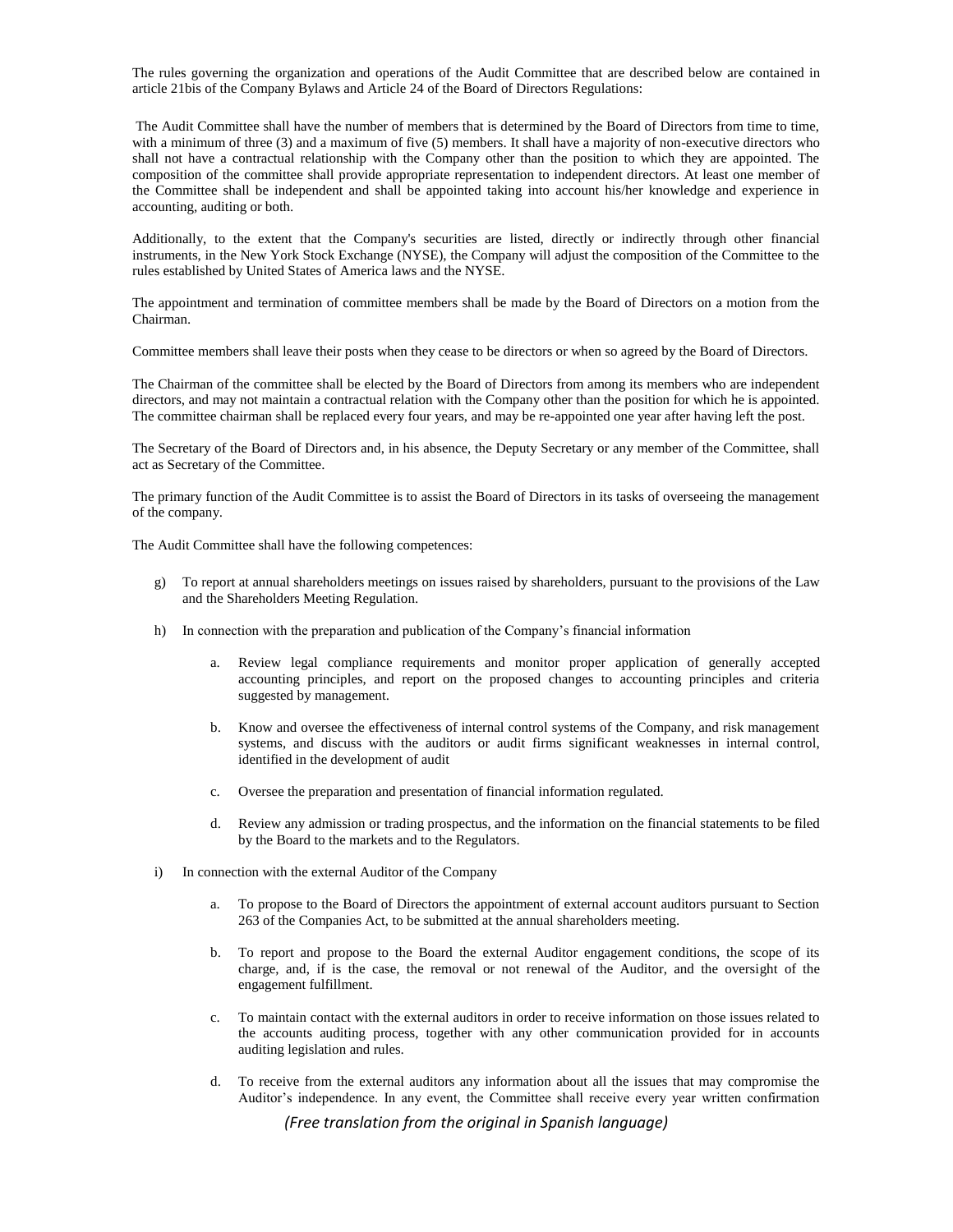from the Auditor of its independence from the entity or entities linked to auditors, directly or indirectly, and information of any additional services provided to these entities by external auditors, or by persons or entities linked to them in accordance with the provisions of Law 19/1988 of July 12, Audit of Accounts.

- e. Pre-approve, before its execution, any engagement with the Company's Auditor, for any works related with audit services or any other kind of services rendered by the Auditor.
- f. To issue every year, prior to the issuance of the Audit Report, a report expressing an opinion on the independence of external auditors. This report shall, in any case, make reference on the provisions of additional services rendered by the Auditor.
- j) In connection with the Internal Audit services
	- a. To propose the selection, appointment, reappointment or removal of the person in charge of the company's internal audit service.
	- b. To oversee internal auditing services and the annual report of the Internal Audit Department.
- k) Other competences
	- a. To analyze and issue opinions concerning specific investment transactions when, owing to their importance, the Board so requests
	- b. To issue opinions concerning the creation or acquisition of interests in entities domiciled in countries or territories considered as tax havens.
	- c. To exercise all other powers granted the committee in this Regulation.
	- d. To approve an annual report about the Committee performance and propose to the Board the edition when the Shareholders is called.

The Audit Committee shall establish and oversee a procedure which may allow to communicate to the Company the relevant irregularities, specially financing and accounting, in the Company. When these claims are presented by Company or its Group employees, this mechanism will be confidential, and when appropriate, anonymous.

The Audit Committee shall meet periodically as warranted, and at least four (4) times a year.

Any member of the company management team or staff who may be required for such purpose shall be compelled to attend committee meetings and to provide it with assistance and access to any information at his disposal. The committee may likewise request the attendance of the accounts auditors at its meetings.

#### **C.2.5. Indicate, if applicable, whether there are board committee regulations, and if so, where they are available for consultation and any amendments made to them during the financial year. Likewise indicate whether any non-mandatory annual reports are issued concerning the activities of each committee:**

**Committee Name** DELEGATED COMMITTEE **Brief Description**

Its composition, operations and powers are set forth in the Board of Directors Regulation, which is available on the company website [\(www.prisa.com](http://www.prisa.com/)).

There have been no amendments to the Board of Directors Regulation in 2013.

#### **Committee Name** CORPORATE GOVERNANCE COMMITTEE **Brief Description**

Its composition, operations and powers are set forth in article 21 quater of the Bylaws and in article 26 of the Board of Directors Regulation, which are available on the company website [\(www.prisa.com\)](http://www.prisa.com/).

There have been no changes to the Bylaws or the Board of Directors Regulations, affecting this Committee, during 2013.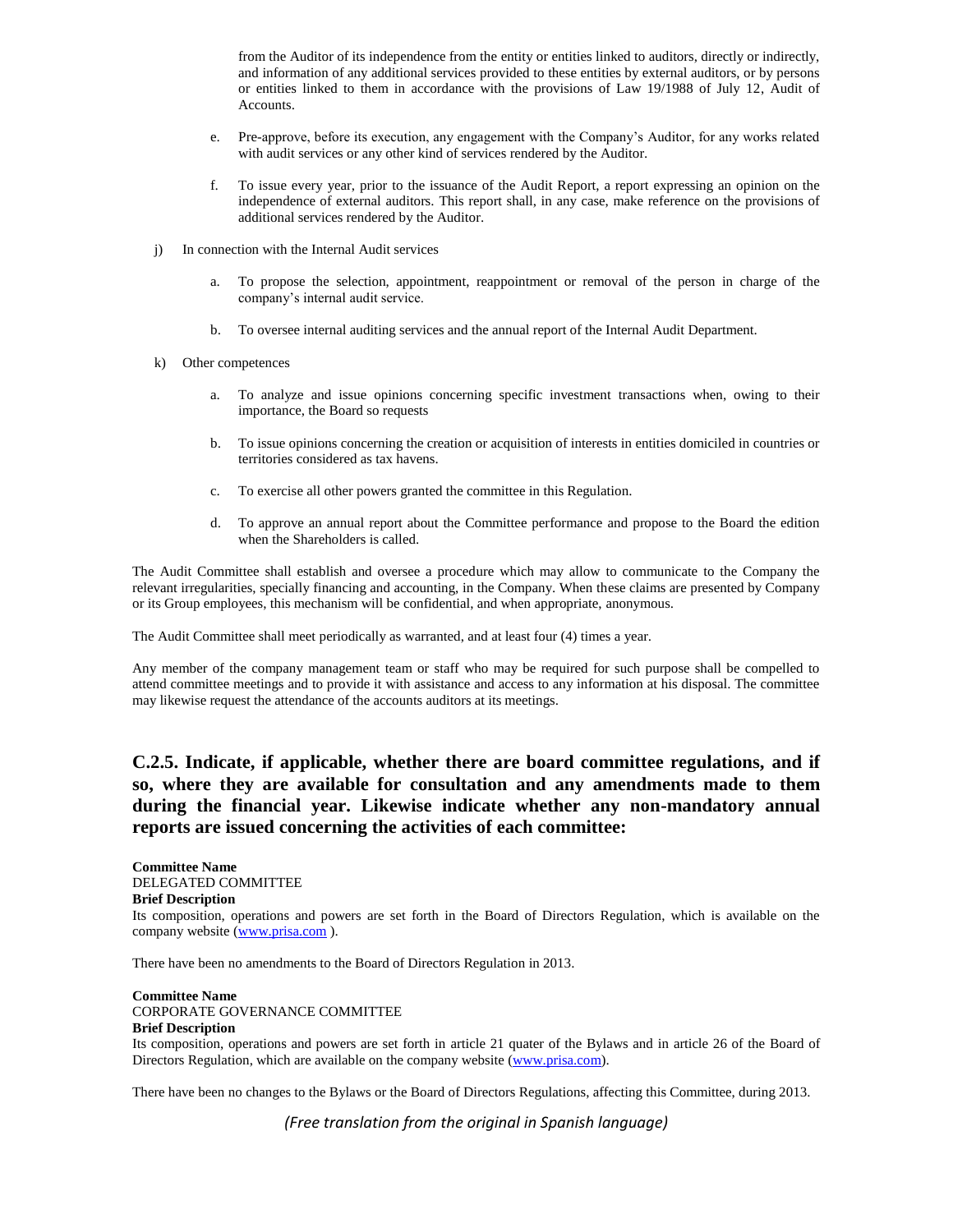On May 2013 the Corporate Governance Committee published a report on its functions and activities during the 2012 financial year.

#### **Committee Name** NOMINATION AND COMPENSATION COMMITTEE **Brief Description**

Its composition, operations and powers are set forth in article 21 ter of the Bylaws and in article 25 of the Board of Directors Regulation, which are available on the company website [\(www.prisa.com\)](http://www.prisa.com/).

There have been no changes to the Bylaws or the Board of Directors Regulations, affecting this Committee, during 2013.

On May 2013 the Nomination and Compensation Committee published a report on its functions and activities during the 2012 financial year.

#### **Committee Name** AUDIT COMMITTEE **Brief Description**

Its composition, operations and powers are set forth in article 21 bis of the Bylaws and in article 24 of the Board of Directors Regulation, which are available on the company website [\(www.prisa.com\)](http://www.prisa.com/).

There have been no changes to the Bylaws or the Board of Directors Regulations, affecting this Committee, during 2013.

On May 2013 the Audit Committee published a report on its functions and activities during the 2012 financial year.

#### **C.2.6. Indicate whether the composition of the Executive Committee reflects the Board Member's holdings within their category:**

#### **NO**

**If not, explain the composition of the Executive Committee** There is a predominance of executive directors in the Delegated Commission (3 of its members have this nature) and likewise it is composed by 2 independent directors. The Board of Directors is composed by 3 executive directors, 3 directors representing significant shareholdings and 8 independent directors.

# **D. RELATED-PARTY TRANSACTIONS AND INTRAGROUP TRANSACTIONS**

**D.1 Identify the competent body and explain, if appropriate, the procedure for approving related-party transactions or intra-group transactions.** 

#### **Competent body for approving related-party transactions**

BOARD OF DIRECTORS

#### **Procedure for approving related-party transactions**

The Board of Directors Regulation only empowers the Board to authorize the Company's transactions with directors or significant shareholders, in the following terms:

Transactions with Directors (article 33 of the Board of Directors Regulation)

Direct or indirect professional or commercial transactions of directors (or of persons related to them if they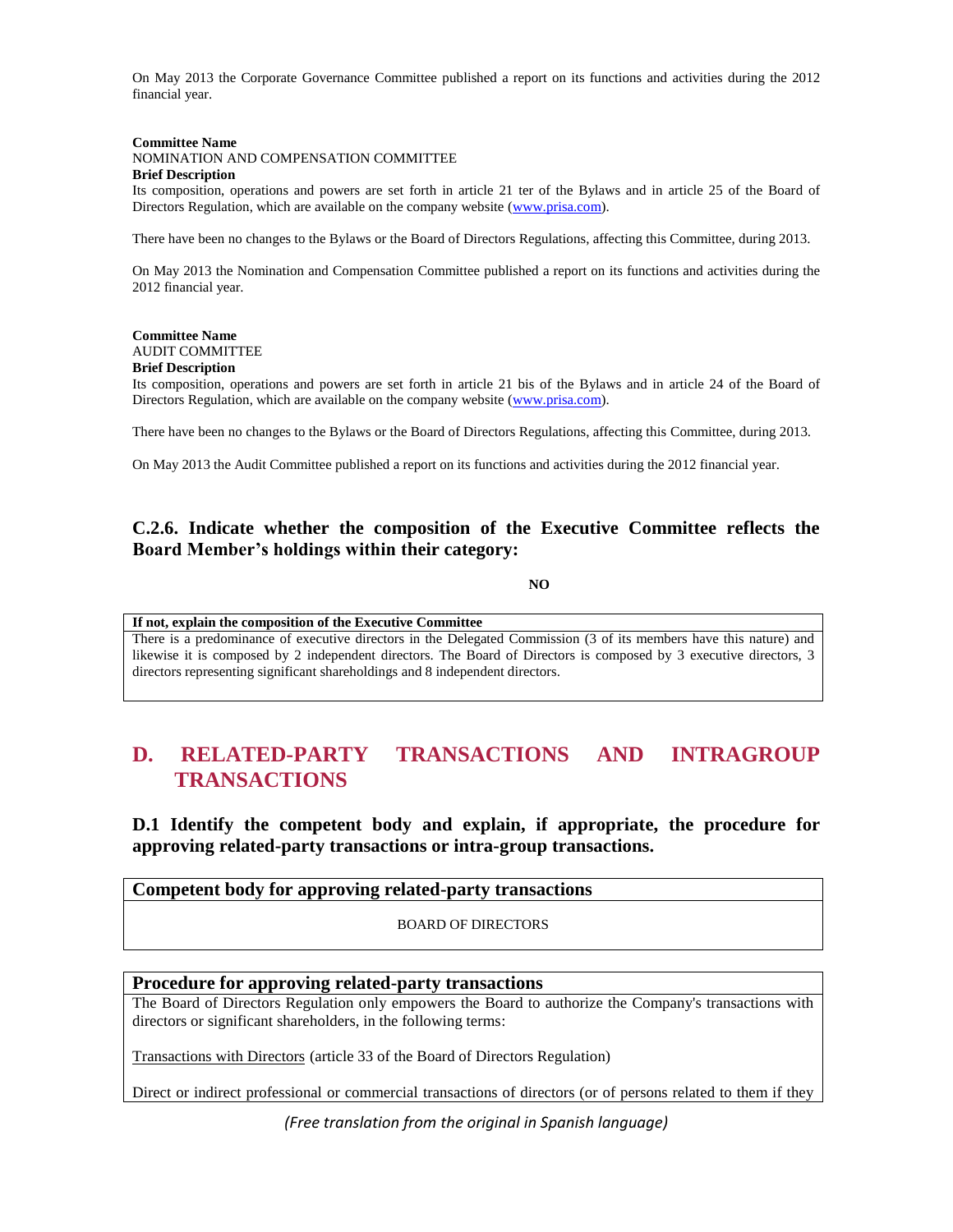involve operations in excess of 60,000 euro) with the Company or any of its subsidiaries must be authorized by the Board of Directors, pursuant to Article 5 of this Regulation, after it has considered the opinion of the Corporate Governance Committee.

Transactions carried out by persons related to directors and which do not exceed 60,000 euro must be authorized by the Corporate Governance Committee.

Directors shall refrain from intervening in deliberations concerning matters in which they have direct or indirect interests. In addition to not exercising their voting rights, directors affected by a linked operation must absent themselves from the boardroom during deliberations and voting on such matters.

Authorization of the Board of Directors shall not be required for linked operations that fulfill the following conditions:

i) Those involving compliance with standard contract conditions applied extensively to multiple customers;

ii) Those involving predetermined prices or fees carried out by the suppliers of the goods and services in question;

iii) Those which amount to less than 1% of the annual income of the person or entity receiving the service.

Transactions with Significant Shareholders (article 36 of the Board of Directors Regulation)

The Board of Directors formally reserves the right to oversee any Company transaction with a significant shareholder.

Under no circumstances shall a transaction be authorized if an opinion of the Corporate Governance Committee assessing the operation from the point of view of market conditions has not been issued.

Nevertheless, authorization of the Board of Directors shall not be required for those transactions that fulfill all of the following conditions:

i) Those involving compliance with standard contract conditions applied extensively to multiple customers;

ii) Those involving predetermined prices or fees carried out by the suppliers of the goods and services in question;

iii) Those which amount to less than 1% of the annual income of the person or entity receiving the service.

#### **State whether the approval of related-party transactions has been delegated, indicating, where appropriate, the body or persons to whom the delegation was made.**

As already indicated, transactions carried out by persons related to directors and which do not exceed 60,000 euro must be authorized by the Corporate Governance Committee.

Likewise, related-party transactions operations with the Directors and with the major shareholders may be authorised by the Executive Committee for reasons of urgency, which must be justified at the next Board meeting (article 5 of the Regulations of the Board of Directors).

#### **D.2. Give details of transactions of a significant nature on account of the sums involved or material transactions on account of the subject-matter involved carried**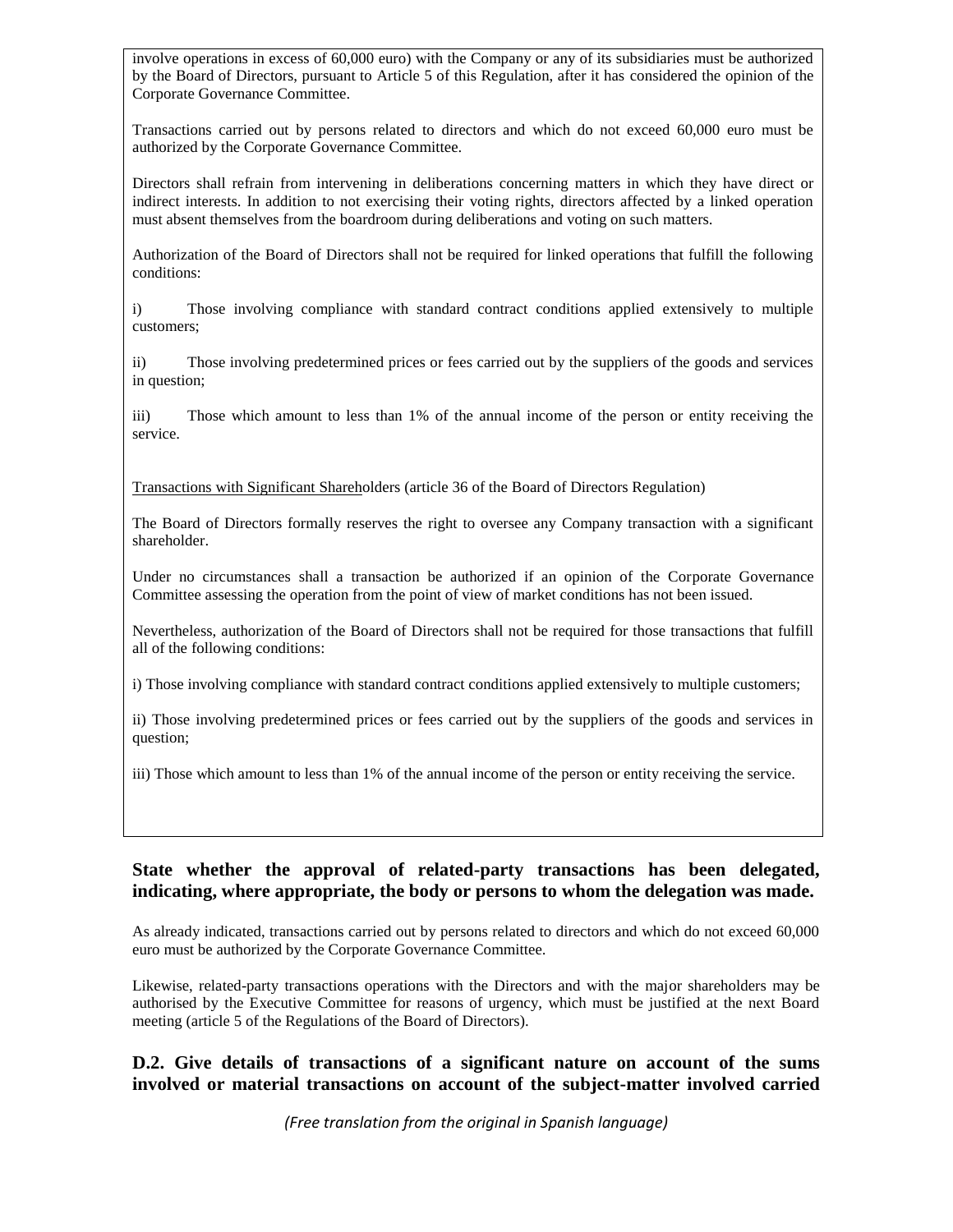**out between the company or entities of its group and the significant shareholders of the company:**

| <b>Significant</b><br>Shareholder's<br><b>Name</b> | Name of the<br>Company or<br>Entity in the<br>Group | Nature of the<br><b>Relationship</b> | <b>Type of Transaction</b> | Amount<br>(Euros<br>$ 000\rangle$ |
|----------------------------------------------------|-----------------------------------------------------|--------------------------------------|----------------------------|-----------------------------------|
|                                                    |                                                     |                                      |                            |                                   |

**D.3 Give details of transactions of a significant nature on account of the sums involved or material transactions on account of the subject-matter involved carried out between the company or entities of its group and the company's directors or executives:**

| Manager's or<br><b>Director's Name</b>         | Name of the<br>Company or<br><b>Entity in the</b><br>Group               | <b>Relationship</b>                    | Nature of the<br><b>Relationship</b> | Amount<br>(Euros<br>000) |
|------------------------------------------------|--------------------------------------------------------------------------|----------------------------------------|--------------------------------------|--------------------------|
| <b>GREGORIO</b><br>MARAÑÓN Y<br>BERTRÁN DE LIS | <b>PROMOTORA</b><br>DE<br><b>INFORMACION</b><br>ES, S.A.                 | <b>PROVISION</b><br><b>OF SERVICES</b> | Contractual                          | 90                       |
| <b>MATIAS CORTES</b><br><b>DOMINGUEZ</b>       | <b>PROMOTORA</b><br>DE<br><b>INFORMACIO</b><br>NES, S.A.                 | <b>PROVISION</b><br><b>OF SERVICES</b> | Contractual                          | 101                      |
| <b>MATIAS CORTES</b><br><b>DOMINGUEZ</b>       | <b>AUDIOVISUAL</b><br>SPORT, S.L.                                        | <b>PROVISION</b><br><b>OF SERVICES</b> | Contractual                          | 505                      |
| <b>MATIAS CORTES</b><br><b>DOMINGUEZ</b>       | <b>DTS</b><br><b>DISTRIBUIDOR</b><br>A DE<br>TELEVISION<br>DIGITAL, S.A. | <b>PROVISION</b><br><b>OF SERVICES</b> | Contractual                          | 2,021                    |

**D.4 Provide information on significant transactions carried out by the company with other entities of the same group, where such transactions are not eliminated in the process of preparing the consolidated financial statements and do not fall within the usual course of the company's business, as regards their subject-matter or terms and conditions.** 

**In all cases, information must be provided on any intra-group transactions carried out between entities established in countries or territories regarded as tax havens:** 

| Name of the Group | <b>Brief Description of the Transaction</b> | <b>Amount (Euros 000)</b> |
|-------------------|---------------------------------------------|---------------------------|
| Entity            |                                             |                           |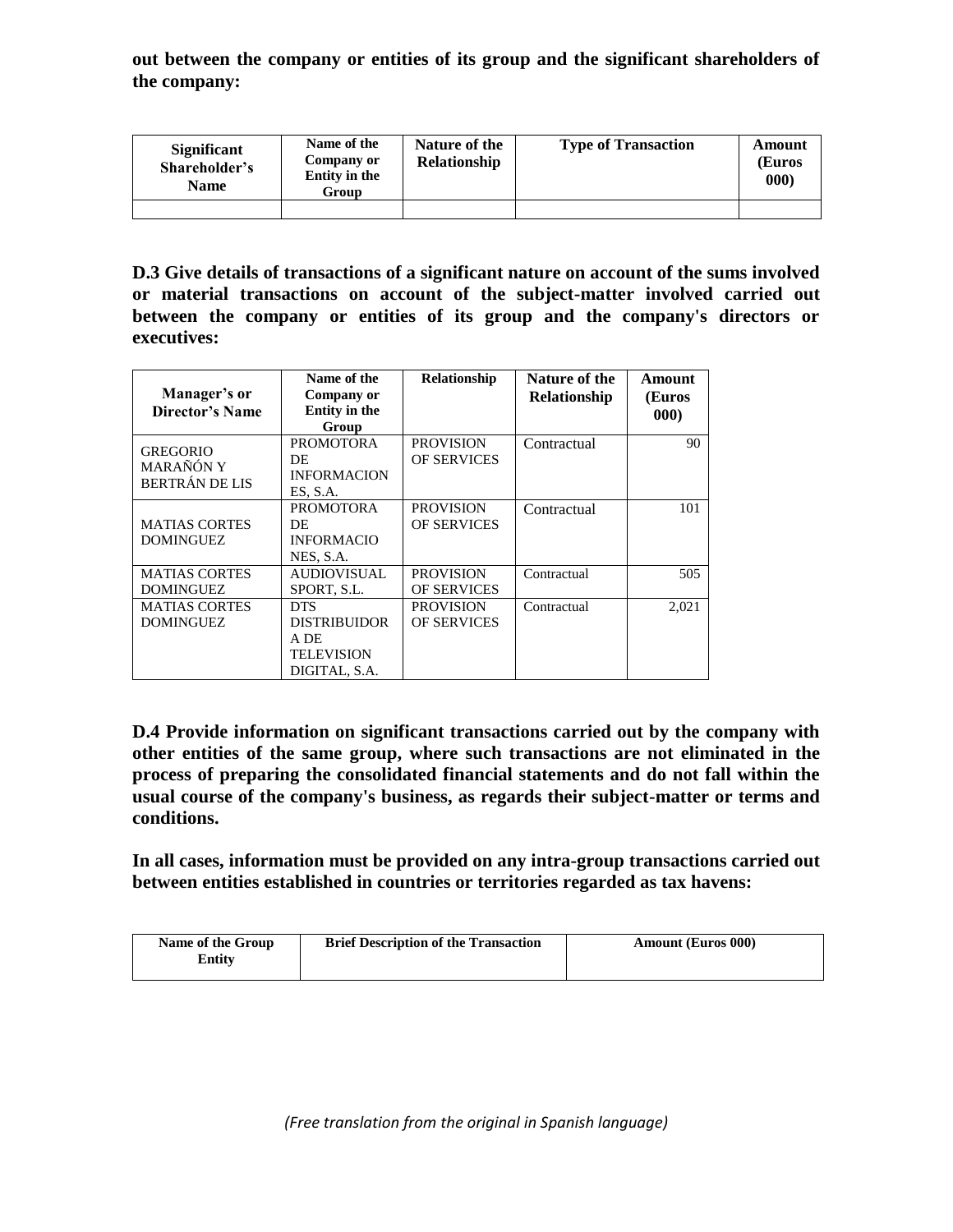| BERALAN, S.L.                            | DISTRIBUTION, TRANSPORTATION<br><b>LOGISTICS</b><br><b>SERVICES</b><br>AND<br>RENDERED BY BERALAN, S.L. TO<br>PRINT MEDIAS OF PRISA GROUP.                | 331   |
|------------------------------------------|-----------------------------------------------------------------------------------------------------------------------------------------------------------|-------|
| BERALAN, S.L.                            | INCOMES RECEIVED BY PRINT<br>MEDIAS OF PRISA GROUP FOR THE<br><b>PURCHASE</b><br>OF<br><b>COPIES</b><br><b>AND</b><br>PROMOTIONS BY BERALAN, S.L.         | 5,882 |
| DISTRIMEDIOS, S.L.                       | DISTRIBUTION,<br><b>TRANSPORTATION</b><br>LOGISTICS<br><b>AND</b><br><b>SERVICES</b><br>RENDERED BY DISTRIMEDIOS TO<br>PRINT MEDIAS OF PRISA GROUP.       | 879   |
| DISTRIMEDIOS, S.L.                       | INCOMES RECEIVED BY<br><b>PRINT</b><br>MEDIAS OF PRISA GROUP FOR THE<br>PURCHASE<br>OF<br><b>COPIES</b><br><b>AND</b><br>PROMOTIONS BY DISTRIMEDIOS, S.L. | 7,160 |
| EDICIONES CONELPA,<br>S.L.               | PURCHASE<br>OF<br><b>MAGAZINES</b><br>BY<br><b>EDICIONES</b><br>EL<br>PAIS,<br>S.L.<br>TO<br>EDICIONES COELPA, S.L                                        | 2,338 |
| EDICIONES CONELPA,<br>S.L.               | LOAN GRANTED BY EDICIONES EL<br>PAIS, S.L. TO THE COMPANY IN<br>WHICH<br>IT<br><b>HOLDS</b><br>HOLDINGS,<br>EDICIONES CONELPA, S.L.                       | 2,178 |
| <b>GELESA GESTION</b><br>LOGISTICA, S.L. | DISTRIBUTION,<br>TRANSPORT<br><b>AND</b><br>LOGISTICS SERVICES RENDERED BY<br>GELESA GESTION LOGISTICA TO THE<br>PRINT MEDIA OF PRISA GROUP               | 5,213 |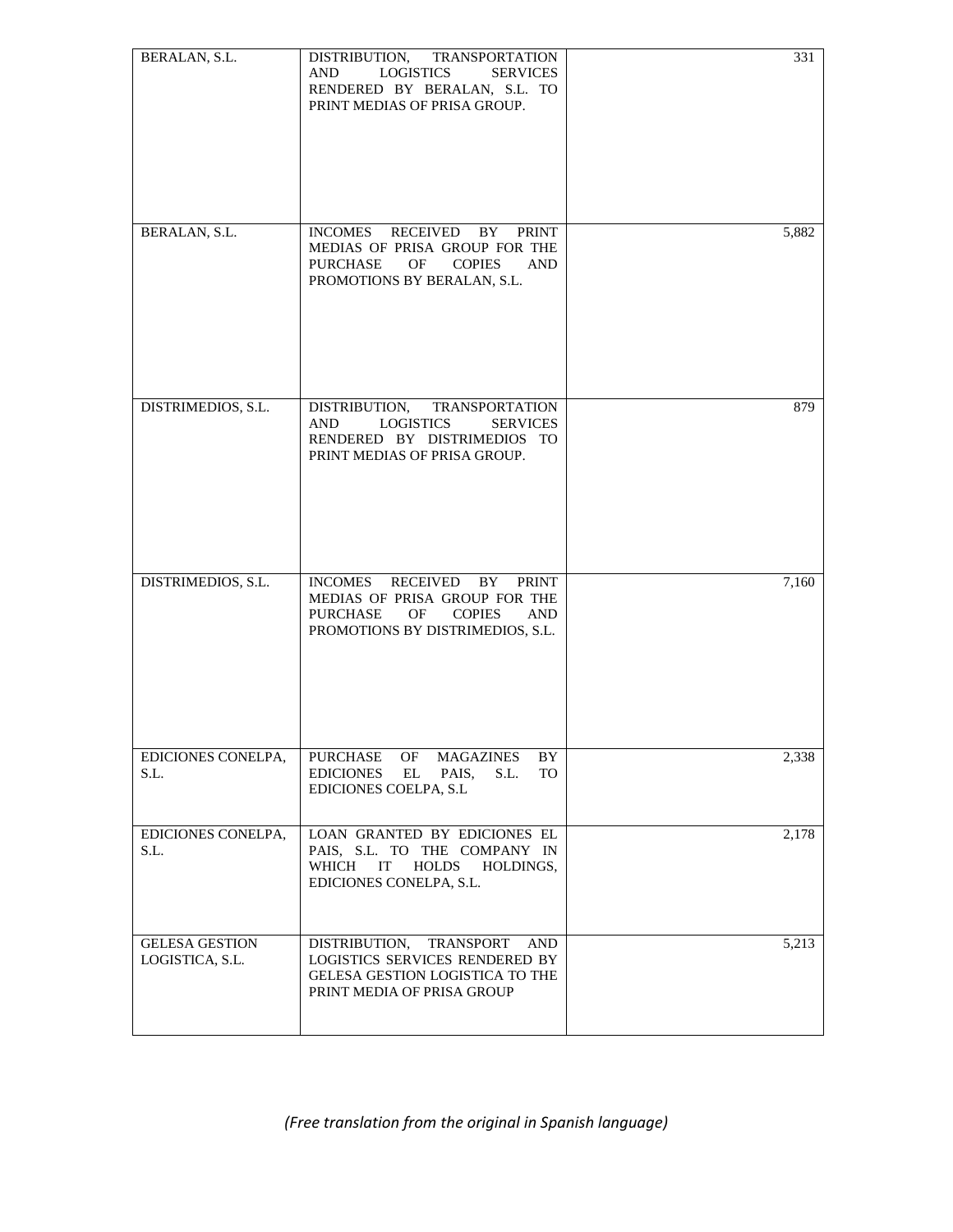| <b>GELESA GESTION</b><br>LOGISTICA, S.L.    | INCOMES<br>RECEIVED<br>BY<br><b>PRINT</b><br>MEDIAS OF PRISA GROUP FOR<br>PURCHASE OF COPIES BY GELESA<br><b>GESTION LOGISTICA</b>                                                                                                                                                                                                                                                       | 22,322 |
|---------------------------------------------|------------------------------------------------------------------------------------------------------------------------------------------------------------------------------------------------------------------------------------------------------------------------------------------------------------------------------------------------------------------------------------------|--------|
| LE MONDE LIBRE                              | PRISA PROVIDED A JOINT AND<br><b>GUARANTEE</b><br>SEVERAL<br>TO.<br>LE.<br>MONDE LIBRE, THAT CORRESPOND<br><b>AMOUNT</b><br>OF<br>TO.<br>THE<br><b>THE</b><br>OBLIGATIONS ACQUIRED BY THE<br><b>COMPANY FROM SUCH HOLDERS OF</b><br>OBLIGATIONS REIMBURSABLE BY<br>SHARES, ISSUED AT THE TIME BY LE<br>MONDE.                                                                            | 6,459  |
| LE MONDE, S.A.                              | LOAN GRANTED BY PRISA NOTICIAS,<br>S.L. TO LE MONDE, S.A.                                                                                                                                                                                                                                                                                                                                | 9,735  |
| <b>MARINA PRESS</b><br>DISTRIBUCIONES, S.L. | DISTRIBUTION.<br>TRANSPORT AND<br>LOGISTICS SERVICES RENDERED BY<br>MARINA PRESS DISTRIBUCIONES,<br>S.L. TO THE PRINT MEDIA OF PRISA<br><b>GROUP</b>                                                                                                                                                                                                                                     | 1,034  |
| <b>MARINA PRESS</b><br>DISTRIBUCIONES, S.L. | <b>RECEIVED</b><br>INCOMES<br>BY<br><b>PRINT</b><br>MEDIAS OF PRISA GROUP FOR<br>PURCHASE OF COPIES BY MARINA<br>PRESS DISTRIBUCIONES, S.L.                                                                                                                                                                                                                                              | 6,406  |
| MEDIASET ESPAÑA<br>COMUNICACIÓN, S.A.       | <b>PURCHASES</b><br><b>RIGHTS</b><br>OF<br><b>AND</b><br><b>ADVERTISING</b><br>BY.<br><b>SEVERAL</b><br>COMPANIES IN WHICH PRISA HAS<br>HOLDINGS, TO MEDIASET ESPAÑA<br>COMUNICACION,<br>S.A.<br>AND<br><b>IST</b><br>PARTICIPATED<br><b>COMPANIES.</b><br>AS<br>WELL<br><b>TECHNICAL</b><br>AS<br><b>AND</b><br><b>ADMINISTRATIVE</b><br><b>SERVICES</b><br>RENDERED BY THESE COMPANIES | 1,114  |
| MEDIASET ESPAÑA<br>COMUNICACIÓN, S.A.       | INCOMES RECEIVED BY SEVERAL<br>COMPANIES IN WHICH PRISA HAS<br>HOLDINGS, FOR TECHNICAL AND<br><b>ADMINISTRATIVE</b><br><b>SERVICES</b><br>RENDERED TO EITHER MEDIASET                                                                                                                                                                                                                    | 25,271 |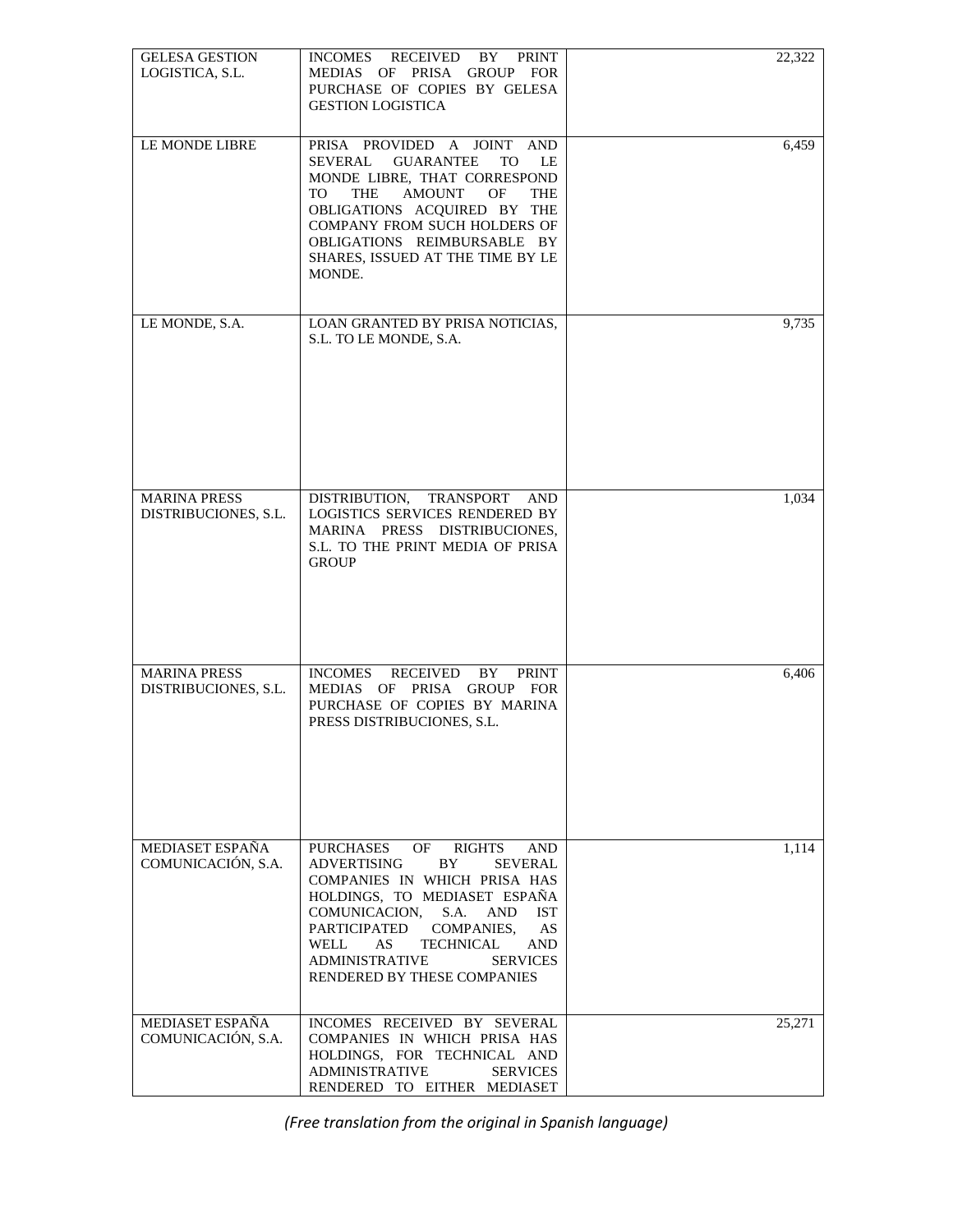|                                                | COMUNICACIONES ESPAÑA, SA AND<br>ITS PARTICIPATED COMPANIES, AS<br>WELL AS FOR SALE OF ADVERTISING<br>SPACE AND RIGHTS TO THESE<br><b>COMPANIES.</b>                                                                                                                                              |       |
|------------------------------------------------|---------------------------------------------------------------------------------------------------------------------------------------------------------------------------------------------------------------------------------------------------------------------------------------------------|-------|
| PLURAL JEMPSA, S.L.                            | LOANS GRANTED BY SEVERAL<br><b>COMPANIES</b><br>OF<br><b>GRUPO</b><br><b>MEDIA</b><br>CAPITAL TO PLURAL JEMPSA.                                                                                                                                                                                   | 2,388 |
| PROMOTORA DE<br>INFORMACIONES, S.A.            | REVENUE SHARE OF REAL MADRID<br><b>CLUB</b><br><b>SPONSORSHIP</b><br>AND<br>MERCHANDISING,<br><b>FROM</b><br><b>THE</b><br>COMPANY REAL MADRID GESTIÓN<br>DE DERECHOS, S.L. IN WHICH PRISA<br>TELEVISION HOLDS AN INTEREST.                                                                       | 5,421 |
| PROMOTORA DE<br>INFORMACIONES, S.A.            | <b>COSTS</b><br><b>RELATED</b><br><b>TO</b><br><b>THE</b><br>PARTICIPATION IN THE INCOMES OF<br>COMPANY<br>REAL<br><b>THE</b><br><b>MADRID</b><br>GESTIÓN DE DERECHOS, S.L. IN<br>WHICH PRISA TELEVISION HOLDS<br>AN INTEREST, FOR SPONSORSHIP<br>AND MERCHANDISING OF CLUB<br><b>REAL MADRID</b> | 1,059 |
| SOCIEDAD ESPAÑOLA<br>DE RADIODIFUSION.<br>S.L. | DIVIDENDS PAID<br>BY<br><b>SISTEMAS</b><br>RADIOPOLIS, S.A. DE CV TO ITS<br><b>SHAREHOLDER</b><br><b>SOCIEDAD</b><br>ESPAÑOLA DE RADIODIFUSION, S.L.                                                                                                                                              | 3,935 |
| SOCIEDAD ESPAÑOLA<br>DE RADIODIFUSION,<br>S.L. | LOANS GRANTED BY SOCIEDAD<br>ESPAÑOLA DE RADIODIFUSION, S.L.<br>TO THE COMPANIES IN WHICH IT<br>HOLDINGS,<br><b>HOLDS</b><br>W3COMM<br>CONCESIONARIA, S.A. DE CV AND<br>GREEN EMERALD BUSINESS INC.                                                                                               | 4,437 |
| VAL DISME, S.L.                                | DISTRIBUTION, TRANSPORT<br>AND<br>LOGISTICS SERVICES RENDERED BY<br>VAL DISME, S.L. TO THE PRINT<br>MEDIA OF PRISA GROUP.                                                                                                                                                                         | 810   |
| VAL DISME, S.L.                                | <b>RECEIVED</b><br><b>INCOMES</b><br>BY.<br><b>PRINT</b><br>PRISA GROUP<br><b>FOR</b><br>MEDIAS OF<br><b>PURCHASE</b><br>OF<br><b>COPIES</b><br><b>AND</b><br>PROMOTIONS BY VAL DISME, S.L.                                                                                                       | 9,347 |

#### **D.5 State the amount involved in related-party transactions.**

In addition to the transactions described in section D.5 above, the following transactions with related parties, have been performed: i) services provided to Grupo Prisa companies by other investee companies, for an aggregate amount of 4,574 thousand euros, ii) services provided by Grupo Prisa companies to other investee companies, for an aggregate amount of 14,324 thousand euros and iii) loans granted by Grupo Prisa companies to other investee companies, for an aggregate amount of 3,014 thousand euros.

#### **D.6. Describe the mechanisms in place to detect, determine and resolve possible conflicts of interest between the Company and/or its group and its directors, managers and significant shareholders.**

Pursuant to Article 33 of the Board of Directors Regulations:

<sup>1.-</sup> Directors shall inform the Company of any situation that may involve a conflict of interest as defined in Chapter V of "Promotora de Informaciones, S.A. and its Group Companies' Internal Code of Conduct Concerning Securities Market Transactions."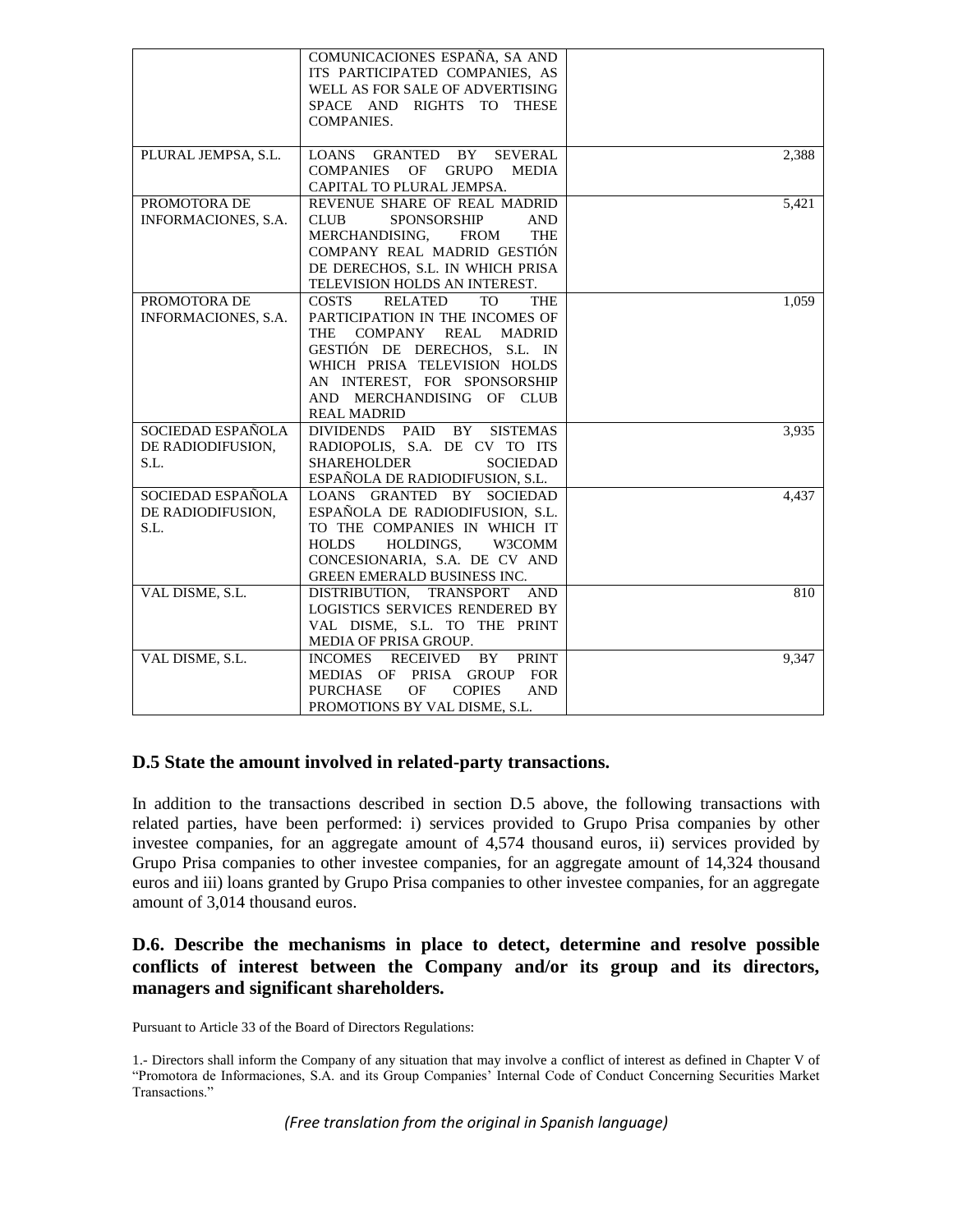2.- Direct or indirect professional or commercial transactions of directors (or of persons related to them if they involve operations in excess of 60,000 euro) with the Company or any of its subsidiaries must be authorized by the Board of Directors after it has considered the opinion of the Corporate Governance Committee.

Transactions carried out by persons related to directors and which do not exceed 60,000 euro must be authorized by the Corporate Governance Committee.

3.- Directors shall refrain from intervening in deliberations concerning matters in which they have direct or indirect interests. In addition to not exercising their voting rights, directors affected by a linked operation must absent themselves from the boardroom during deliberations and voting on such matters.

4.- Authorization of the Board of Directors shall not be required for linked operations that fulfill the following conditions:

- a) Those involving compliance with standard contract conditions applied extensively to multiple customers;
- b) Those involving predetermined prices or fees carried out by the suppliers of the goods and services in question;
- c) Those which amount to less than 1% of the annual income of the person or entity receiving the service.

5.- Nonetheless, in cases where the conflict of interest is, or reasonably expected to be, of such nature as to constitute a structural and permanent conflict between the Director (or a person related to him/her, or in the case of a proprietary Director, the shareholder or shareholders who proposed or made the appointment or persons directly or indirectly related thereto) and the Company and the companies in its group, it is understood that the Director has no, or no longer has, the required qualifications for the performance of duties for the purposes of Article 21 of this Regulation.

Likewise, Article 35 of the Board Regulations provides that Directors may not provide their professional services to competitors of the Company, its subsidiaries or companies in which it has holdings. This excludes holding posts in companies that have a significant stable stake in the Company's shareholdings.

In other respects, Article 36 of the Board of Directors Regulations states that:

1. The Board of Directors formally reserves the right to oversee any Company transaction with a significant shareholder.

2. Under no circumstances shall a transaction be authorized if an opinion of the Corporate Governance Committee assessing the operation from the point of view of market conditions has not been issued.

3. Nevertheless, authorization of the Board of Directors shall not be required for those transactions that fulfill all of the conditions set forth in Article 33.4 above.

With respect to the above and to ensure transparency, Article 37 of the Board of Directors Regulations provides that the Board of Directors shall include in its annual public reports a summary of the transactions carried out by the Company with its Directors and significant shareholders. This information shall detail the overall volume of the operations and the nature of the most relevant.

In addition, section V of the "Internal Code of Conduct of Promotora de Informaciones, S.A. and its Corporate Group Concerning Matters Involving Securities Markets" provides the following rules for the conflicts of interest:

5.1. All persons subject to this Internal Code of Conduct must promptly inform the Secretary General of any situations in which a conflict of interests may exist.

In that respect, notification must be made of any situations derived from their activities outside of GRUPO PRISA or those of related persons (to the extent defined in paragraph 5.2. below) that may conflict with the interests of GRUPO PRISA with regard to any specific action, service or operation with

- i) financial intermediaries
- ii) professional investors
- iii) suppliers
- iv) clients
- v) competitors

5.2. With respect to paragraph 5.1 above, the following shall be considered related persons:

(i) a spouse or any person in a relationship that can be equated to marriage;

(ii) the ascendants, descendents and siblings of the person subject to this Code of Conduct or of his/her spouse; (iii) the spouses of the ascendants, descendents and siblings of the person subject to this Code of Conduct;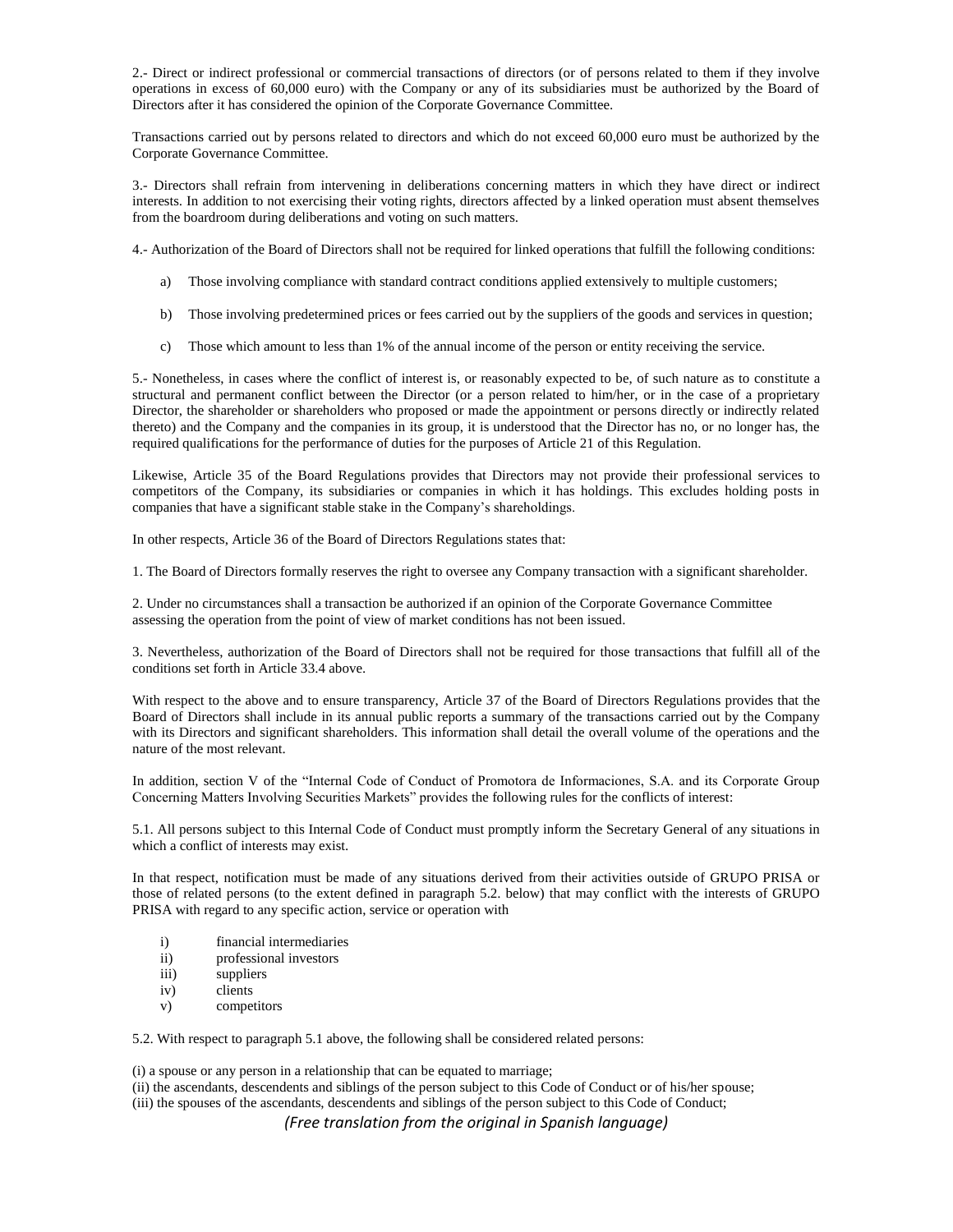(iv) the companies in which the persons subject to this Code of Conduct, either personally or through an intermediary, fall within any of the categories set forth in article 4 of Law 24/1988, of July 28, governing the Securities Market.

5.3. Those persons affected by a conflict of interest shall refrain from deciding, intervening or influencing decisions taken with respect to those actions, services or operations.

#### **D.7 Are more than one of the group companies listed in Spain?**

NO

**Specify the subsidiary companies that are listed:**

**Indicate whether the areas of activity they engage in and any business dealings between them, and between the listed subsidiary and other group companies, have been publicly and precisely defined;**

**Define any business dealings between the parent company and the listed subsidiary, and between the listed subsidiary and other group companies**

**Identify the mechanisms envisaged for the resolution of potential conflicts of interest between the listed subsidiary and other group companies:** 

**Mechanisms for the resolution of any conflicts of interest**

# **E. CONTROL AND RISK MANAGEMENT SYSTEMS**

#### **E.1 Explain the scope of the Risk Management System of the company.**

The Risk Management System operates in a comprehensive manner by business unit, which is consolidated at a corporate level.

The Group continuously monitors the most significant risks that may affect the principal business units. To do so it uses a Risk Map as a tool that graphically represents the risks inherent in the Group, that is used to identify and assess risks that affect the development of the different business units.

# **E.2 Identify the bodies of the company with responsibility for drawing up and implementing the Risk Management System.**

The identification of these risks and the operative processes in which each of the risks considered are carried out by the General Managements of the business units, and added and homogenized by the Group's Internal Audit Office, which periodically reports the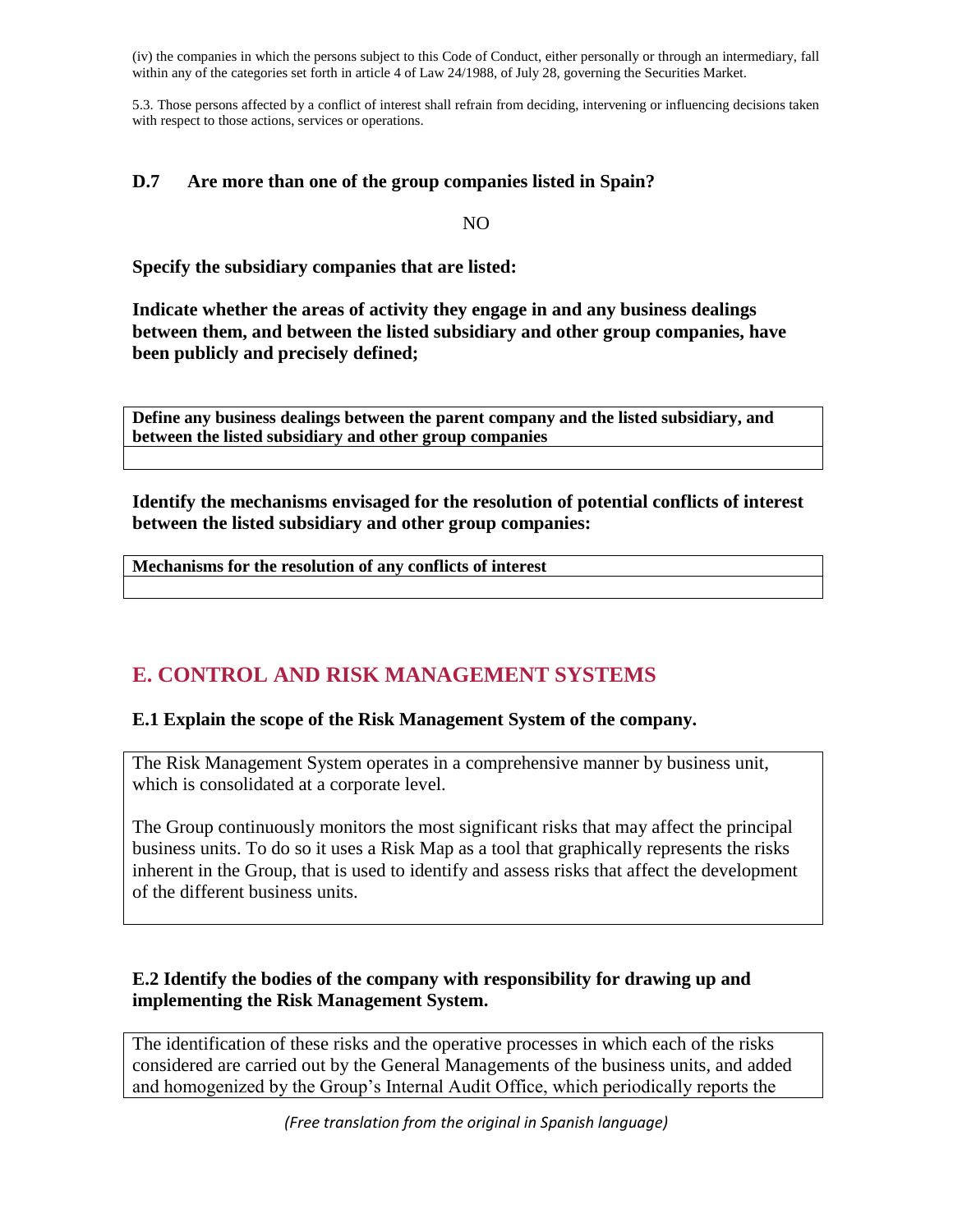results to the Audit Committee. The respective managements of the business identify both those responsible for risk management and action plans and associated controls.

# **E.3 Indicate the main risks that may affect achievement of the business goals.**

The principal risks of the Group can be classified in the following categories:

 Strategic and operational risks of the business of the Group. Financial management risks.

# **Strategic and operational risks of the business of the Group**

## *Macroeconomic risks-*

The economic situation of Spain and Portugal has experienced slowdowns and volatility in recent years. Specifically, main consumption indicators in these countries have been significantly deteriorated, and have impacted and still could impact in the future the spending by customers on the products and services of the Group, including advertisers, subscribers to our pay TV platform and other consumers of the content offerings of Prisa.

Furthermore, the activities and investments of Prisa in Latin America are exposed to the evolution of the various macroeconomic parameters of each country including a potential decline in consumption as a result of a slowdown in the growth rate of these countries in the medium term.

# *Decline in advertising markets-*

A relevant portion of the operating income (revenues) comes from advertising revenues through the press, radio, audiovisual and digital businesses. Expenditures by advertisers trend to be cyclical, reflecting overall economic conditions and perspectives. A decline of the macroeconomic situation in Spain and Portugal could alter current or prospective advertisers spending priorities. In view of the grate component of fixed costs associated with business with a high component of advertising revenue (mainly radio and press), a drop in advertising revenues directly impacts operating profit and therefore the ability to generate cash flow of the Group, forcing business units to perform frequent reviews and adjustments in its cost base.

#### *Piracy-*

Revenue from the exploitation of content and royalties owned by the Group are affected by illicit access to them via internet or copy, which primarily affects the pay Tv business and book publishing.

# *Competition risk-*

The business of audiovisual, education, radio and press in those which Prisa operates are highly competitive industries. In the same way, regarding to the business of pay Tv, activities of competition may affect the ability of the Group's businesses in this segment to attract new subscribers and increase the penetration rate, and may also lead to an increased subscriber acquisition cost or in the audiovisual rights acquisition, which might result in a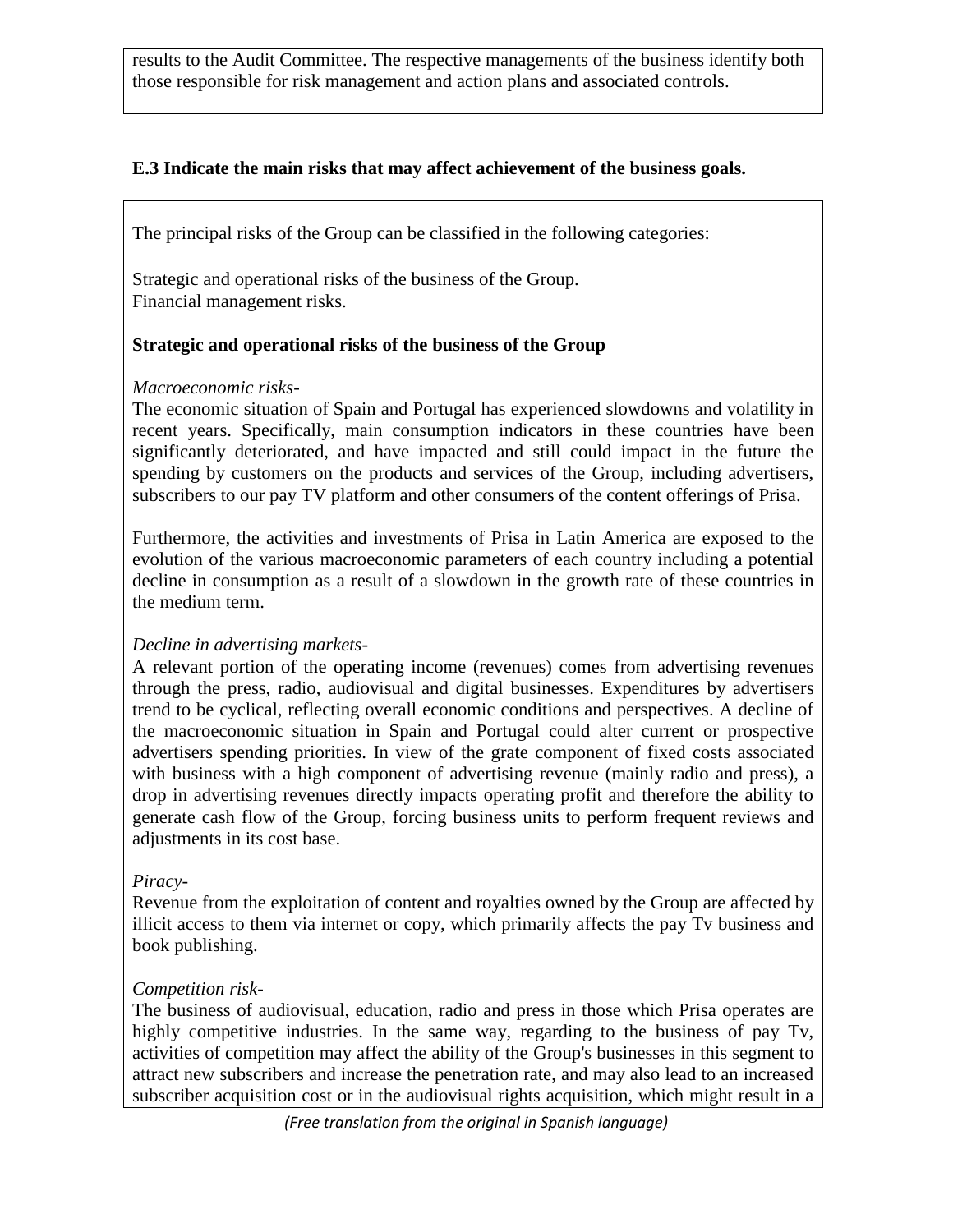significant negative impact on the financial position and results of this line of activity.

# *Drop of circulation-*

Press revenues from copy sales and subscriptions continue being negatively affected by the growth of alternative means of distribution, including free Internet sites for news and other contents.

# *Sector regulation-*

The Group operates in regulated industries and is therefore exposed to regulatory and administrative risks that could adversely impact its business.

Specifically, the Group businesses are subject to comprehensive regulations including the requirement to maintain concessions and licenses for the operations in Audiovisual and Radio segments, while the business of education is subject to the applicable law on national or regional education cycles.

# *Country risk-*

The Group operations and investments in Latin America may be affected by various risks typical to investments in countries with emerging economies, the most significant of which include devaluation of foreign currencies, introduction of exchange restrictions, inflation, expropriation or nationalization of foreign assets, changes in applicable foreign tax levels, changes in policies and regulations or economic instability.

# *Litigation risks-*

Prisa is involved in significant litigations that are detailed in the Consolidated Financial Statements for 2013. Additionally, Prisa is exposed to liabilities for the content of their publications and programs.

# *Digital activity and safety net systems-*

Digital activities depend on internet service providers, online service providers and on systems infrastructure. Significant system failures or security breaches could have an adverse effect on operating results and financial condition of the Group.

# *Technological risks-*

In order to maintain and increase its businesses and competitiveness, the Group must adapt to technological advances, for which research and development are key factors. Technological changes may facilitate the entry of new competitors and potential market share decrease of the Group.

# **Risks of financial position and liquidity management**

# *Financing risks -*

The financial obligations of the Group are described in note 12 "Financial Liabilities" of the Prisa Consolidated Financial Statements for 2013.

As is described in that note, in the month of December of 2013 the Group has signed a debt refinancing agreement which represents an extension of maturities, improving the flexibility in the process of debt reduction and enhancing its liquidity profile.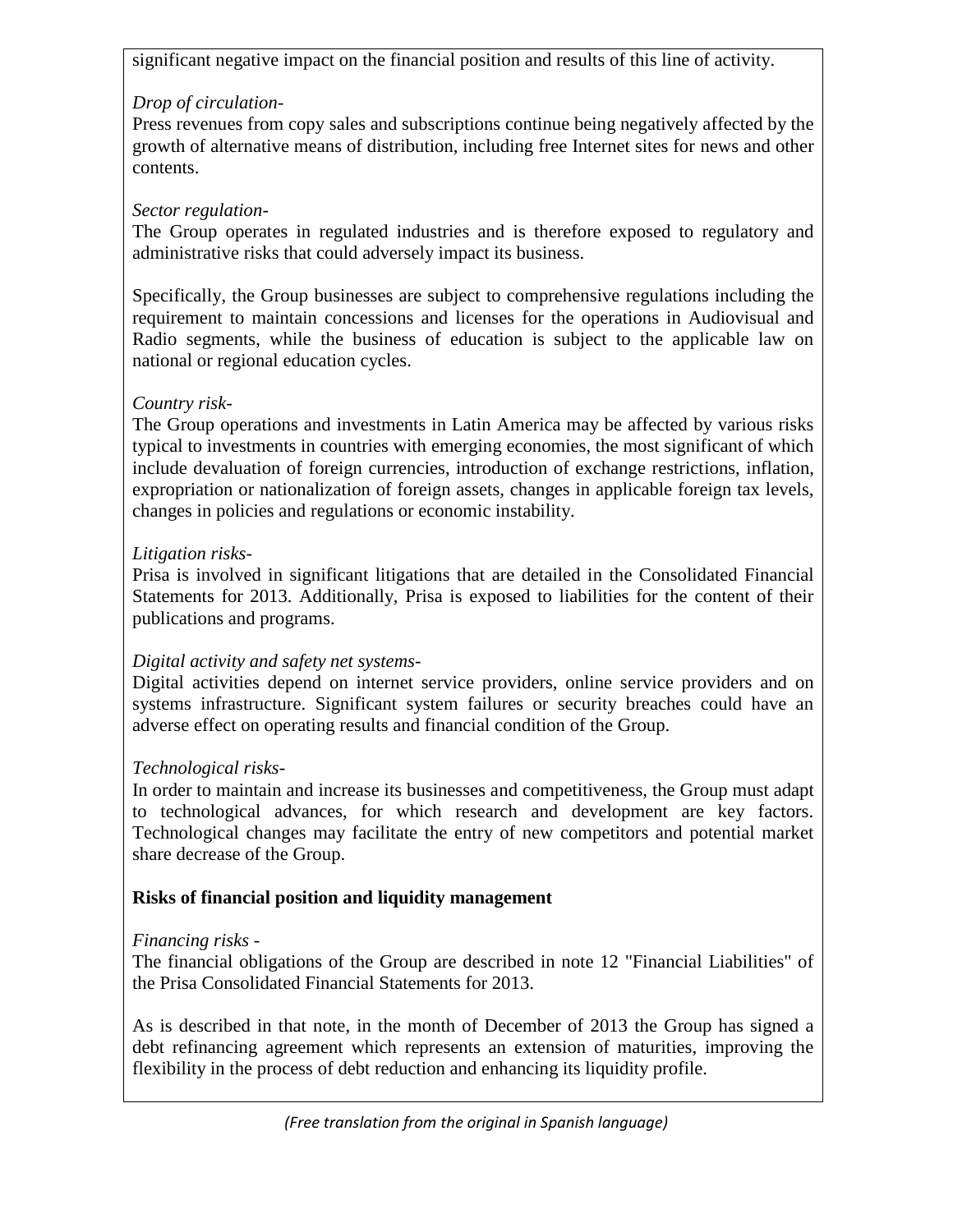The refinancing agreement includes several commitments of debt reduction, for which compliance the Group has different strategic alternatives including the sale of non-strategic assets, repurchase debt at a discount in the market, the leverage of operating assets, transfers debt between tranches and other corporate transactions. The contract contains automatic mechanisms that prevent its early termination, in certain situations, in case of such commitments are not met.

According to the contracts governing borrowing conditions and stipulated requirements, Prisa must meet certain commitments and financial leverage ratios (covenants). These contracts also include cross-default disposals. Additionally, the current refinancing incorporates legal decision making mechanisms by qualified majorities in negotiation processes that previously were subject to unanimous consent of the financial institutions.

Likewise, the refinancing agreement includes grounds for acceleration, usual in this kind of contracts, which include the acquisition of control of PRISA, understood as meaning the acquisition by one or more people acting in concert of more than 30% of the capital with voting rights.

At 31 December 2013 the Group's bank borrowings amounted to 3,401 million euros. The Group borrowing levels poses significant risks, including:

- increasing the vulnerability to general economic downturns and adverse industry conditions;
- requiring a substantial portion of cash flow from operations to be dedicated to the payment of interest on the indebtedness, therefore reducing the ability to use cash flow to fund short term operations, working capital requirements, capital expenditures and future business operations;
- exposing the Group to the risk of increased interest rates, as a part of the borrowings are at variable rates of interest; and
- limiting the ability to adjust to changing market conditions and placing the Group at a disadvantage compared to competitors who have less debt.

# *Liquidity Risk-*

The adverse macroeconomic situation, with significant drops in advertising, circulation and pay Tv subscribers, is having a negative impact on the ability of the Group's cash generation in the last years, mainly in Spain. The advertising-dependent businesses have a high percentage of fixed costs and drop in advertising revenue significantly impact on margins and cash position, hindering the implementation of additional measures to improve the operational efficiency of the Group. Similarly, in pay Tv business, in a context of increasing costs associated with new exploitations model of football and growing competence in the content acquisition, and aggressive marketing strategies by certain operators, offering free contents under multi-element arrangements, falling subscriber revenues necessarily increase the period of time required to capitalize those costs. This would affect directly the liquidity of the business, what might raise additional financing needs.

As part of the debt refinancing agreement signed last December, the Group obtained additional credit facilities amounting EUR 353 million to meet its liquidity requirements in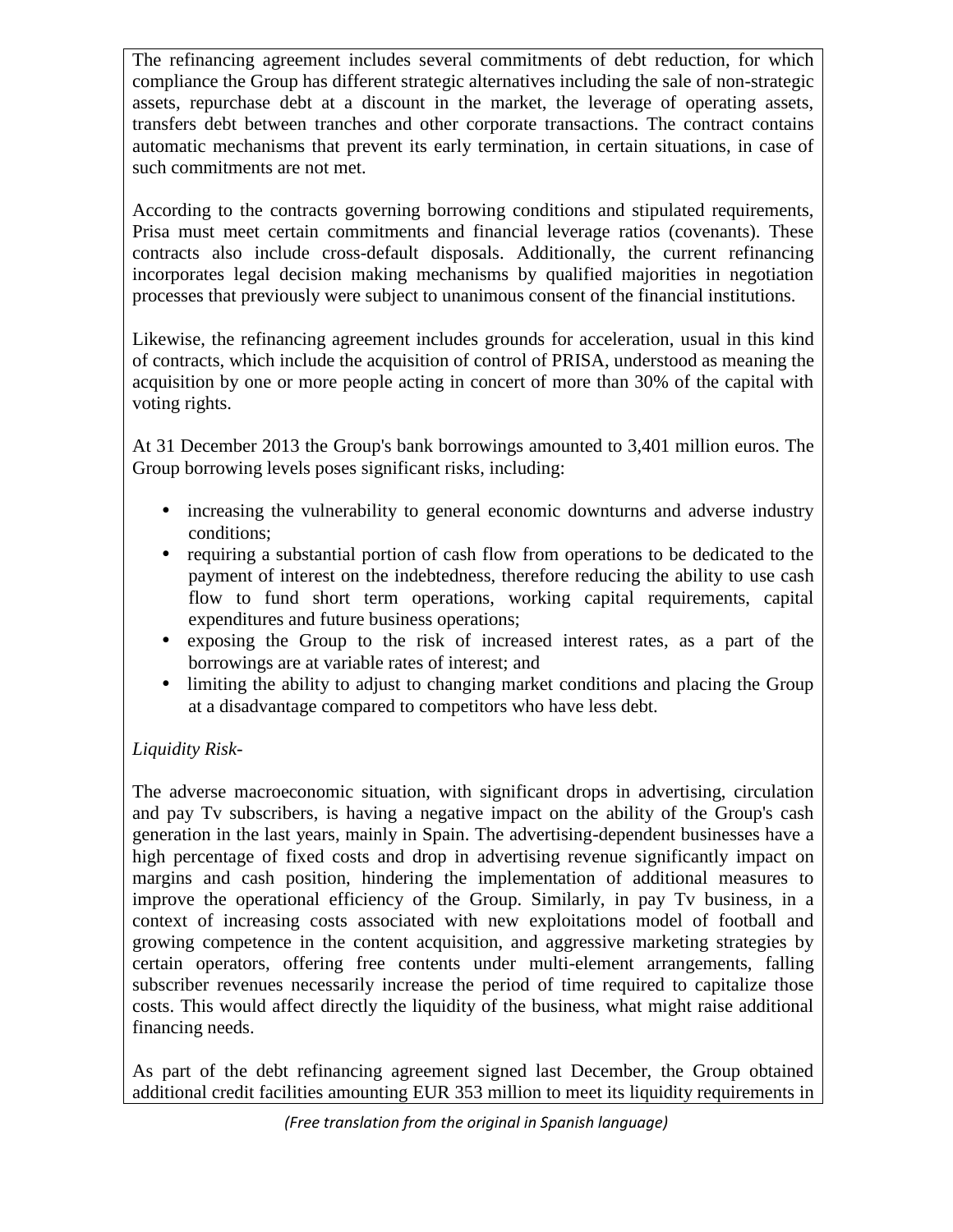## the medium term.

## *Minority interests -*

There are significant minority interests in some cash generating companies, to highlight pay Tv and Education. Santillana is required to pay to its minority interests (25% of its share capital) a predetermined fixed preferred dividend. The Group has access to pay Tv cash, in which there are 44% minority interests, through dividends.

## *Interest rates risk exposure-*

Approximately 35% of its bank borrowings terms are at variable interest rates, and therefore the Group is exposed to fluctuations in interest rates. Consequently, in order to reduce its exposure, the Group arranges interest rate hedges.

## *Fluctuations in foreign exchange rates-*

The Group is exposed to fluctuations in the exchange rates mainly in the financial investments in Latin American subsidiaries, and for the revenues and results from those investments.

In order to mitigate this risk, as far as there are available credit facilities, the Group arranges hedges to cover the risk of changes in exchange rates (mainly foreign currency hedges and forwards) on the basis of projections and budgets, in order to reduce volatility in cash flows transferred to the Parent.

# *Tax risks-*

Tax risks the Group are related to a possible different interpretation of the rules that could make the competent tax authorities, as well as the generation of taxable income to allow the recoverability of the tax credits. Additionally, as a result of various tax reforms in Spain, has been limited the deductibility of interest and depreciation expenses, so additional tax credits have been generated.

# **E.4 State whether the entity has a risk tolerance level.**

Prisa has defined the tolerable error within the scope of risks associated with financial information. According to this tolerance level, relevant processes and accounts are identified in the system of control over financial reporting.

For other risk impact and probability of occurrence of events in order to determine their relative position in the risk maps of the Group and in the business units is assessed. This review is performed by management of the Group.

# **E.5 State which risks have materialized during the year.**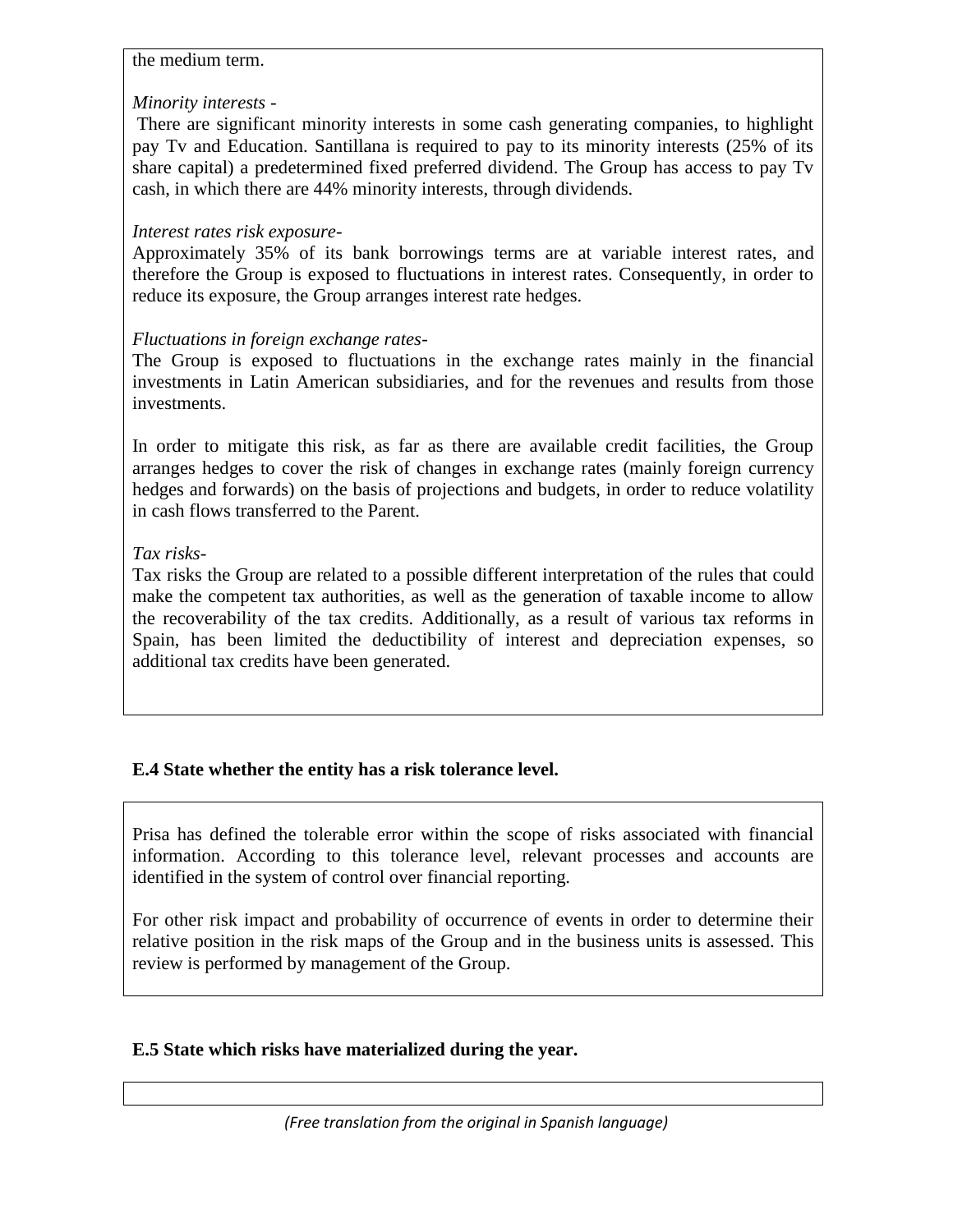In 2013 have been materialized several financial risks, mainly the impairment of the investment in pay Tv and tax credits and deductions generated by export activities, as well as advertising Spanish market drop effect on revenues.

During 2013 the adverse economic environment and consumption in Spain, sharpened in the TV market payment by the increasing competence in the acquisition and content offering by certain operators and the increase in VAT from 8% to 21% have a negative impact on the performance indicators of this business. Therefore require a longer period of time to absorb the increased costs related to the commercialization of football.

Regarding to deductions for export activity in 2013 have resulted in unfavorable judgments relating to a part of generated deductions. The Group, as detailed in Note 19 of the Prisa Consolidated Financial Statements for 2013, has recognized an impairment loss for those deductions preventing a probable unfavorable resolution of pending resources on them.

Furthermore, Spanish advertising market decrease has continued in 2013, what has had a negative impact on advertising revenues in radio and press businesses.

# **E.6 Explain the response and supervision plans for the entity's main risks.**

The Group continually monitors their investments and performs an impairment test of them at least once a year or, where appropriate, when impairment indicators occur. In this regard, the Group has assessed in June and in December its investment in pay TV and recorded the impairment resulting from the tests performed, as described in the Prisa Consolidated Financial Statements for the year 2013.

In relation to impairment of tax credits for export business deductions, the Tax Group management and external tax advisers regularly assess the risk arising from tax inspections and inspection reports, in order to determine the reasonableness of the tax credits registered.

Regarding Spanish advertising market decline, Sales Directorates of each business units and Advertising Committee perform a continuous analysis of its outlook and General Management assess measures in order to diversify incomes and align costs with expected revenues.

# **F. INTERNAL CONTROL AND RISK MANAGEMENT SYSTEMS IN CONNECTION WITH THE FINANCIAL REPORTING PROCESS (ICFR)**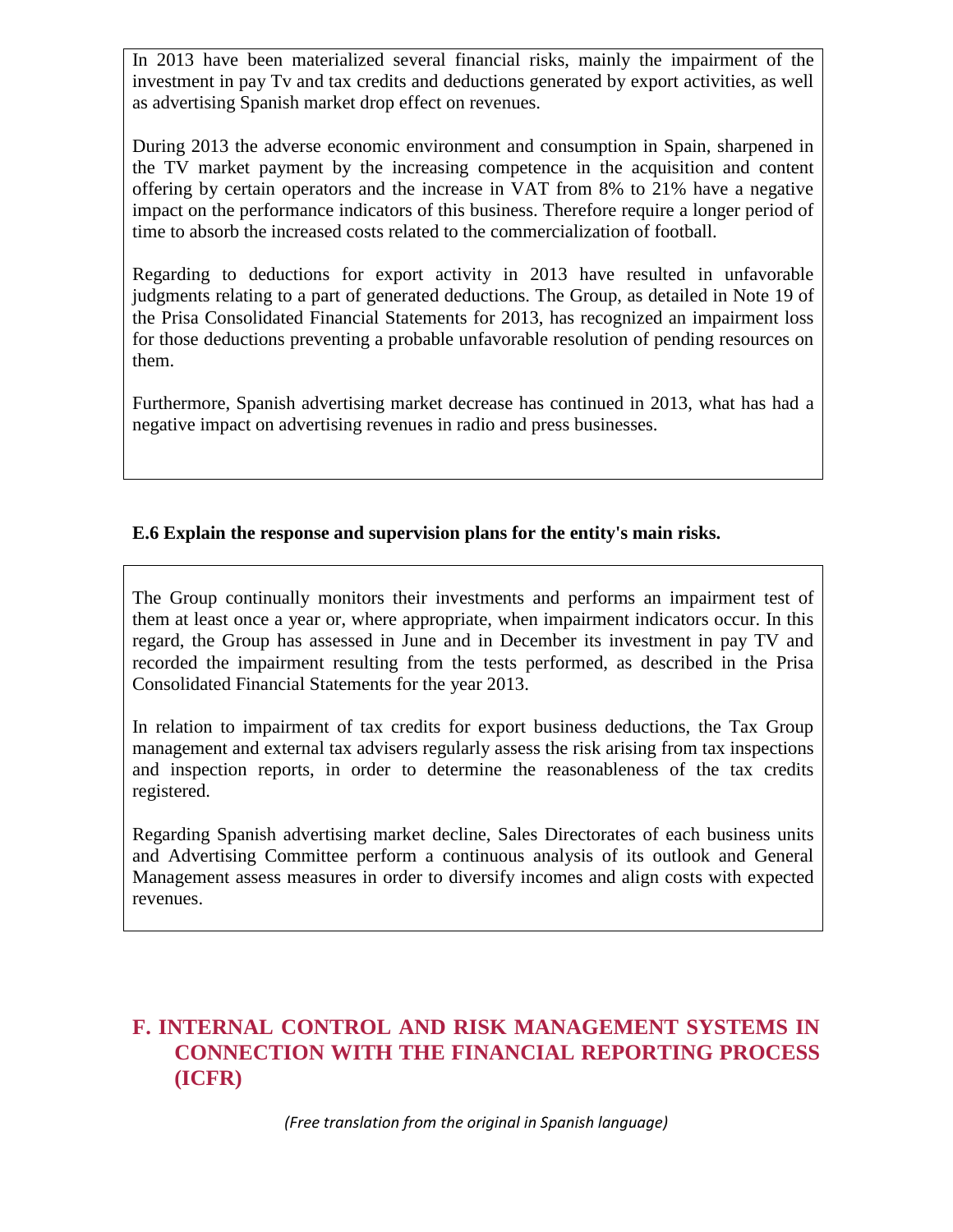**Describe the mechanisms that make up the control and risk management systems in connection with the financial reporting process (ICFR) of the entity.** 

## **F.1 The entity's control environment**

**Provide information on at least the following, indicating their main features:** 

## **F.1.1. The bodies and/or functions are responsible for: (i) the existence and upkeep of an adequate, effective ICFR; (ii) its implementation; and (iii) its supervision.**

The Board of Directors of Prisa has assigned one of its functions, as set out in Article 5.3 of Board, pre-approval of the policy of control and risk management and periodic monitoring of internal information systems and control. Also, in accordance with the provisions of that article of the regulation, the financial information must be approved by the Board of Directors. In this regard, the Board of Directors is assisted, to the development of these functions, with the Audit Committee of Prisa. Among the basic responsibilities of the Audit Committee, as defined in the Regulations of the Board, are monitoring the effectiveness of internal control systems of the Company, and risk management systems and the preparation and presentation of regulated financial information, in particular the annual accounts and quarterly financial statements that the Board must provide to the markets and their supervisory bodies.

The effective implementation of internal control model is the responsibility of the CEO and the CFO of Prisa, as well as the CEOs and CFOs of the Group's business units involved in the preparation of financial information which forms the basis for the preparation of financial statements of the Group.

The monitoring of system of internal control over financial reporting (hereinafter ICFR), is performed both the Audit Committee and the Board of Prisa, with Internal Audit function support.

**F.1.2. Whether the following exist, especially in connection with the financial reporting process:** 

**• Departments and/or mechanisms in charge of: (i) designing and reviewing the organizational structure; (ii) clearly defining the lines of responsibility and authority, with a suitable distribution of tasks and duties; and (iii) ensuring that there are sufficient procedures for it to be properly disclosed throughout the entity.**

The Directorate of Organization and Human Resources, under the CEO, is responsible for the design, implementation, and review and updating of the Group's organizational structure. The Group's business units have a distribution and definition of tasks and functions in the financial areas, which have job descriptions for key roles in these areas, as well as clearly defined lines of responsibility and authority in the preparation process of financial reporting.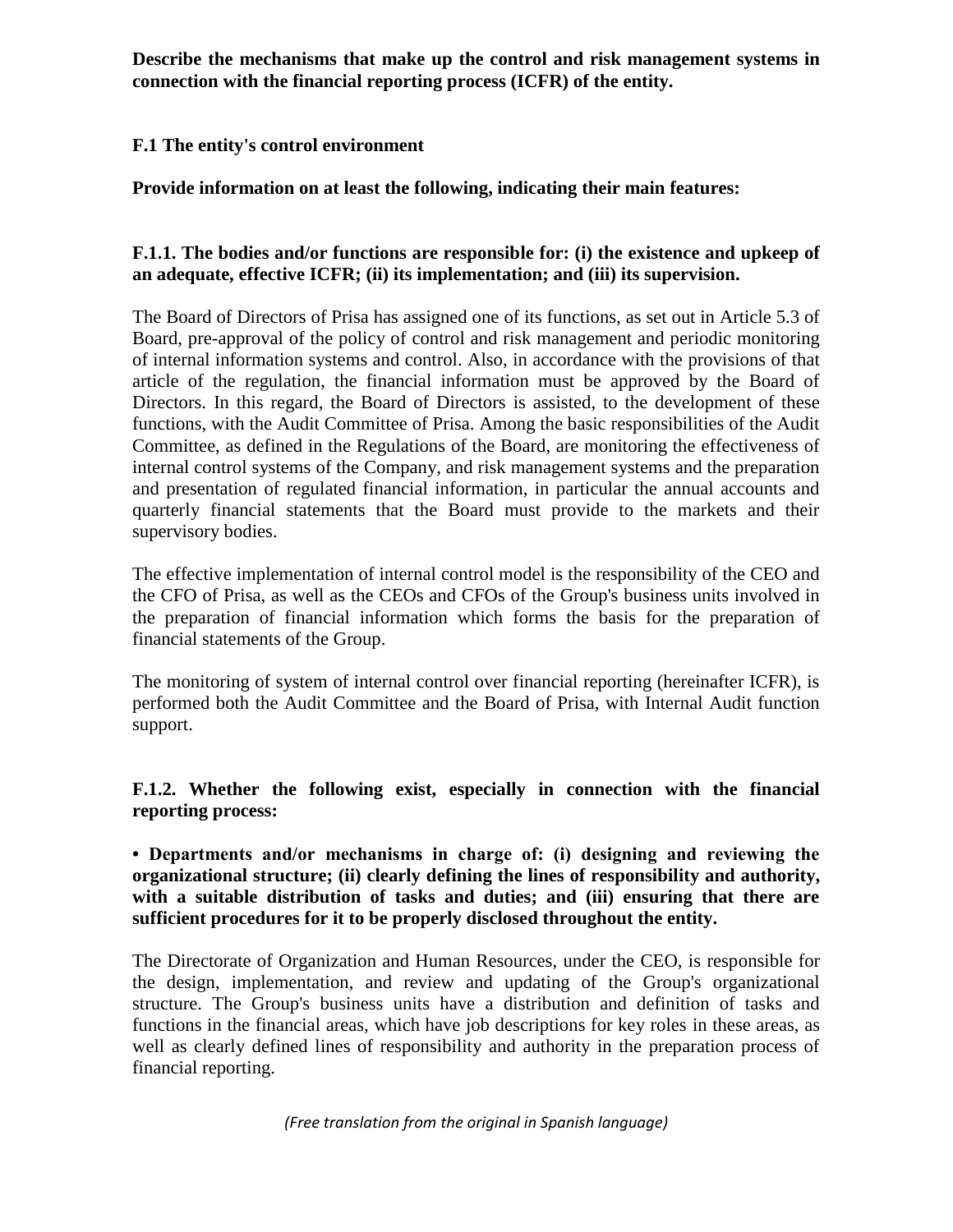In addition, the Direction of Organization and Human Resources coordinates and monitors the internal procedures of the Group companies, and the degree of documentation, updating and disseminating the data.

**• Code of conduct, approving body, degree of disclosure and instruction, principles and values included (stating whether there are any specific mentions of the recording of operations and preparation of financial information), the body tasked with analyzing any breaches and proposing corrective measures and penalties.**

The Code of Conduct of the Group, approved in fiscal year 2011 by the Board of Directors establishes the general guidelines that should govern the conduct of Rush and all Group employees in the performance of their duties and in their commercial and professional, acting in accordance with the laws of each country and respect the ethical principles commonly recognized. The Code of Conduct has been communicated to all employees and is also available on the Group's global intranet.

The values and principles that should guide the actions of the Group's employees are integrity, honesty, rigor and dedication in carrying out their activity, responsibility, commitment and transparency, pluralism and respect for all ideas, cultures and people, creativity and innovation in business development, accountability, efficient and sustainable, generating value for shareholders and for the Group.

The standards of conduct in relation to financial reporting are aimed at transparency in the development and dissemination of financial content information, both internal communication within the Group and externally, to shareholders, markets and regulators. Likewise, also sets performance standards requiring that all transactions are accurately and clearly reflect the systems and financial statements of the Group.

Requests, incidents and queries that arise regarding the interpretation and application of the Code of Conduct are managed by the Directions of Human Resources Group, and ultimately, Secretary-General reports regularly to the Corporate Governance Committee for monitoring and compliance standards by employees. The Corporate Governance Committee performs an annual report on the evaluation and the degree of compliance of the Code of Conduct, which are forwarded to the relevant government bodies Prisa.

## **• Channel for reporting financial and accounting irregularities to the Audit Committee, in addition to any breach of the code of conduct and any irregular activities at the organization, stating, as applicable, if it concerns a confidential matter.**

The Group has a mailbox for receiving complaints, retention and treatment of complaints regarding accounting, internal controls and other auditing matters of the Group. This is a communication channel between confidential and anonymous employee of the Group and the Audit Committee. Additionally, there is a confidential complaints box for others related to the Group.

The complaints are channeled through an email address qualified to do so and are received by the Chairman of the Audit Committee, which determines the resources, methods and procedures for the investigation of each complaint.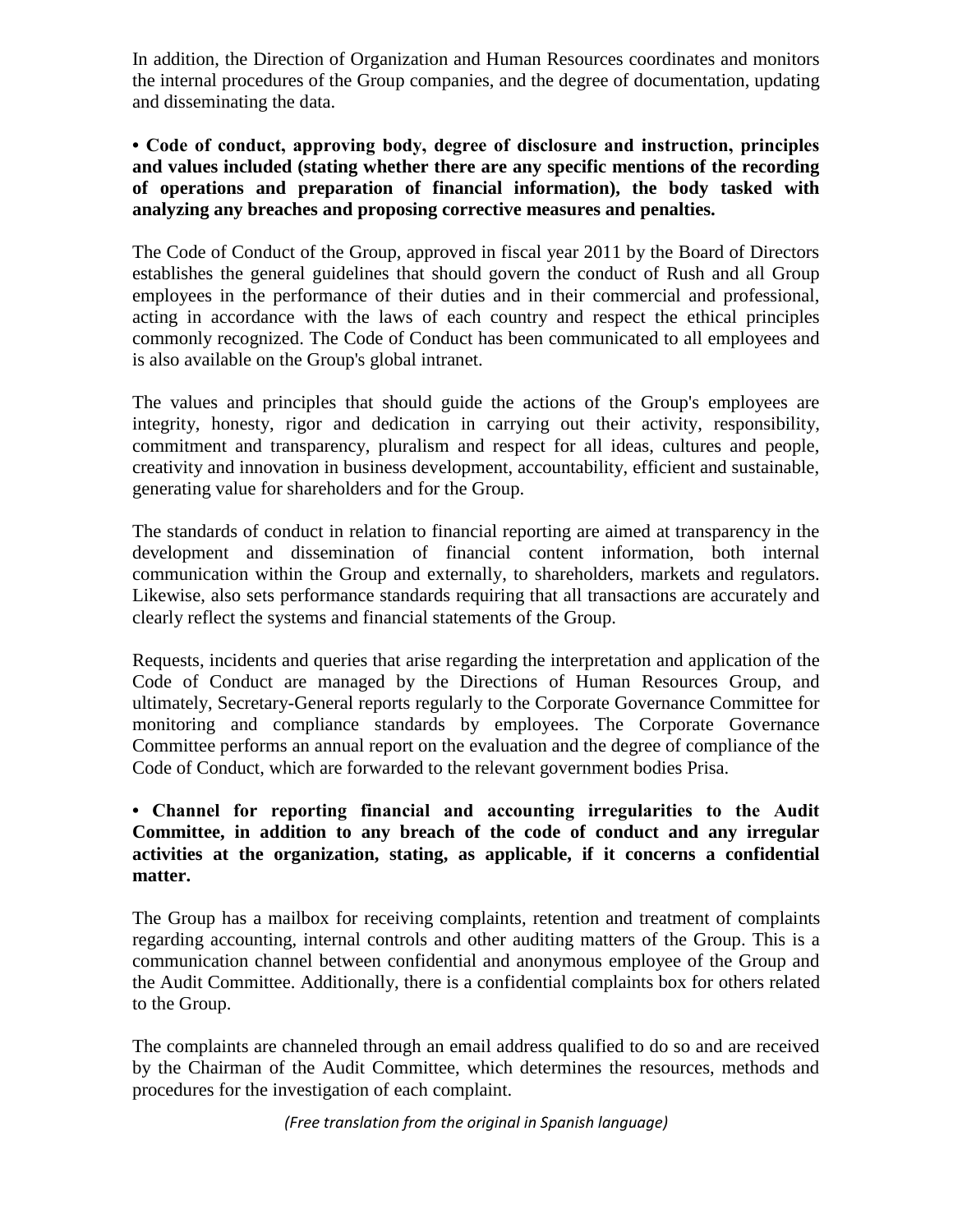# **• Training and regular refresher programs for the staff involved in preparing and reviewing the financial information, and in the assessment of the ICFR, which cover at least, accounting policies, auditing, internal control and risk management.**

During the year, experienced staff implementing the system of internal control over financial reporting, over 200, has taken overview on internal control programs including specific description of the system of internal control over financial reporting of the Group. Chief financial officers of each business units and main Group companies are kept informed trough newsletter of accounting standard update and they have taken a specific program of all latest news on international accounting standards that will take effect in 2014.

# **F.2 Assessment of risks of the financial information**

#### **Provide information on, at least:**

**F.2.1. The major features of the process for identifying risks, including error or fraud, as regards.** 

#### **• Whether the process exists and is documented.**

The system of identification and risk assessment of the internal control over financial reporting of the Group is formally documented and updated at least once a year.

In the risk assessment over financial reporting of the Group applies a top down approach based on the Group's significant risks. This approach starts with the identification of significant accounts and disclosures, assuming both quantitative and qualitative factors. The quantitative evaluation is based on the materiality of the account, and is supplemented by qualitative analysis that determines the risk associated with depending on the characteristics of transactions, the nature of the account, the accounting and reporting complexity, the probability of generated significant contingent liabilities resulting from transactions associated with your account and susceptibility to errors or fraud losses.

In order to perform a full risk assessment, this analysis is performed on each Business Group, as they primarily generate financial information that serves as the basis for preparing consolidated financial statements of the Group.

For each business unit considered significant, the most relevant accounts are identified. After identifying significant accounts and disclosures at the consolidated level and in each business unit, we proceed to identify the relevant processes associated with them, and the main kind of transactions within each process. The objective is to document how key relevant processes transactions are initiated, authorized, recorded, processed and reported.

## **• Whether the process covers all of the objectives of the financial information (existence and occurrence; integrity; evaluation; presentation, breakdown and**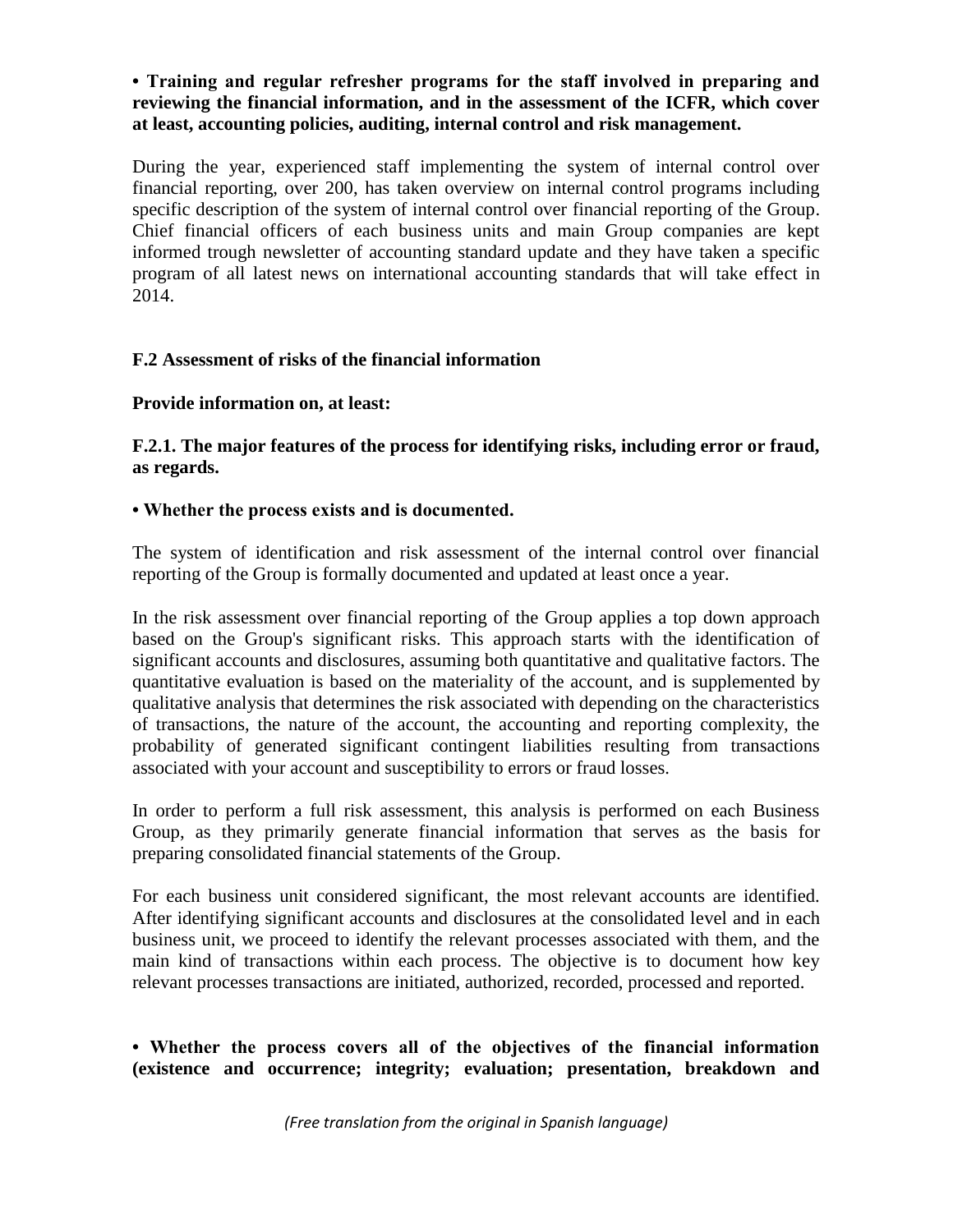# **comparability; and rights and obligations), whether it is updated and how often such updating takes place.**

For each account are analyzed controls that cover the assertions to ensure the reliability of financial reporting, i.e. that recorded transactions have occurred and pertain to that account (existence and occurrence) of transactions and assets are registered in the correct amount (assessment / measurement), the assets, liabilities and transactions of the Group are properly broken down, categorized and described (presentation and disclosure) and there are no assets, liabilities, and significant transactions not recorded (completeness). Simultaneously to risk update, the Group annually performs a review of controls that mitigate risk.

## **• The existence of a process for identifying the consolidated group, bearing in mind, inter alia, the possible existence of complex corporate structures, corporate vehicles or special purpose vehicles.**

Among the significant processes is included determining the scope of consolidation of the Group, which conducts monthly Consolidation department, set in the Corporate Finance Department, in collaboration with Directorate of legal advisory.

# **• Whether the process takes account of the effects of other kinds of risk (operational, technological, financial, legal, reputational, environmental, etc.) to the extent that they influence the financial statements.**

Risk assessment takes into account the risk profile of each business unit, determined by their contribution to the consolidated financial statements, and assessing the specific risks, among other factors, the nature of their activities, centralization or decentralization of operations, specific industry and environmental risks, since they may have potential impact in financial statements.

# **• Which governing body of the entity supervises the process.**

The system is monitored, as mentioned above, by the Audit Committee and, ultimately, by the Board of Directors.

# **F.3 Control activities**

**Provide information on whether at least the following exist, indicating their main features:** 

**F.3.1. Procedures for reviewing and authorizing financial information and description of the ICFR, to be published on the securities markets, stating the persons responsible, and documents that describe the flows of activities and controls (including those relating to the risk of fraud) for the different types of transactions that may have a material effect on the financial statements, including the procedure for the accounting close and the specific review of significant opinions, estimates, assessments and forecasts.**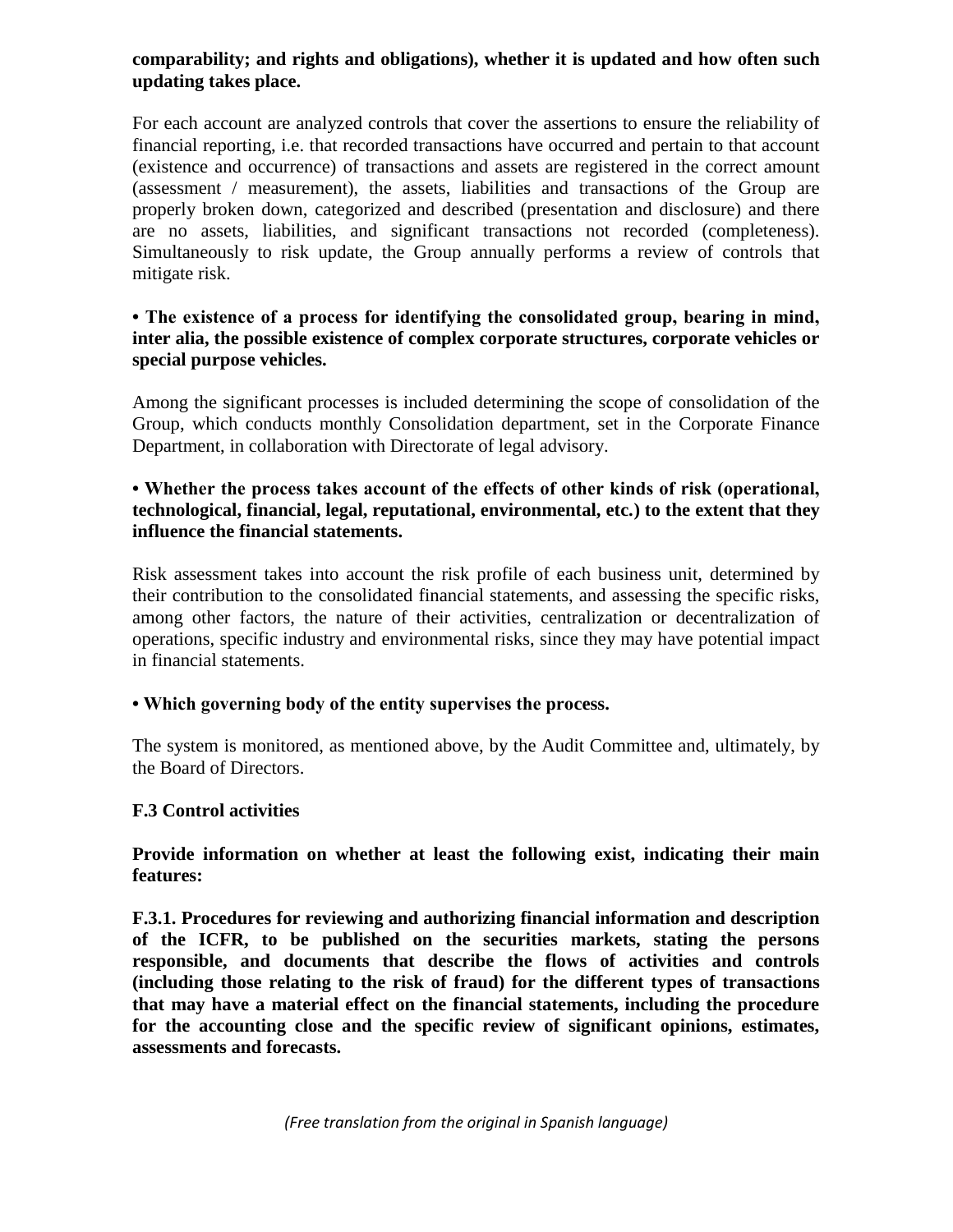The Group has documentation describing the flows of activities and process's controls identified as significant in each business unit and at corporate level. From this description identifies the key risks and associated controls. Documentation of control activities are performed on risk and control matrixes by each process. In these matrices the activities are classified by their nature as preventive or detective, and depending on the coverage of associated risk, as keys or standard.

In each significant business unit there is a documented process about the closing as well as specific processes concerning relevant judgments and estimates, according to the nature of the activities and risks associated with each business unit.

In relation to the review and approval process of financial reporting, a phased certification process is developed on the effectiveness of internal control model of financial reporting. At a first level, the CEOs and CFOs of the business units and companies that are considered significant, confirm in writing the effectiveness of defined controls for critical processes as well as the reliability of financial information. Following these confirmations, and based on the report on the testing of controls performed internally, the CEO and CFO issued the certification on the effectiveness of internal control model over the Group's financial information in accordance with section 404 of the Sarbanes-Oxley. Also, in relation to this process, as mentioned above, there are procedures for review and approval by the governing bodies of the financial information disclosed to the securities markets, including specific oversight by the Audit Committee of significant risks.

# **F.3.2. Internal control policies and procedures for information systems (inter alia, for secure access, exchange control, system operation, continuity of operations and separation of functions) that support the major processes of the company in connection with the drawing up and publishing of the financial information.**

As for the controls on the processes of systems or applications that support critical processes of business, these are intended to maintain the integrity of systems and data and ensure its operation over time. The controls referred on information systems are essentially access control, segregation of duties, development or modification of computer applications and management controls over the outsourced activities. The Group annually reviews and evaluates controls and procedures associated with the major applications that support the critical business processes.

# **F.3.3. Internal control policies and procedures used for supervising the management of activities outsourced to third parties, as well as those aspects of assessments, calculations or valuations that are entrusted to independent experts, which may have a material effect on the financial statements.**

In relation to outsourced activities, the main outsourced activity in Group, is information technologies service, subcontracted with Indra. Group has established a model of government based on coordination of several sessions and committees in order to monitoring outsourced service. In particular, weekly service and demand operating sessions, attended by IT Directors of business units and service responsible Indra managers, provides of monitoring and control of incidents and requests. Fortnightly, the Group have service operative Committees attended by supervisors of Group transversal systems where new applications and infrastructures and new projects planning are reviewed. On a monthly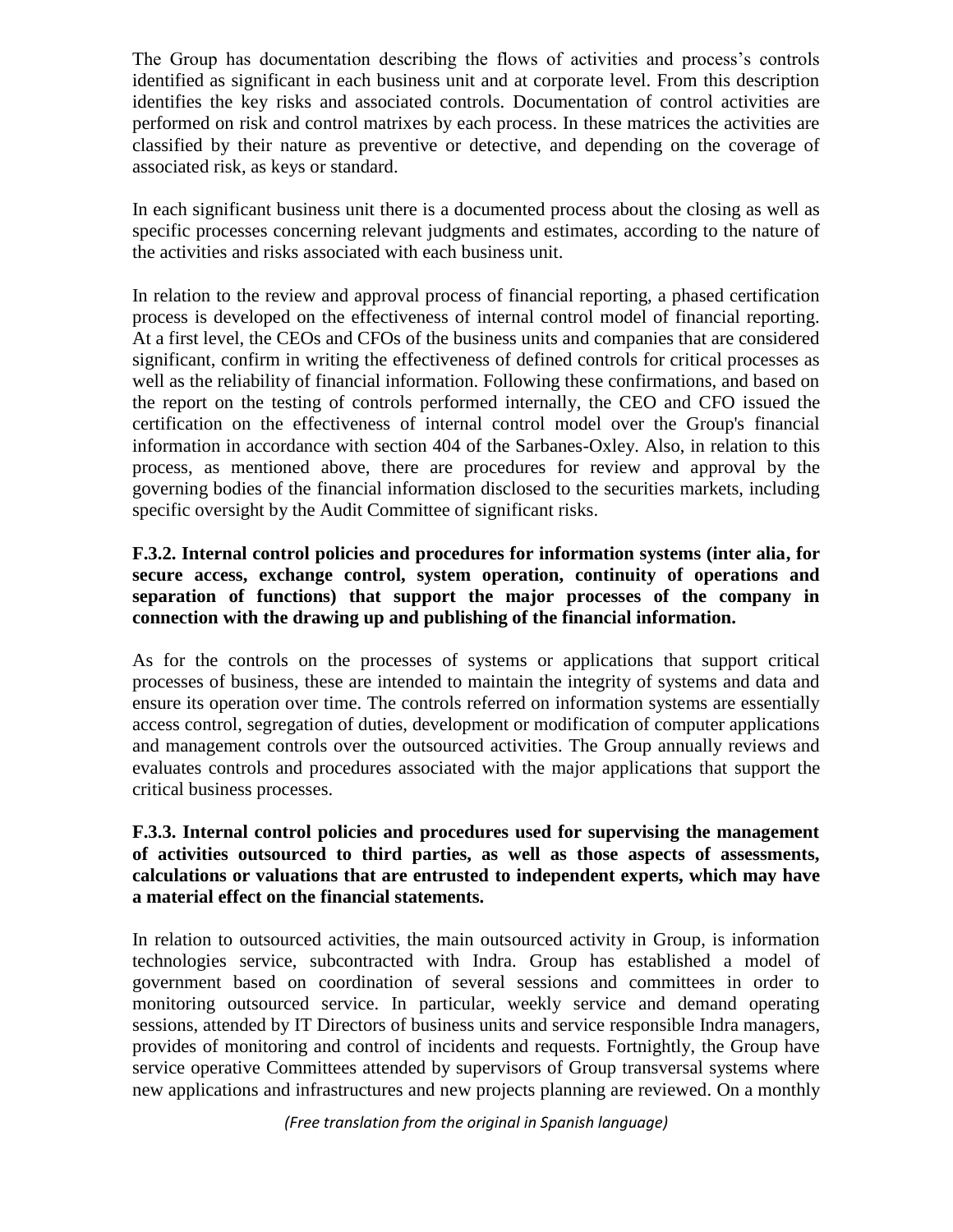basis is held Global Service Committee where is reviewed services of following month compared to the services of last month, as well as service level agreements are monitored.

## **F.4 Information and communication**

**Provide information on whether at least the following exist, indicating their main features:** 

**F.4.1. A specific function tasked with defining and updating accounting policies (accounting policy area or department) and resolving any queries or disputes arising as a result of their interpretation, maintaining a fluent dialog with the people responsible for operations in the organization, as well as an up-to-date accounting policies manual that is communicated to the units through which the entity operates.** 

The organization has an accounting manual of the International Financial Reporting Standards applicable to the Group's businesses, defined by the Internal Audit Department, annually updated and communicated to the different business units. There are also developed specific accounting policies for some Group businesses that provide simplified accounting treatment to reflect correctly their activities. Furthermore, Internal Audit Department issue periodically accounting newsletters that show the latest changes of international accounting standards in those aspects that could have effect in Group companies.

**F.4.2. Systems for gathering and preparing the financial information using standard formats, to be applied and used by all the units in the entity or the group, which support the main financial statements and the notes, as well as the information set out on the ICFR.**

A unified and adapted chart of accounts is available to the Group companies that manage financial information resulting from Group SAP software. Likewise, there is single and homogeneous system of financial reporting, applicable to all Group units, which supports the financial statements and notes and disclosures included in financial statements.

# **F.5 Supervision of the functioning of the system**

**Provide information on at least the following, indicating their main features:** 

**F.5.1. Supervisory activities of the ICFR carried out by the Audit Committee, as well as whether the entity has an internal audit function that includes among its competencies supporting the committee in its work to supervise the internal control system, including the ICFR. Furthermore, information must be provided on the scope of the evaluation of the ICFR carried out during the year and on the procedure through which the person in charge of conducting the evaluation communicates its results, on whether the entity has an action plan detailing possible corrective measures, and on whether its impact on the financial information has been considered.**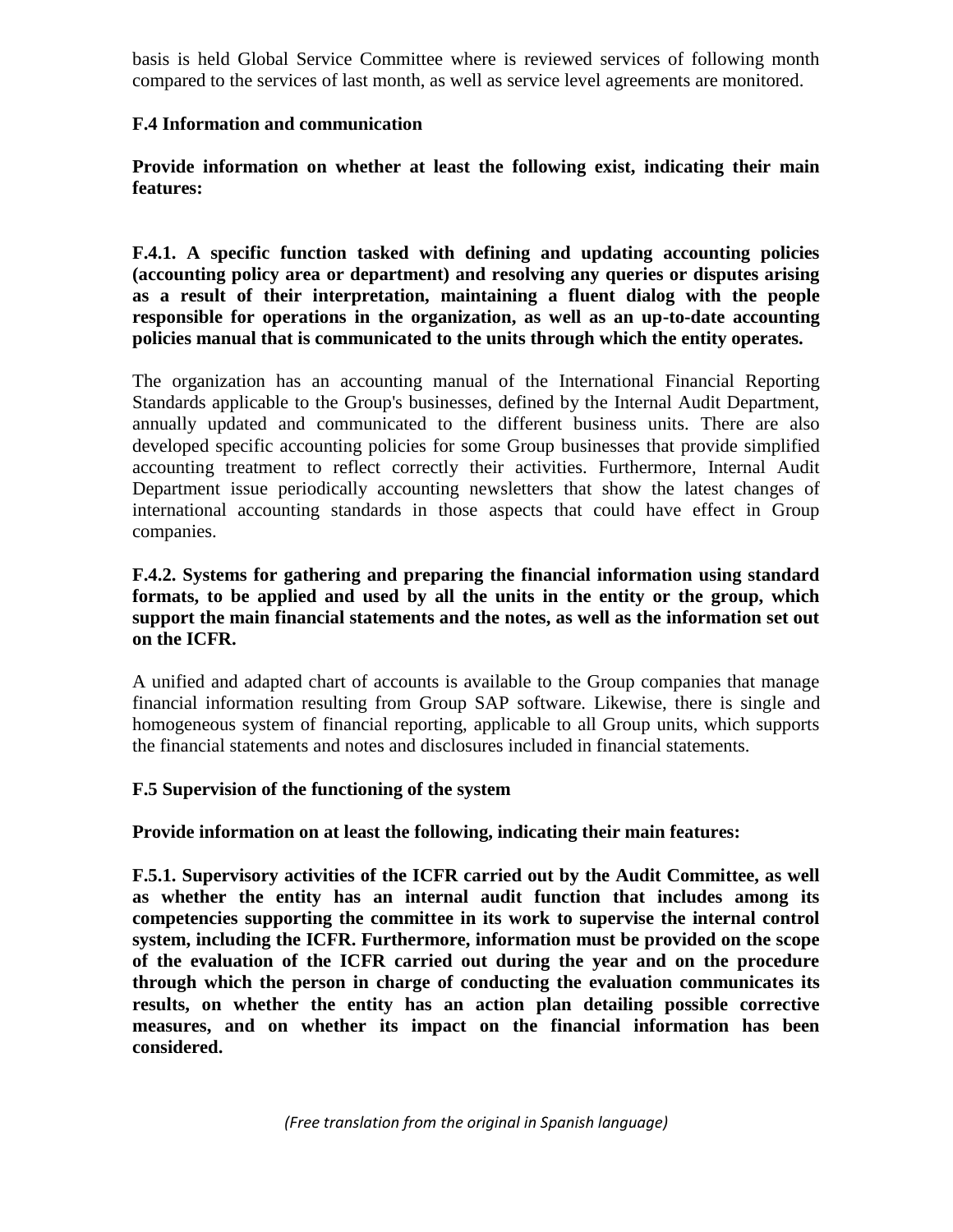As part of the monitoring activities of the internal control system carried out by the Audit Committee, described in the Regulations of the Board of Directors posted on Group's the website, it is included the following in connection with the preparation and publication of the financial information:

i. Review compliance with legal requirements and the correct application of generally accepted accounting principles, and report on the proposed changes to accounting principles and criteria suggested by management.

ii. Know and monitor the effectiveness of the Company's internal control systems, and risk management systems and discuss with the auditors or audit firms significant weaknesses in internal control system identified in the audit's development.

iii. Monitor the process of preparation and presentation of regulated financial information.

iv. Review the issue and admission to trading of the securities of the Company prospectus and information on the financial statements quarterly and half-year to be supplied by the Board of Directors to markets and their supervisory bodies.

The Group has an internal audit unit, which supports the Group Audit Committee in monitoring internal control system over financial reporting. The Internal Audit Direction depends functionally on the Audit Committee and hierarchically on the Chief Executive Officer.

The main objective of internal audit is to provide Group management and the Audit Committee of reasonable assurance that the environment and internal control systems operating within the Group companies have been properly designed and managed. For those purpose, during the fiscal year 2011 internal audit has coordinated and supervised the design and scope of the Group's internal control system over financial reporting, and subsequently has carried out the evaluation of the design and operation of control activities defined in the model. Annually the functioning of the general controls of the Group as well as controls related to the information systems and the key control activities are tested in the control system of financial information.

For each of the identified weaknesses is done an estimation of the economic impact and probability of expected occurrence, classifying it according to them. Also, for all the identified weaknesses is defined a plan of action to correct or mitigate the risk and a responsible for the management and an implementation schedule.

**F.5.2. Whether it has a discussion procedure whereby the auditor (in accordance with the provisions of the Technical Auditing Rules), the internal audit function and other experts may report to senior management and to the Audit Committee or directors on major internal control weaknesses that have been identified during the processes for reviewing the financial statements and in any other processes that may have been entrusted to them. Information must also be provided on whether it has an action plan that seeks to correct or mitigate the weaknesses identified.**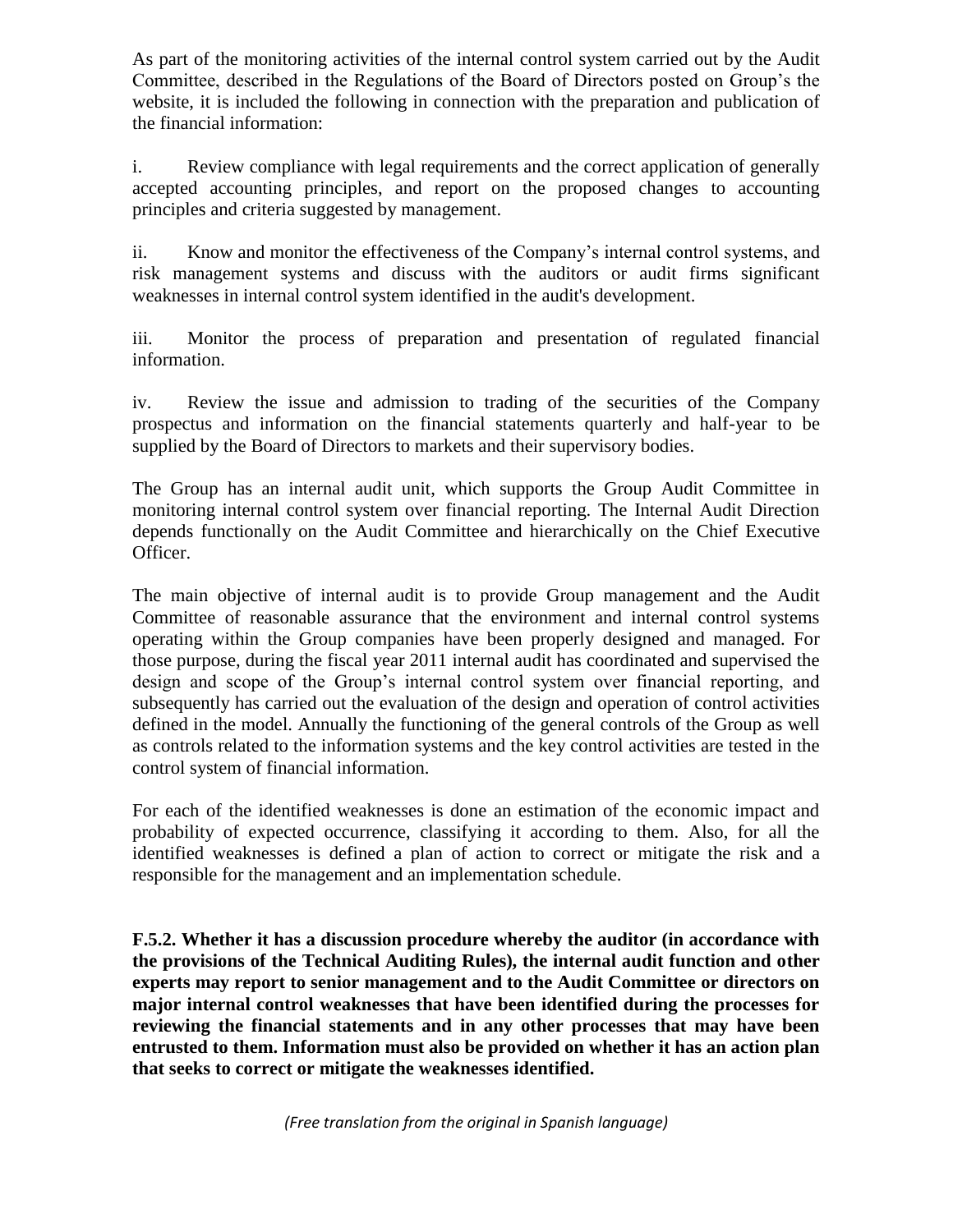The significant deficiencies and material weaknesses that would have been revealed as a result of the internal audit's assessment of the of internal control system over financial reporting, are reported to both the Audit Committee and the external auditor. Internal Audit prepares an annual report on the evaluation of the internal control system of the Group's financial information in which is detailed for each weakness identified, a defined action plan or the mitigating controls, and those responsible for its implementation.

Additionally, ultimately, the internal control system is reviewed by the Group's auditor, who reports to the Audit Committee and gives its opinion on the effectiveness of internal control over financial reporting contained in the Group's consolidated financial statements, in order to record the financial information filed with the Securities and Exchange Commission.

# **F.6 Other relevant information**

## **F.7 External auditor's report**

#### **Provide information on:**

## **F.7.1. Whether the information of the ICFR sent to the markets has been reviewed by the external auditor, in which case the entity should include the relevant report as an annex. If that is not the case, reasons must be provided.**

The system of internal control over financial reporting is reviewed by the auditor of the Group that gives its opinion on the effectiveness of internal control in accordance with the Sarbanes-Oxley Act. This report together with the financial information required by U.S. regulations shall be filed with the Securities and Exchange Commission in accordance with the deadlines established by the same.

# **G. DEGREE OF COMPLIANCE WITH CORPORATE GOVERNANCE RECOMMENDATIONS.**

**Indicate the company's degree of compliance with the recommendations of the Unified Code of Corporate Governance.**

**If any recommendations are not followed or are only followed in part, a detailed explanation must be provided as to why that is the case so that shareholders, investors and the market in general has sufficient information to be able to assess the conduct of the company. General explanations will not be acceptable.**

**1. The bylaws of listed companies shall not limit the number of votes cast by a single shareholder nor contain other restrictions that preclude taking control of a company by acquiring its shares on the market.** See sections: A.10, B.1, B.2, C.1.23 and C.1.24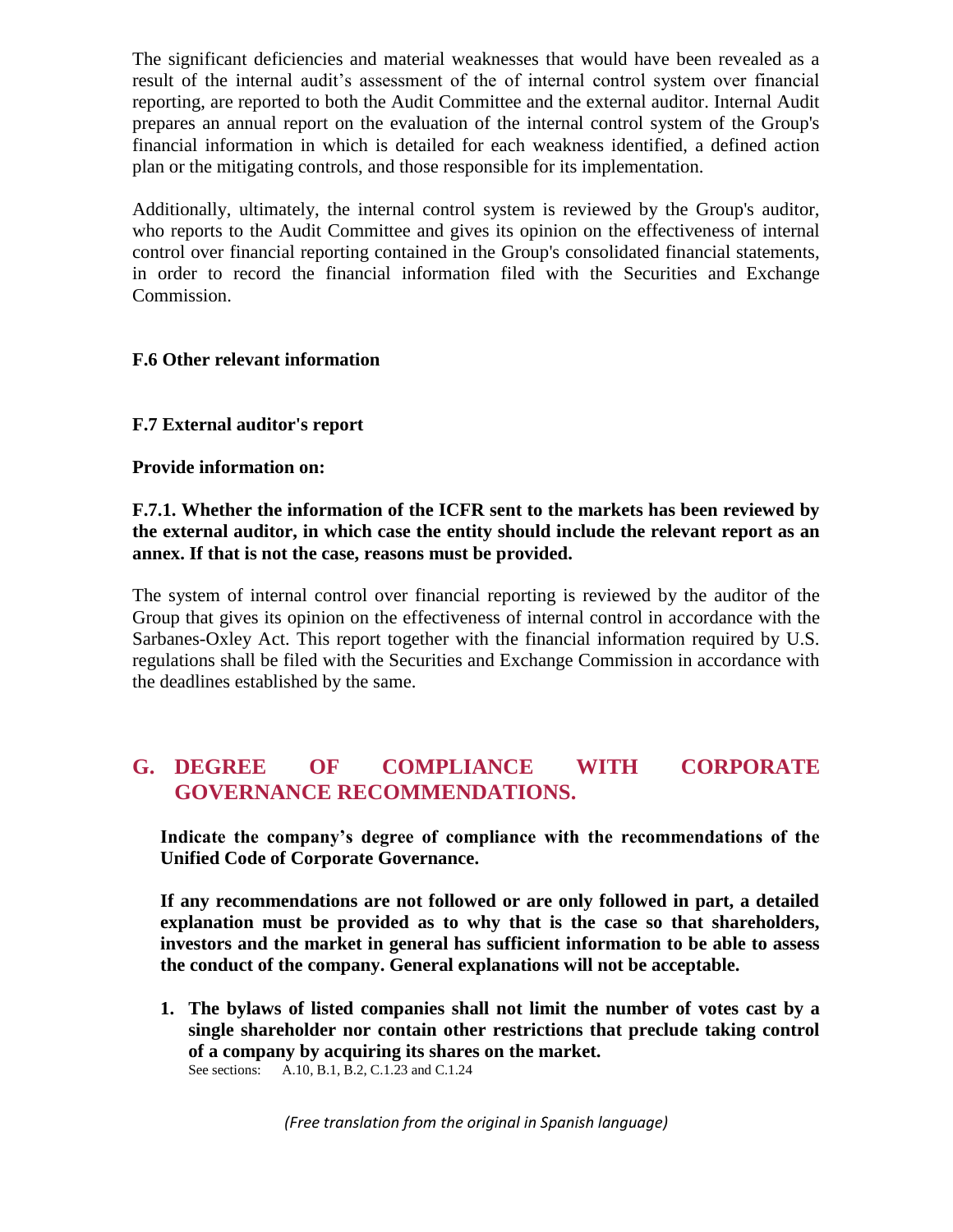#### **Complies**

- **2. When both the parent company and a subsidiary are listed companies, both shall publicly and accurately define:**
	- **a) Their respective areas of activity and the business dealings between them, as well the listed subsidiary's business dealings with the other group companies;**
	- **b) The mechanisms in place to resolve possible conflicts of interest that may arise.**

```
See sections: D.4 and D.7
```
Not applicable

- **3. Although not expressly required under company law, operations that result in a modification of company structure shall be submitted for approval at the annual shareholders meeting, especially the following:**
	- **a) conversion of listed companies into holding companies through "subsidiarization" or reallocating to dependent companies core activities previously carried out by the originating company, even when the latter retains full control of the former;**
	- **b) acquisition or disposal of key operating assets that would effectively alter the company's corporate purpose;**

**c) operations that effectively result in the company's liquidation.** See sections: B.6

#### Complies

**4. Detailed explanation of the resolutions to be adopted at the Annual Shareholders Meeting, including the information referred to in Recommendation 27 shall be made public when the Notice of Meeting is issued.**

Complies

- **5. Separate votes shall be taken at annual shareholders meeting on matters that are materially different, so that shareholders may express their voting preferences separately. This rule is applied specifically to:**
	- **a) Appointment and ratification of directors, which shall be voted on individually;**
	- **b) With reference to amendments of the bylaws, votes shall be taken on each article or articles that are substantially independent.**

**Complies** 

**6. Companies shall allow split votes so that financial intermediaries who are the shareholders of record acting on behalf of different clients may cast their votes according to their clients' instructions.**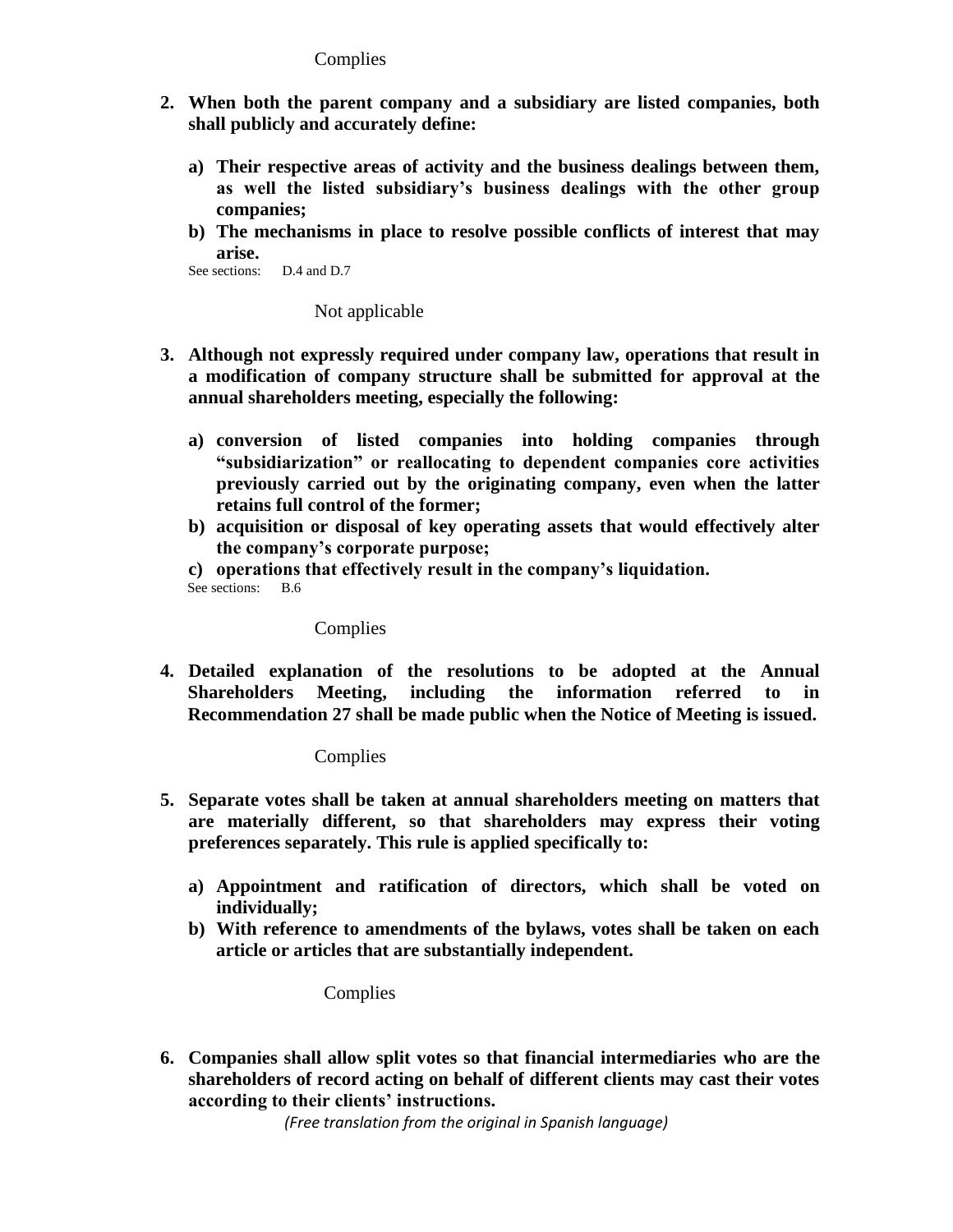**Complies** 

**7. The Board of Directors shall perform its duties with unity of purpose and independent criteria, afford all shareholders equal treatment, and be guided by the best interests of the company, which may be defined as constantly seeking to maximize the company's value over time.**

**The Board shall ensure that in its relationships with stakeholders, the company abides by all laws and regulations, fulfills its obligations and contracts in good faith, respects the customs and good practices of the sectors and territories in which it does business, and observes any additional principles of social responsibility that it has voluntary accepted.**

**Complies** 

- **8. The core components of the Board's mission shall be to approve the company's strategy and organize its implementation, as well as to supervise and ensure that management meets its objectives and pursues the company's interests and corporate purpose. In that regard, the Board in full shall approve:** 
	- **a) The company's general policies and strategies, and in particular:**
		- **i) The strategic or business plan, management targets and annual budgets**;
			- **ii) Investment and financing policy;**
			- **iii) Design of the structure of the corporate group;**
			- **iv) Corporate governance policy;**
			- **v) Corporate social responsibility policy;**
			- **vi) Remuneration policy and evaluation of the performance of senior management;**
			- **vii) Risk control and management policy, as well as periodic monitoring of internal information and control systems.**
			- **viii) Policy on dividends and treasury shares, and the limits applied thereto.**

See sections: C.1.14, C.1.16, and E.2

- **b) The following decisions:**
	- **i) At the proposal of the company's chief executive, the appointment and removal of senior managers, as well as their compensation clauses.**
	- **ii) Remuneration of directors, as well as in the case of executive directors, additional compensation for their executive duties and other conditions that must be respected in their contracts.**
	- **iii) Financial information that listed companies must periodically disclose.**
	- **iv) Investments or operations of any nature, which due to the amount involved or their characteristics are considered as strategic, unless they require the approval of the shareholders at the annual meeting;**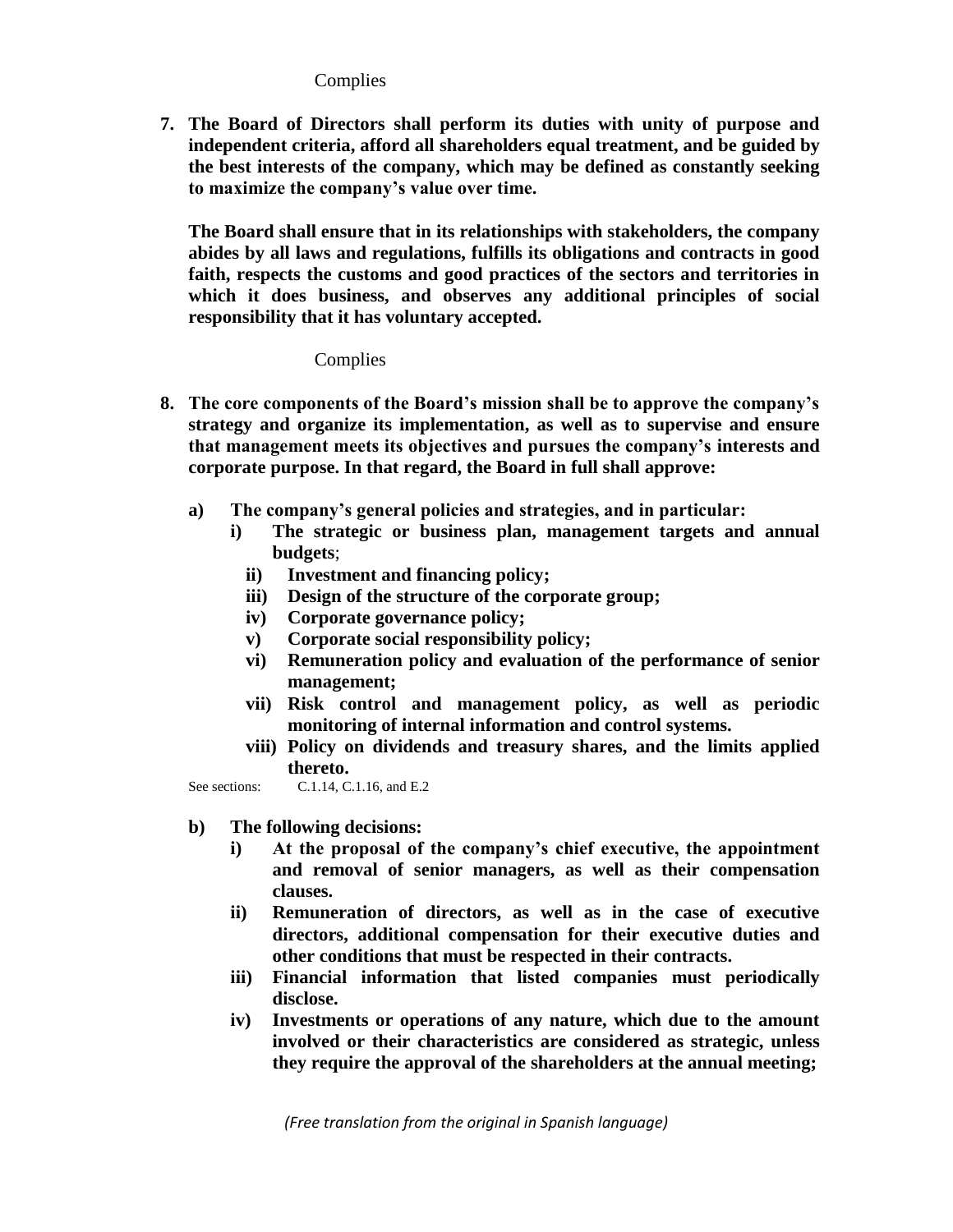**v) The incorporation or acquisition of interest in special-purpose entities or those domiciled in countries or territories considered tax havens, as well as any similar transactions or operations, which due to their complexity may impair the group's transparency.**

**c) Operations that the company conducts with directors, significant shareholders, shareholders represented on the board, or with persons related thereto ("related-party transactions").** 

**However, board authorization shall not be required for related-party transactions that simultaneously meet the following three conditions:**

**1. Those governed by standard-form contracts applied equally to a large number of clients;**

**2. Those made at prices or rates generally set by the supplier of the goods or services in question;**

**3. Those whose value does not exceed 1% of the company's annual revenue.**

**It is recommended that the Board approve related-party transactions only after having received a favorable opinion from the Audit Committee or, if applicable, any other committee exercising that function; and that directors affected by the transactions should neither vote nor be present at the meetings in which the Board deliberates and votes thereon.** 

**It is recommended that the Board not be allowed to delegate the powers attributed to it herein, with the exception of those mentioned in sections b) and c), which for reasons of urgency may be exercised by a delegated committee, and subsequently ratified by the board in full.**

See sections: D.1 and D.6

#### Partially complies

The company complies with all points with the exception of b) i). The Nomination and Compensation Committee has the authority to report the appointment and removal of senior management.

**9. In order to achieve effectiveness and full participation, it is recommended that the Board have no fewer than five and no more than fifteen members.** See section: C.1.2

Complies

**10. External directors representing significant shareholdings and independent directors should constitute a broad majority of the Board, while the number of executive directors should be kept at a necessary minimum, taking into account the complexity of the corporate group and the percent of the executive directors' interests in the company's share capital.** See sections: A.3 and C.1.3.

Complies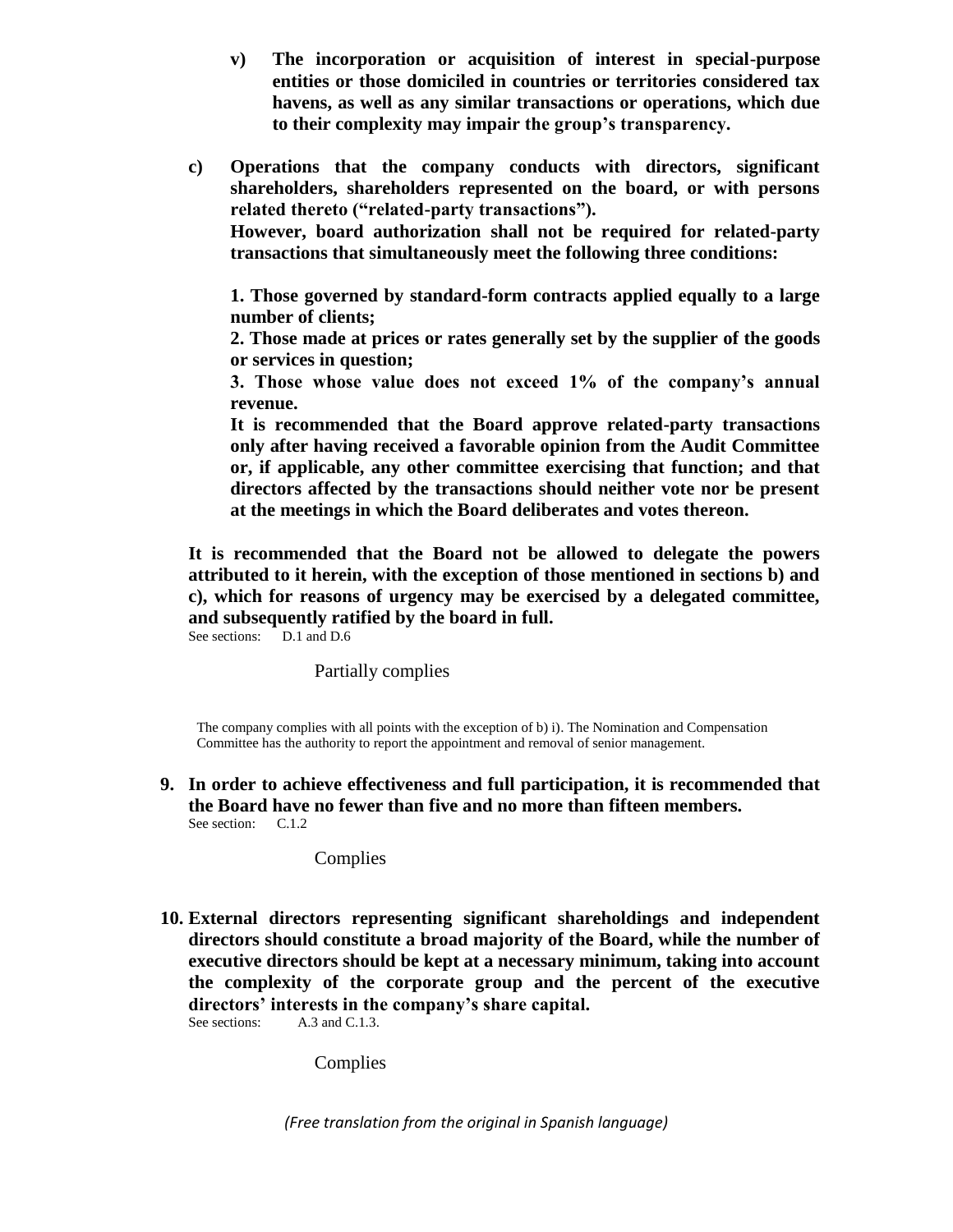**11. Among external directors, the relationship between the number of directors representing significant shareholdings and independent directors shall reflect the proportion existing between share capital represented by directors representing significant shareholdings and the rest of the company's capital.**

**This criterion of strict proportionality may be relaxed so that the weight of significant shareholdings may be greater than the percentage of the total capital that they actually represent in the following cases:**

- **1. In large cap companies where few or no equity stakes meet the legal threshold to be considered significant shareholdings, but where there are shareholders with share packages having a high absolute value.**
- **2. In companies in which many shareholders are represented on the board, and who are not otherwise related.**

See sections: A.2, A.3 and C.1.3

**Complies** 

**12. Independent directors should comprise at least one third of all board members.**<br>See section: C.1.3 See section:

Complies

**13. The Board shall explain the nature of each director to the shareholders at the Annual Shareholders Meeting that is to ratify his/her appointment, and confirm or, if applicable, review that status annually in the Annual Report on Corporate Governance, after having verified it with the Nominations Committee. That report should likewise explain the reasons for appointing directors representing significant shareholdings at the request of shareholders holding less than 5% of capital stock; and explain the reasons, if applicable, for having denied formal requests for representation on the board from shareholders whose stake is equal to or higher than the stake of others whose requests to appoint directors representing significant shareholdings were granted.**

C.1.3 and C.1.8

**Complies** 

- **14. When there are few or no female directors on the Board, the Nominations Committee takes when filling new vacancies to ensure that:** 
	- **a) Selection procedures are not implicitly biased against the selection of female directors;**
	- **b) The company deliberately seeks and includes among potential candidates women who meet the required profile.**

See sections: C.1.2, C.1.4, C.1.5, C.1.6, C.2.2 and C.2.4.

**Complies** 

**15. The Chairman, as the person responsible for the efficient operations of the Board, shall ensure that all directors receive in advance sufficient information,**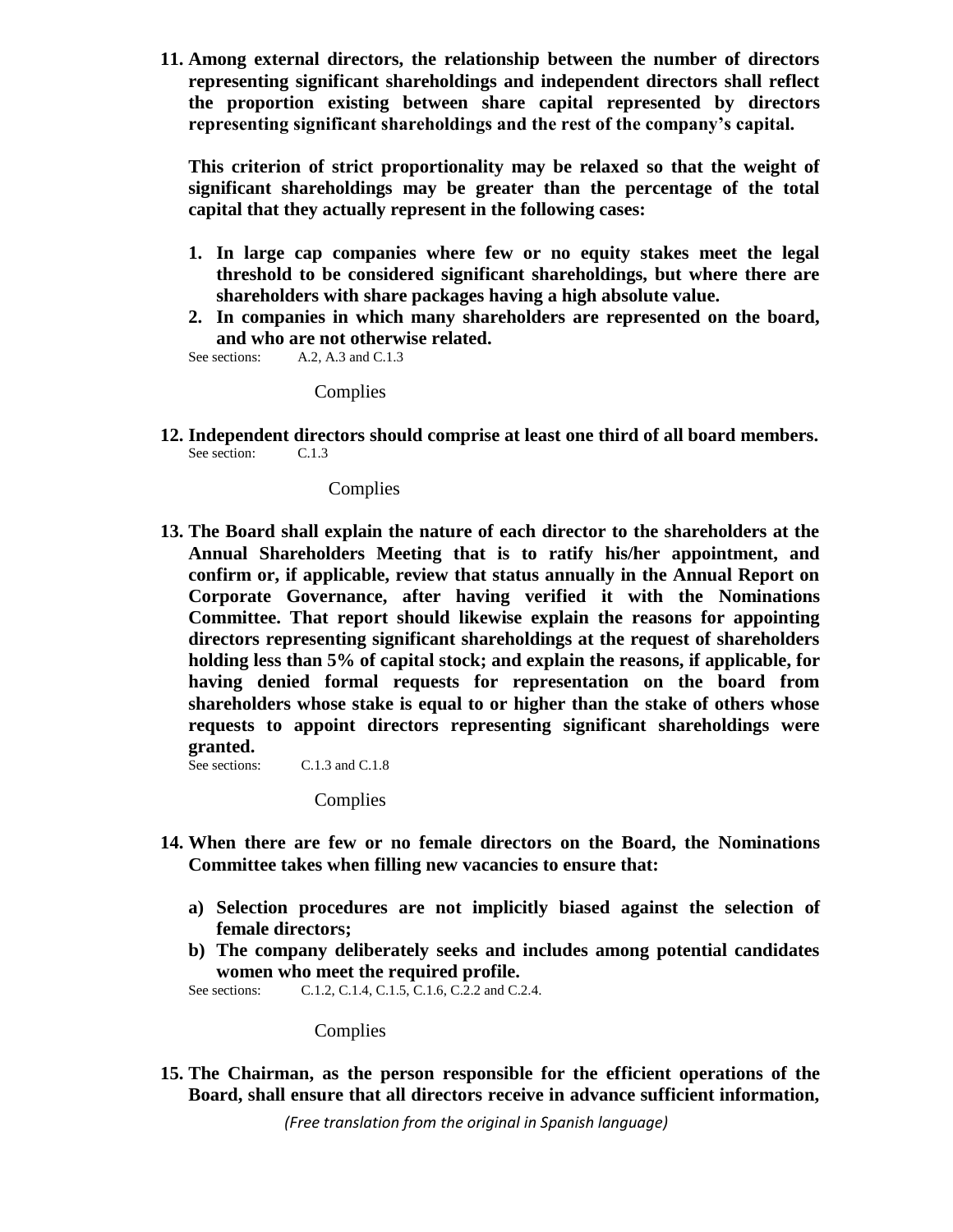**stimulate debate and the active participation of board members at board meetings, ensure that they can freely take sides and express their opinions, and organize and coordinate with the chairmen of the relevant committees periodic evaluations of the board, as well as, when applicable, the chief executive officer.** See section: C.1.19 and C.1.41

#### **Complies**

**16. When the Chairman of the Board is also the company's Chief Executive Officer, one of the independent directors should be empowered to request that a meeting of the board be called or that new items be included on the agenda, to coordinate and reflect the concerns of external directors and to direct the board's evaluation of the Chairman.**<br>See section: C.1.22

See section:

#### Explain

In addition to the Chairman, who may call a meeting of the Board of Directors as often as he deems warranted to ensure the proper functioning of the company, it is considered appropriate that two or more directors (whether independent or not), the Chief Executive Officer or the Delegated Committee may request that a meeting of the board be called (Article 22 of the Company Bylaws and Article 15 of the Board of Directors Regulation).

Likewise, with regard to give voice to the concerns of external directors, is considered that this possibility is sufficiently secured, since, according to Article 10 of the Board of Directors Regulation, the Chairman has to encourage active participation of the directors during the sessions of the Board, safeguarding their free opinion and expressing of opinion. As indicated for purposes of item C.1.22 of this Report it is noted that, although the Company has not established rules authorizing an independent director to request call of the board or inclusion of new points on the agenda, since the 2013 financial year, on the initiative of the Chairman of the Board, the outside directors have met from time to time to coordinate and air their concerns, although that authority has not been expressly covered by the Company's internal regulations

Lastly, it is considered appropriate, and so provides article 10 of the Board of Directors Regulation, that the Chairman organizes and coordinates with the Chairmen of the relevant committees the periodic evaluation of the Board, with the previous report of the Corporate Governance Committee (article 26 of the Board of Directors Regulation).

#### **17. The Secretary to the Board shall take special steps to ensure that the Board's actions:**

- **a) Adhere to the spirit and letter of the laws and their implementing regulations, including those issued by regulatory bodies;**
- **b) Conform to the provisions of the Company Bylaws, Shareholders Meeting Regulation, Board of Directors Regulation and other company regulations;**
- **c) Take into account the corporate governance recommendations contained in the Unified Code that the company has accepted.**

**And to ensure the Secretary's independence, impartiality and professionalism, his/her appointment and removal shall be submitted to the Nominations Committee for its opinion and approved at a meeting of the full board; and this procedure for appointment and removal should be set forth in the Board of Directors Regulation.**

See section: C.1.34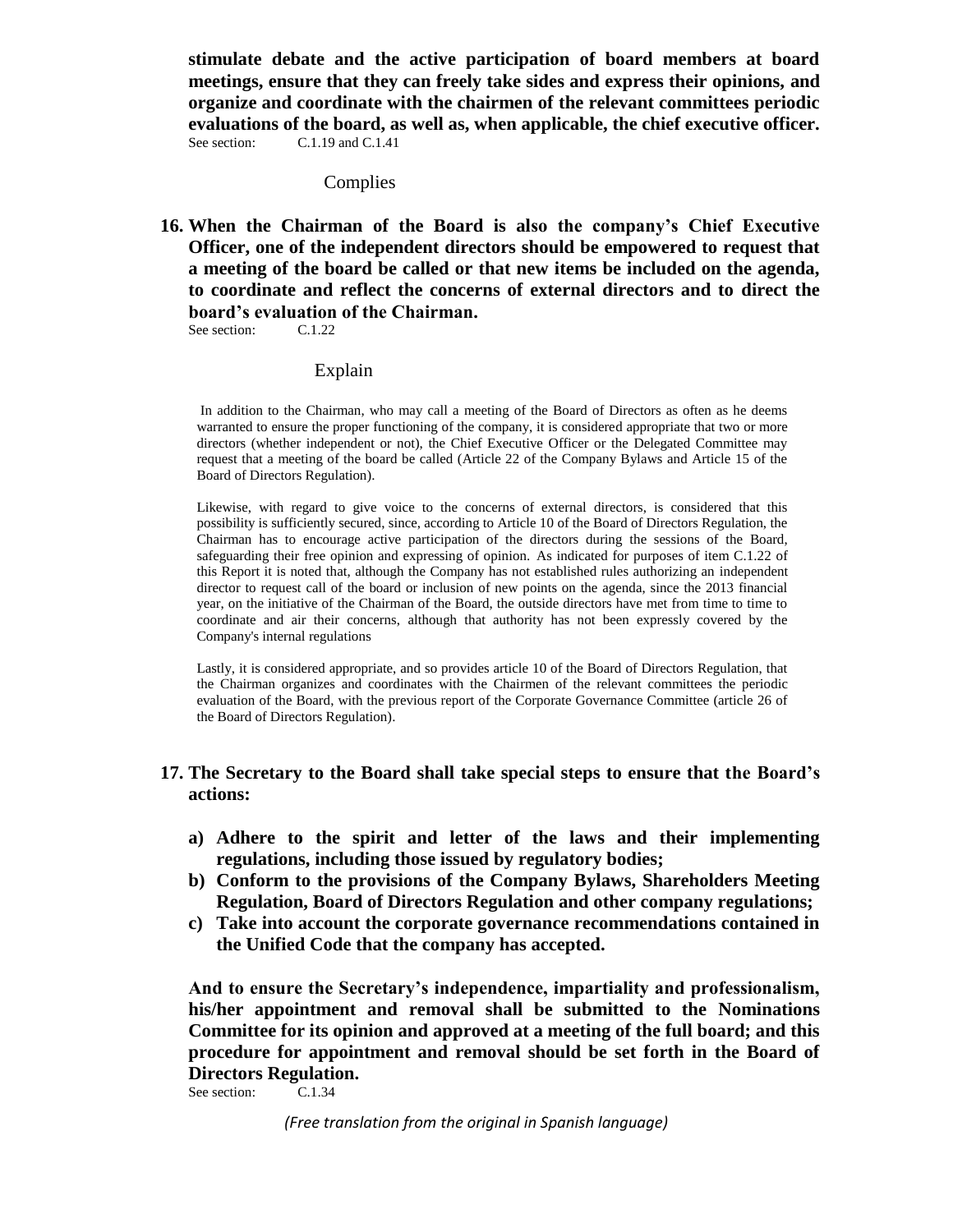#### Partially complies

It is not provided in that the Nomination and Compensation Committee reports with respect to the removal of the Secretary.

**18. The Board shall meet with the frequency required to enable it to efficiently perform its functions, following a schedule of dates and matters to be determined at the beginning of the year, and each director shall be allowed to propose additional items on the agenda not initially included.**<br>See section:  $C_{1,1,29}$ See section:

#### Complies

**19. Directors' absences from board meetings shall be kept to a minimum and shall be quantified in the Annual Report on Corporate Governance. Directors who have no choice but to appoint a proxy shall issue proxy voting instructions.**<br>See sections: C.1.28, C.1.29 and C.1.30 C.1.28, C.1.29 and C.1.30

#### **Complies**

**20. When directors or the Secretary express concerns about a given proposal, or in the case of directors, about the performance of the company, and these concerns are not addressed by the Board, the person expressing those concerns may request that they be recorded in the minutes.**

#### Complies

- **21. The Board shall evaluate annually:**
	- **a) The quality and efficiency of the Board's operations;**
	- **b) The performance of the Chairman of the Board and the Chief Executive Officer, based on the Nominations Committee report;**
	- **c) The performance of the board committees, based on the reports they submit.**
	- See section: C.1.19 and C.1.20

#### Complies

**22. All directors shall be able to exercise their right to receive the additional information they deem warranted concerning matters of the Board's competence. Unless otherwise stipulated in the Bylaws or the Board of Directors Regulation, they should make such requests to the Chairman or Board Secretary.**<br>See section: C.1.41

See section:

#### Complies

**23. All directors shall have the right to obtain from the company the guidance they require in the performance of their duties. The company shall establish**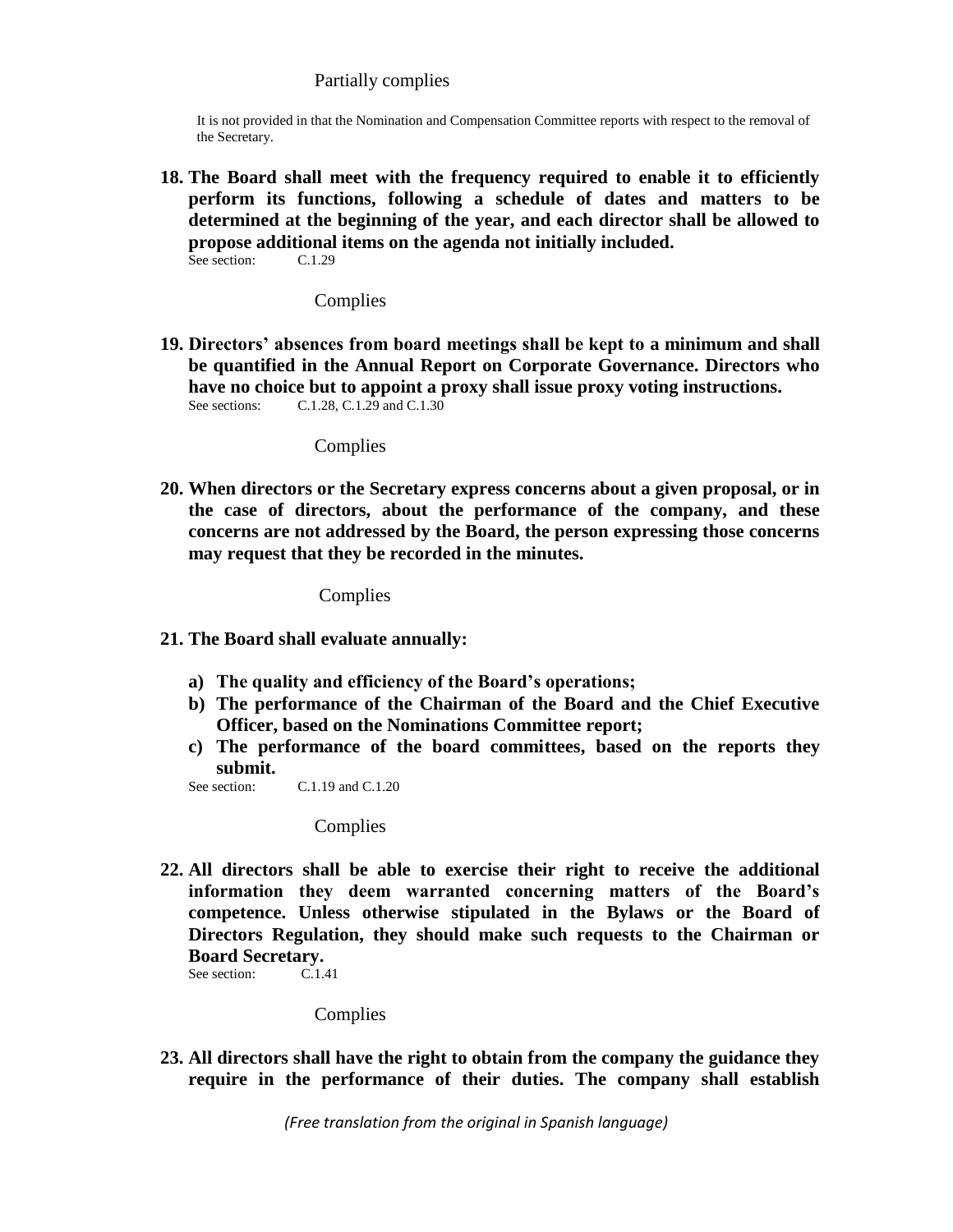**suitable channels for the exercise of this right, which in special circumstances may include outside assistance provided at the company's expense.**<br>See section:  $C=1.40$ See section:

# Complies

**24. Companies shall set up an orientation program to promptly provide new directors with sufficient knowledge of the company and its rules of corporate governance, while likewise offering directors ongoing training programs when circumstances so warrant.**

#### Partially complies

In practice this information is provided without a formal program.

- **25. Companies shall demand that directors devote the time and effort necessary to efficiently perform their duties, and in that regard:**
	- **a) Require directors to inform the Nominations Committee of other professional obligations they have, in the event that they might interfere with the dedication their directorships require;**
	- **b) Establish limits as to the number of boards of directors on which their directors may sit.**<br>See sections: C.1.12, C.

C.1.12, C.1.13 and C.1.17

#### Partially complies

The company doesn´t limit the number of boards on which directors may sit.

- **26. The proposed appointment or reelection of directors that the Board submits at the Annual Shareholders Meeting, as well as their provisional appointment by cooptation, shall be approved by the Board:**
	- **a) At the proposal of the Nominations Committee in the case of independent directors.**
	- **b) After receiving the prior opinion of the Nominations Committee in the case of all other directors.**

See section: C.1.3

Complies

- **27. Companies shall provide on their websites and maintain updated the following information concerning their directors:**
	- **a) Professional profile and biography;**
	- **b) Other boards of directors on which they sit, whether listed companies or otherwise;**
	- **c) Indication of the type of director, and in the case of directors representing significant shareholdings, the identity of the shareholders whom they represent or with whom they maintain business relations.**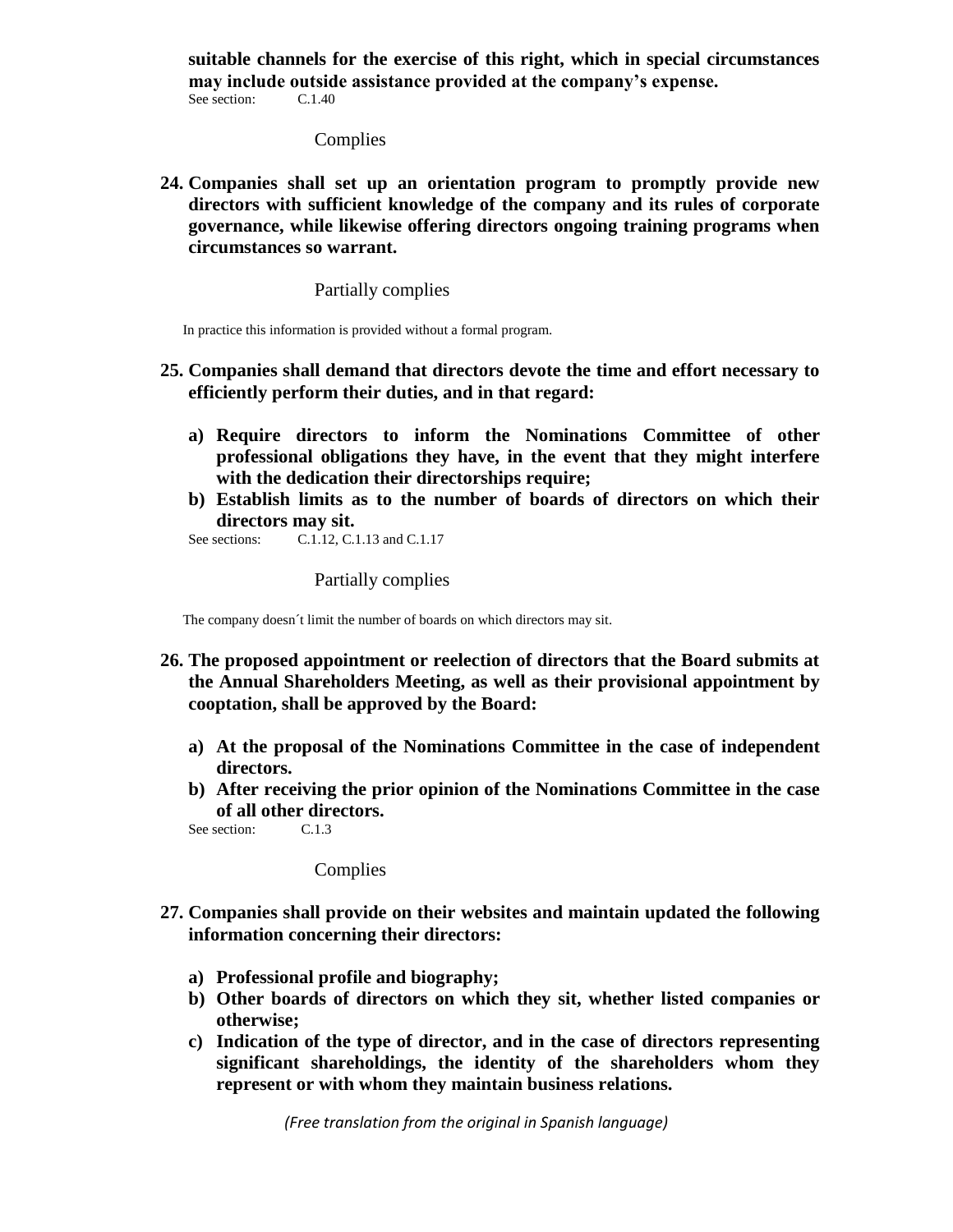- **d) Dates of first and subsequent appointments as director, and;**
- **e) Shares in the company or stock options that the director holds.**

**Complies** 

**28. Directors representing significant shareholdings shall resign when the shareholders they represent sell all of their interests in the company. They shall also do so when the shareholders in question reduce their shareholdings to the extent that would require a reduction in the number of directors representing those shareholders.**<br>See sections: **A.2. A.3** 

A.2, A.3 and C.1.2

**Complies** 

**29. The Board of Directors shall not propose the removal of any independent director before he concludes the term in office mandated in the bylaws for which he was appointed, unless after receiving the opinion of the Nominations Committee, the Board deems that there is just cause to do so. In particular, just cause shall be deemed to exist when the director has failed to fulfill the duties inherent in his post or incurs in any of the circumstances which results in him losing his independent status, in accordance with the provisions of Order ECC/461/2013.** 

**The removal of independent directors may also be proposed when a takeover bid, merger or similar corporate operation resulting in changes in the company's capital structure warrant changes in the Board based on the proportionality criterion set forth in Recommendation 11.**  See sections: C.1.2, C.1.9, C.1.19 and C.1.27

Complies

**30. Companies shall establish rules that oblige directors to inform and, if warranted, to resign in situations that may impair the credit and reputation of the company, and specifically, rules that oblige them to inform the Board of any criminal process in which they are indicted, as well as the progress of any subsequent proceedings.**

**If a director is indicted or legal proceedings are commenced against him for any of the offenses set forth in Article 213 of the Capital Companies Act, the Board shall examine his case as soon as possible and, in view of the specific circumstances, decide whether the director should continue in his post. The Board shall provide details of the foregoing in the Annual Corporate Governance Report.**

See sections: C.1.42, C.1.43

Partially complies

Article 21.2.2) of the Board of Directors Regulation provides that directors shall offer their resignations to the Board of Directors and, if the Board deems it warranted, effectively resign *"when based on a criminal offense they are indicted in ordinary felony proceedings or have been convicted in a fast-track criminal*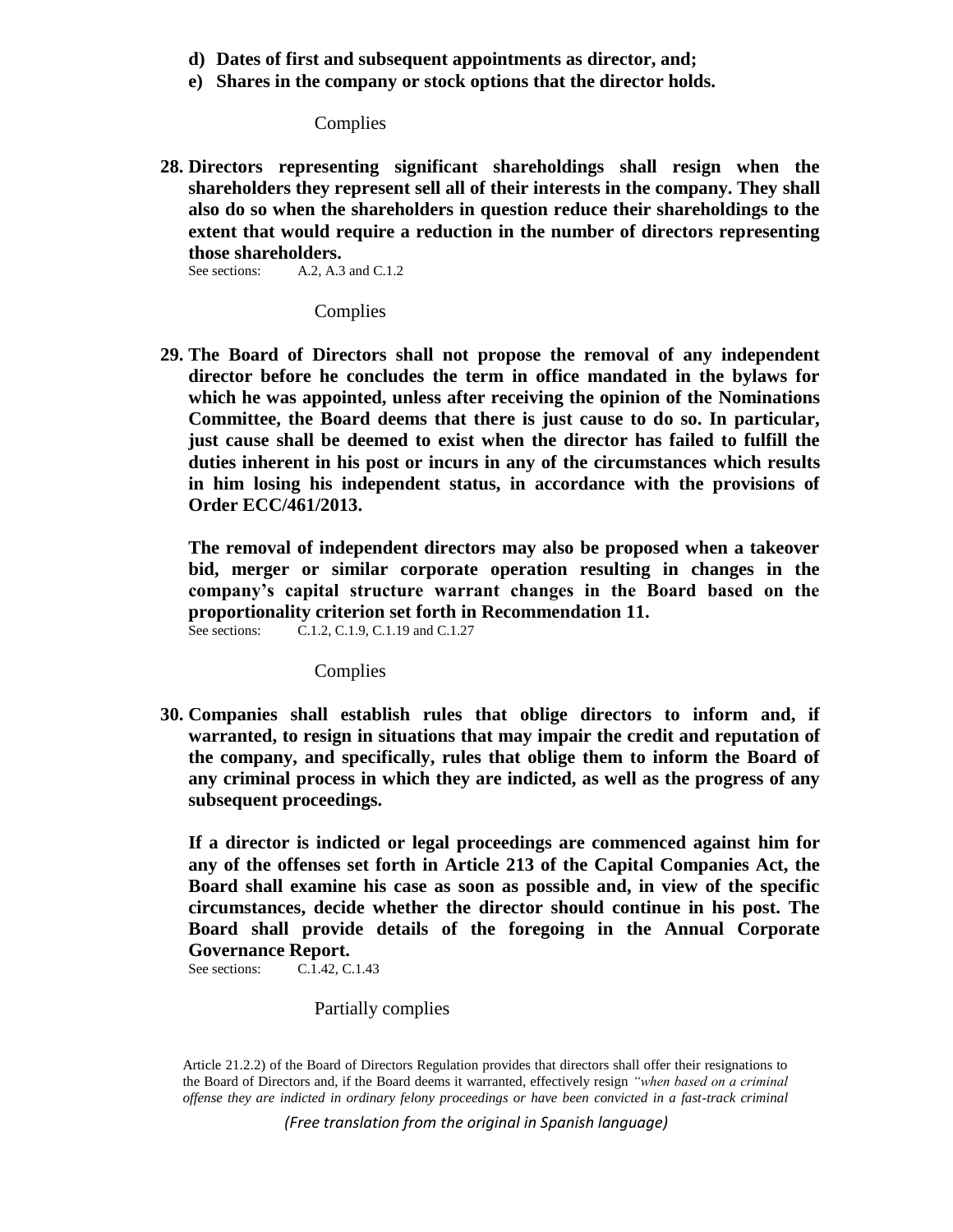**31. All directors shall clearly express their opposition when they consider any proposed decision submitted to the Board to be contrary to the company's interests. Independent directors and others not affected by a conflict of interest shall do likewise when the decision in question could prejudice shareholders not represented on the Board.**

**When the Board adopts significant or reiterated decisions about which a director has expressed serious reservations, he shall draw the pertinent conclusions and, if he chooses to resign, explain his motives in the letter referred to in the following recommendation.**

**This Recommendation shall also apply to the Secretary to the Board, whether a board member or not.**

Complies

**32. Any director who resigns or otherwise leaves his post before the end of his tenure shall explain his motives in a letter addressed to all of the members of the Board. Regardless of whether the resignation is disclosed as relevant information, the reasons therefore shall be set forth in the Annual Corporate Governance Report.**<br>See section: C.1.9

See section:

**Complies** 

**33. Any remuneration that includes stock in the company or group companies, stock options or instruments pegged to stock prices, variable retribution linked to company performance or benefit plans shall be limited to executive directors.**

**This recommendation shall not include delivery of stock when it is contingent upon the directors' holding the stock until the end of their tenure as director.**

Explain

About 40% of remuneration paid to no executive directors for their membership of the board may be satisfied in shares of PRISA, at their will and without being conditioned to by any term of maintenance.

**34. Remuneration of external directors shall be sufficient to compensate them for their commitment, qualifications and the responsibility that the post entails, but not so high as to compromise their independence.**

Complies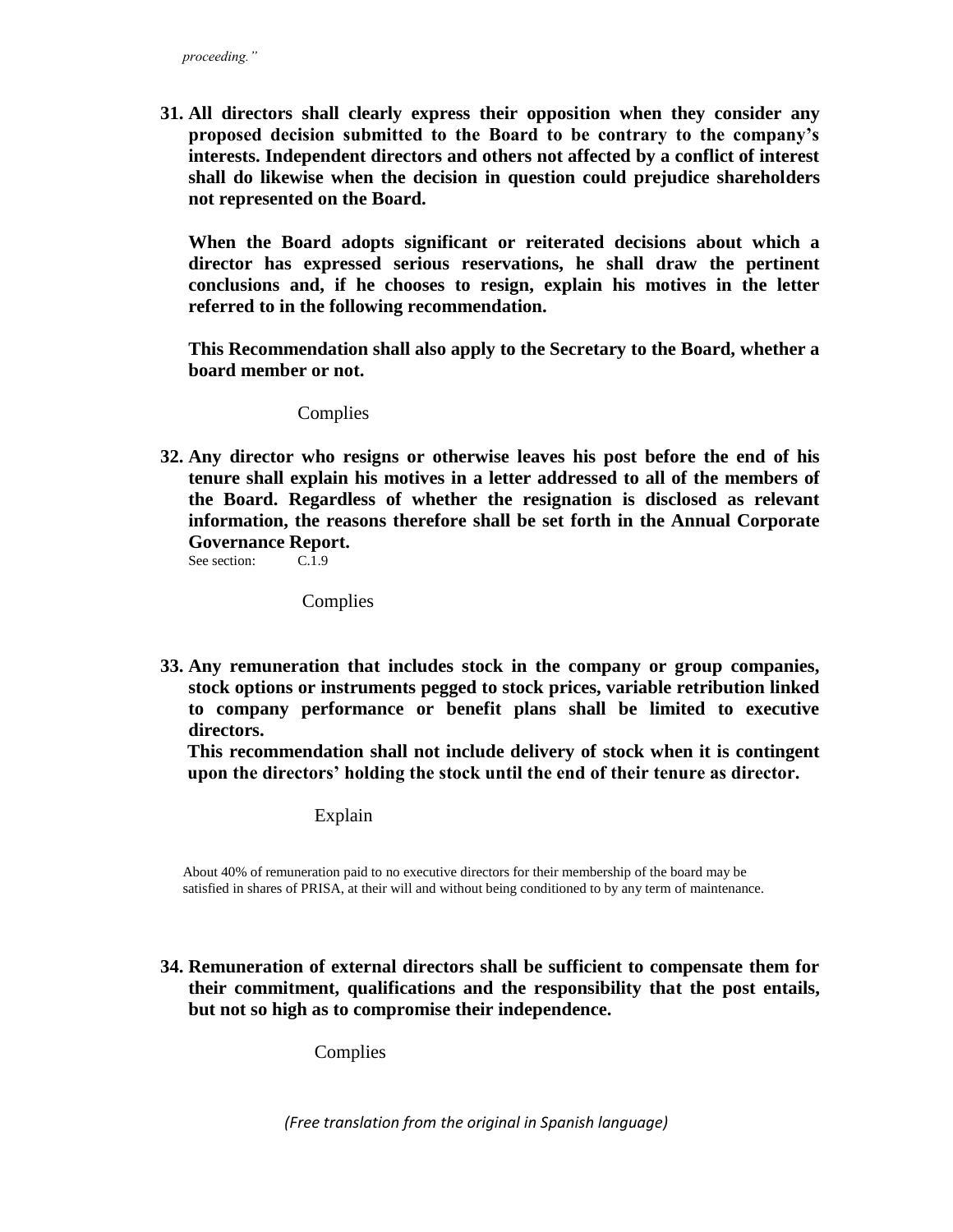**35. Remuneration linked to company performance shall take into account any possible qualifications stated in the external auditor's Audit Report that may reduce those results.**

Explain

This hypothesis has not been considered.

**36. In the case of variable remuneration, remuneration policies shall include precise technical safeguards to ensure that that remuneration actually reflects the professional performance of the beneficiaries and is not simply derived from the general evolution of the markets or the company's sector of activities or other similar circumstances.**

Complies

**37. When there is a Delegated or Executive Committee (hereinafter, the "Delegated Committee"), its structure and composition with respect to the different categories of directors shall be similar to the Board's, and its secretary shall be the Secretary to the Board.**

See sections: C.2.1 and C.2.6

Partially Complies

The Secretary of the Delegated Committee is the same as the Board of Directors. However, the composition of the Delegated Committee is not similar to that of the Board of Directors, as explained in section C.2.6 of this report

**38. The Board shall always be informed of the matters discussed and decisions adopted by the Delegated Committee and all board members shall receive a copy of the minutes of the meeting of the Delegated Committee.**

**Complies** 

**39. In addition to the Audit Committee provided for in the Securities Market Law, the Board of Directors shall form one or two separate committees for appointments and remuneration.**

**The rules governing the composition and operations of the Audit Committee or the Nominations and Compensations Committee (or committees) shall be included in the Board of Directors Regulation and stipulate the following:**

- **a) The Board shall designate the members of those committees, taking into account the knowledge, skills and experience of the directors and members of each committee; shall deliberate on their proposals and opinions; and the committees shall report on their activities and work at the first full board session following their meetings;**
- **b) These committees shall be composed exclusively of external directors, with a minimum of three. The foregoing is without prejudice to the fact that**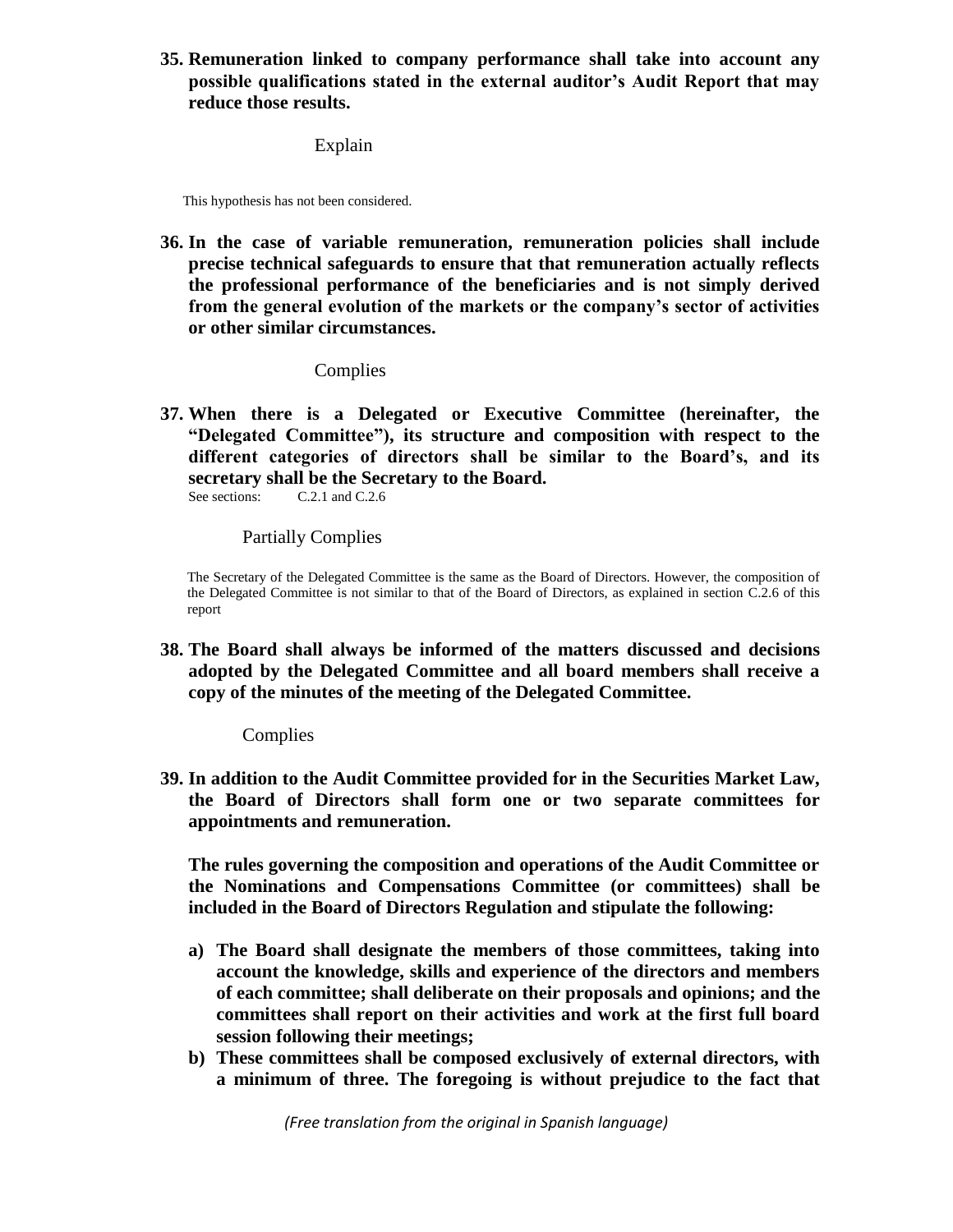**executive directors or senior managers may attend committee meetings when expressly agreed by the committee members.**

- **c) The committees shall be chaired by independent directors.**
- **d) Committees may seek external advice when it is deemed necessary for the performance of their duties.**
- **e) Minutes shall be taken of committee meetings, and copies thereof shall be sent to all board members.**<br>See sections: C.2.1 and C.2.4

 $C.2.1$  and  $C.2.4$ 

Complies

**40. Supervision of compliance with internal codes of conduct and rules of corporate governance shall be vested in the Audit Committee, the Appointments Committee or, if they exist separately, the Compliance or Corporate Governance Committees.**<br>See sections: C.2.3 and C.2.4

 $C.2.3$  and  $C.2.4$ 

**Complies** 

**41. The members of the Audit Committee and especially its chairman shall be appointed taking into account their knowledge and experience in the area of accounting, audits and risk management.**

Complies

**42. Listed companies shall have an internal audit department which, under the supervision of the Audit Committee shall ensure the proper functioning of internal information and control systems.**<br>See sections:  $C.2.3$ See sections:

**Complies** 

**43. The person in charge of the internal audit shall present to the Audit Committee his/her annual work plan; inform the committee directly of any incidents that may arise when conducting the audit; and shall submit a report of its activities at the end of each financial year.**

Complies

- **44. The risk management and control policy shall identify at least the following:**
	- **a) Different types of risks (operational, technological, financial, legal, reputational …) which the company may encounter, including among the financial or economic risks contingent liabilities and off-balance sheet risks;**
	- **b) Establishing the level of risk that the company deems acceptable;**
	- **c) Measures to mitigate the impact of identified risks, in the event they materialize;**
	- **d) Information and internal control systems to be used to control and manage those risks, including contingent liabilities and off-balance sheet risks.**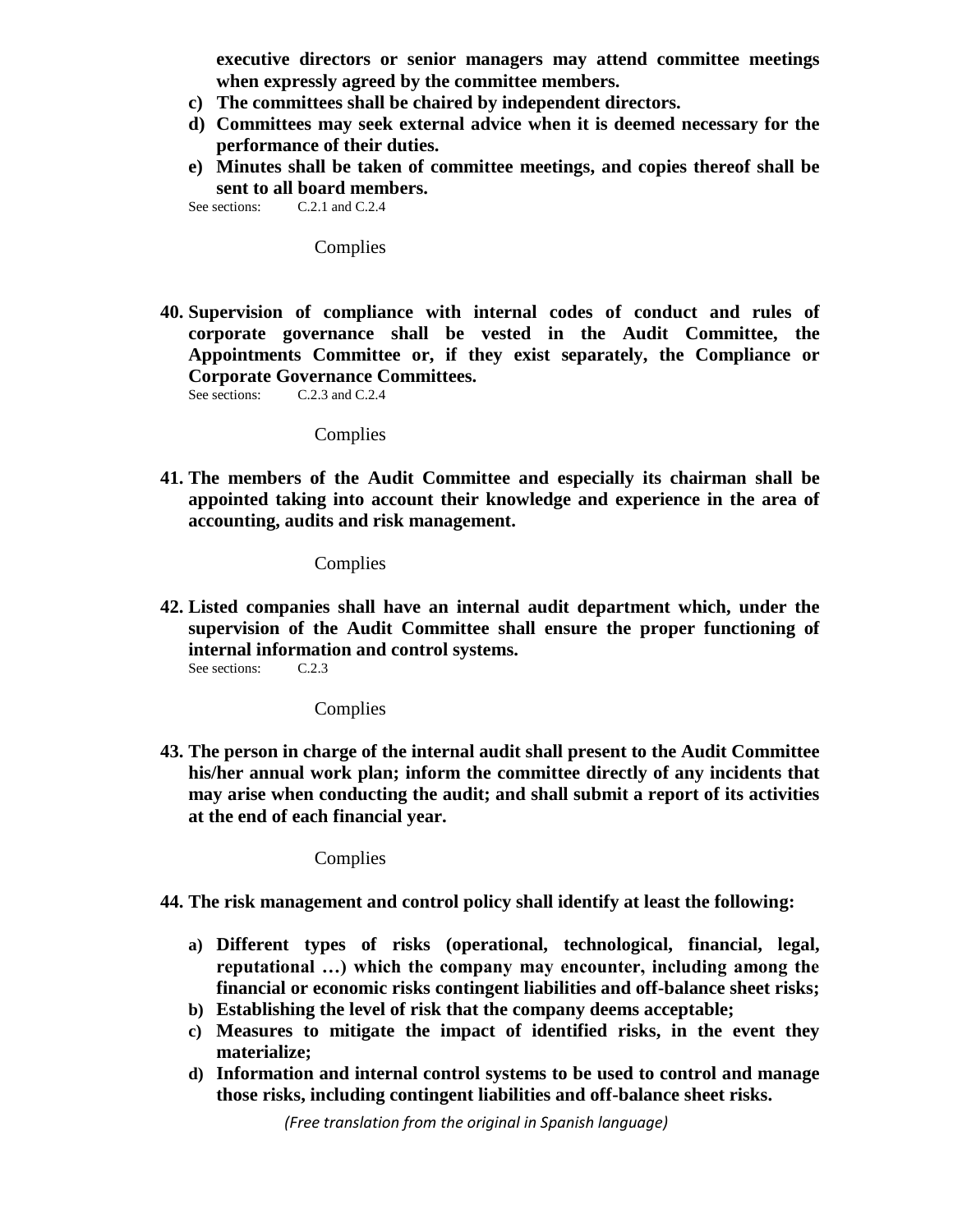Complies

#### **45. The Audit Committee shall:**

- **1º With respect to information and internal control systems:**
- **a) Ensure that the main risks identified as a result of supervising the efficacy of the internal control of the company and the internal audit, if appropriate, are adequately managed and disseminated.**
- **b) Ensure the independence and efficacy of the internal audit function; propose the selection, appointment, reappointment and removal of the head of the internal audit service; propose the budget for this service; receive regular reports on its activities; and verify that senior management is acting on the conclusions and recommendations contained in its reports**
- c) **Establish and supervise a mechanism to enable staff to report, on a confidential and, if appropriate, anonymous basis, any potentially significant irregularities, particularly financial or accounting irregularities, they may detect at the company.**

**2º As regards the external auditor:** 

- **a) Receive regular information from the external auditor on the audit plan and the results of its implementation, and check that senior management is acting on its recommendations;**
- **b) Ensure the independence of the external auditor, to which end:**

**i) The company should disclose any change of auditor to the CNMV as a material event, accompanied by a statement of any disagreements with the outgoing auditor and the reasons for same.** 

**ii) In the event of withdrawal by the auditor**

See sections: C.1.36, C.2.3, C.2.4 y E.2

Complies

**46. The Audit Committee shall be able to meet with any employee or manager of the company, and may even require that they appear without the presence of another manager.**

Complies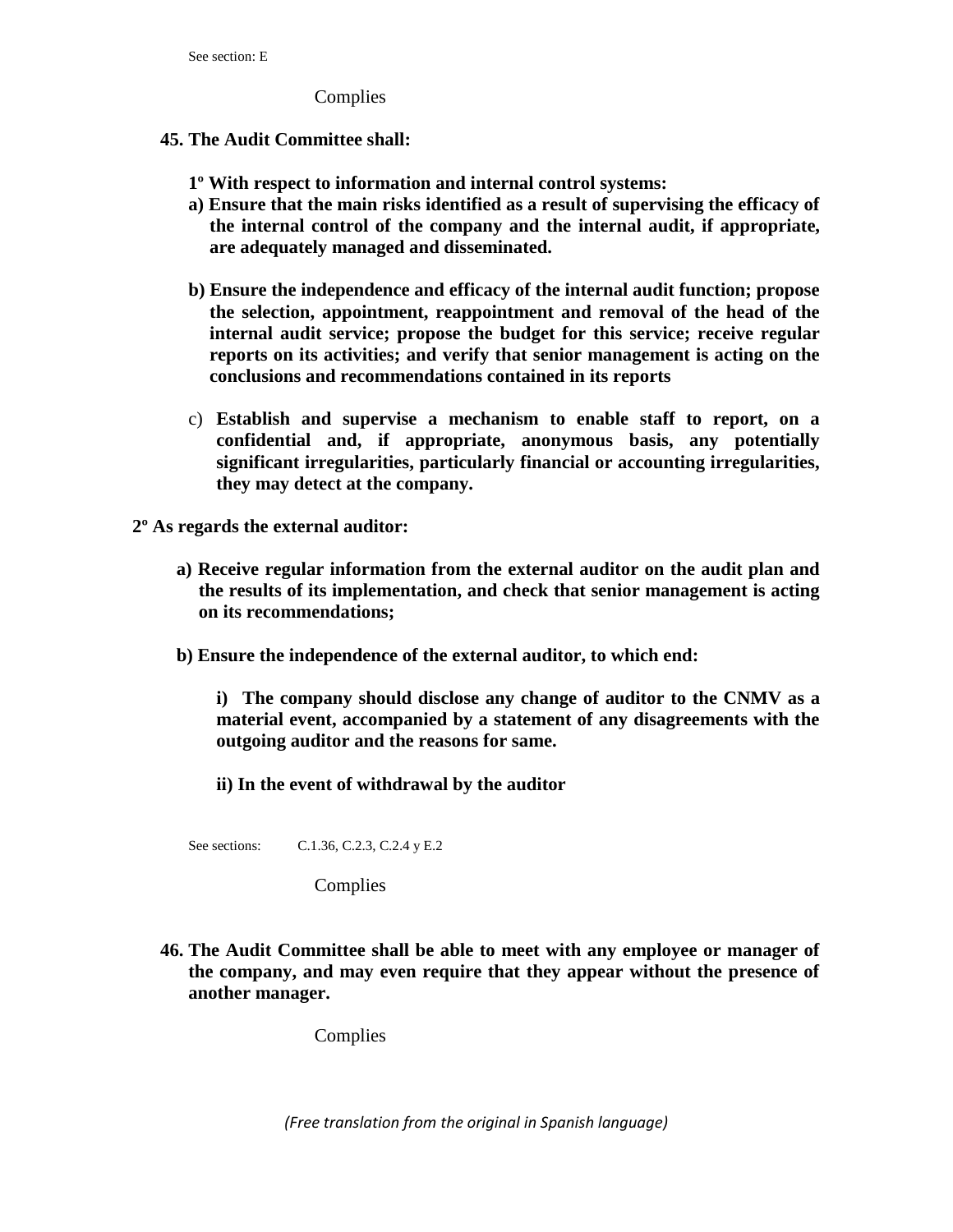- **47. The Audit Committee shall issue an opinion to the Board before the Board adopts any decisions concerning the following matters listed in Recommendation 8:**
	- **a) Financial information that a listed company must disclose periodically. The committee shall ensure that the interim accounts are prepared using the same accounting criteria as the annual accounts and, to that end, consider a limited review by the external auditor.**
	- **b) The creation or acquisition of interests in special-purpose entities or those domiciled in countries or territories considered tax havens, as well as any other similar transactions or operations, which due to their complexity may impair the group's transparency.**
	- **c) Related-party transactions, unless the function of issuing an advisory opinion has been attributed to another supervision and control committee.** See sections: C.2.3 and C.2.4

**Complies** 

**48. The Board of Directors shall endeavor to present the accounts at the Shareholders Meeting without reservations or qualifications in the audit report and, in exceptional circumstances where they exist, both the Chairman of the Audit Committee and the auditors shall clearly explain to the shareholders the content and scope of those reservations or qualifications.**<br>See section: C.1.38 See section:

Complies

**49. The majority of the members of the Nominations Committee (or the Nominations and Compensations Committee, if they form a single committee) shall be independent directors.**

See section: C.2.1

**Complies** 

- **50. In addition to the functions indicated in the preceding Recommendations, the Nominations Committee shall perform the following:**
	- **a) Evaluate the skills, knowledge and experience needed on the Board, and in consequence define the functions and aptitudes required of the candidates to fill each vacancy, and evaluate the time and devotion required to enable them to properly perform their duties.**
	- **b) Examine and organize in the manner deemed appropriate the succession to the Chairman and Chief Executive and, if warranted, make proposals to the Board, so that succession may take place in a ordered and well-planned manner.**
	- **c) Issue opinions concerning the appointments and removal of senior managers that the Chief Executive proposes to the Board.**
	- **d) Issue opinions to the Board concerning matters of gender diversity set forth in Recommendation 14 of the Code.**

See section: C.2.4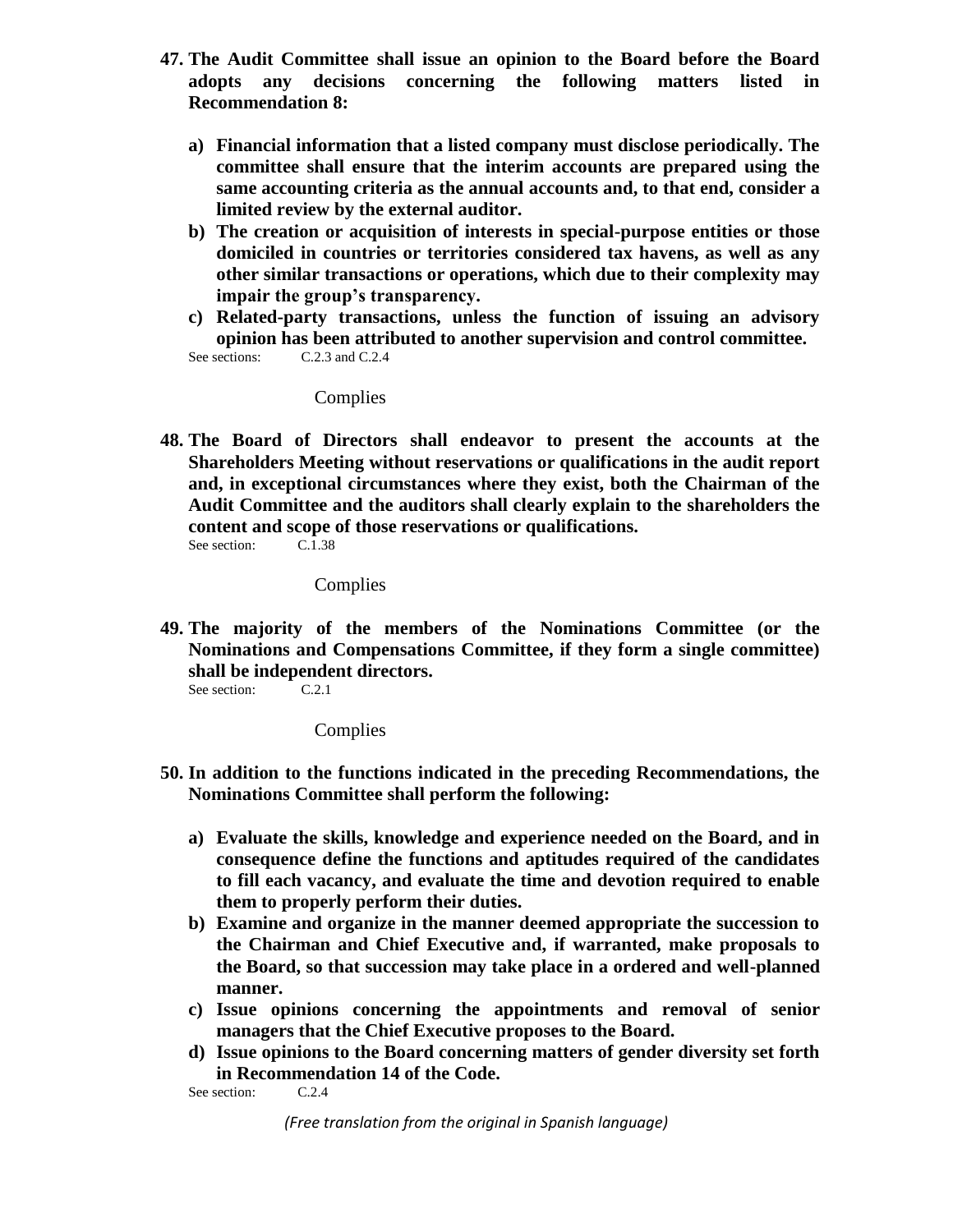## **Complies**

**51. The Nominations Committee shall consult the Chairman and the Chief Executive, especially with regard to matters concerning executive directors. Any director may ask the Nominations Committee to consider potential candidates to cover vacant directorships considered to meet the required profile.**

# Complies

- **52. In addition to the functions indicated in the preceding Recommendations, the Compensations Committee shall have the following duties:** 
	- **a) To propose to the Board of Directors:**
		- **i) The remuneration policy for directors and senior management;**
		- **ii) The individual remuneration of executive directors and the other conditions of their contracts.**
		- **iii) The standard conditions of the contracts of senior managers.**

**b) To ensure that the company's remuneration policy is observed.**<br>See sections: C.2.4 See sections:

Complies

**53. The Compensations Committee shall consult with the Chairman and Chief Executive, especially with regard to matters concerning directors and senior managers.**

Complies

# **H. OTHER INFORMATION OF INTEREST**

**If you believe there are relevant principles or aspects concerning the corporate governance practices applied by your company that have not been presented in this report, please identify and explain their content below.**

-With regard to **Section A.1** of this report it should be underscored that:

i) Both the share capital and the number of shares of each class, ordinary Class A shares and no voting Class B shares, have been amended in 2013, on the occasion of the following transactions:

a) Capital increases by issuing Class A shares to attend the windows 25 to 34 for exercise of PRISA Warrants (by virtue of the resolution passed at the Extraordinary Shareholders Meeting held on November 27, 2010). The exercise of Warrants resulted in subscription of an equivalent number of newly-issued Class A common shares

PRISA Warrants quote on the platform of the Spanish Stock Warrants, the Warrants have Prisa Class A shares as underlying titles, their exercise price amounts 2 euros and they may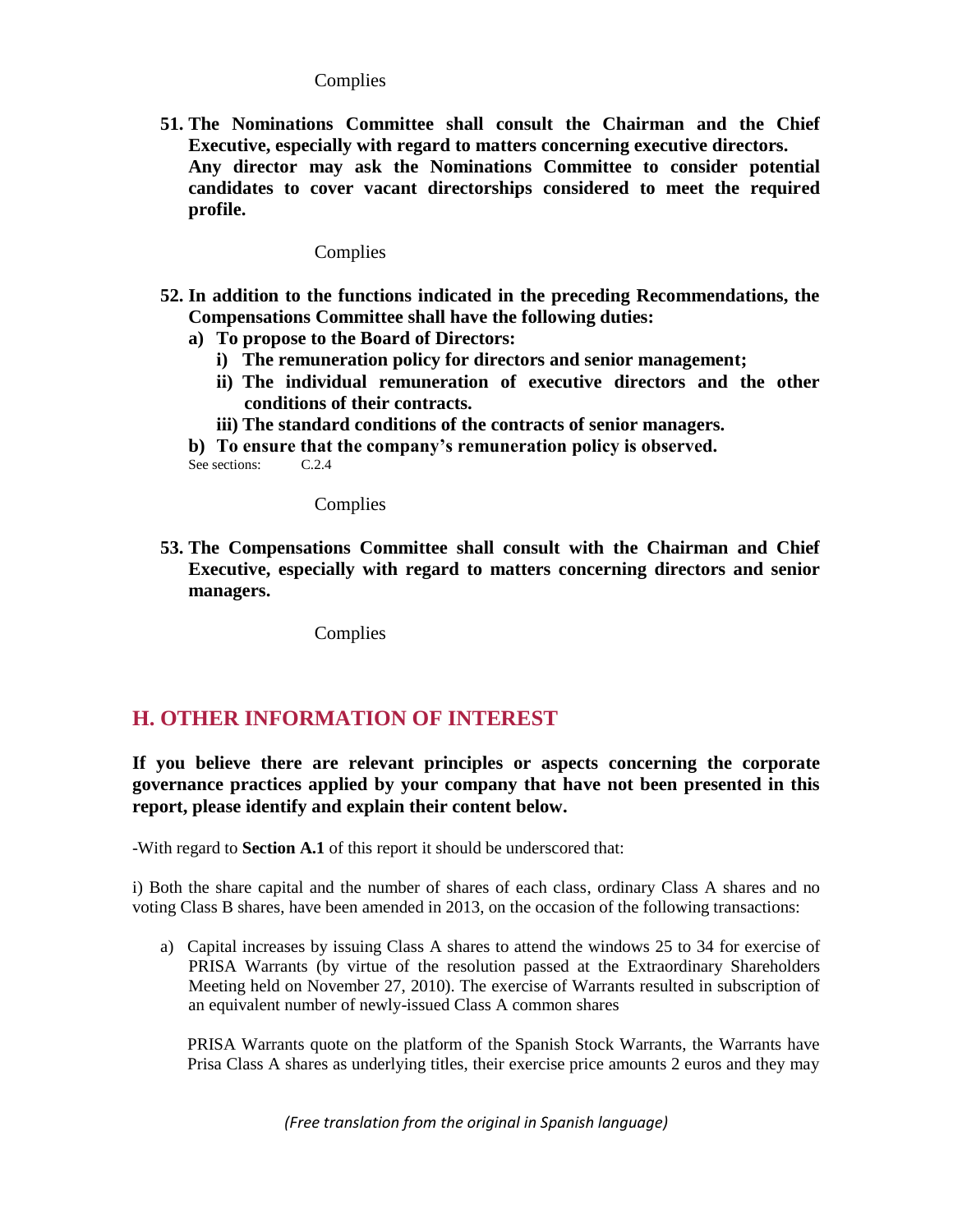be exercised on a monthly basis for 42 windows (up to the date of their expiration on June 5, 2014).

- b) Exercise of the conversion rights of the Class B shares into the same number of ordinary Class A shares, under the capital increase resolution adopted at the Extraordinary General Meeting of November 27, 2010, in which Class B shares were issued.
- c) Capital increases by issuing ordinary Class A shares, for the payment of: i) the minimum annual dividend of Class B shares for the year 2012 and ii) the minimum dividend accrued up to the time of each voluntary conversion of Class B shares during 2013. These capital increases have been fulfilled by virtue of the resolutions passed at the General Shareholders Meeting held on June 30, 2012. and the General Shareholders Meeting held on June 22, 2013.

ii) The shareholdings in PRISA at December 31, 2013, were as stated in section A.1 of this Report. The share capital has been modified during 2014 financial year.

iii) The indicated date of amendment (22/10/2013) is the date of inscription in the Commercial Registry of the last deed modifying capital during the 2013 financial year.

iv) Class B shares are non- voting convertible shares that will be entitled to receive a minimum dividend per share of 0.175 euros per annum, from the date of their issue, and that will be governed as expressly provided in articles 6 and 8 of the Articles of Association and in accordance with articles 98 and following of the Companies Act.

v) Likewise and as indicated in section A.12 of this report, within the framework of the refinancing the Company's bank debt, that has been signed with all the banks and certain institutional investors representing the entirety of PRISA's financial debt, the Extraordinary Shareholders Meeting of PRISA held on December 10, 2013, agreed and issuance of warrants (the "PRISA Warrants 2013" which give the right to subscribe for new Class A ordinary shares of the Company. Likewise at the same Meeting it was approved the Company's capital increase in the amount necessary for the rights under the "PRISA Warrants 2013" to be exercised, exclusively by way of the set-off of receivables, consequently, without pre-emption rights, delegating to the board of directors the power to execute the share issue agreed upon on one or more occasions as rights over the shares are exercised.

The 215,605,157 "Warrants" that has been subscribed by 16 institutional investors, and give them the right to subscribe the same initial number of Class A ordinary shares of the Company and if applicable to subscribe an additional number of shares up to a total combined maximum (initial and additional) of 372,661,305 ordinary Class A shares, subject to implementation of each of the capital increases contemplated upon exercise of the PRISA Warrants referred to above, payment of the minimum dividend on the nonvoting Class B shares by delivery of ordinary Class A shares, eventual adjustment of the mandatory conversion ratio for nonvoting Class B shares, and conversion of the bonds mandatorily convertible into ordinary Class A shares issued in June of 2012.

- With regard to **Section A.2** of this report it should be underscored that:

i) The reported significant holdings are those that as per December 31, 2013 had been disclosed by their holders to the CNMV.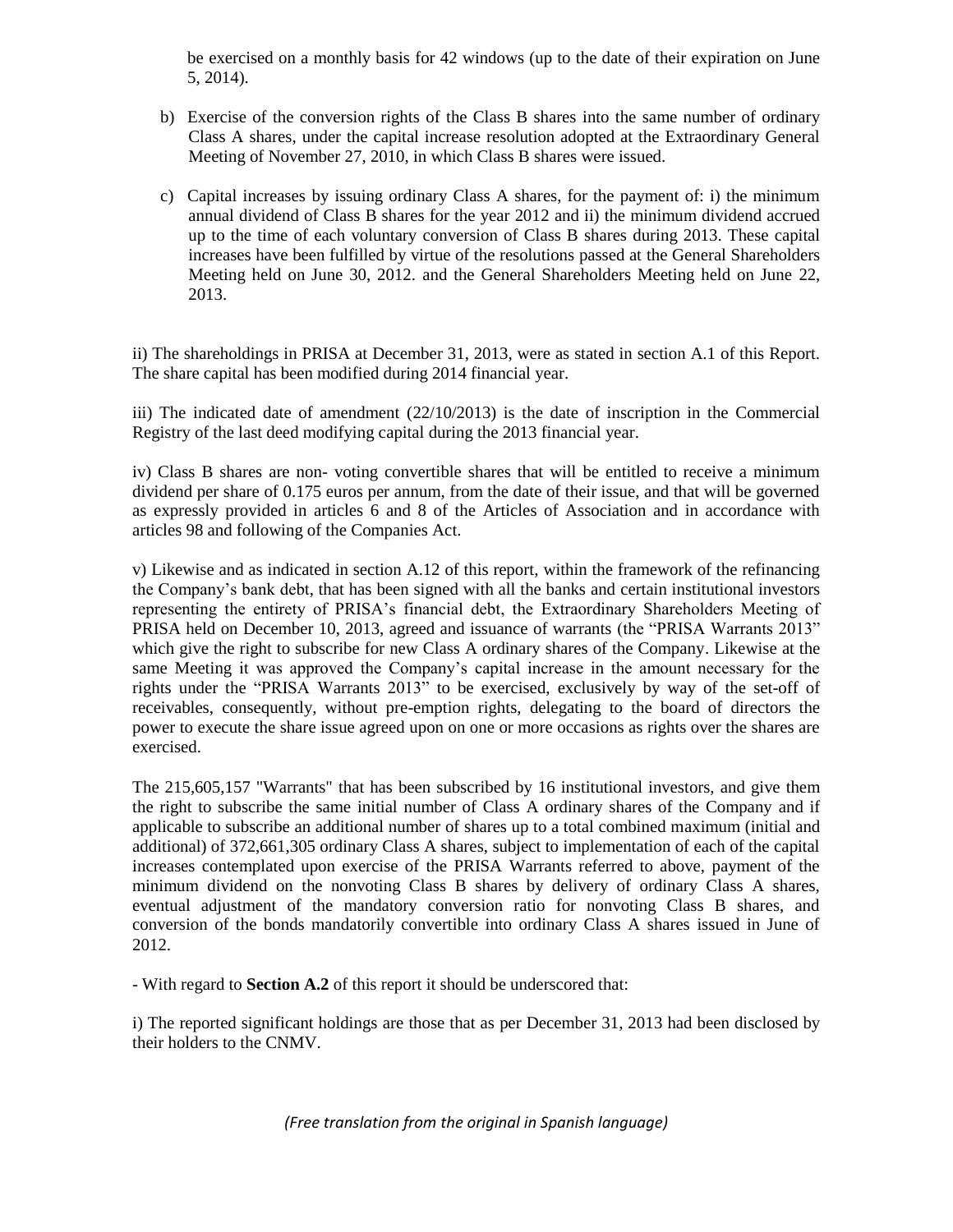ii) The declared indirect interest of Rucandio, S.A. (234,266,778 voting rights) at December 31, 2013, was held through the entities stated in section A.2 and, likewise, through 28,088,522 voting rights of the Company subject to the Prisa Shareholders Agreement signed on December 22, 2011 (in which Rucandio indirectly holdes the mayority of votes), which is described under heading A.6 in this Report.

Consequently, the indirect participation of Rucandio, SA in the Company, amounts to 31.629% of the share capital with voting rights.

iii) BH Stores IV, B.V. is a subsidiary of Berggruen Holdings LTD, a 100% subsidiary of Nicolas Berggruen Charitable Trust. The ultimate beneficiary of the shares of BH Stores IV, B.V. is Nicolas Berggruen Charitable Trust. Mr. Nicolás Berggruen is a member of the Board of Directors of Berggruen Holdings. Likewise it is underscored that of the 28,422,994 voting rights declared by BH Stores, 14,396,544 are represented by 3,599,136 ADR´s representing Class A ordinary shares.

iv) Of the 14,695,000 voting rights held by Inmobiliaria Carso, S.A, 6,030,000 are indirectly owned, but the information published on the CNMV does not no record who is the direct holder of such participation.

v) The most significant changes in the shareholding structure during the financial year are those declared by the owners of the shares to the CNMV at December 31, 2013.

- With regard to **Section A.3** of this report it should be underscored that:

i) As indicated above, of the indirect voting rights declared by Mr. Nicolás Berggruen (28,422,994) and which direct holder is BH Stores IV, B.V., 14,396,544 are represented by way of 3,599,136 ADRs representing Class A shares of PRISA.

ii) The 400 voting rights declared by Mrs. Arianna Huffington are represented by way of 100 ADR´s represeting Class A shares of PRISA.

iii) "The rights on shares of the company" consist of the following:

- Preemption rights documented in the form of warrants: The rights declared by the following directors are treated as warrants: Juan Luis Cebrián Echarri, Manuel Polanco Moreno, Agnes Noguera Borel, Borja Pérez Arauna, Gregorio Marañón y Bertrán de Lis and Juan Arena de la Mora.
- Class B shares: at December 31, 2013, Mr. Nicolas Berggruen was the indirect owner (through BH Stores IV, B.V.) of 33,438,840 Class B shares of Prisa.

Class B shares are declared as "rights on shares of the company" in accordance with the instructions in CNMV Circular 5/2013, which provides that "*to be indicated under Number of Rights is ultimate possession of voting rights attributed to the shares by reason of the financial instrument embodying the right or obligation to acquire or transfer in accordance with Royal Decree 1362/2007".* Each class B share may be converted into a common Class A share (those being the shares having voting rights), at any time, in the discretion of the holder.

-With regard to **Section A.6** of this report it should be underscored that: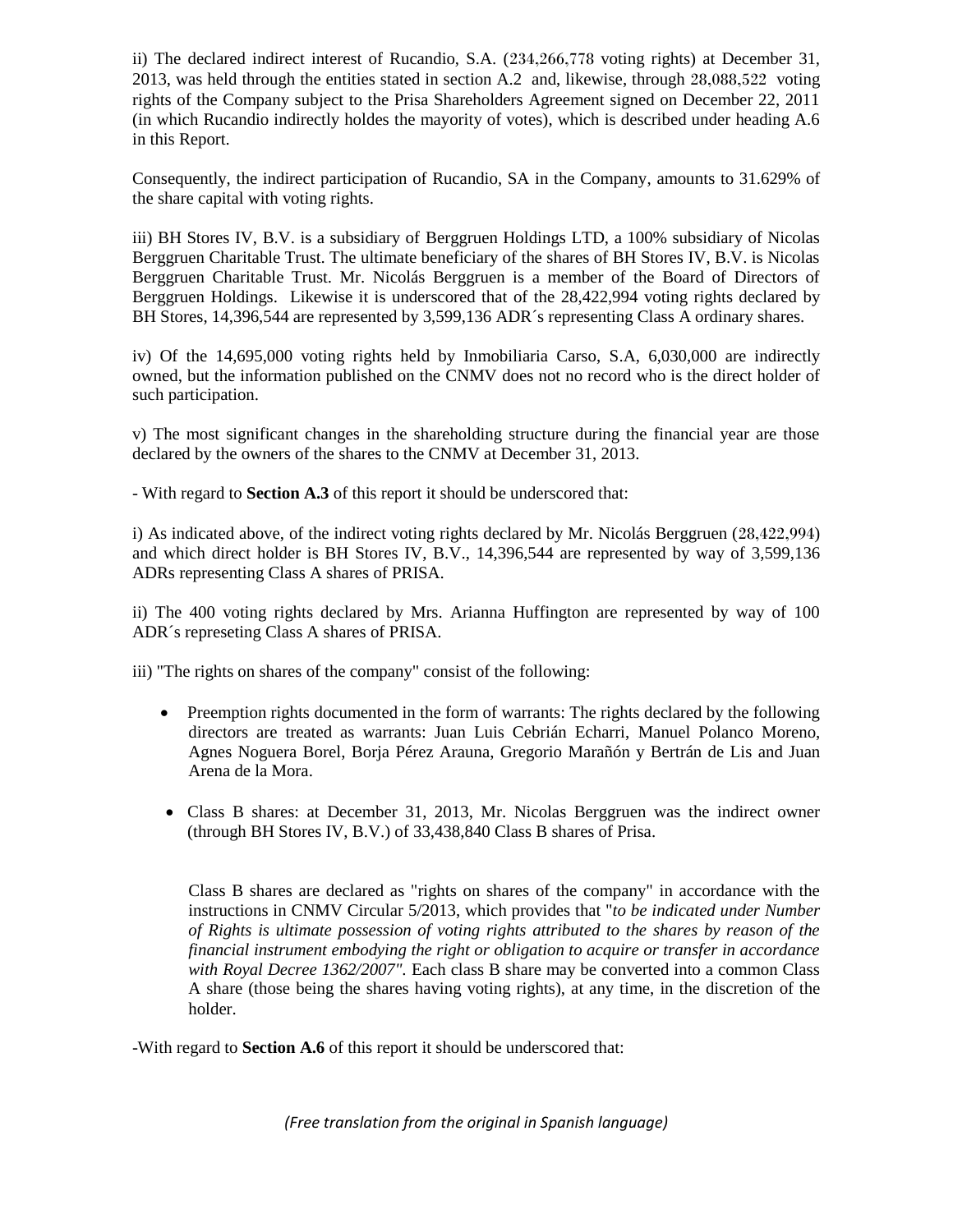i) The information regarding shareholders agreements was declared to the CNMV in material disclosures no 155,690 and 155,942, dated December 23 and December 30, 2011, respectively, in material disclosure no 157,599 dated February 7, 2012 and also in material disclosure no 193,575 dated October 7, 2013.

#### ii) Shareholder Agreement in Rucandio, S.A.

On December 23, 2003 in a private document Mr. Ignacio Polanco Moreno, Ms. Isabel Polanco Moreno–deceased- (whose children have succeeded to her position in this agreement), Mr. Manuel Polanco Moreno, Ms. Mª Jesús Polanco Moreno and their now deceased father Mr. Jesús de Polanco Gutiérrez and mother Ms. Isabel Moreno Puncel signed a Family Protocol, to which a Shareholder Syndicate Agreement was annexed concerning shares in Rucandio, S.A. and whose object is to preclude the entry of third parties outside the Polanco Family in Rucandio, S.A. in the following terms: (i) the syndicated shareholders and directors must meet prior to any shareholder or board meeting to determine how they will vote their syndicated shares, and are obliged to vote together at shareholder meetings in the manner determined by the syndicated shareholders; (ii) if an express agreement is not achieved among the syndicated shareholders with respect to any of the proposals made at a shareholder meeting, it will be understood that sufficient agreement does not exist to bind the syndicate and, in consequence, each syndicated shareholder may freely cast his vote; (iii) members of the syndicate are obliged to attend syndicate meetings personally or to grant proxy to a person determined by the syndicate, unless the syndicate expressly agrees otherwise, and to vote in accordance with the instructions determined by the syndicate, as well as to refrain from exercising any rights individually unless they have been previously discussed and agreed at a meeting of the syndicate.; (iv) members of the syndicate are precluded from transferring or otherwise disposing of shares in Rucandio, S.A until 10 years following the death of Mr. Jesús de Polanco Gutiérrez, requiring in any case the consensus of all shareholders for any type of transfer to a third party. An exception to the aforementioned term can be made upon the unanimous agreement of the shareholders. This limitation likewise applied specifically to the shares that Rucandio, S.A. holds directly or indirectly in Promotora de Informaciones, S.A.

## iii) Shareholder Agreement in Promotora de Publicaciones, S.L.:

The shareholders agreement was signed on May 21, 1992 and in a notarial document certified by Madrid Notary Public Mr. Jose Aristonico Sanchez, Timon S.A. and a group of shareholders of Promotora de Informaciones, S.A. entered into an agreement to govern the contribution of their shares in that company to Promotora de Publicaciones, S.L. (hereinafter, "Propu") and their participation therein. Basically, the undertakings set forth in that agreement are as follows: a) each majority shareholder shall have at least one representative on the Board of Directors of Prisa and, to the extent possible, the governing body of Propu shall have the same composition as Prisa's; b) Propu shares to be voted at Prisa's General Shareholders Meetings will be previously determined by the majority members. Propu members who are likewise members of Prisa's Board of Directors shall vote in the same manner, following instructions from the majority shareholders; c) in the event that Timon, S.A. sells its holdings in Propu, the remaining majority shareholders shall have the right to sell their holdings in Propu on the same terms to the same buyer, to the extent that the foregoing is possible.

## iv) Agreement of shareholders of Promotora de Informaciones S.A. (PRISA):

Regarding the Propu Shareholders Agreement referred to in the preceding section, that company agreed to implement the "Reversion Plan" pursuant to which its shareholders were offered the possibility of direct ownership of PRISA shares. This transaction was structured in the form of a reduction of capital, for which purpose PROPU acquired some of its own shares, in exchange delivering shares and warrants of PRISA to the shareholders that had so decided, in the proportion corresponding thereto based on their interests in capital.

*(Free translation from the original in Spanish language)* On December 22, 2011, before Madrid notary Mr. Rodrigo Tena Arregui, a Shareholders Agreement was signed by PROPU, TIMÓN, S.A. and ASGARD INVERSIONES, S.L.U. (all of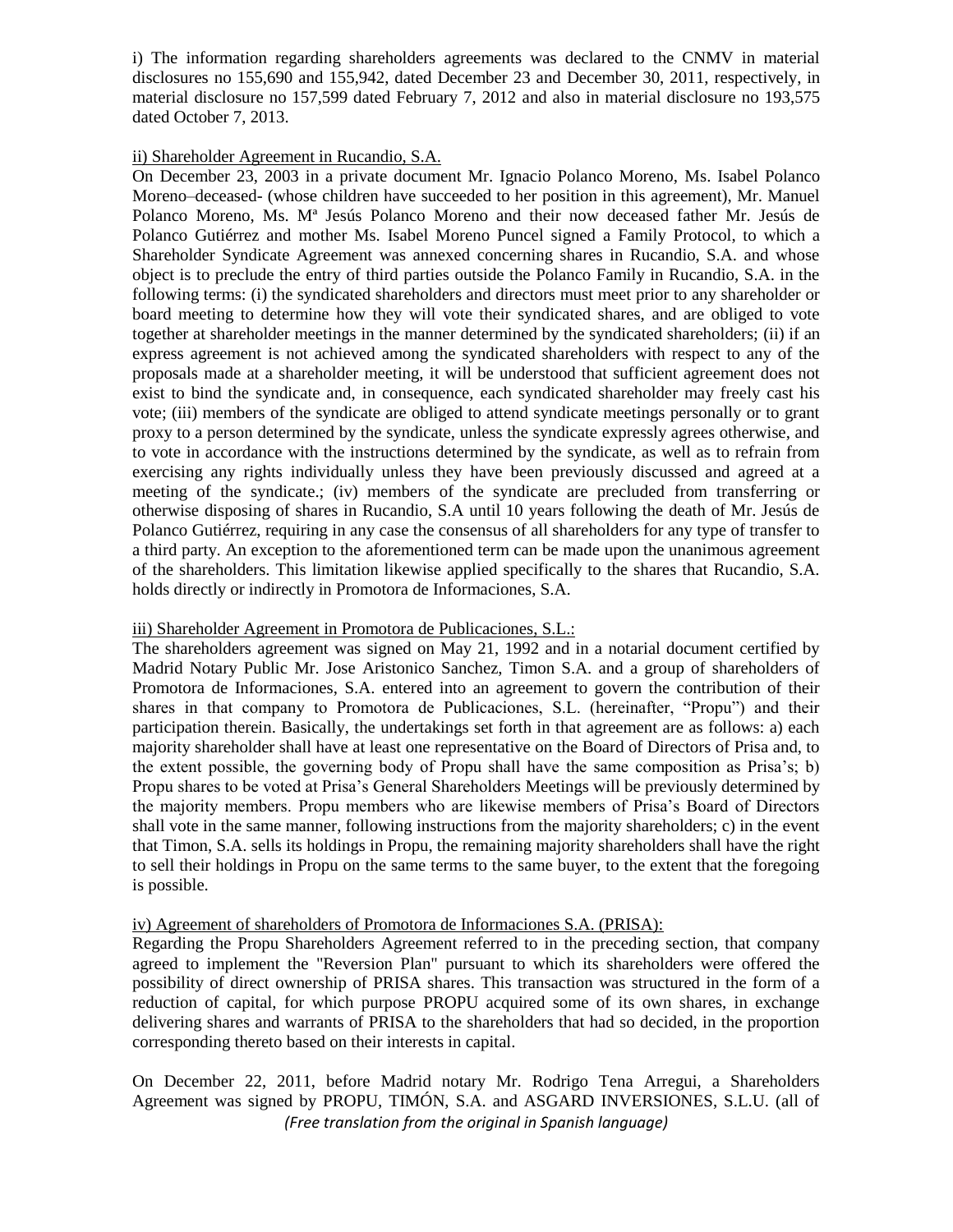them controlled by RUCANDIO), together with those other individuals and legal persons that, to that date having been shareholders of PROPU, had maintained the syndication agreement pursuant to which: (i) without amending the content of principal terms of the existing agreement of shareholders of PROPU, the legal relationships under the agreement of shareholders of PROPU were adjusted to the fact that the concerted controlling interest in PRISA was held directly and (ii) its term was reduced to September 30, 2014, otherwise maintaining the same terms as in the existing agreement of shareholders of PROPU, in such manner that RUCANDIO would continue to hold its controlling interest in PRISA.

v) The concerted actions known to the Company are the shareholders agreements described above.

- With regard to **Section A.8** of this report it is stated for the record that the percentage of the share capital represented by treasury shares (0.174%) is calculated by reference to the share capital with voting rights.

- With regard to **Section A.10** of this report it should be underscored that ordinary Class A shares don´t have any restriction on the exercise of voting rights. Convertible Class B shares are nonvoting shares as provided in articles 6 and 8 of the Bylaws and in Law, except for legal provisions.

- With regard to **Sections B.6 and G.3** of this report it is stated for the record that although the Company has not expressly decided that decisions that entail a structural modification of the Company must be submitted to the General Meeting for approval, article 12 of the Articles of Association, in addition to listing a series of powers expressly conferred on the General Meeting, provides that it will also be the responsibility of the General Meeting "to be informed of or to decide on any other matter which the Board of Directors decides should be referred to or decided by the General Meeting because it takes the view that it is particularly important for the Company's interests".

It is also stated for the record that the Company has not submitted operations of this kind to the General Meeting for approval because they have not arisen.

-With regard to **Section C.1.2** of this report it should be underscored that:

- i. Appointment of Mr. Juan Luis Cebrian Echarri as Chairman of the Board of Directors was approved on 20 July 2012;
- ii. Appointment of Mr. Manuel Polanco Moreno as Deputy Chairman was approved on 20 July 2012.
- iii. Appointment of Mr Fernando Abril-Martorell as Chief Executive Officer was approved on 20 July 2012.
- iv. La Junta de Accionistas celebrada el 10 de diciembre de 2013 fijó en 16 el número de consejeros. A 31 de diciembre de 2013 el número de consejeros era de 14.

- With regard to **Section C.1.3** of this report it should be underscored that Mr.Manuel Polanco is an external director representing significant shareholdins having been appointed by Timón, S.A and, likewise, is an executive director.

- With regard to **section C.12.** of this report it should be underscored that Company director Ms. Agnès Noguera Borel holds the following posts on the boards of directors of the following companies: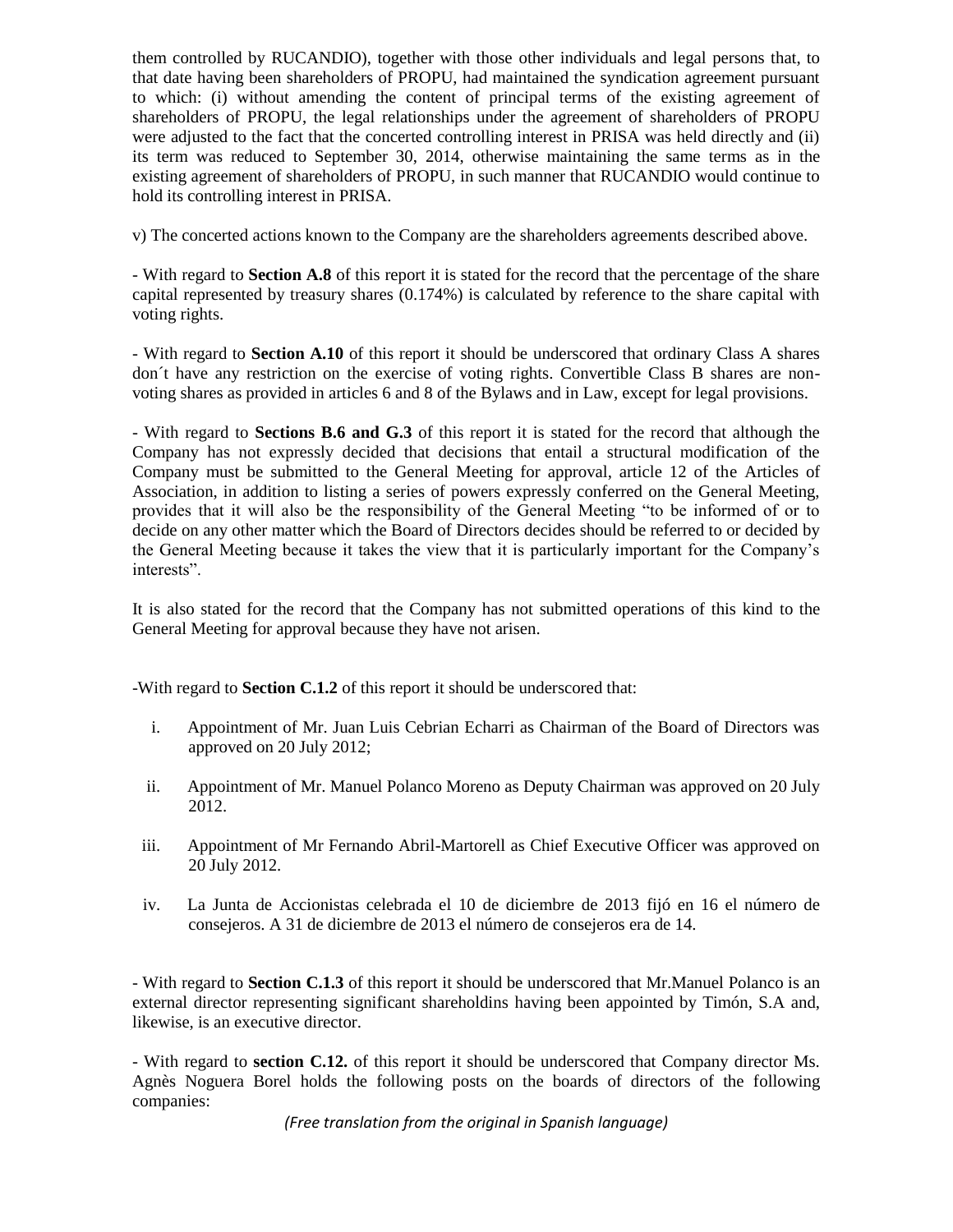- Adolfo Domínguez, S.A.: representing the director Luxury Liberty, S.A.
- Compañía Levantina de Edificación y Obras Públicas: representing the director Libertas 7, S.A.

- With regard to **Section C.1.15** of this report it is stated for the record that the overall remuneration of the Board of Directors includes the remuneration corresponding to Mr Martin Franklin and Mr Harry Sloan, up to the point of their resignation as Directors in December 2013.

- With regard to **section C.1.16** of this report it should be underscored that:

i) Senior managers are those who report directly to the chief executive (members of the Management and Business Committee who are not directors and regular attendees at the same) as well as the Internal Audit Manager of Promotora de Informaciones, S.A.

ii) Members of senior management who are included in this heading, are to December 31, 2013.

iii) The total remuneration of senior management also includes the remuneration corresponding to Kamal M. Bherwani up to the point when he ceased to be the General Manager of the Digital Department and the remuneration corresponding to Iñigo Dago Elorza until his resignation in February 2013 from his position as General Secretary.

-For purposes of **item C.1.22** of this Report it is noted that, although the Company has not established rules authorizing an independent director to request call of the board or inclusion of new points on the agenda, since the 2013 financial year, on the initiative of the Chairman of the Board, the outside directors have met from time to time to coordinate and air their concerns, although that authority has not been expressly covered by the Company's internal regulations.

-With regard to **Section C.1.45** of this report it should be underscored that the body that has authorized ironclad or golden handshake clauses was the Corporate Governance, Nomination and Compensation Committee or the Nomination and Compensation Committee, depending on the date.

- With regard to **Section D.3** of this report it should be underscored that compensation to Prisa directors and senior management is detailed in Sections C.1.15 and C.1.16 of this report.

Likewise it should be underscored that the following services were rendered during 2013 directly or indirectly by Prisa directors to companies of Grupo Prisa:

i) Mr. Gregorio Marañón y Bertrán de Lis: Legal advice services in the amount of 90,000 euro, rendered by the Director to PRISA TELEVISION, S.A.U. (currently PRISA) and PROMOTORA DE INFORMACIONES, S.A.

ii) Mr Matías Cortés Dominguez (resigned as Director of Prisa in April 2013): Legal counsel services in a series of proceedings in several jurisdictions (administrative, civil, commercial and arbitral) and legal advice in various matters, rendered by Cortés Abogados y Cía S.R.C, thorough Tescor Profesionales Asociados, S.L.P, to PRISA TELEVISION, S.A.U (currently PRISA), AUDIOVISUAL SPORT, S.L. and DTS DISTRIBUIDORA DE TELEVISION DIGITAL, S.A., amounting 101,000 euro; 505,000 euro and 2,021,000 euro, respectively.

With regard to this point, it is stated for the record that the Annual General Meeting of PRISA held on 22 June 2013 approved the merger by takeover of Prisa Televisión, S.A.U (PRISA TV) by Promotora de Informaciones, S.A. (PRISA). It was resolved that with effect from and starting on 1